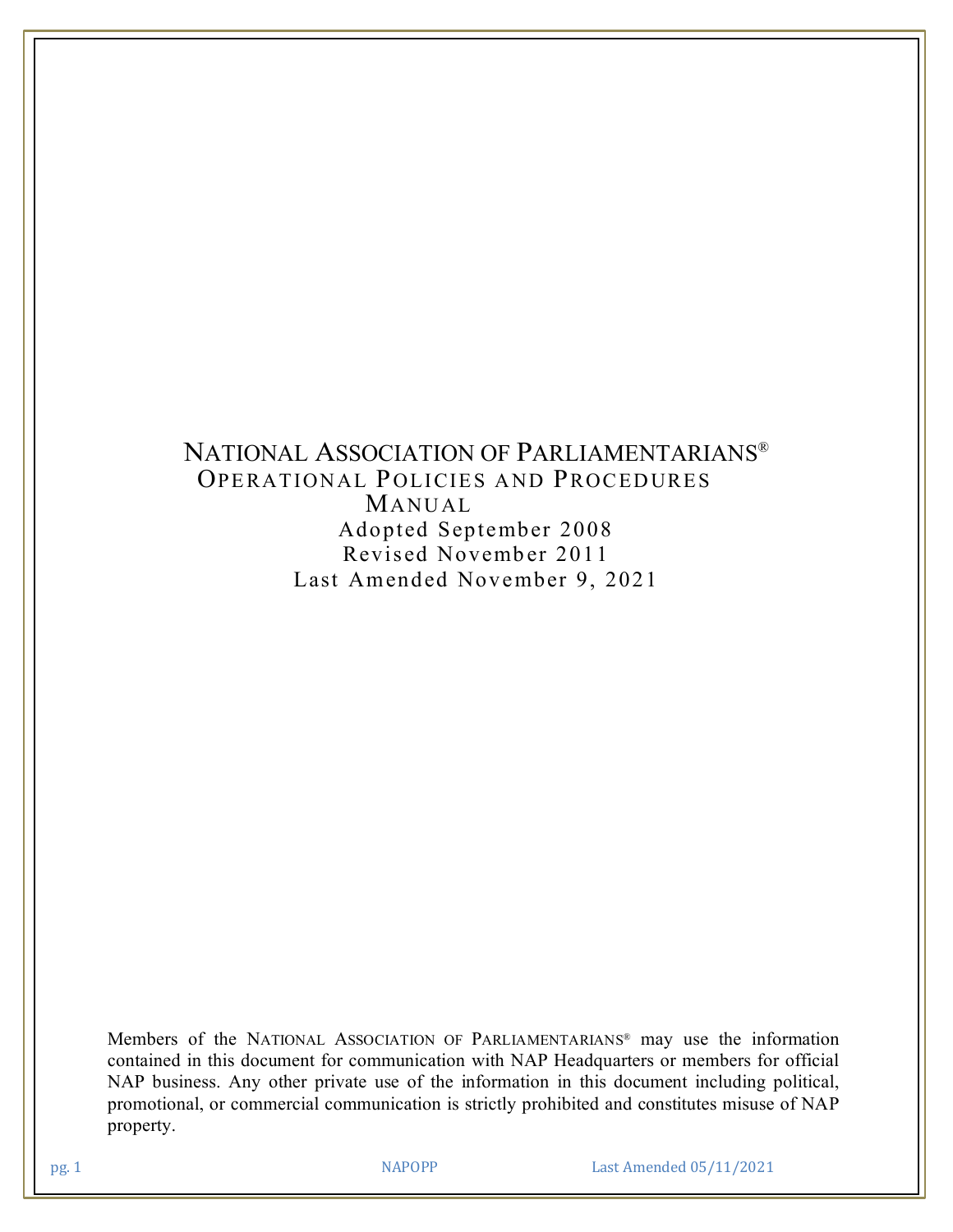# **CONTENTS**

| 1.1                                                                                                                                                                                                                                                                                                                                                                                                                                                                       |  |  |  |  |
|---------------------------------------------------------------------------------------------------------------------------------------------------------------------------------------------------------------------------------------------------------------------------------------------------------------------------------------------------------------------------------------------------------------------------------------------------------------------------|--|--|--|--|
|                                                                                                                                                                                                                                                                                                                                                                                                                                                                           |  |  |  |  |
| 2.1<br>2.2<br>2.4<br>2.5<br>2.6<br>Professional Registered Parliamentarians Virtual Referral Directory (VRD)  8<br>2.8<br>2.9                                                                                                                                                                                                                                                                                                                                             |  |  |  |  |
|                                                                                                                                                                                                                                                                                                                                                                                                                                                                           |  |  |  |  |
| 3.1<br>3.3<br>3.5                                                                                                                                                                                                                                                                                                                                                                                                                                                         |  |  |  |  |
|                                                                                                                                                                                                                                                                                                                                                                                                                                                                           |  |  |  |  |
| 4.1<br>4.2<br>4.3<br>4.4<br>4.5<br>4.6<br>4.7                                                                                                                                                                                                                                                                                                                                                                                                                             |  |  |  |  |
|                                                                                                                                                                                                                                                                                                                                                                                                                                                                           |  |  |  |  |
| 5.1<br>Professional Qualifying Examination for Professional Registered Membership  22<br>5.2<br>5.3<br>Professional Renewal Certification for Retaining Professional Registered Membership 23<br>Professional Development Point System for Professional Registered Members24<br>5.4<br>5.5<br>5.6<br>Procedures for Handling Appeals of Unsuccessful Participants in the Professional<br>Renewal Certification and Unsuccessful Candidates in the Professional Qualifying |  |  |  |  |
| 5.7                                                                                                                                                                                                                                                                                                                                                                                                                                                                       |  |  |  |  |
|                                                                                                                                                                                                                                                                                                                                                                                                                                                                           |  |  |  |  |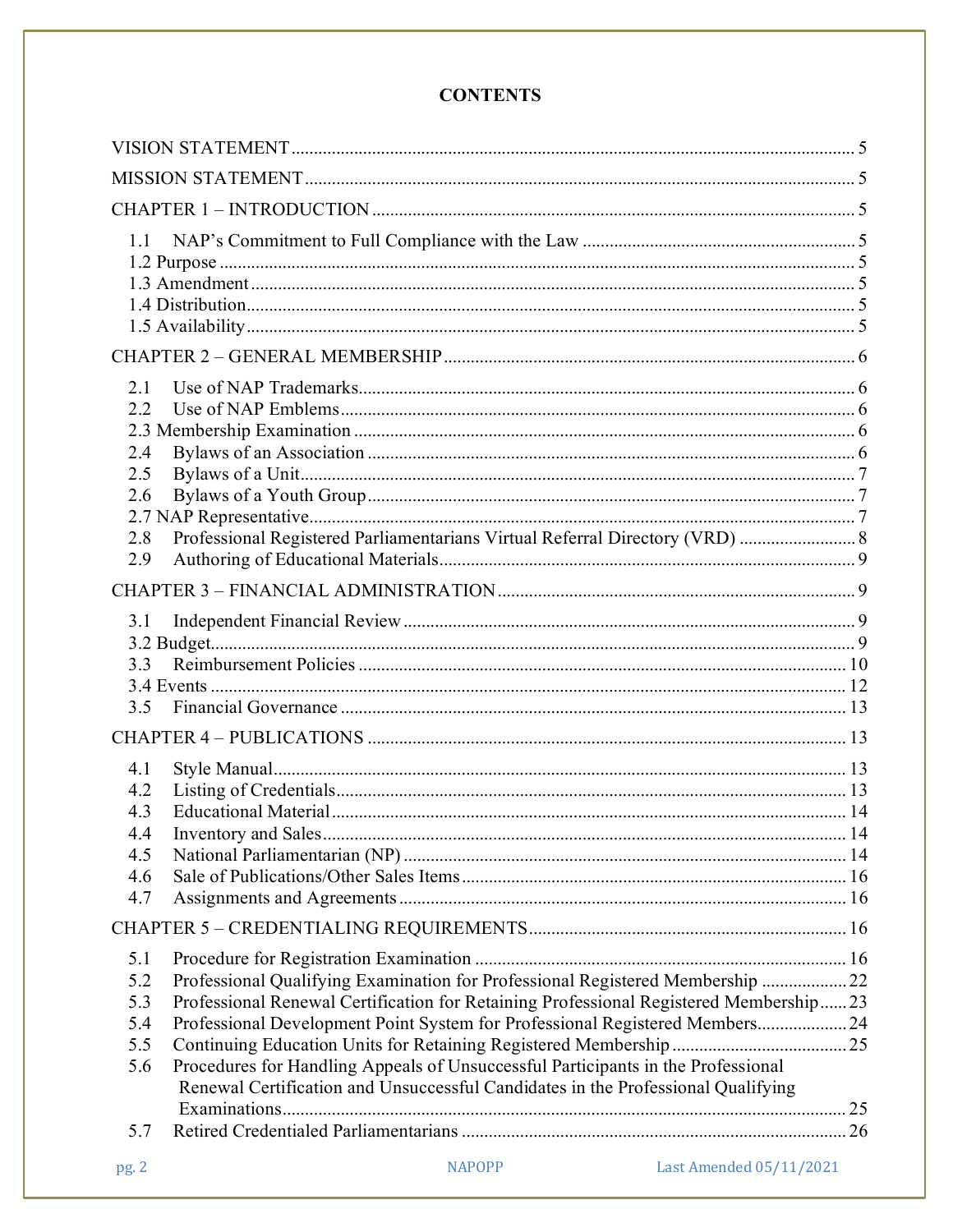pg. 3 NAPOPP Last Amended 05/11/2021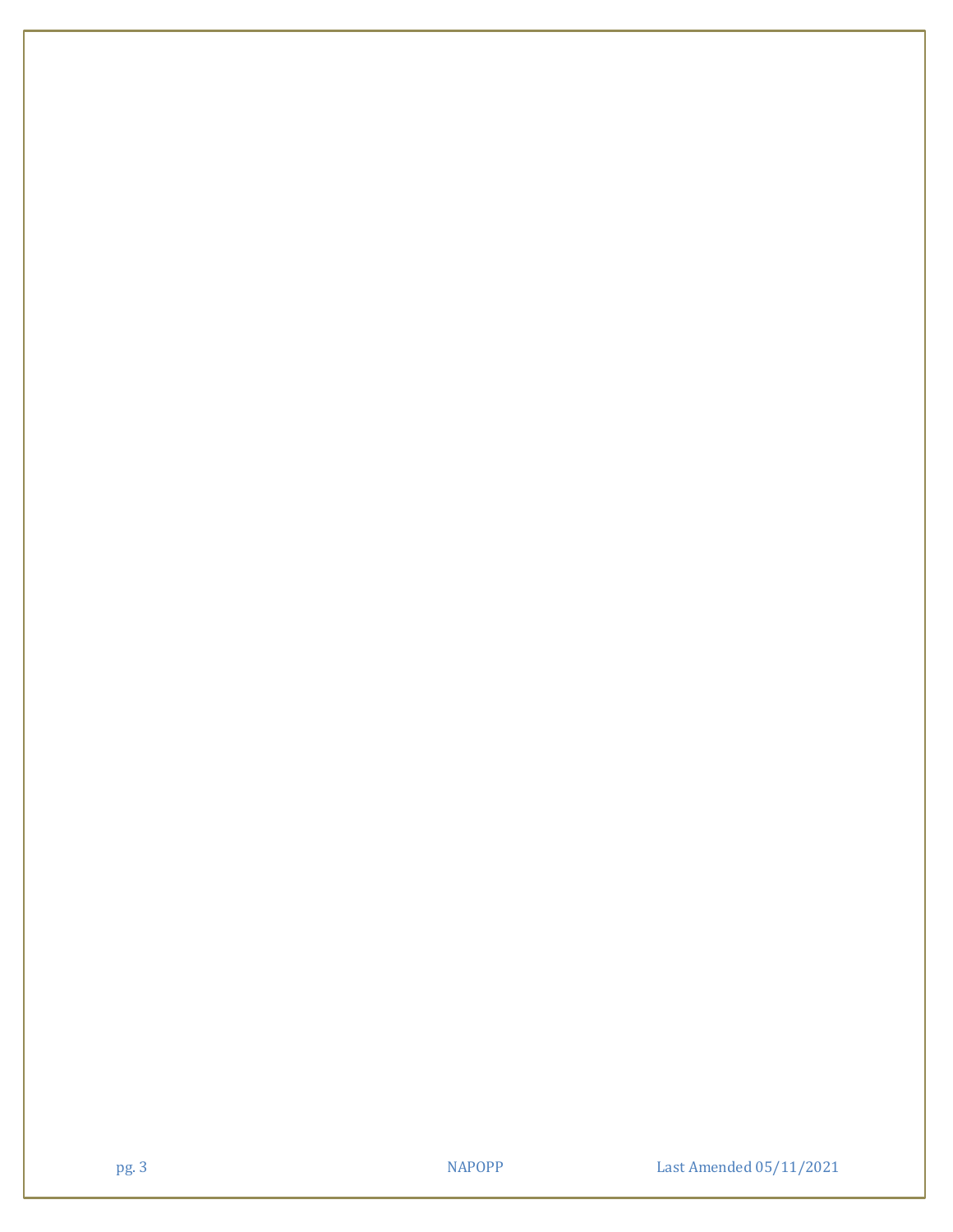| 5.8        |               |                                                                         |
|------------|---------------|-------------------------------------------------------------------------|
| 5.9        |               |                                                                         |
|            |               |                                                                         |
|            |               | CHAPTER 6 - PROFESSIONAL RESPONSIBILITY AND MEMBER DISCIPLINE COMMITTEE |
|            |               |                                                                         |
|            |               |                                                                         |
|            |               |                                                                         |
| 7.1        |               |                                                                         |
|            |               |                                                                         |
|            |               |                                                                         |
| 8.2        |               |                                                                         |
| 8.3        |               |                                                                         |
| 8.4        |               |                                                                         |
| 8.5<br>8.6 |               |                                                                         |
|            |               |                                                                         |
|            |               |                                                                         |
|            |               |                                                                         |
| 9.2        |               |                                                                         |
|            |               |                                                                         |
|            |               |                                                                         |
|            |               |                                                                         |
|            |               |                                                                         |
|            |               |                                                                         |
|            |               |                                                                         |
|            |               |                                                                         |
|            |               |                                                                         |
|            |               |                                                                         |
|            |               |                                                                         |
|            |               |                                                                         |
|            |               |                                                                         |
|            |               |                                                                         |
|            |               |                                                                         |
|            |               |                                                                         |
|            |               |                                                                         |
|            |               |                                                                         |
|            |               |                                                                         |
|            |               |                                                                         |
|            |               |                                                                         |
|            |               |                                                                         |
|            |               |                                                                         |
|            |               |                                                                         |
|            |               |                                                                         |
| pg. 4      | <b>NAPOPP</b> | Last Amended 05/11/2021                                                 |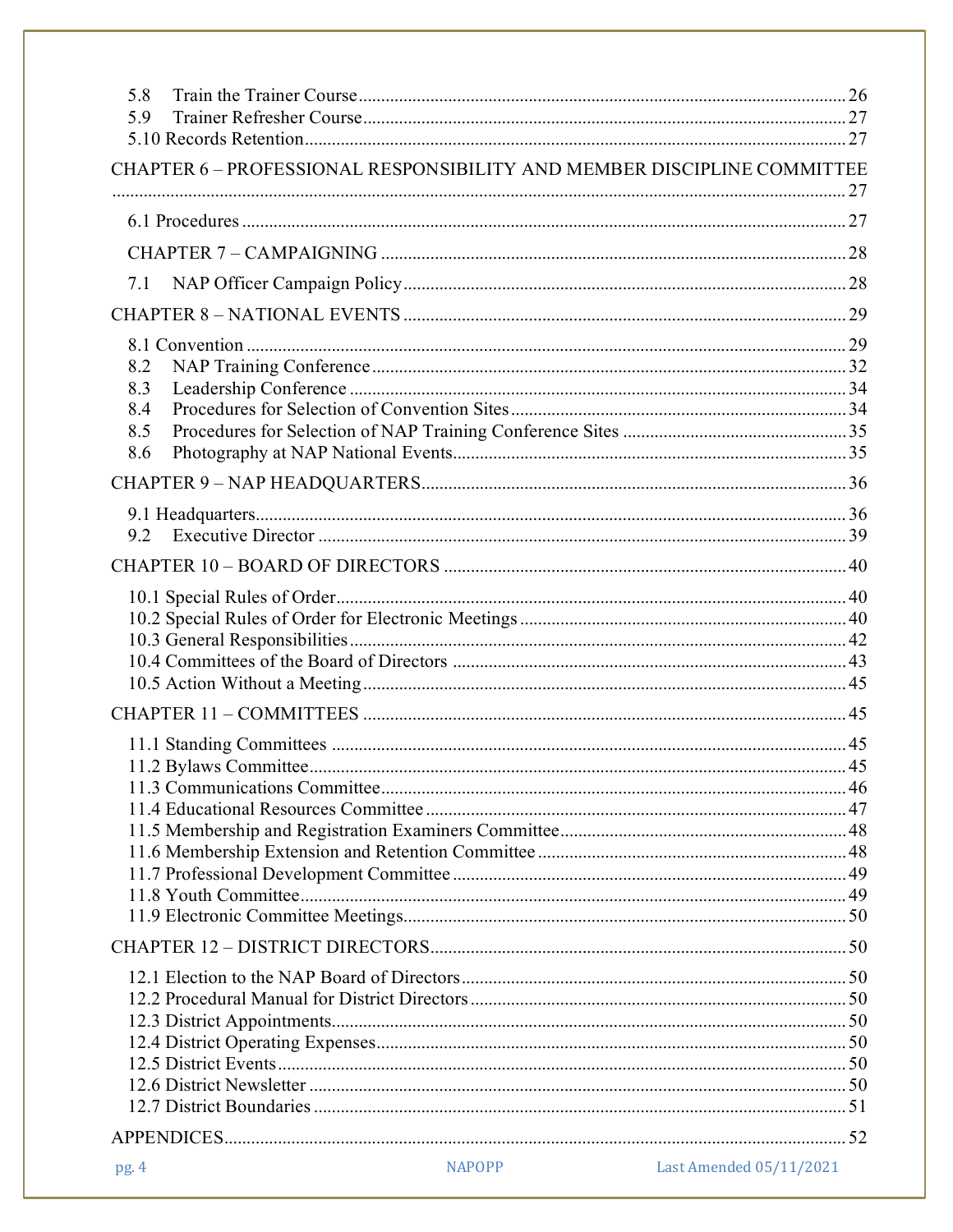| APPENDIX H: NAP POLICY ON ACCOMODATIONS FOR CANDIDATE WITH           |  |
|----------------------------------------------------------------------|--|
|                                                                      |  |
| APPENDIX I: NAP RULES FOR PROCESSING COMPLAINTS OF PROFESSIONAL      |  |
|                                                                      |  |
| APPENDIX J: NAP RULES FOR PROCESSING MEMBER DISCIPLINE COMPLAINTS 74 |  |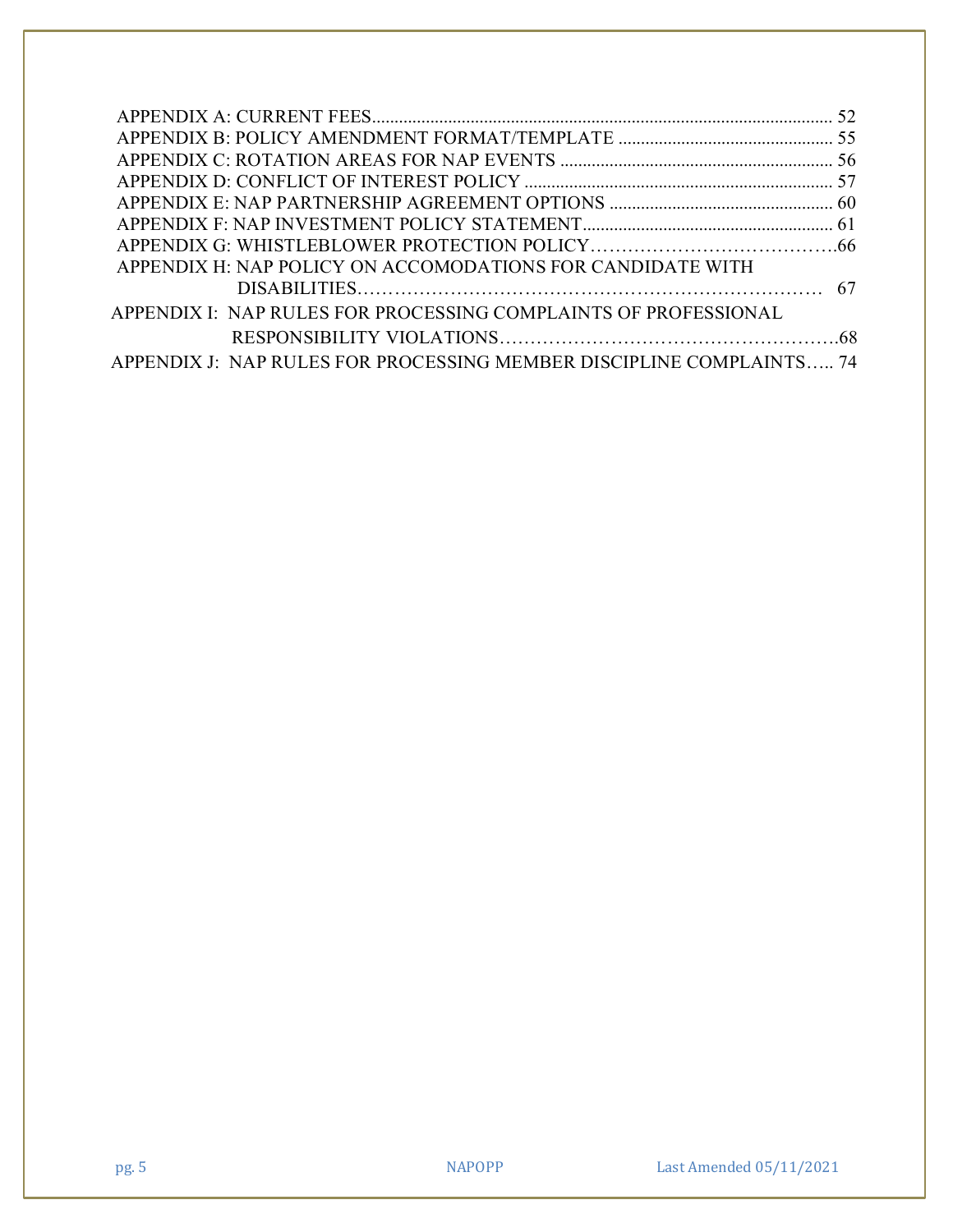#### **VISION STATEMENT**

NAP's vision is to provide parliamentary leadership to the world.

### **MISSION STATEMENT**

NAP is a society dedicated to educating leaders throughout the world in effective meeting management through the use of parliamentary procedure.

### **CHAPTER 1 – INTRODUCTION**

#### **1.1 NAP's Commitment to Full Compliance with the Law**

The NATIONAL ASSOCIATION OF PARLIAMENTARIANS® is committed to ensure that all of its policies, practices, procedures, and implementation of same, are and will be consistent with all legal requirements including, but not limited to, United States Federal law such as the Americans with Disabilities Act and the Civil Rights Act of 1964, as amended, individual state laws, local laws, and Canadian law, as applicable. To that end, the NAP Board of Directors intends:

- 1.1.01 To state this policy whenever appropriate including, but not limited to, NAP bylaws, standing rules, special rules of order, operational policies and procedures, personnel manual, employment applications, and applications for membership; and
- 1.1.02 To conduct a continuing audit of NAP's policies, practices, procedures, and implementation of same, as much as reasonably feasible, to ensure NAP's continuing full compliance with the law.

#### **1.2 Purpose**

These operational policies and procedures are adopted for the purposes of implementing provisions of the NAP Bylaws and furnishing procedures for officers, district directors, and committees in the performance of their respective duties.

#### **1.3 Amendment**

The operational policies and procedures contained within this manual shall be amended by the board of directors. Proposed amendments to the policies and procedures document shall be submitted to the policies and procedures committee to present to the board of directors (See policy 10.1.03B). Amendments may be proposed by NAP Board members or national committees.

### **1.4 Distribution**

At the first board meeting of each new administration, or as soon as possible thereafter, headquarters shall furnish, in electronic format, a copy of the operational policies and procedures to members of the board; parliamentarian; *NP* editor; and convention, training conference, leadership conference, and workshop coordinators; and others as designated by the president. When amended, updated copies will be furnished electronically.

### **1.5 Availability**

These operational policies and procedures shall be available to NAP members on the NAP website.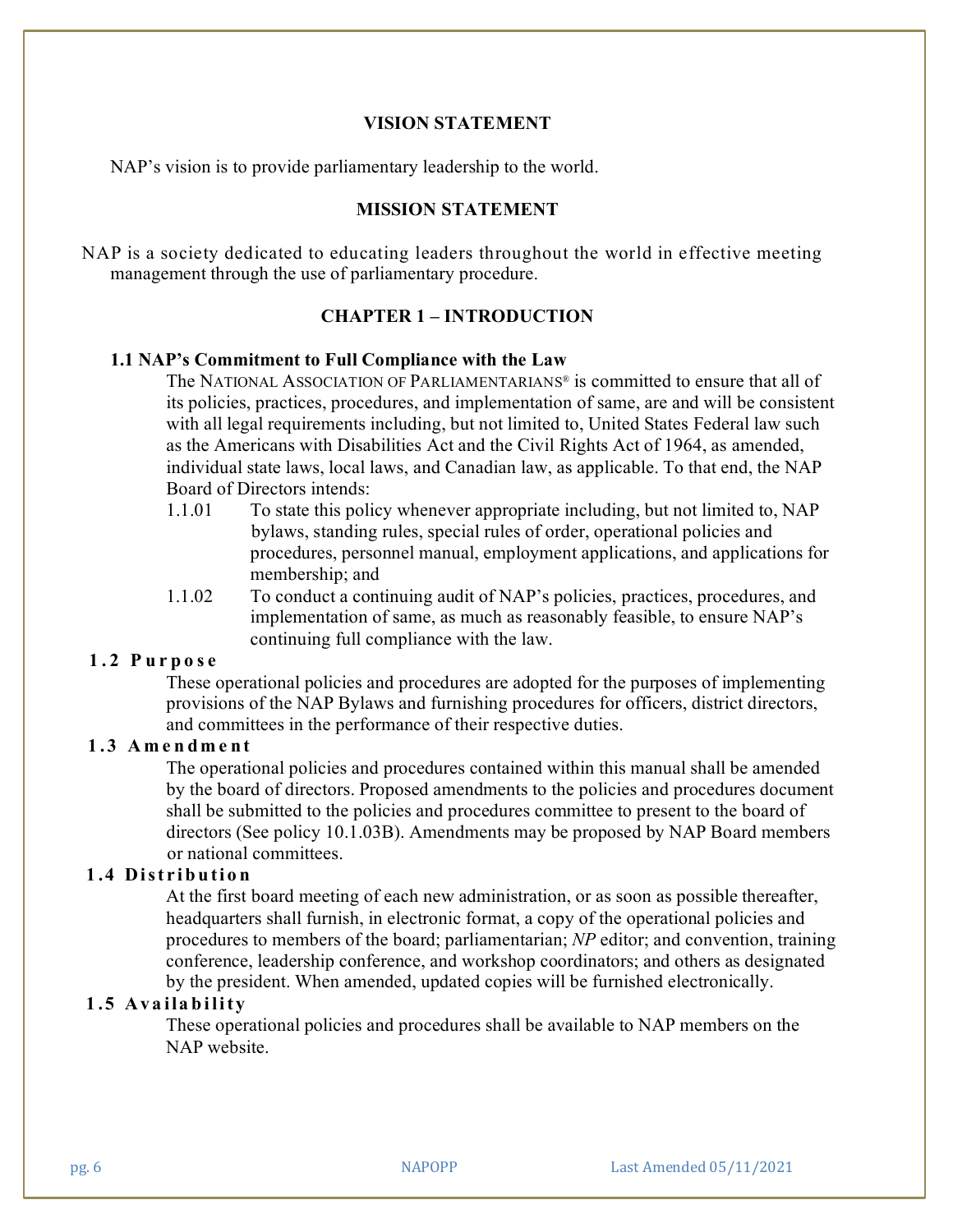## **CHAPTER 2** – **GENERAL MEMBERSHIP**

# **2.1 Use of NAP Trademarks**

- 2.1.01 Chartered constituent bodies of NAP are authorized to use all trademarked symbols of NAP on letterheads, membership cards, and other official documents, stationery, and emblems.
- 2.1.02 Individual members, as long as they continue their membership, are authorized to wear NAP emblems and use trademarked symbols of NAP on letterheads, websites, and professional cards to identify themselves as members of NAP. The use of trademarked symbols of NAP on other printed material or for any other purpose is expressly prohibited to individual members unless specifically authorized by the board of directors or the material is printed directly under the authority of NAP. NAP letterhead shall be used for official business only by members of the board of directors including advisory members, unless otherwise authorized by the president.

# **2.2 Use of NAP Emblems**

- 2.2.01 The NAP President's pin shall be worn by the NAP President while in office and shall remain the property of NAP.
- 2.2.02 Jewelry, as approved by the board of directors, bearing the NAP insignia will be available for members, unit and club presidents, association presidents, and district directors. The jewelry will be designed to distinguish regular members, and registered and professional registered members.

# **2.3 Membership Examination**

- 2.3.01 The membership examination may be taken at any time with the approval of the chairman of the membership and registration examiners committee.
- 2.3.02 Individuals pursuing NAP membership shall have the option to take the examination composed of 100 questions taken from the bank of 300 study questions maintained and published by the committee. Questions for the examination shall be based on the current edition of *Robert's Rules of Order Newly Revised.* Individuals shall also have the option to take the 40 question exam based on the current edition of *Robert's Rules of Order Newly Revised in Brief*. Questions shall be taken from a bank of questions maintained and published by the committee. An individual who fails to indicate the choice of exam on the membership application will be contacted by NAP Headquarters for the preference.
- 2.3.03 A minimum grade of 70% shall be required to pass the examination.
- 2.3.04 To the extent possible, the committee will provide examinations adapted for people with disabilities. The committee chairman shall have the authority to make accommodations as deemed necessary and fair to allow all applicants an opportunity to take the examination.
- 2.3.05 All exams must be monitored in person unless otherwise approved by the Membership and Registration Examiners Committee.
- 2.3.06 Individual online membership exams by Remote Virtual Monitoring are subject to 5.1.23.

# **2.4 Bylaws of an Association**

### Application for a charter

2.4.01 The association president pro tem shall secure from headquarters an organizational kit containing a charter application form, a request for approval of new association bylaws form, sample association bylaws, and instructions.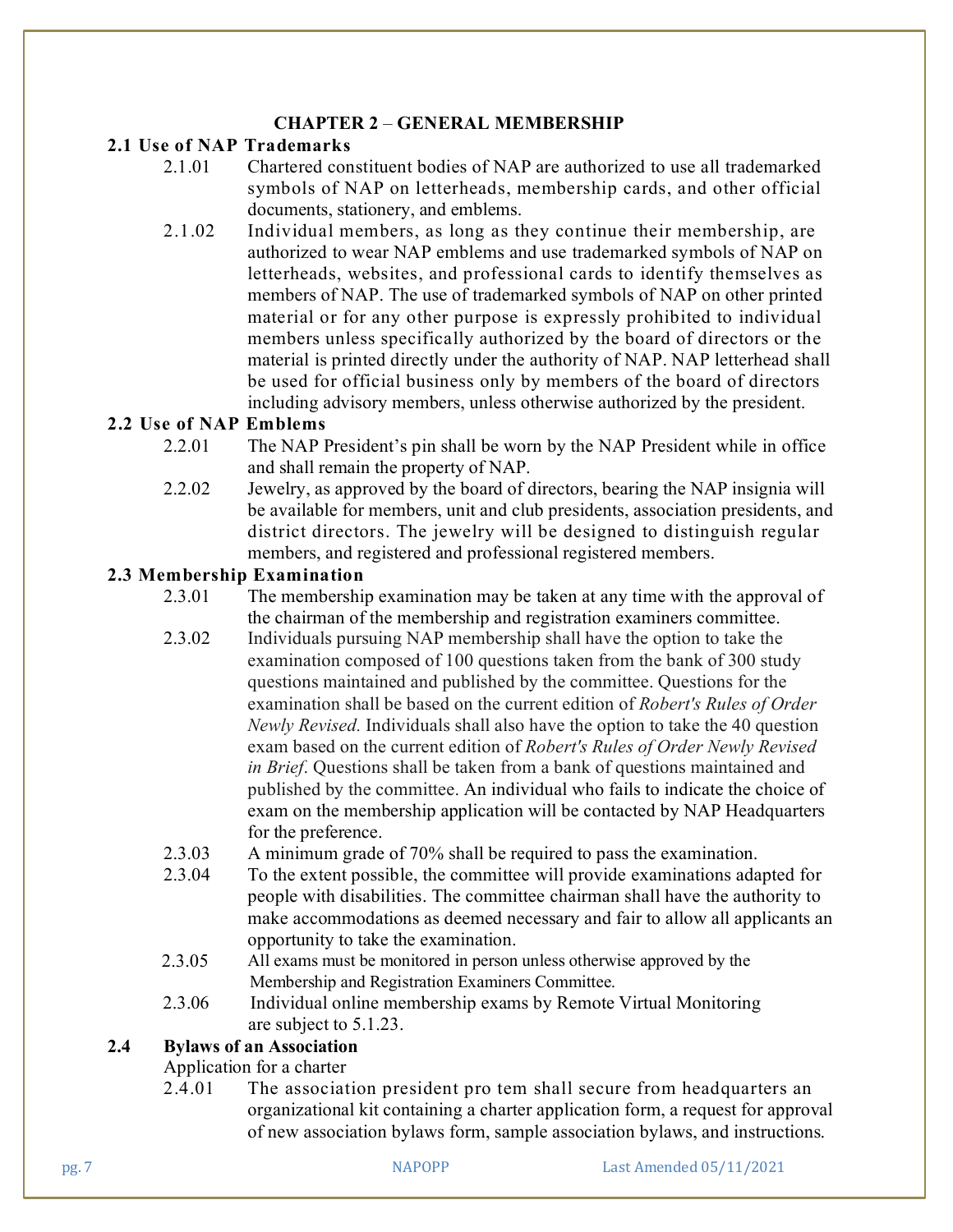- 2.4.02 The proposed association bylaws shall be sent to the bylaws committee chairman, who will forward copies to the other members of the committee. The bylaws committee chairman shall send any necessary or recommended changes in writing to the applicant.
- 2.4.03 Upon approval of the bylaws by a majority of the bylaws committee, the bylaws committee chairman shall send an approved copy of the bylaws to the association and to headquarters.
- 2.4.04 The association shall provide a copy of the approved bylaws to the district director.

# **2.5 Bylaws of a Unit**

Application for a charter

- 2.5.01 The unit president pro tem shall secure from headquarters an organizational kit containing a charter application form, a request for approval of new unit bylaws form, sample unit bylaws, and instructions. The application must be signed by the association president or state/province chairman, or district director. Any application for an electronic unit must be signed by the association president or state/provincial chairman with which the unit intends to affiliate.
- 2.5.02 The proposed unit bylaws shall be sent to the bylaws committee chairman,

who will forward copies to the other members of the committee. The bylaws

committee chairman shall send any necessary or recommended changes in writing to the applicant.

- 2.5.03 Upon approval of the bylaws by a majority of the bylaws committee, the bylaws committee chairman shall send an approved copy of the bylaws to the unit and to headquarters.
- 2.5.04 The unit shall provide a copy of the approved bylaws to the association president or state/province chairman and to the district director.

# **2.6 Bylaws of a Youth Group**

Application for a certificate

- 2.6.01 The application for a certificate of youth group membership shall be made on an official form obtained from headquarters.
- 2.6.02 The proposed bylaws shall be sent to the bylaws committee chairman, who will forward copies to the other members of the committee. The bylaws committee chairman shall send any necessary or recommended changes in writing to the applicant.
- 2.6.03 Upon approval of the bylaws by a majority of the bylaws committee, the bylaws committee chairman shall send an approved copy of the bylaws to the youth group and to headquarters.
- 2.6.04 Headquarters shall issue a certificate of youth group membership following application approval.

# **2.7 NAP Representative**

2.7.01 Request for NAP Representative

A. Each association and district is entitled once within each biennium to have a member of the board of directors or other representative, approved by the president with concurrence of the requesting association or district, as an official NAP representative. All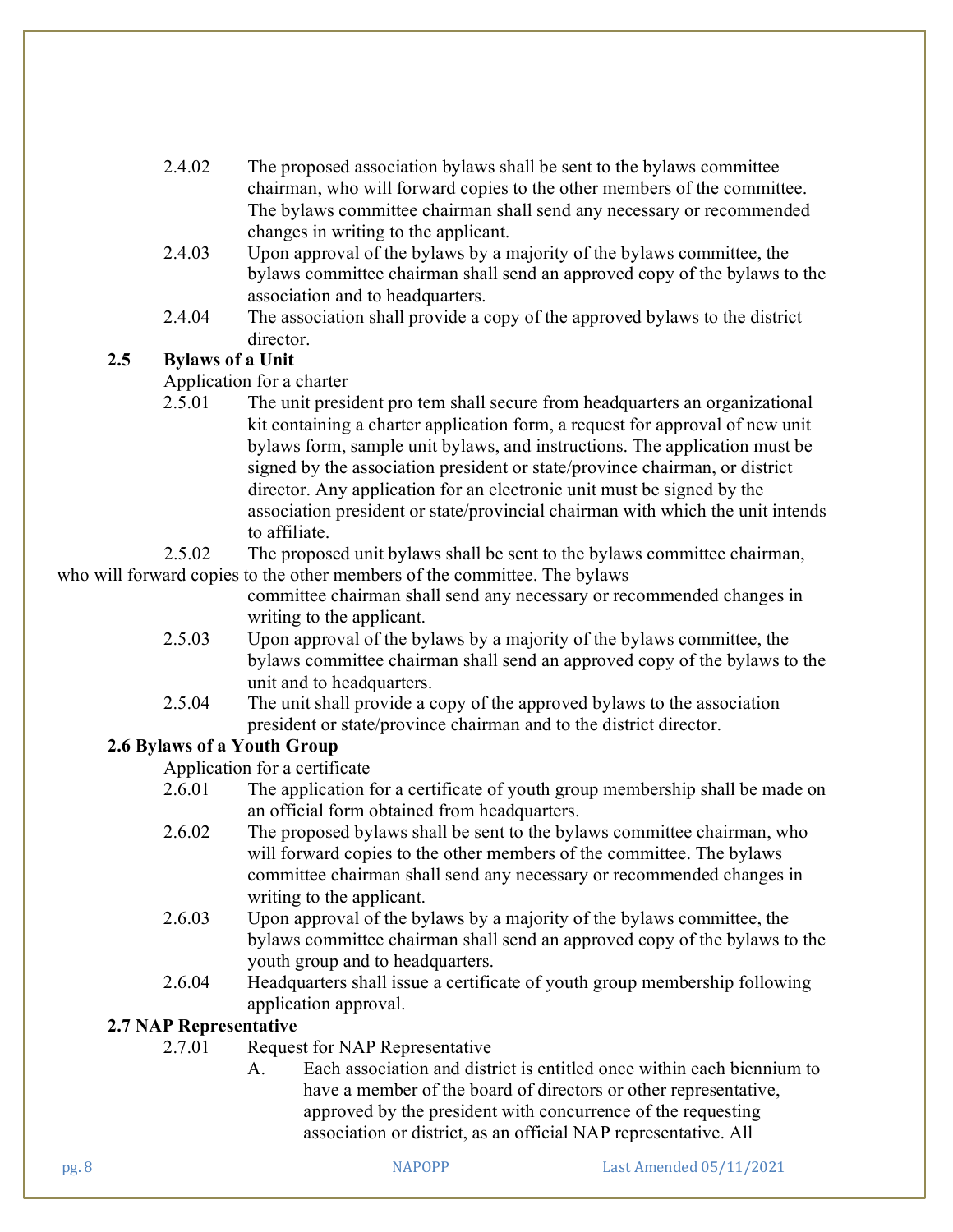invitations shall be directed to and approved by the president. When a visit is approved; the association or district shall have NAP educational materials for sale at the meeting unless waived by the president.

- B. The NAP representative will participate in the program, share information, and promote NAP activities and programs.
- C. After the request for an NAP representative is approved, the following materials shall be forwarded to the contact person in the association or district:
	- (1) Cover letter from NAP president
	- (2) Responsibilities of Districts/Association in Regard to National Representatives Form
	- (3) Information for National Representative Form
	- (4) Report of Association/District Meeting Regarding National Reps Form
- D. The responsibilities of districts/associations in regard to the NAP representative shall be approved by the board of directors and sent to all associations and districts.
- E. All costs from arrival in the city until departure shall be paid by the host association or district, including transportation to and from the arrival city airport, lodging, and meals. (See policy 3.3.03)
- F. Upon approval of an NAP representative to an association, the association's district director shall be notified by the NAP president.

# 2.7.02 Reporting Procedure

- A. No later than two weeks after the visit, a "Report of the State Association/District Form" must be forwarded to headquarters by the contact person or assigned designee. The NAP president shall share pertinent feedback with the representative.
- B. The NAP representative shall submit the "Report of the NAP Representative Form" to the NAP president within two weeks of the meeting.

# 2.7.03 Forms

The responsibility for developing the appropriate forms shall be assigned to headquarters with final approval by the president. If forms are changed, the new forms shall be forwarded to each member of the NAP Board of Directors and posted on the website as soon as feasible.

# **2.8 Professional Registered Parliamentarians Virtual Referral Directory (VRD)**

- 2.8.01 Participation in the NAP Professional Directory shall be limited to professional registered members in good standing.
- 2.8.02 Participation Procedures:
	- A. PRPs who wish to participate in the VRD shall submit their information via the NAP website.
	- B. PRPs participating in the VRD agree to the following statement: "I give NAP permission to release said information. I acknowledge that I am responsible for the completeness and accuracy of all information submitted, including appropriate category selections on the submission form and that I may only list NAP credentials in this directory."
	- C. NAP Headquarters will review submissions to ensure that individual is a current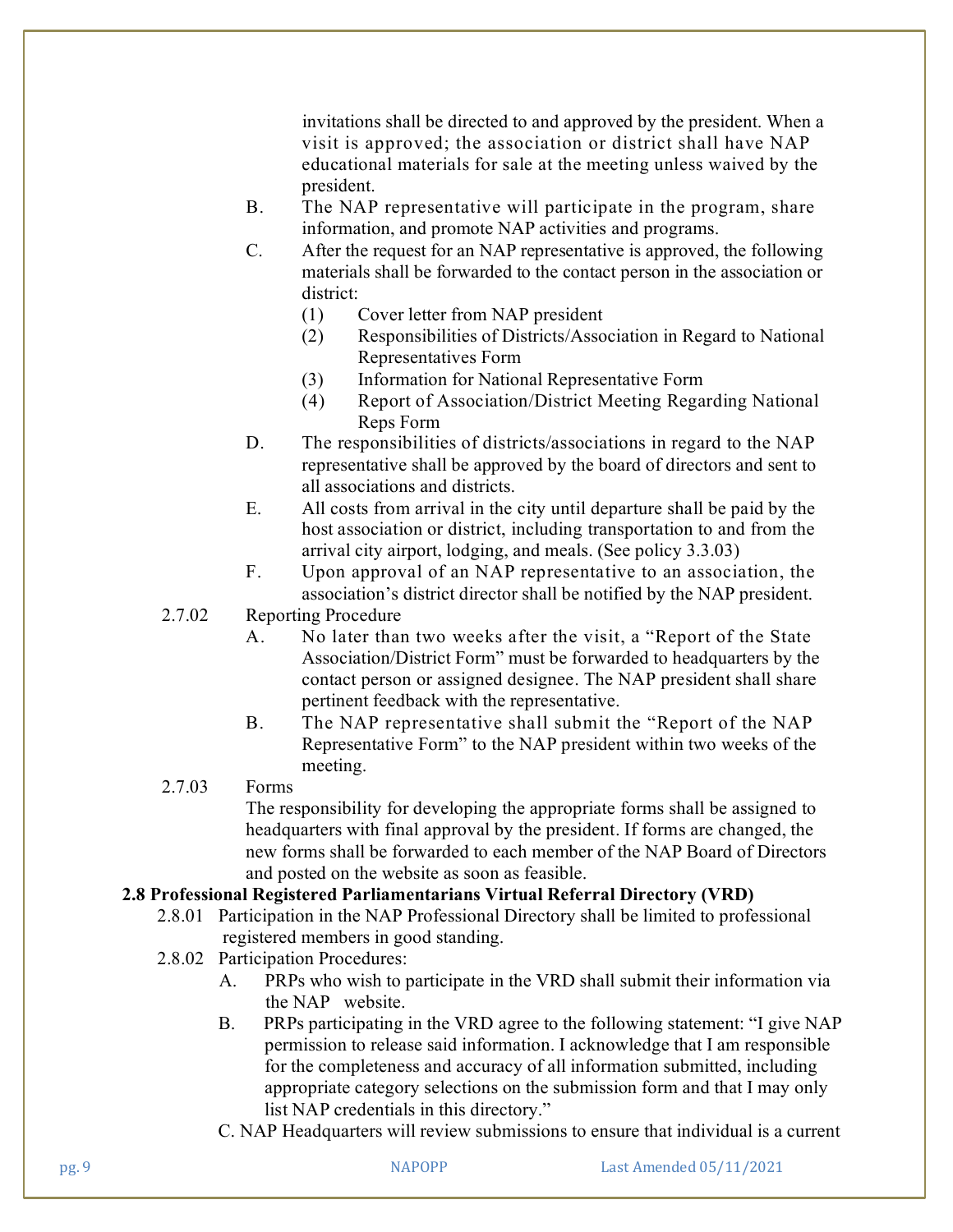member of NAP and holds the Professional Registered Parliamentarian credential.

- D. NAP shall periodically review the VRD to remove any listing for individuals who have forfeited their NAP membership or who have not retained the PRP credential.
- 2.8.03 Referral Procedures:
	- A. The VRD shall be available on the NAP website.
	- B. The following statement shall be included on each page of the VRD: "The National Association of Parliamentarians® (NAP) provides this listing as a service to those who request assistance in locating a Professional Registered Parliamentarian®. NAP does not act as an agent for the parliamentarians listed and certifies that they met NAP's requirements to attain the designation of Professional Registered Parliamentarian®. If you wish to obtain the services of a Professional Registered Parliamentarian in the VRD, contact them directly. Terms of employment shall be negotiated between you and the parliamentarian."

#### **2.9 Authoring of Educational Materials**

Educational and member resource materials and technology-based programs shall be created and/or published under the administration of the educational resources committee as outlined in policy 10.4.

#### **CHAPTER 3 – FINANCIAL ADMINISTRATION**

#### **3.1 Independent Financial Review**

The financial records of NAP shall be audited or reviewed annually and at other times as requested by the board of directors. All reports of the independent accountant shall be submitted to the board of directors for approval. The budget and finance committee shall be authorized to manage the engagement.

### **3.2 Budget**

3.2.01 Budget Preparation

A. The budget and finance committee shall develop an annual budget including anticipated revenue from dues payments, sales of educational materials, national events and courses, and other program and revenue sources. The proposed budget shall include account names and numbers. In accordance with the NAP Bylaws, the treasurer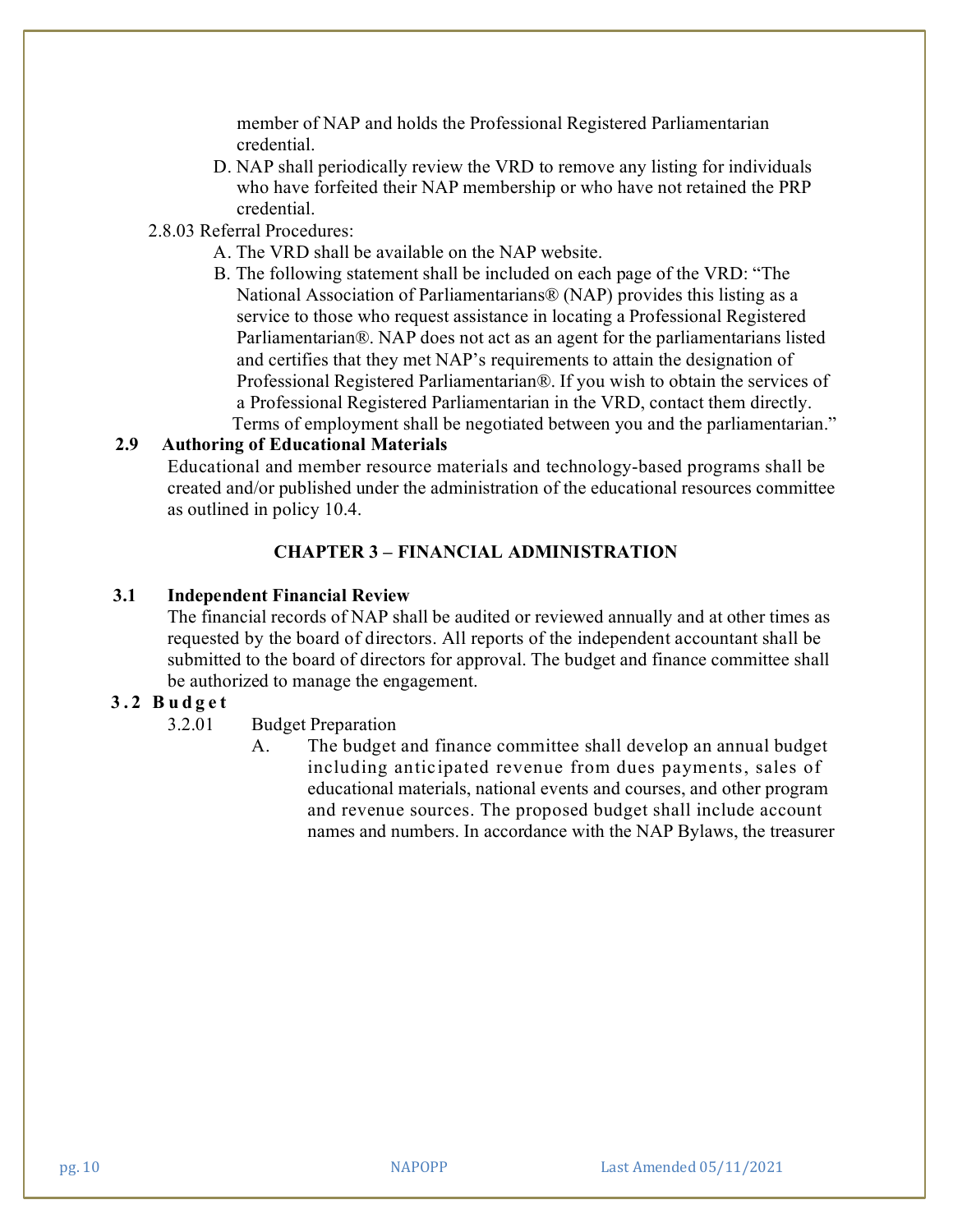will present the proposed budget to the Board of Directors for adoption.

- B. The budget shall include line items for ordinary and necessary expenses for members of the board of directors, standing and special committees, and district directors when conducting NAP business. Ordinary and necessary expenses include supplies, postage, telephone, and expenses incidental to travel subject to any limits established by the board or as established within the adopted budget.
- C. The budget shall include line items to cover travel expenses for board and committee meetings, district director travel, and NAP representatives to other organizations when authorized by the president.

### 3.2.02 Budget Line Overages

Budget line items may not be exceeded without the approval of the budget and finance committee. Any overage, anticipated or submitted, shall be called to the attention of the budget and finance committee and shall be paid by headquarters upon the authorization of the budget and finance committee, provided in writing to headquarters by the president or the treasurer.

# **3.3 Reimbursement Policies**

3.3.01 Travel and Reimbursement Policies

 Only travel that has been approved by the president or the board of directors shall be eligible for reimbursement. For approved travel, including board and committee meetings, the following expenses shall be eligible for reimbursement for required attendees:

- A. Travel
	- (1) If by automobile, current business mileage rate allowed by the IRS, plus any toll fees and parking, provided the total does not exceed \$500.
	- (2) If travelling by other means, including plane and trains, actual cost of transportation not to exceed cost of \$500 (one coach class seat with a minimum 14-day advance purchase with one checked bag).
	- (3) Cost of transportation to and from airport plus airport parking. The cost of car rental may be reimbursed up to the amount of shuttle transportation (or taxi if shuttle is unavailable) to and from the meeting facility unless otherwise approved by the president.
	- (4) Round trip travel in accordance with letter A (1), A (2), and A (3) above for board members whose term of office expires during the convention.
	- (5) One-half round-trip travel in accordance with letter  $A(1)$ ,  $A(2)$ , and A (3) above for new board members and office holders.
	- (6) Travel reimbursement shall be made based upon actual expenses. If a member donates frequent flyer miles for otherwise, reimbursable travel, only out-of-pocket taxes and fees paid on the ticket may be reimbursed.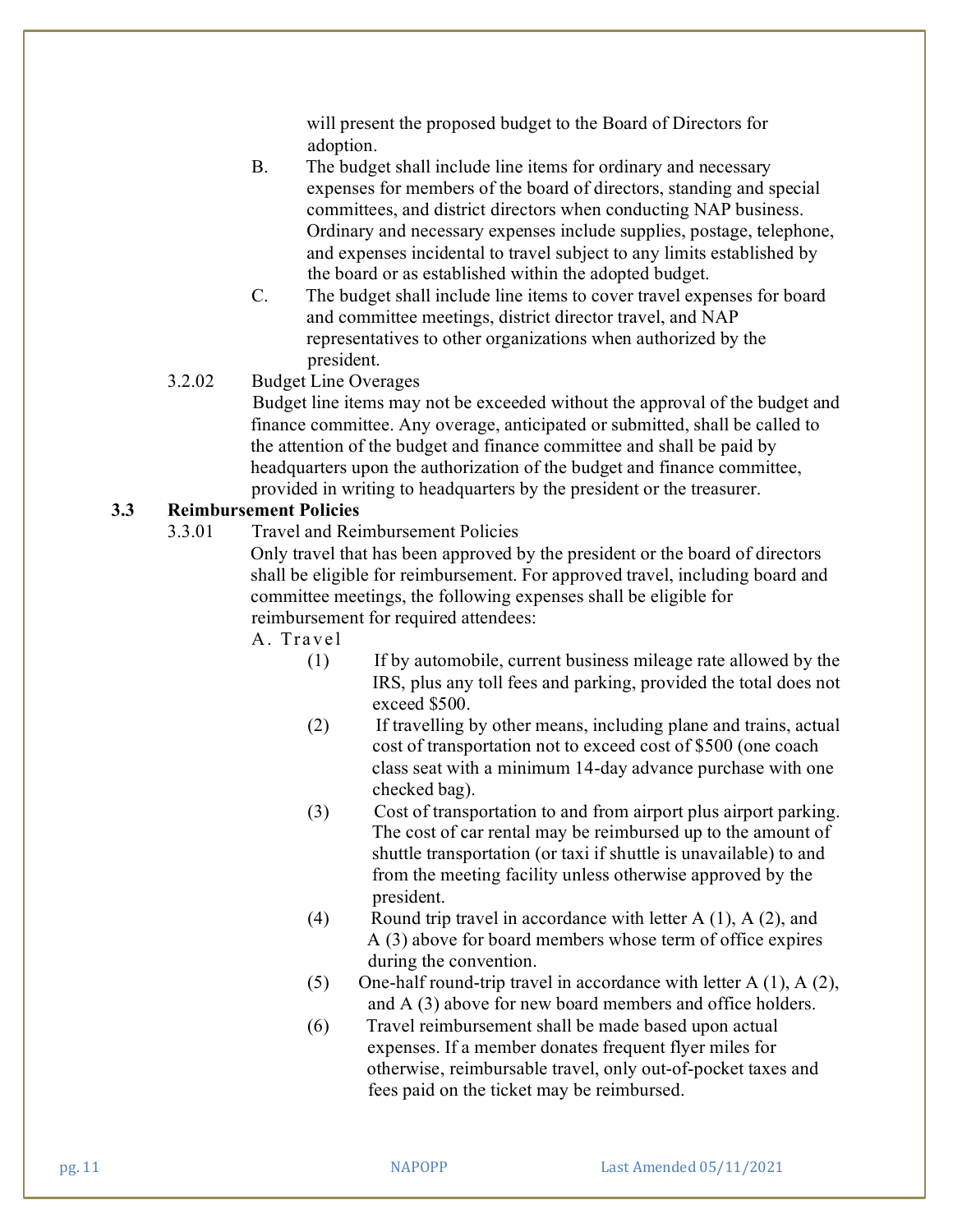- (7) Non-emergency ticket change fees will be reimbursed only when made to lower the total travel cost to NAP, for example when a significantly lower airfare from that of the original ticket becomes available. Expenses incurred due to an emergency requiring travel changes must be approved by the president.
- B. Per Diem Rate
	- (1) Per diem shall be \$100 and shall be paid only once per calendar day. Per diem is a reimbursement to help defray the cost of lodging, meals, and incidental expenses while away from home on NAP business.
	- (2) Member and advisors of the board of directors and committee members shall be reimbursed at the per diem rate for each day actually, in attendance at a board or committee meetings, not to include days in attendance at the NAP Convention or NAP Training Conference. An individual absent from 50% or more of a daily board meeting shall not receive per diem for that day unless the president excuses the member for good cause.
	- (3) The chairman of a committee, if invited by the president to report to the board of directors, shall be reimbursed at the per diem rate for each day in attendance as required.
	- (4) The president may approve additional per diem as follows: If arrival is required the day before a scheduled meeting due to time zone differences, if departure is delayed because of meeting times and transportation schedules; or if it results in a financial advantage to NAP because of fare benefits.
- C. President's Travel Expenses The president shall elect at the beginning of his or her term whether to be reimbursed using the per diem rate or actual expenses for travel, lodging and meals for the duration of his or her term.
- 3.3.02 Telephone Call Reimbursement Board and committee members shall be reimbursed for international telephone calls only through purchasing a calling card. The cost of the calling card will be reimbursed with proper receipt documentation. Members are required to use the NAP web service for board and committee meetings.
- 3.3.03 NAP Representation at District or Association Meetings Round trip transportation from the official NAP representative's home to the city of arrival shall be paid by NAP in accordance with 3.3.01A. All costs from arrival in the city until departure shall be paid by the host association or district, including transportation to and from the arrival city airport, lodging, and meals for the NAP representative, if one was assigned, or the district director. (See policy 2.7.01E)
- 3.3.04 Requisition for Funds
	- A. A request for reimbursement shall be made on the official form provided by headquarters. The requisition and supporting documentation must be submitted to the executive director within either 60 days when the expense was incurred or 60 days after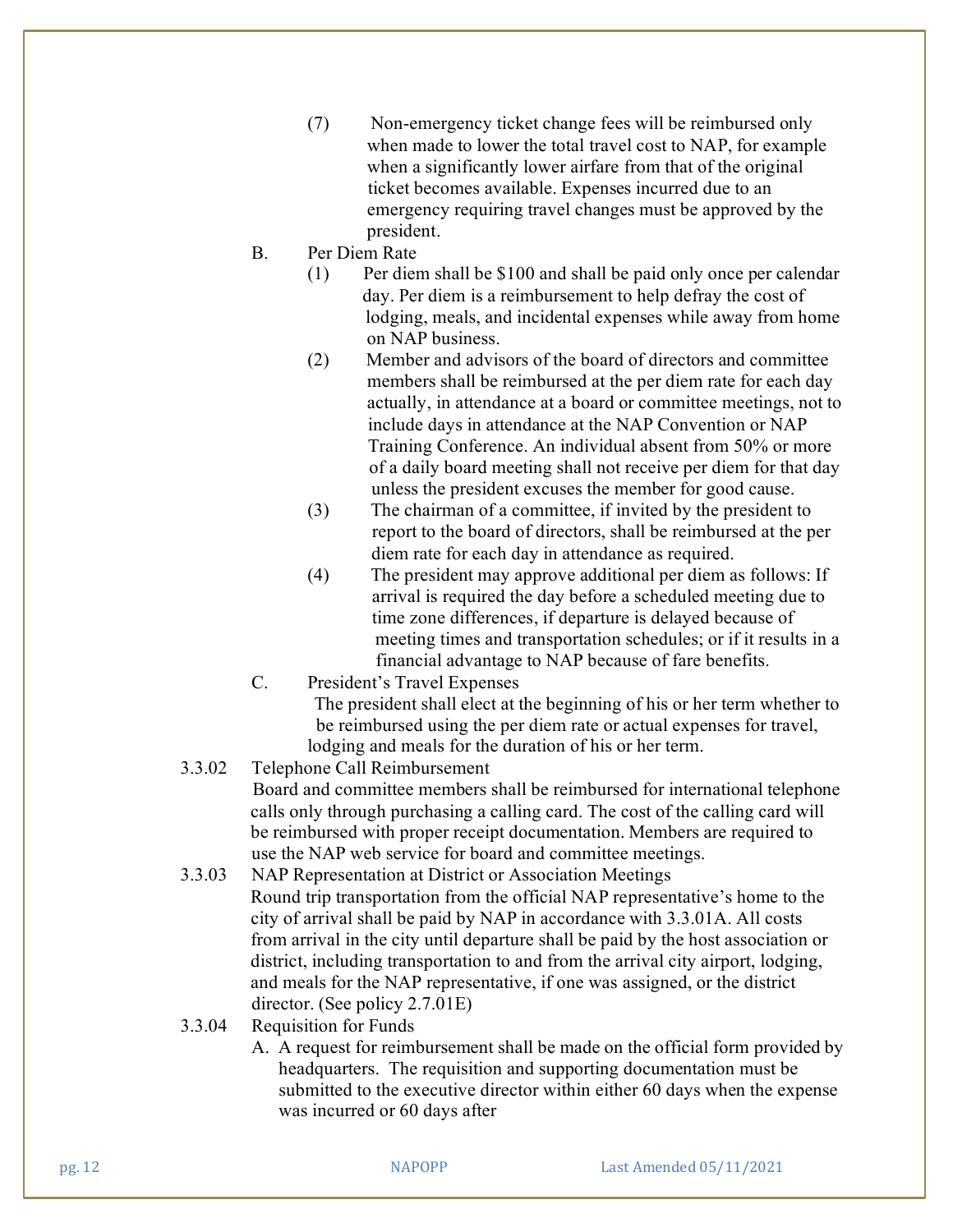completion of the event for which the expenses were incurred. All expense reports must be submitted prior to November 15 of the fiscal year to qualify for reimbursement.

- B. Reimbursements shall be signed by the requestor and approved by:
	- (1) The committee chairman or district director, and either the president or treasurer for reimbursements exceeding \$250.
	- (2) The committee chairman or district director, and the executive director for reimbursements less than \$250.
	- (3) The vice-president or treasurer for reimbursements from the president.
	- (4) The member requesting reimbursement and the president for situations not covered above. In all cases, the requestor and approver shall not be the same individual.

#### **3.4 Events**

3.4.01 National Events – Generally

A. All national events shall have a budget submitted to headquarters and the chairman of the budget and finance committee by the event coordinator and may include a request for funds for on-site expenses. National events include district conferences, the NAP convention, NAP Training Conference, NAP Leadership Conference, and courses offered by the professional development committee. No later than 60

days after the conclusion of the event, an accounting of all income and expenses related to the event, all accompanying receipts, and remaining monies shall be submitted to headquarters.

- 
- B. Registration for all events shall be handled through headquarters. Expenses should be submitted directly to headquarters for payment. All out-of-pocket expenses may be submitted to headquarters for

reimbursement to be charged to the line item of that event.

- C. A refundable petty cash advance of \$200 shall be available for each national event to the event coordinator for on-site expenses.
- D. The convention or training conference, and leadership conference budgets shall be adopted by the board by April 30 of the event year.
- 3.4.02 Future Convention and Training Conferences
	- The convention coordinator and training conference coordinator taking place in the following biennium shall be entitled to reimbursement in accordance with 3.3.01 for one facility selection trip. Per diem will be paid from the first facility visit through the last facility visit on this single trip. The president or his or her designee shall also attend this visit and be reimbursed the same as an event coordinator.

#### 3.4.03 District Conferences

Each district budget shall include the travel and lodging expenses of the district director and the room expenses of the NAP representative in accordance with the policies stated in 3.3.01. The budget shall be submitted no later than 60 days prior to the first day of the meeting.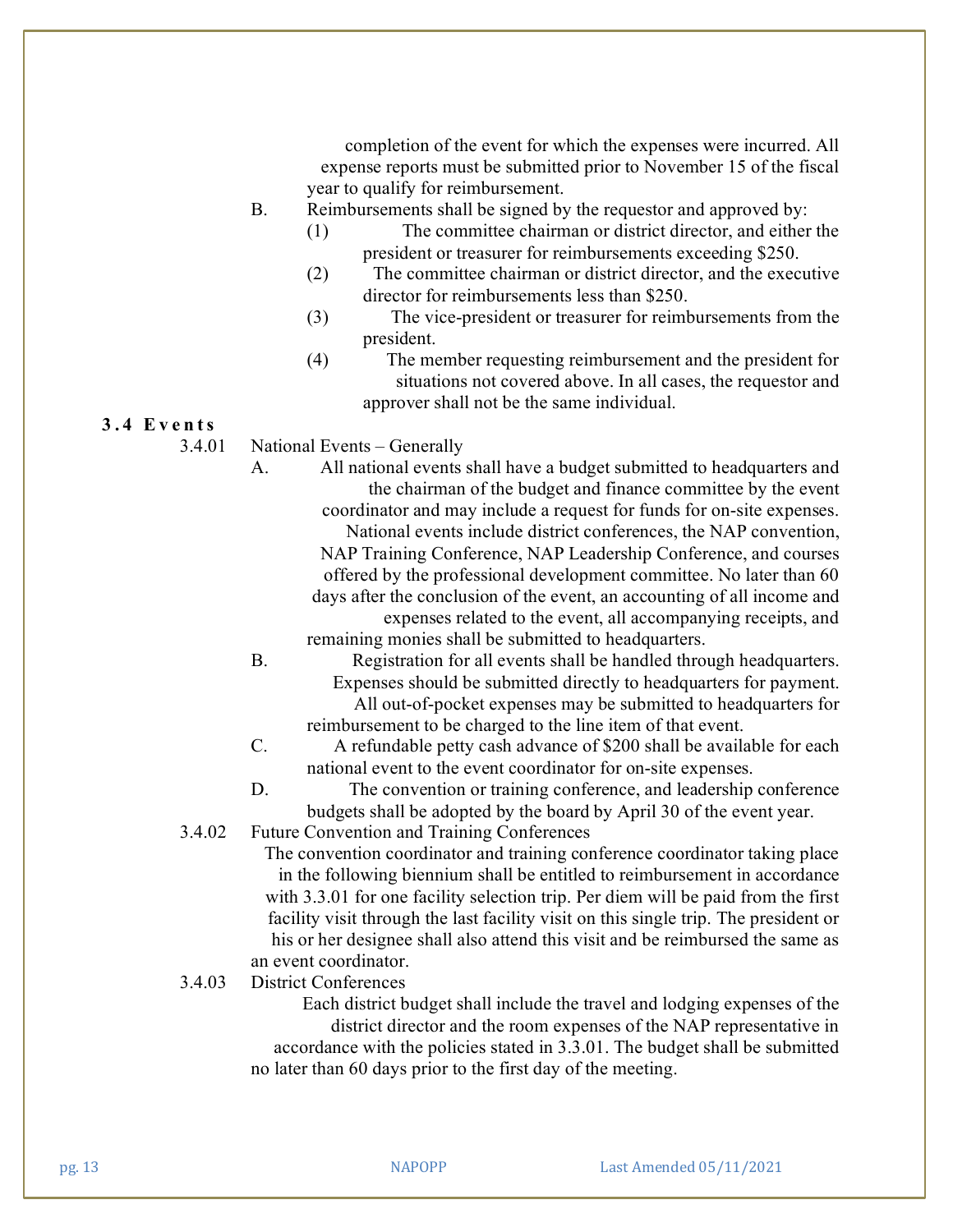#### 3.4.04 Convention and Training Conference Per Diem

The convention or training conference coordinator and assistant coordinator, if appointed, shall receive per diem from the beginning of NAP activities until the close of these activities. The workshop coordinator shall receive per diem from one day prior to and through completion of the workshops. A technical coordinator, if appointed, shall receive per diem for the actual days of the convention business meeting. A coordinator absent from 50% or more of daily required duties shall not receive per diem. The budget established for each event shall include this per diem, and the amount shall be the same as established in 3.3.01B.

### 3.4.05 Leadership Conference The leadership conference coordinator and assistant coordinator, if appointed, shall be eligible for travel and per diem reimbursement in accordance with 3.3.01. The budget established for this event shall include these expenses.

### **3.5 Financial Governance**

- 3.5.01 A minimum of \$25,000 of net assets shall be restricted as to use, except as authorized by the president and treasurer upon advice of the executive director.
- 3.5.02 The board of directors shall from time-to-time evaluate the planned giving program and areas members and the public may contribute. Gifts made which are restricted in use shall be honored if they meet the criteria of our planned giving program. Expenses restricted for use shall be considered used immediately once the restriction has been met.
- 3.5.03 Gifts to NAP in the form of investment securities shall be deposited to our brokerage account and managed in accordance with NAP's investment policy.
- 3.5.04 The budget and finance committee shall annually review the Form 990 tax return prior to filing to ensure accuracy and completeness. A copy of the return as filed will be electronically sent to all board members. The president, treasurer, and executive director shall all be authorized to sign tax returns of the association.

# 3.5.05 Conflict of Interest Policy for Governing Members To protect this tax-exempt association, the Conflict of Interest policy in Appendix D shall be in effect for board and committee members.

# **CHAPTER 4 – PUBLICATIONS**

#### **4.1 Style Manual**

The rules contained in the current edition of the *Chicago Manual of Style* shall govern in all cases to which they are applicable and not in conflict with the adopted parliamentary authority. The *Chicago Manual of Style* shall not apply to the governing documents of NAP.

# **4.2 Listing of Credentials**

NAP members shall only be listed with NAP and AIP credentials on NAP materials and products.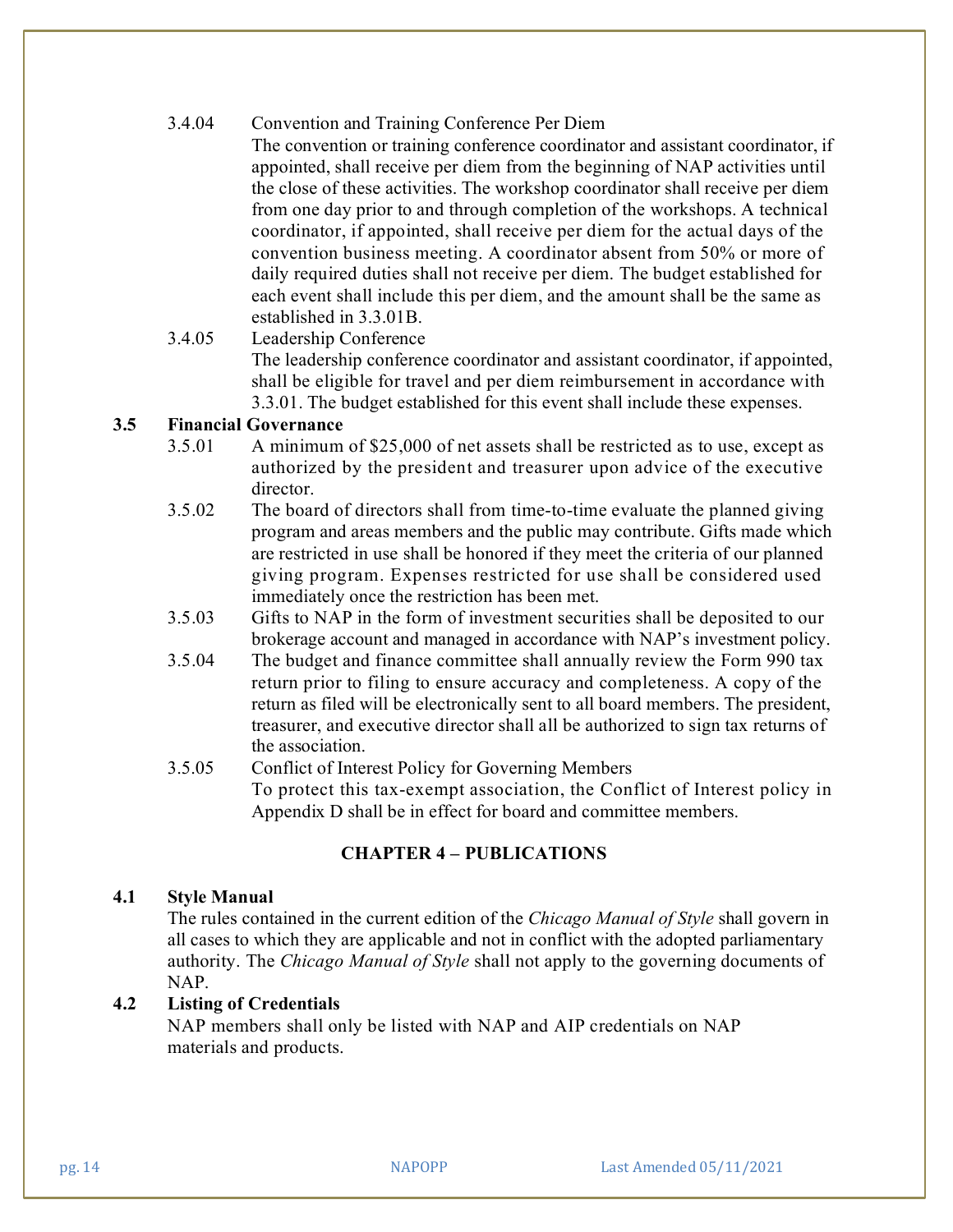# **4.3 Educational Material**

- 4.3.01 The official abbreviation for the parliamentary authority of NAP for use in educational material shall be RONR.
- 4.3.02 Educational materials published by NAP shall include the date of original publication and of any subsequent revision.
- 4.3.03 In accordance with NAP Bylaws, printed and electronic materials developed by and submitted from the educational resources committee for publication shall be published in the name of NAP with authorship indicated as follows:
	- A. Printed works created as an original project in which more than one committee member contributed to writing the work or a compilation shall be published under the authorship of the committee with names of all committee members listed.
	- B. Printed works created by a single committee member who authored at least 80% of an original work shall be published with the member indicated as the lead author and the names of all the other committee members shall be listed.
	- C. Printed materials developed by an individual who is not a member of the educational resources committee, and submitted for publication by NAP or incorporated in a publication produced by the educational resources committee, may be recognized by a footnote in the published material.
	- D. Electronic works, such as online courses and compact discs, shall be published without acknowledgment of authorship.
- 4.3.04 Requests for reproducing NAP educational material by other than a constituent division shall be granted by the executive director. Permission shall be contingent on an information credit line in the requester's publication as follows: "This excerpt reprinted as originally published with permission of the NATIONAL ASSOCIATION OF PARLIAMENTARIANS®. Copies of the original publication (title), (year published), all rights reserved from which this excerpt is taken, are available for purchase at the NAP Headquarters, (address and telephone)" and a copy of the reprint being sent to the headquarters office for the file.

# **4.4 Inventory and Sales**

- 4.4.01 The executive director shall keep the board of directors advised as to the inventory and sales record of NAP publications.
- 4.4.02 Headquarters shall always maintain an appropriate level of inventory until advised that a review is to take place.

# **4.5 National Parliamentarian (NP)**

- 4.5.01 Purpose
	- The purpose shall be to:
	- A. Promote the object of NAP
	- B. Give instruction on parliamentary procedure through feature articles and a question and answer section to which members may submit questions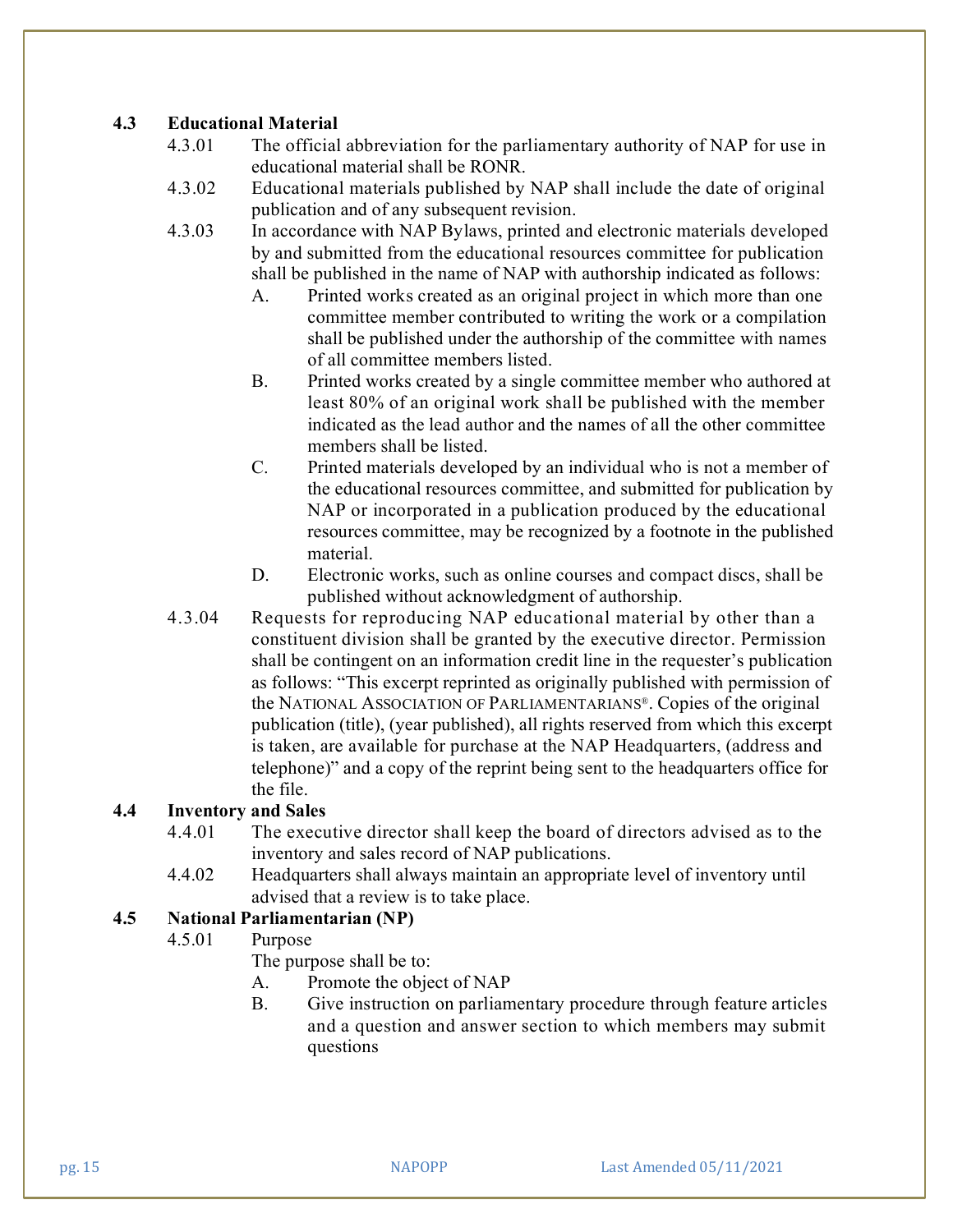### 4.5.02 Editorial Staff

The editorial staff shall consist of:

- A. The president as editor-in-chief
- B. The editor, who shall not assume responsibility for rewriting articles, but who shall have the right to edit all materials submitted
- C. The assistant editor, who shall perform such functions as requested by the editor, and who shall assume the duties of the editor if, for any reason, the editor is unable to discharge the duties of that office
- D. The question and answer research editor and assistant, the parliamentarian, and a consultant, who shall be professional registered parliamentarians and who shall be responsible for the question and answer section on parliamentary questions – all questions relating internally to NAP shall be referred to the parliamentarian who shall render opinions.
- E. The reviewing committee of at least three registered or professional registered parliamentarians, who shall examine and approve educational material on parliamentary procedure submitted for publication in the *NP*
- 4.5.03 Contents
	- A. Issues will reference ways to obtain parliamentary materials available from headquarters.
	- B. Space in each issue shall be reserved to print the names of each new registered parliamentarian and each new professional registered parliamentarian and for an article regarding the educational foundation.
	- C. The adopted history shall be published in the *NP.*
	- D. The following sentence shall appear in each issue on the *NP* masthead page: "All rights to reproduce or reprint any portion of this publication are reserved, except by written permission of the editor."
	- E. The editor shall have the privilege of granting requests for reprinting, provided proper credit is given the author and the publication. The editor shall require a copy of the reprint. Permission to reproduce or reprint an article is granted automatically and unconditionally to the author.
	- F. Permission shall not be granted for publication of content on any electronic message board.
	- G. The rules contained in the current edition of the *Chicago Manual of Style* shall govern in all cases to which they are applicable.
- 4.5.04 Publication and Distribution
	- A. The *NP* shall be published at least quarterly.
	- B. A copy of each issue shall be mailed to each member, to the president of each club affiliated before 1953, to each youth group, and to such others as may be directed by the board of directors. The *NP* shall be mailed first class to members residing in locations outside the continental United States and Canada.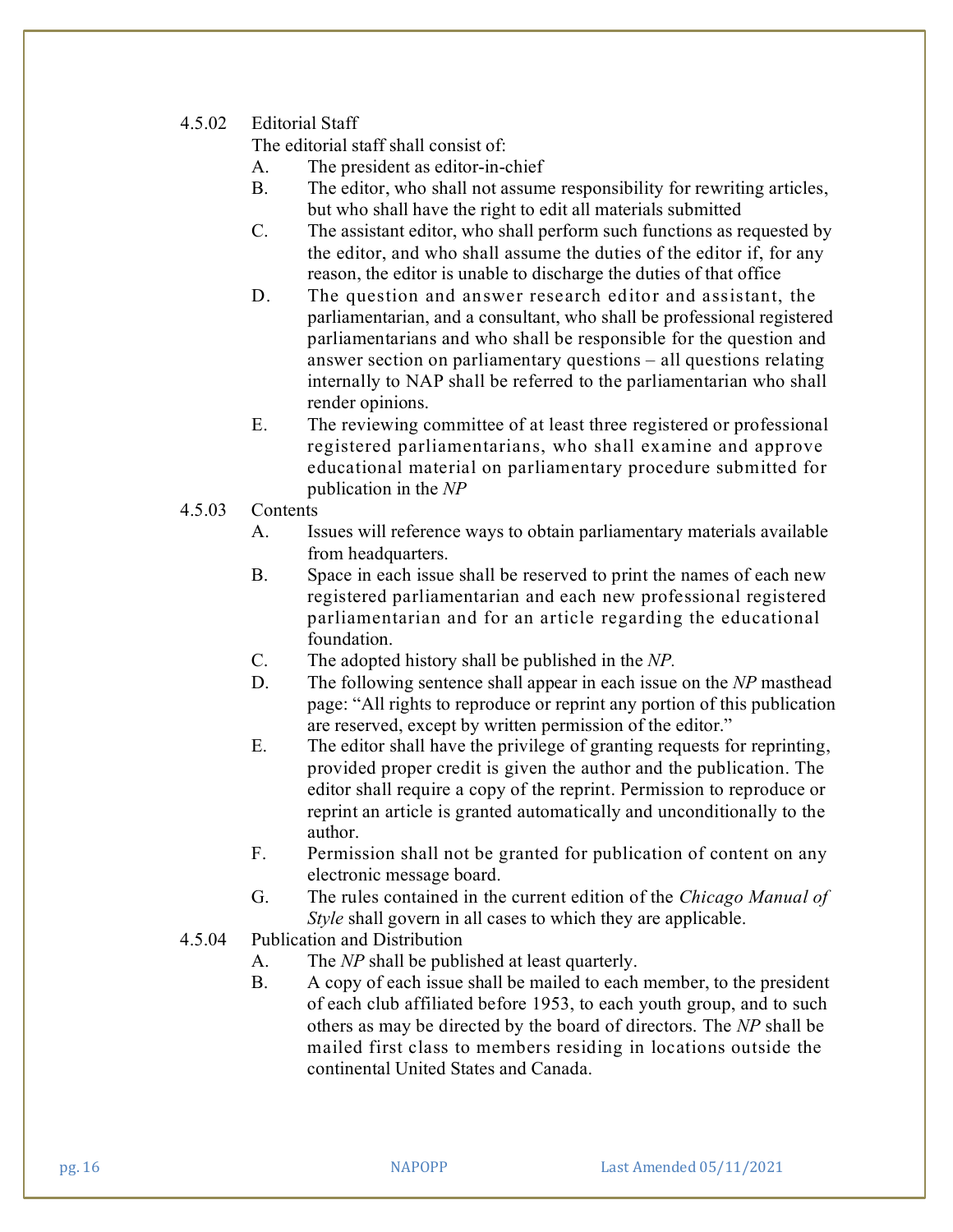C. The *NP* shall also be available on a paid-subscription basis. The price of individual subscriptions shall be determined by the board of directors.

# **4.6 Sale of Publications/Other Sales Items**

- 4.6.01 Publications and other materials and services, other than those sold by NAP, may be sold at NAP conventions and NAP Training Conferences provided that:
	- A. NAP does not currently sell the material or service.
	- B. The vendor has signed a vendor agreement approved by the NAP President.
	- C. It is sold from a designated location separate from NAP publications and the location is designated "Individually produced and not endorsed by NAP."
	- D. Each person or group selling such material at NAP conventions, NAP Training Conferences or board meetings shall pay NAP a fee as determined by the board of directors for the privilege of selling.
	- E. Each person or group shall be responsible for obtaining sales tax permits where required.
	- F. Member vendors shall pay the meeting registration fee.
	- G. Only one vendor shall be allowed per table.
	- H. The vendor sales area shall be closed during times when business meetings are being held.
- 4.6.02 At NAP events, only NAP or the sponsoring NAP constituent division shall be allowed to sell parliamentary resources stocked by NAP, except when NAP or an NAP constituent division is co-sponsoring an event with another parliamentary organization.

# **4.7 Assignments and Agreements**

NAP shall only publish works for which there are appropriate copyright assignments or work-for-hire agreements, including any necessary permissions for protected content used in the works, on file. The board of directors is authorized to waive this requirement when necessary.

### **CHAPTER 5 – CREDENTIALING REQUIREMENTS**

### **5.1 Procedure for Registration Examination**

- 5.1.01 The examination may be taken at any time with the approval of the chairman of the membership and registration examiners committee.
- 5.1.02 An application to take the registration examination (entire or part) must be postmarked at least 40 days prior to the date of the examination. An exception may be granted by the chairman.
- 5.1.03 The application shall be submitted to headquarters.
- 5.1.04 Group examinations may be offered upon approval of the chairman and headquarters. Procedures regarding the application process, including deadlines and the administration of the group examinations, shall be coordinated by headquarters, the committee chairman, and the person requesting authorization for the group examination.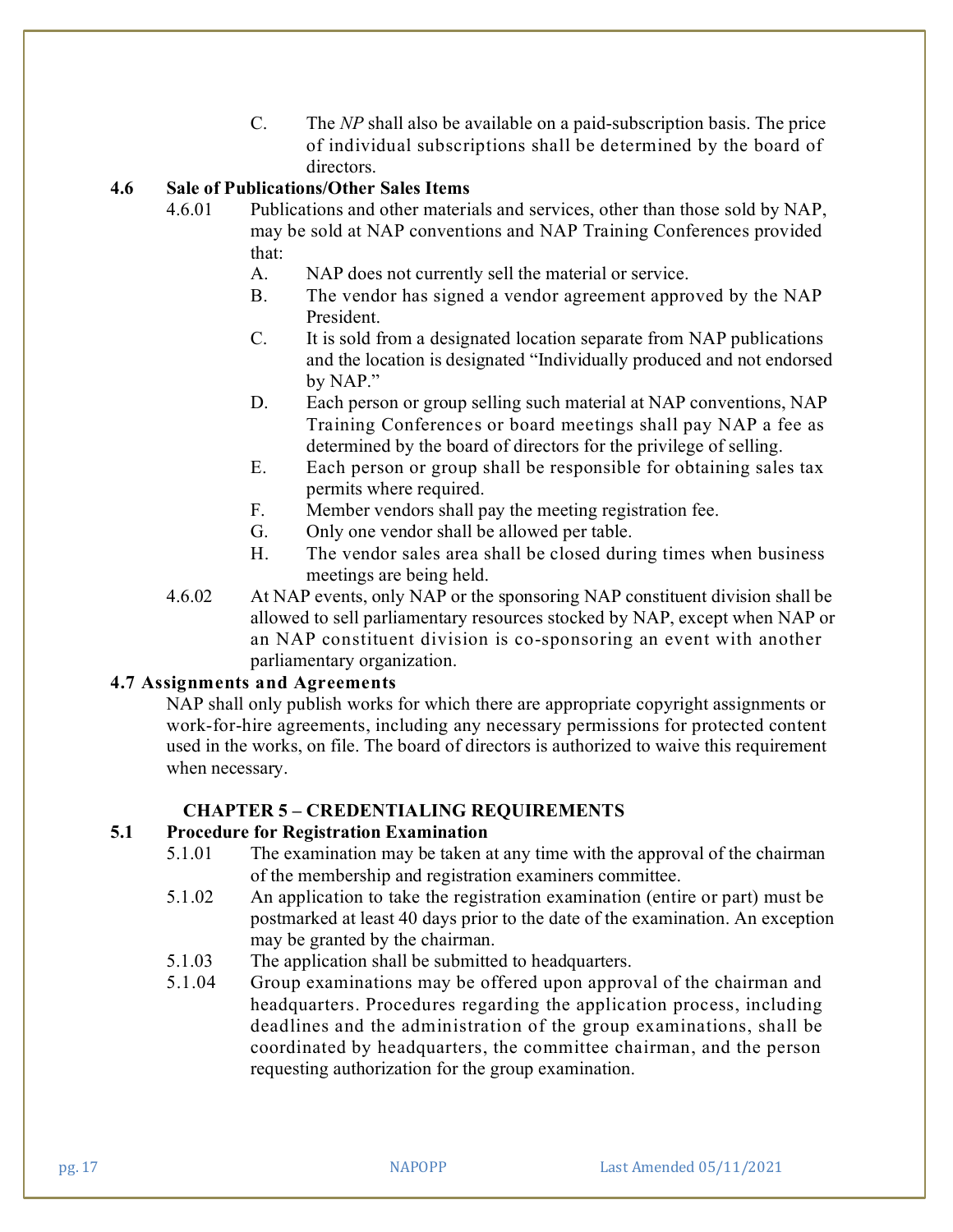- 5.1.05 The examination shall be monitored by a registered or professional registered parliamentarian. If an RP® or a PRP® is not available, a librarian, school official, community leader, etc., may monitor the examination. A family member, or a person living at the same address as the applicant may not monitor the examination. All exams must be monitored in person unless otherwise approved by the Membership and Registration Examiners Committee. An additional monitor shall assist when more than four examinations are being administered at the same time.
- 5.1.06 The examination may be completed in any order within nine months. No papers, books, or other reference materials of any kind are permissible except as noted below for Part I. Computers may be used during the exam as authorized by the membership and registration examiners committee. These requirements may be waived by the chairman to be consistent with policies 5.1.01 and 2.3.04.
- 5.1.07 The registration examination shall be developed by the membership and registration examiners committee and shall consist of the following parts:
	- A. Part I Research (open book)
	- B. Part II Motions and Related Procedures
	- C. Part III Meetings, Sessions, Conventions, and Related Procedures
	- D. Part IV Officers, Elections, Voting, Board and Committees, and Related Procedures
	- E. Part V Rules of the Assembly and Related Procedures
- 5.1.08 The committee shall develop and publish a set of 1,200 study questions which test the following pages of *Robert's Rules of Order Newly Revised,* 11th Edition, and which shall be published and available for purchase through headquarters.
	- A. Part II Motions and Related Procedures: pp. 55-81; 100-344
	- B. Part III Meetings, Sessions, Conventions, and Related Procedures: pp. 1-10; 20-27; 81-99; 345-399; 543-564; 600-642
	- C. Part IV Officers, Elections, Voting, Boards, and Committees, and Related Procedures: pp. 27-57; 400-542
	- D. Part V Rules of the Assembly and Related Procedures: pp. 10-19; 565-599; 643-669
- 5.1.09 The number of study questions for each part shall be:
	- A. Part II 400 questions
	- B. Part III 325 questions
	- C. Part IV 325 questions
	- D. Part V 150 questions
- 5.1.10 The format of study questions may be any combination of multiple choice, true-false, or matching.
- 5.1.11 The formation of the examination shall be:
	- A. Part I shall consist of five open book research questions. The applicant is allowed to have the current print edition of Robert's Rules of Order Newly Revised and the Supplemental Index to RONR for this part of the test only. The use of the RONR on CD-ROM or other electronic devices are prohibited. After completion of Part I, the monitor shall remove reference materials until the remaining parts of the examination are completed.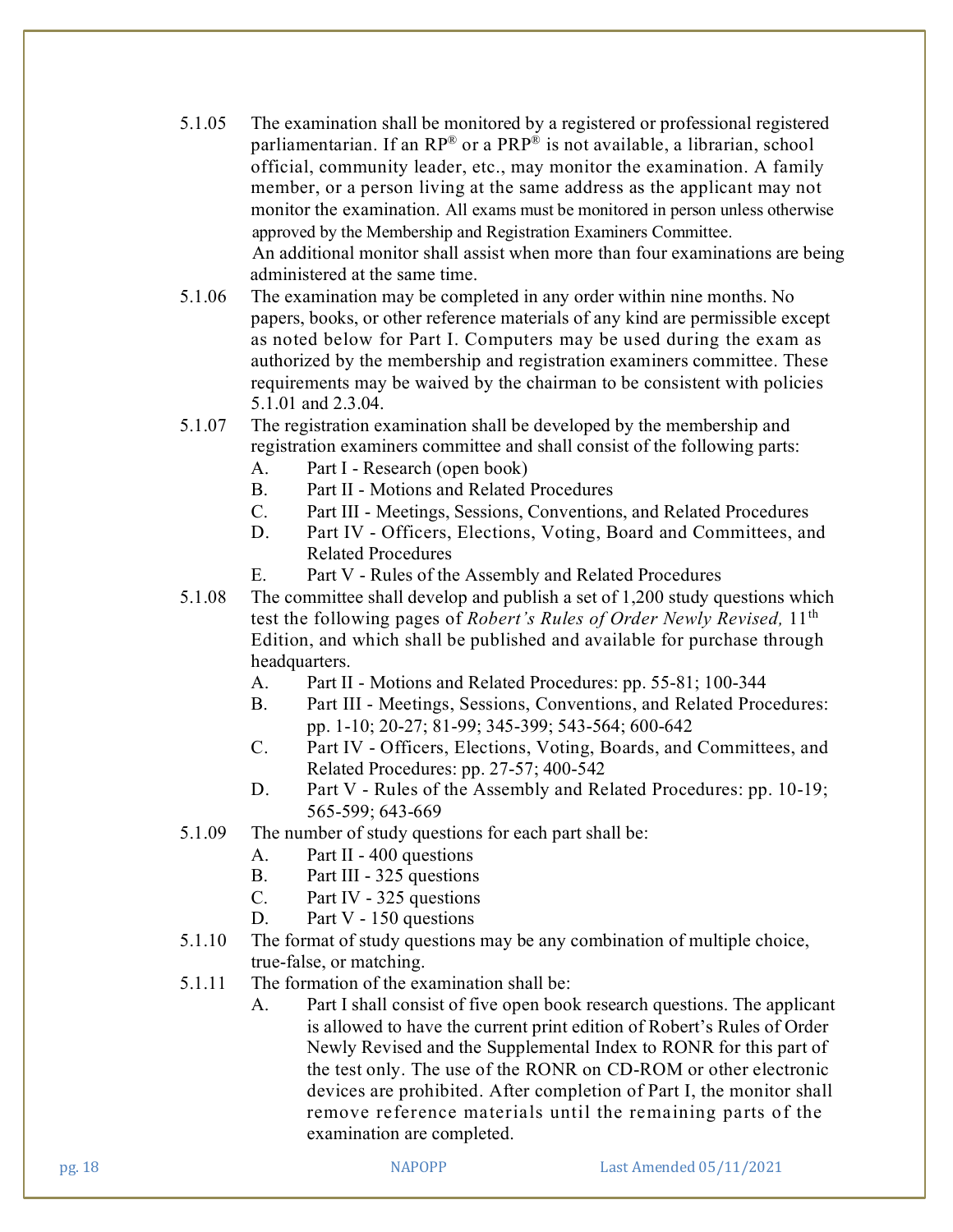- B. Part II shall consist of 100 questions selected from the published study questions.
- C. Part III shall consist of 80 questions selected from the published study questions.
- D. Part IV shall consist of 80 questions selected from the published study questions.
- E. Part V shall consist of 40 questions selected from the published study questions
- 5.1.12 A minimum grade of 80% on Part I and 85% each on Parts II, III, IV, and V shall be required to attain the designation of registered parliamentarian.
- 5.1.13 An applicant must complete the five-part RP exam within nine months from the date the first examination was taken. The exam parts may be taken in any order and in any combination of parts. All parts do not need to be taken at the same time.
	- A. After completing the five parts, any exam parts that need to be retaken must be completed prior to the nine months from the date the first exam was taken. Appropriate fees may apply for any exam retakes.
	- B. If after the initial nine months have passed and the applicant has not successfully completed all five parts, the entire RP exam must be retaken with a new nine-month time frame beginning again.
	- C. Applicants who wish to withdraw from the RP certification process must contact the NAP headquarters via email or postal mail of their intent.
	- D. Upon beginning the RP certification process again with a new application, applicants shall be required to take all five parts again, even if they had completed any of the parts in the previous testing process. The nine months to complete the certification will begin again from the date of the first retake exam.
	- E. Appropriate fees will apply for any exam retakes within a withdrawal and re-application process of the RP certification. No fees are required to withdraw.
	- F. If the applicant withdraws within ten (10) days prior to the start of an RP exam part, the applicant will receive a non-transferable voucher for the full amount paid to be applied for future exams or purchases at the bookstore. The voucher will be redeemable up to one year from the date of the withdrawal.
- 5.1.14 Applicants taking the registration examination shall receive from the registration examiners committee within 30 days of the date of the examination the following:
	- A. A notice of success or failure with scores
	- B. The list of questions missed, identified by number from the examination questions retained by the applicant
	- C. The answer the applicant selected for each incorrect answer
- 5.1.15 Headquarters shall send to the applicant a certificate of registration upon successful completion of the entire examination, accompanied by a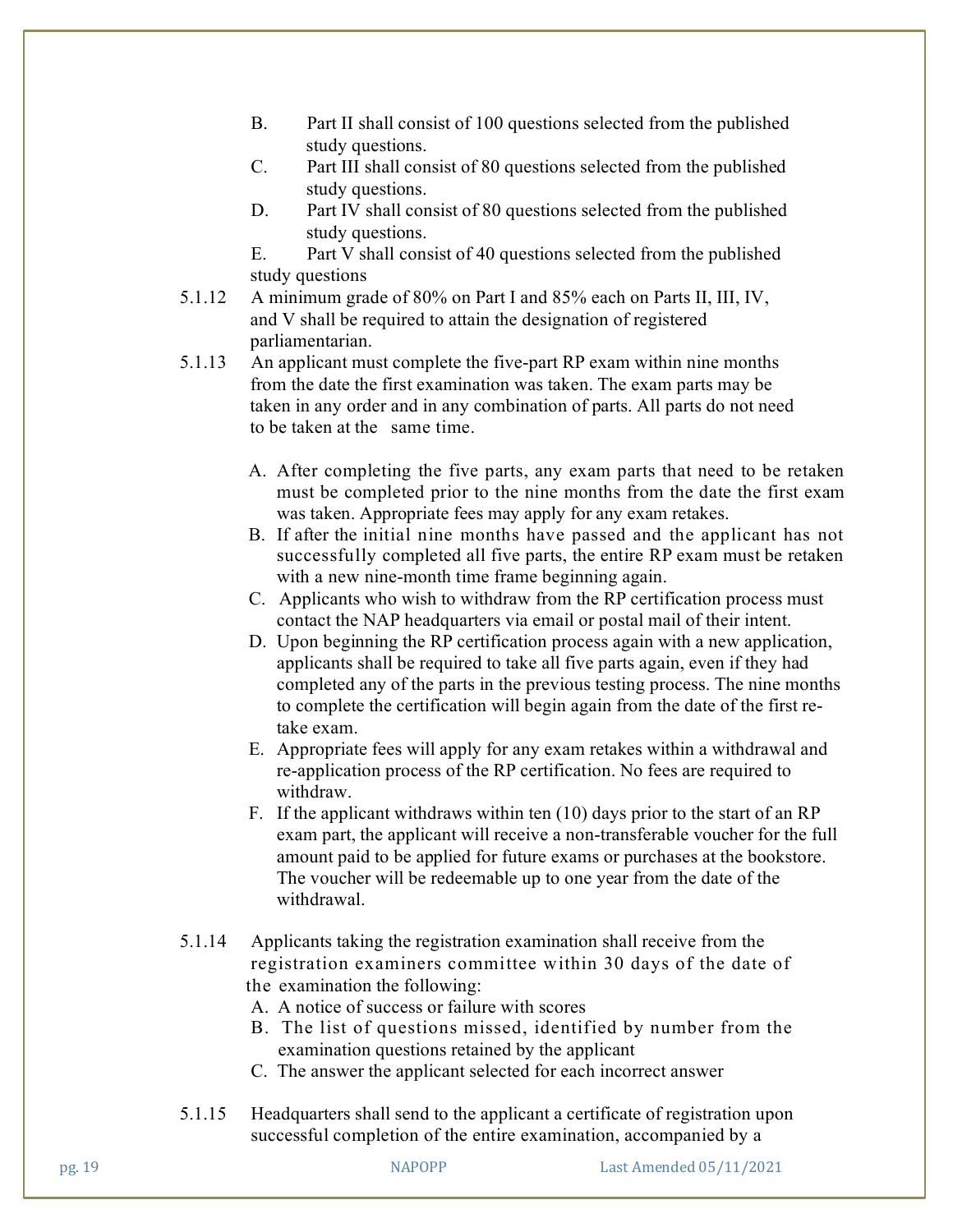letter of congratulations from the president.

- 5.1.16 Headquarters shall send the names of new RPs to the board of directors and the editor of the *NP*, who shall publish the names in the *NP*.
- 5.1.17 The committee shall establish rules for administering the examination and for maintaining confidentiality; any intentional violation of such rules by a member, if proven, shall be considered a breach of membership obligation and an unethical practice warranting action against the violator as provided in the Code of Professional Responsibility.
- 5.1.18 Applications and other necessary records shall be filed at headquarters.
- 5.1.19 Master copies of the questions in the bank of study questions for the registration examination shall be retained by headquarters.
- 5.1.20 Examination papers, correspondence relating to arrangements for the examinations, and other records of those applicants who have successfully passed the registration examination shall be sent to headquarters for scanning and permanent retention electronically per the NAP Records Retention Schedule.
- 5.1.21 All examination papers and other paperwork in connection with those applicants who have not successfully passed the complete registration examination shall be sent to headquarters for scanning and permanent retention electronically per the NAP Records Retention Schedule. All paperwork in connection with those applicants who have started the application process but have not yet taken the registration examination at the end of the term of a chairman shall be given to the newly appointed committee chairman.
- 5.1.22 Permission is granted to NAP members to reproduce pages from the 1,200 study questions for registration for use in teaching their students provided that all such copies clearly include the NAP copyright statement.
- 5.1.23 Virtual Remote Monitoring Individual Exams- online exams only.
	- A. Virtual monitoring (or non-in-person monitoring) for NAP Membership and/or RP Exams must be pre-approved by the Membership and Registration Examiners Committee (MREC). This option will be granted based upon special circumstances that prevent the applicant and test proctor from being in the same room at the same location.
	- B. Applicants tested using virtual monitoring will be tested using the online exam format only. A virtual remote monitoring system pre-approved by the Membership and Registered Examiners Committee (MREC*)* with a second device, (i.e.: smartphone/ electronic tablet for verification of the exam) is the approved method unless otherwise pre-approved by the MREC.
	- C. These procedures only apply to one applicant with one testing proctor (monitor). The monitor will arrange the time and host set up where applicant and monitor must be able to always see and hear each other throughout the entire exam process. Recording of the exam process shall be required by the monitor. The recording shall be saved as a cloud recording in the monitoring system for no longer than 30 days after the date of the exam. After 30 days, such recording and all copies thereof shall be destroyed from all NAP records and accounts. Disclosure of this recording will be acknowledged on the certification form by monitor and applicant.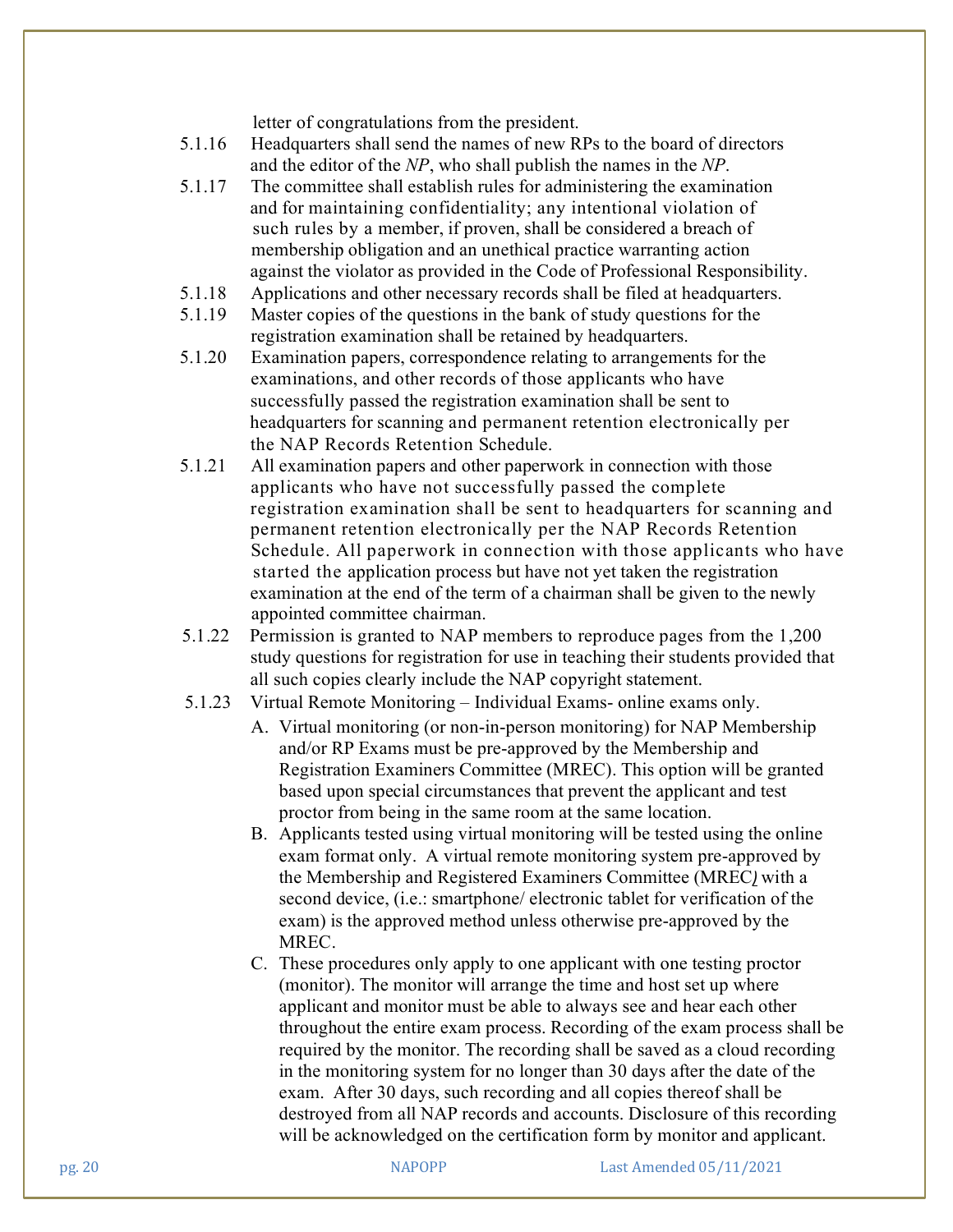- D. Applicants shall verify their identification by showing a government-issued picture ID (example: driver's license, passport, etc.) on the on the remote monitoring system screen to the monitor before beginning the exam. Using the remote monitoring app on a smartphone or electronic tablet, the applicant shall move their smartphone/ electronic tablet device to allow the monitor to see that they are the only individual in the testing room and no resources, except for a blank sheet of paper, are near the testing area. Part I of the RP exam allows for an open-book exam using the RONR (current edition). If a blank sheet of paper is being used, the applicant must display both sides of the paper prior to beginning the exam.
- E. Upon completion of the viewing of the test area, the smartphone/ electronic tablet device that is logged in to remote monitoring system will be placed so that the applicant, the desktop or laptop computer screen, the top of the desk, and the blank sheet of paper (if used) are in full view of the entire camera. Virtual backgrounds within the remote monitoring app will not be allowed.
- F. Unless special accommodations are made prior to the exam, the applicant shall not read the questions out loud nor the answer choices out loud.
- G. The monitor will provide the website address and any appropriate login credentials to the applicant in the remote monitoring system chat feature for the student to access the online exam. The applicant will open a web browser and use the website address and any appropriate login credentials to access and begin the exam.
- H. The monitor's responsibility is to observe the applicant, specifically, the eye movements (to see if other documents are being scanned), attention to the applicant's side-to-side movement (to see if other publications are being reviewed), and that other persons are not assisting the applicant. If there are questionable activities by the applicant, the monitor must interrupt the exam by a chat entry, microphone use, and/or cease the exam.
- I. The NAP membership exam must be completed in one continuous, uninterrupted sitting.
- J. RP examinations may be taken in parts. The camera must remain activated on the smartphone/ electronic tablet even if a break is requested by the applicant between RP parts (assuming multiple testing at this same time). The monitor may request a repeat of ID verification, scanning the room, and ensuring the applicant is alone when beginning another Part of the RP exam.
- 5.1.24 Virtual Remote Monitoring –Group Exams-online exams only.
	- A. Virtual monitoring (or non-in-person monitoring) for NAP Membership and/or RP Exams administered in a group setting must be pre-approved by the Membership and Registration Examiners Committee (MREC). This option will be granted based upon special circumstances that prevent the applicants and test proctors (monitors) from being in the same room at the same location.
- pg. 21 NAPOPP Last Amended 05/11/2021 B. Applicants tested using virtual monitoring will be tested using the online exam format only. A virtual remote monitoring system pre-approved by the Membership and Registered Examiners Committee (MREC) with a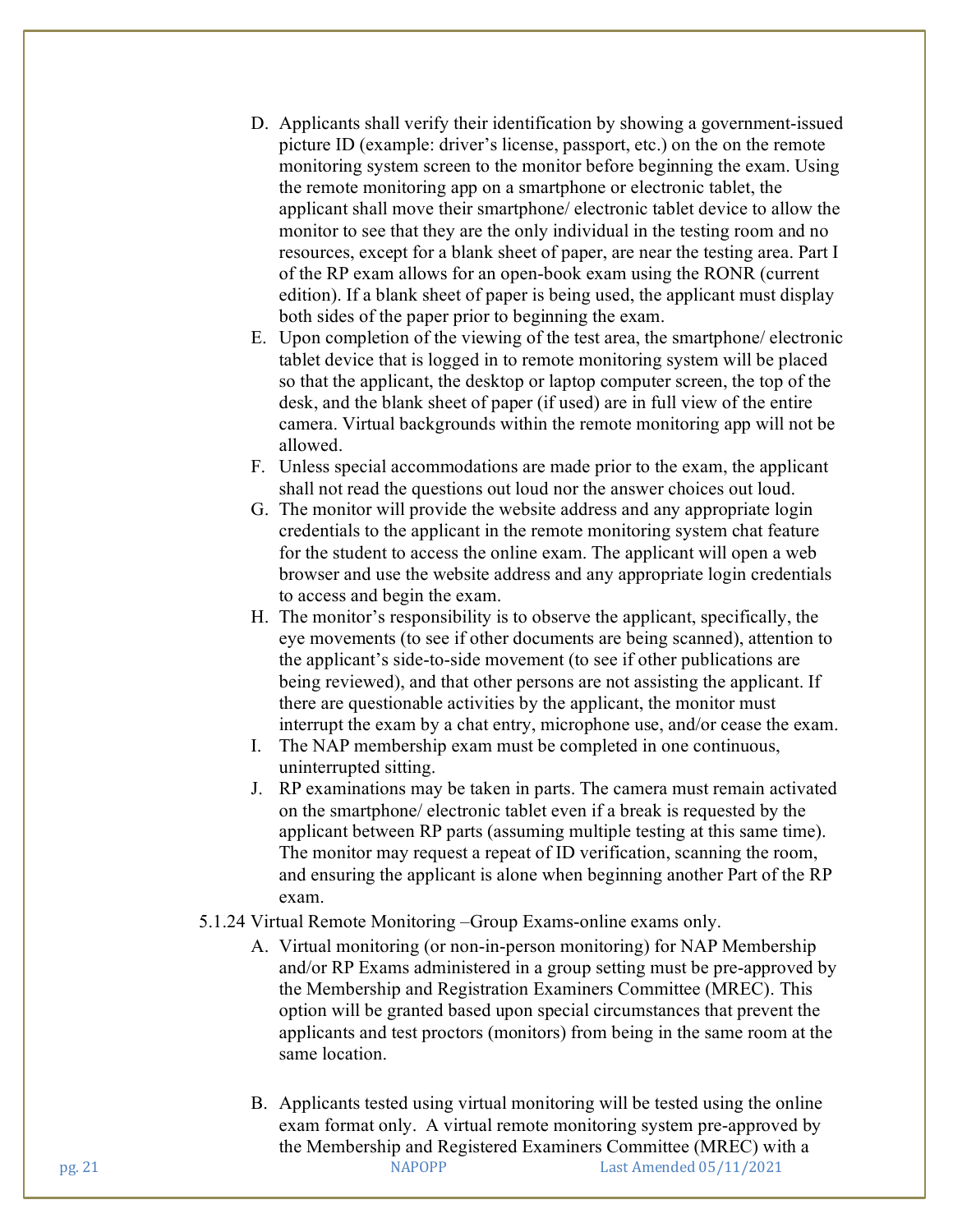second device (i.e.: smartphone/ electronic tablet for verification of the exam) is the approved method of virtual monitoring. Group exams are allowed whereby all participants (all applicants and monitors) are in different locations.

- C. These procedures only apply when there are multiple applicants with one or more testing proctors (monitors). One proctor may monitor no more than three applicants within any one continuous, uninterrupted sitting. In groups larger than three, multiple proctors shall assist with monitoring the exam during the same time slot so long as there are no more than three applicants per proctor. If this is necessary, the breakout room feature in remote monitoring system will be utilized to assign applicants to monitors as needed. The monitor will arrange the time and host set up where applicant and monitor must be able to always see and hear each other throughout the entire exam process.
- D. Recording of the exam process shall be required by the monitor. The recording shall be saved as a cloud recording in the remote monitoring system for no longer than 30 days after the date of the exam. After 30 days, such recording and all copies thereof shall be destroyed from all NAP records and accounts. Disclosure of this recording will be acknowledged on the certification form by monitor and applicant.
- E. The applicant shall verify their identification by showing a governmentissued picture ID (example: driver's license, passport, etc.) on the remote monitoring screen to the monitor before beginning the exam. Using the remote monitoring app on a smartphone or electronic tablet, the applicant shall move their smartphone/ electronic tablet device to allow the monitor to see that they are the only individual in the testing room and no resources, except for a blank sheet of paper, are near the testing area. Part I of the RP exam allows for an open-book exam using the current edition of the RONR.If a blank sheet of paper is being used, the applicant must display both sides of the paper prior to beginning the exam.
- F. Upon completion of the viewing of the test area, the smartphone/ electronic tablet device that is logged in to remote monitoring system will be placed so that the applicant, the desktop or laptop computer screen, the top of the desk, and the blank sheet of paper (if used) are in full view of the entire camera. Virtual backgrounds within the remote monitoring app will not be allowed. If multiple breakout rooms are being used, to accommodate more than three applicants, all of the aforementioned ID verification checks, technology setup requirements, and testing room environment verification will be completed prior to moving the applicant in to their assigned breakout room.
- G. Unless special accommodations are made prior to the exam, the applicant shall not read the questions out loud nor the answer choices out loud. If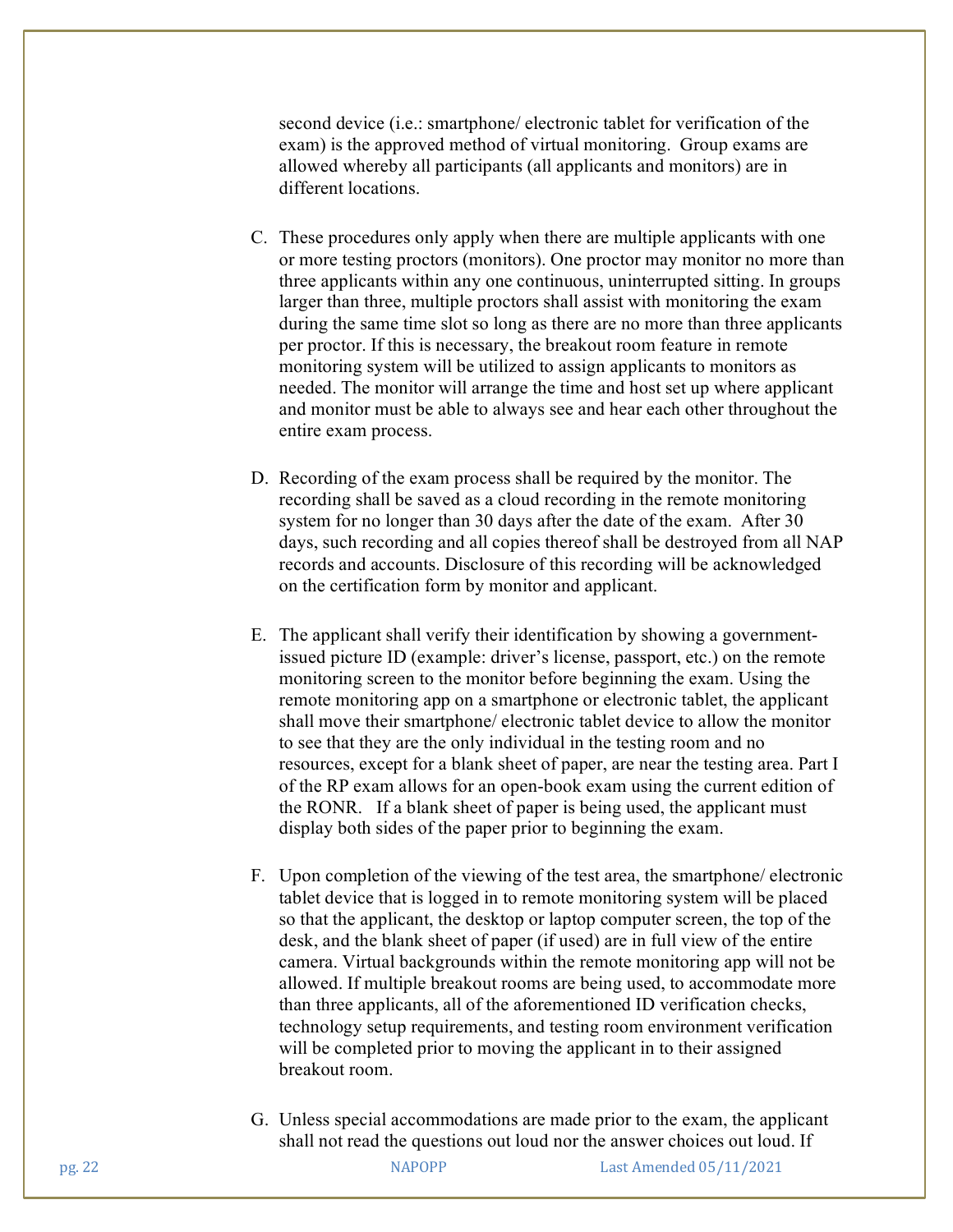such accommodations are requested and approved, applicants will need to have separate proctors in their own breakout rooms.

- H. The monitor will provide the website address and the unique appropriate login credentials to each applicant in the remote monitoring private chat feature for the student to access the online exam. Applicants will open a web browser on their desktop/laptop computers and use the website address and any appropriate login credentials to access and begin the exam. If multiple breakout rooms are being used, this information will be sent via private chat from the monitor to the applicant once the applicant has entered the assigned breakout room.
- I. The monitor's responsibility is to observe the applicant, specifically, the eye movements (to see if other documents are being scanned), attention to the applicant's side-to-side movement (to see if other publications are being reviewed), and that other persons are not assisting the applicant. If there are questionable activities by the applicant, the monitor must interrupt the exam by a chat entry, microphone use, and/or cease the exam. Any interruptions should be minimal to avoid distracting other applicants taking the exam.
- J. The NAP membership exam must be completed in one continuous, uninterrupted sitting.
- K. RP examinations may be taken in parts. The camera must remain activated on the smartphone/ electronic tablet even if a break is requested by the applicant between RP parts (assuming multiple testing at this same time). The monitor may request a repeat of ID verification, scanning the room, and ensuring the applicant is alone when beginning another Part of the RP exam.

### **5.2 Professional Qualifying Examination for Professional Registered Membership**

- 5.2.01 The professional qualifying examination for professional registered membership shall be prepared by and administered under the direction of the professional development committee. Successful completion of the examination shall be required of all registered members seeking professional registered membership. Successful completion shall be defined as achieving at least 80%.
- 5.2.02 The professional qualifying examination shall emphasize the development and evaluation of knowledgeable parliamentarians as they demonstrate competency and skills in the areas of (1) serving as a professional parliamentarian and/or professional presider at conventions and meetings; (2) working with an organization's governing documents; (3) engaging in parliamentary research and writing opinions; (4) serving as an instructor and demonstrating ability to communicate parliamentary information; and (5) applying the ethical and business practices of a professional parliamentarian. Newly registered members shall use a year or more to gain the skills and experience needed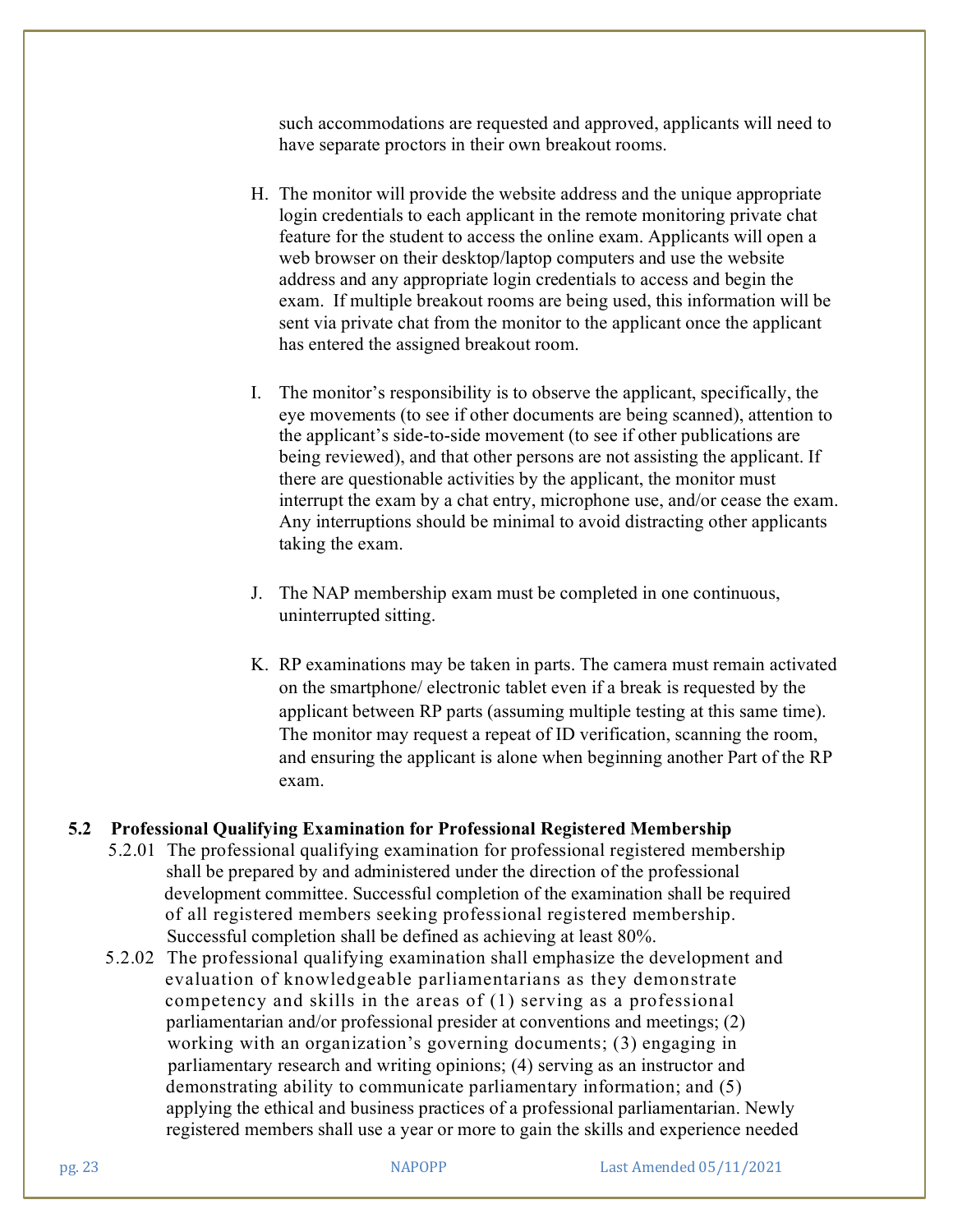to be ready to take the professional qualifying examination, prior to registering for the examination.

- 5.2.03 The examination shall be given in conjunction with the biennial convention and the NAP Training Conference and may be given at other times at the discretion of the committee.
- 5.2.04 Registration for the professional qualifying examination shall be limited to a maximum of nine candidates. The examination will be canceled if fewer than six registrations are received. Exceptions may be made if approved by the president and the chairman of the professional development committee.
	- 5.2.05 The fee for the examination shall be set by the board of directors. A member who enrolls for the examination, pays the fee, and subsequently cancels his or her enrollment shall be issued a refund of the fee or a fee voucher as follows:
		- A. A full refund of the amount paid if written notice of cancellation is received before the registration deadline for the examination
		- B. A nontransferable voucher for half of the amount paid, which may be applied to any later offering of the examination held within one year, if notice of cancellation is received on or after the registration deadline and more than 10 days before the date the examination begins
		- C. No refund if notice of cancellation is received within the 10 days before the examination begins, unless there are extenuating circumstances as determined by the committee and approved by the president
	- 5.2.06 The examination shall be facilitated by two professional registered members who have successfully completed the train the trainer course and who are approved by the committee. Facilitators shall be reimbursed in the same manner as committee members.
	- 5.2.07 A registered member who successfully completes the examination shall qualify for professional registered membership. The chairman shall send each examination candidate a letter regarding the status of the successful completion of the examination, within 60 calendar days of examination completion. The appropriate certificate shall be issued to each member who successfully completes the examination.

#### **5.3 Professional Renewal Certification for Retaining Professional Registered Membership**

- 5.3.01 The professional renewal certification for retaining professional registered membership shall be prepared by and administered under the direction of the professional development committee.
- 5.3.02 The certification shall be open only to professional registered members.
- 5.3.03 The professional renewal certification shall emphasize the furtherance of expertise and evaluation of professional registered parliamentarians to maintain high competency and ethical standards in at least the areas of (1) serving as a professional parliamentarian and/or professional presider at conventions and meetings; (2) working with an organization's governing documents; (3) engaging in parliamentary research and writing opinions; (4) understanding provisions in the current edition of RONR; and (5) applying the ethical and business practices of professional parliamentarians.
- 5.3.04 The certification shall be given in conjunction with the NAP Biennial Convention and the NAP Training Conference and may be given at other times at the discretion of the committee.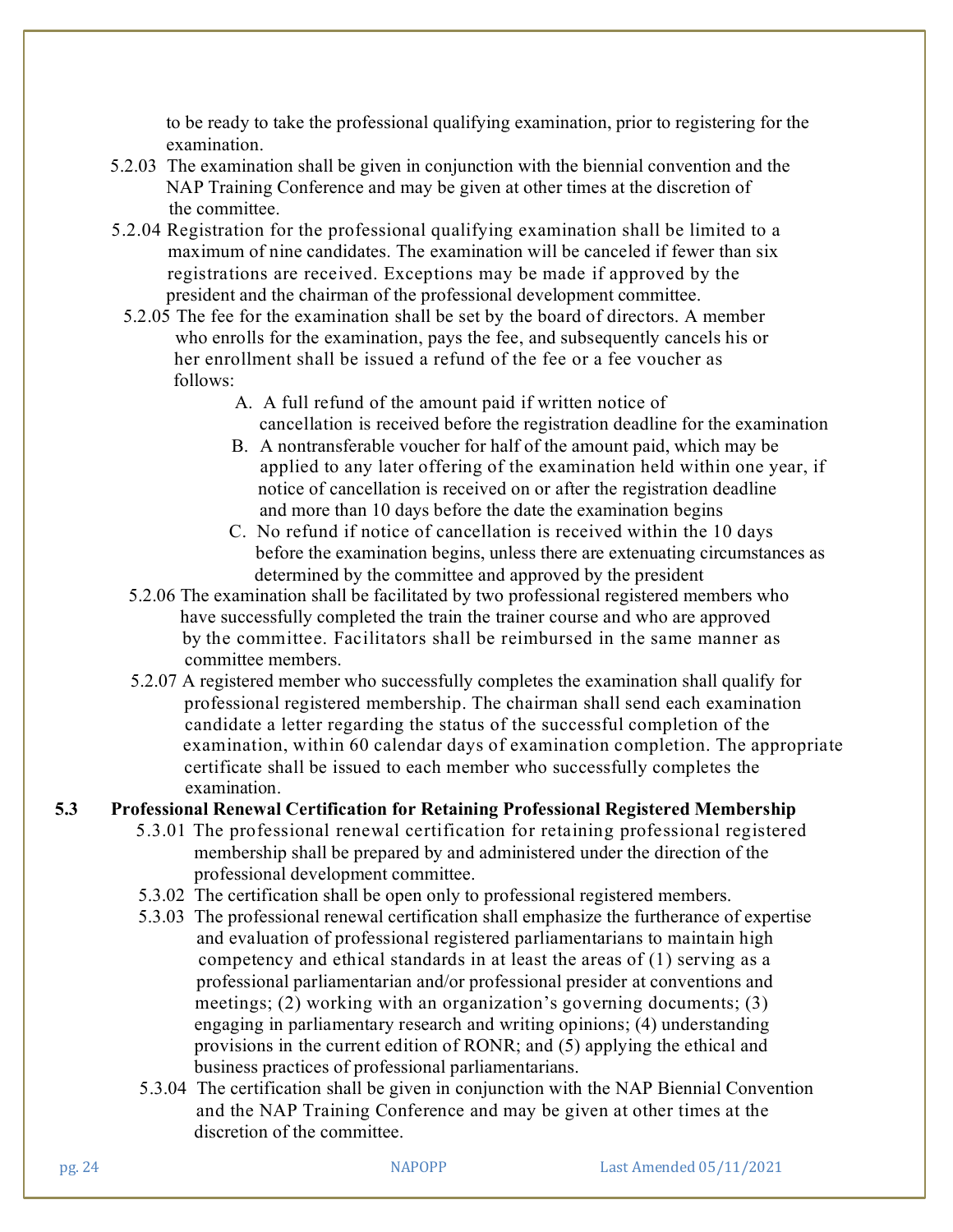- 5.3.05 Registration for the professional renewal certification shall be limited to a maximum of nine participants. The certification will be cancelled if fewer than six members are not registered by the established deadline. Exceptions may be made if approved by the president and the chairman of the professional development committee.
- 5.3.06 The fee for the certification shall be set by the board of directors. A member who enrolls for the certification, pays the fee, and subsequently cancels his or her enrollment shall be issued a refund of the fee or a fee voucher as follows:
	- A. A full refund of the amount paid if written notice of cancellation is received before the registration deadline for the certification
	- B. A nontransferable voucher for half of the amount paid, which may be applied to any later offering of the certification held within one year, if notice of cancellation is received on or after the registration deadline and more than 10 days before the date the certification begins
	- C. No refund if notice of cancellation is received within the 10 days before the certification begins, unless there are extenuating circumstances as determined by the committee and approved by the president
- 5.3.07 The certification shall be facilitated by two professional registered members who

have

 successfully completed the train the trainer course and who are approved by the committee. Facilitators shall be reimbursed in the same manner as committee members.

 5.3.08 Successful completion shall be defined as participating in the five required modules and at least two elective modules, completing all related assignments, and performing to the standards of the certification as determined by the professional development committee. Participants shall receive an evaluation and critique within 60 days following the certification.

# **5.4 Professional Development Point System for Professional Registered Members**

- 5.4.01 The professional development point system for professional registered members shall be prepared by the professional development committee, approved by the board of directors, and administered under the direction of the professional development committee.
- 5.4.02 To retain professional registered membership, professional registered members must during each six-year certification period successfully complete the professional renewal certification and submit to NAP Headquarters the required form documenting 150 points in professional activities.
- 5.4.03 Facilitating the professional qualifying examination or the professional renewal certification shall constitute successful completion of the professional renewal certification, according to the following criteria:
	- A. Facilitating the professional qualifying examination or the professional renewal certification in a one-time, two-day traditional setting shall constitute successful completion of the professional renewal certification.
	- B. Facilitating a single module for the professional qualifying certification or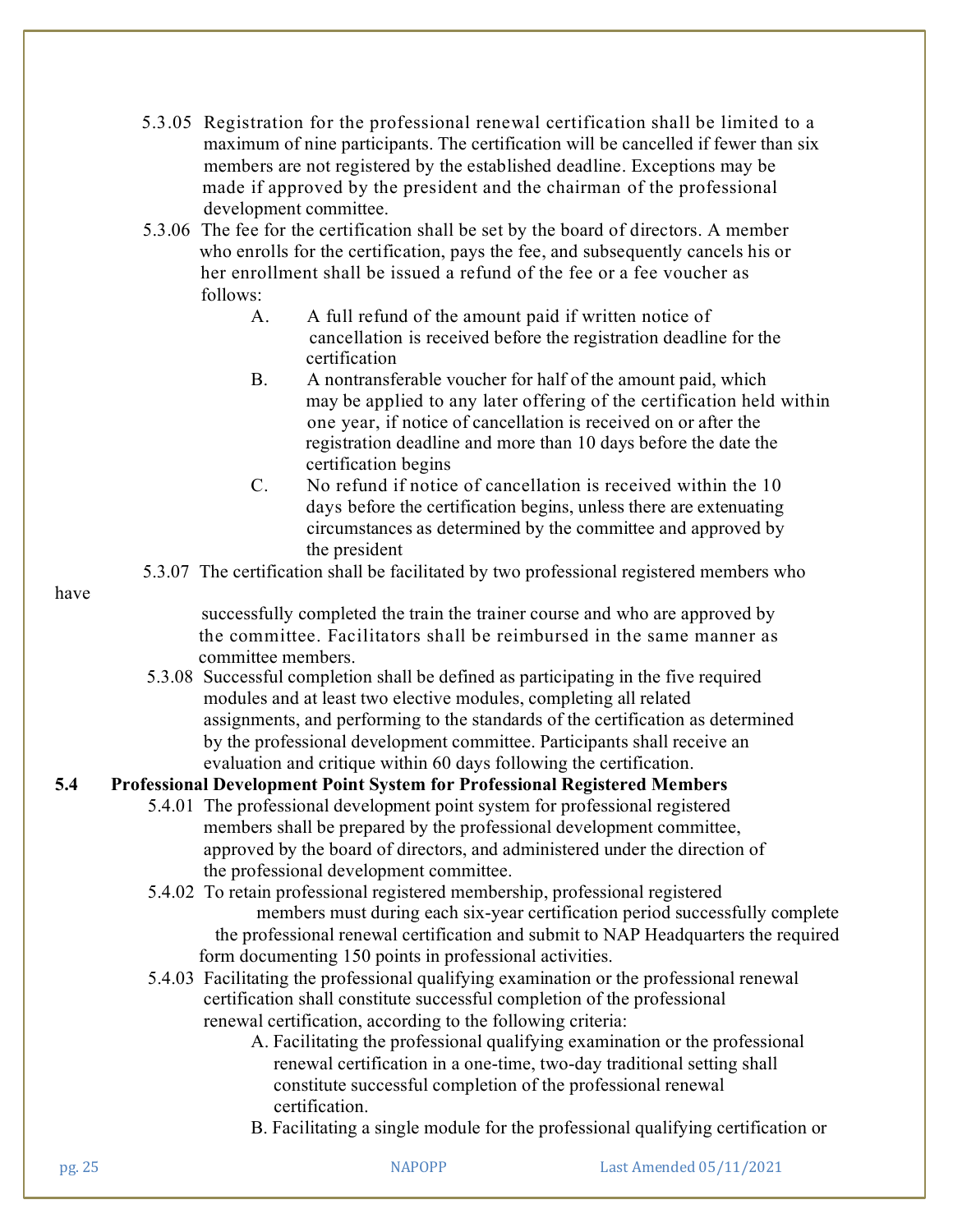|                     |        |                               | facilitating the same module two times.               | professional renewal certification shall count ten points toward the<br>required fifty points for successful completion of the professional<br>renewal certification. A person may receive up to twenty points for<br>C. Facilitating a single module for the professional qualifying examination or<br>professional renewal certification does not negate the requirement that a<br>PRP must complete seven modules to complete the professional<br>renewal certification; a facilitator of one module must complete the six other<br>modules in order to complete the professional renewal certification.<br>5.4.04 Professional registered members who fail to successfully complete the<br>professional renewal certification and 150 points in parliamentary activities in |  |
|---------------------|--------|-------------------------------|-------------------------------------------------------|---------------------------------------------------------------------------------------------------------------------------------------------------------------------------------------------------------------------------------------------------------------------------------------------------------------------------------------------------------------------------------------------------------------------------------------------------------------------------------------------------------------------------------------------------------------------------------------------------------------------------------------------------------------------------------------------------------------------------------------------------------------------------------|--|
|                     |        |                               |                                                       | order to retain their professional status shall revert to $RP^{\circledast}$ status at the                                                                                                                                                                                                                                                                                                                                                                                                                                                                                                                                                                                                                                                                                      |  |
|                     |        |                               | conclusion of their designated six-year period.       |                                                                                                                                                                                                                                                                                                                                                                                                                                                                                                                                                                                                                                                                                                                                                                                 |  |
| 5.5                 |        | retain registered membership. |                                                       | <b>Continuing Education Units for Retaining Registered Membership</b><br>5.5.01 Registered members shall be required during each six-year certification<br>period to successfully complete 20 continuing education units (CEUs) to                                                                                                                                                                                                                                                                                                                                                                                                                                                                                                                                              |  |
|                     | 5.5.02 |                               |                                                       | A registered member shall document fulfillment of the CEU requirement                                                                                                                                                                                                                                                                                                                                                                                                                                                                                                                                                                                                                                                                                                           |  |
|                     |        | on a CEU completion form.     |                                                       |                                                                                                                                                                                                                                                                                                                                                                                                                                                                                                                                                                                                                                                                                                                                                                                 |  |
| 5.6                 |        |                               |                                                       | Procedures for Handling Appeals of Unsuccessful Participants in the Professional                                                                                                                                                                                                                                                                                                                                                                                                                                                                                                                                                                                                                                                                                                |  |
| <b>Examinations</b> |        |                               |                                                       | Renewal Certification and Unsuccessful Candidates in the Professional Qualifying                                                                                                                                                                                                                                                                                                                                                                                                                                                                                                                                                                                                                                                                                                |  |
|                     | 5.6.01 |                               |                                                       | To appeal an unsuccessful rating in the examination or renewal certification, the                                                                                                                                                                                                                                                                                                                                                                                                                                                                                                                                                                                                                                                                                               |  |
| unsuccessful        |        |                               |                                                       |                                                                                                                                                                                                                                                                                                                                                                                                                                                                                                                                                                                                                                                                                                                                                                                 |  |
|                     |        |                               |                                                       | participant or candidate (appellant) shall get in touch by postal mail with the facilitator<br>named in the letter notifying him/her of the examination or certification outcome                                                                                                                                                                                                                                                                                                                                                                                                                                                                                                                                                                                                |  |
| and request         |        |                               |                                                       |                                                                                                                                                                                                                                                                                                                                                                                                                                                                                                                                                                                                                                                                                                                                                                                 |  |
|                     |        | an<br>of the                  |                                                       | explanation for the rating within 21 calendar days of the postmark date                                                                                                                                                                                                                                                                                                                                                                                                                                                                                                                                                                                                                                                                                                         |  |
|                     |        |                               |                                                       | letter. If there is need, the designated facilitator may get in touch with the co-<br>facilitator, keeping detailed notes of the telephone call. The designated<br>faciltiator must respond to the appellant within 21 calendar days of the date of<br>the postmark on the appellant's letter. The response shall be sent via postal<br>mail with return receipt requested and shall explain the reason(s) for revising<br>or not revising the rating. If the situation remains unchanged, the designated<br>facilitator shall send copies and recordings of the appellant's examination                                                                                                                                                                                        |  |
| work to             |        |                               |                                                       |                                                                                                                                                                                                                                                                                                                                                                                                                                                                                                                                                                                                                                                                                                                                                                                 |  |
|                     |        |                               |                                                       | the credentialing appeals committee at the time that such notification is sent to                                                                                                                                                                                                                                                                                                                                                                                                                                                                                                                                                                                                                                                                                               |  |
|                     | 5.6.02 | the appellant.                |                                                       | A copy of all correspondence shall be sent to the chairman of the professional                                                                                                                                                                                                                                                                                                                                                                                                                                                                                                                                                                                                                                                                                                  |  |
|                     | 5.6.03 |                               | postmark date of the designated facilitator's letter. | development committee and special appeals committee.<br>If the situation still is unresolved, the appellant may file an appeal with the<br>chairman of the special appeals committee within 21 calendar days of the                                                                                                                                                                                                                                                                                                                                                                                                                                                                                                                                                             |  |
|                     | 5.6.04 |                               |                                                       | The appellant's letter shall be sent to NAP Headquarters in a sealed envelope<br>marked "Confidential-Special Appeals Committee." At the request of the<br>chairman of the special appeals committee, the chairman of the professional<br>development committee shall forward a copy of all written material involved                                                                                                                                                                                                                                                                                                                                                                                                                                                           |  |
| pg. 26              |        |                               | <b>NAPOPP</b>                                         | <b>Last Amended 05/11/2021</b>                                                                                                                                                                                                                                                                                                                                                                                                                                                                                                                                                                                                                                                                                                                                                  |  |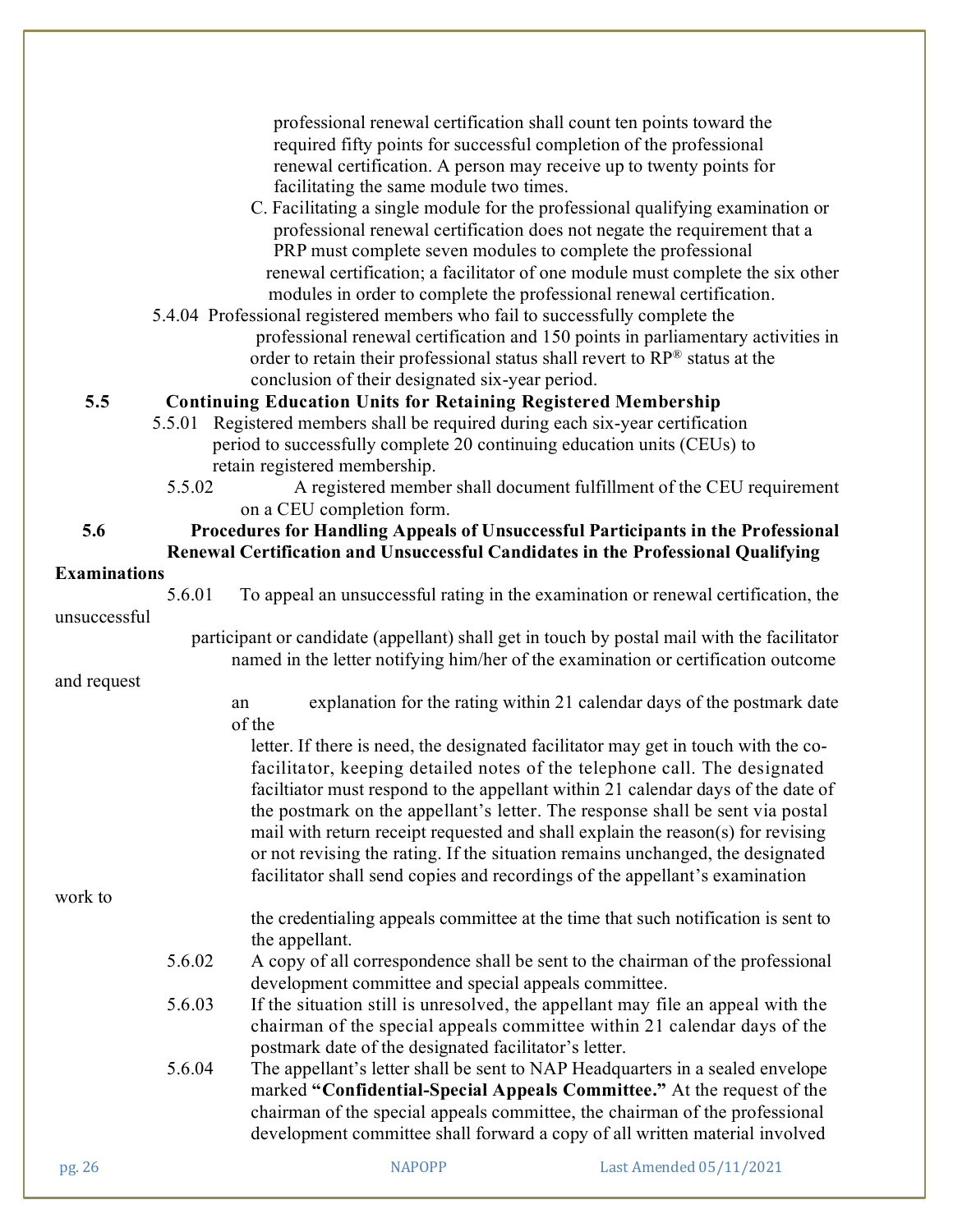in the case to the special appeals committee. The committee shall consider the appeal and render a decision.

5.6.05 Members of the special appeals committee who were facilitators in the examination or certification for which the appeal under consideration

is pending shall not

participate in its consideration.

5.6.06 The decision of the special appeals committee shall be final. The decision shall be communicated to the appellant by postal mail with return receipt requested within 60 days of the postmark date of the appellant's letter from NAP Headquarters. Copies of this letter shall be sent to the chairman of the professional development committee, the president, and to the facilitators.

# **5.7 Retired Credentialed Parliamentarians**

- 5.7.01 In accordance with NAP Bylaws Article III Section 1B3, to qualify as a retired credentialed parliamentarian, a member shall not serve as a paid parliamentarian, meaning that the retired member must not accept any financial compensation for any parliamentary services she or he provides. A retired credentialed parliamentarian may serve as parliamentarian without compensation. The expenses of a retired credentialed parliamentarian may be paid for or reimbursed. Gifts as tokens of appreciation may not exceed \$100 in value.
- 5.7.02 In accordance with NAP Standing Rule 19, a credentialed member may choose retired status by sending a written request to the NAP Executive Director, including a certification that the member will not serve as a paid parliamentarian. Upon written acknowledgment by the executive director, the member shall use the title of registered parliamentarian-retired (RP-R) in place of registered parliamentarian (RP), or professional registered parliamentarian-retired (PRP-R) in place of professional registered parliamentarian (PRP).
- 5.7.03 A retired credentialed parliamentarian who wishes to resume non-retired status may seek reinstatement as provided in NAP Bylaws Article III Section 2B or 2C. In accordance with NAP Standing Rule 19, such a request shall be submitted to the NAP Executive Director.

# **5.8 Train the Trainer Course**

5.8.01 The purpose of the train the trainer course is to prepare professional registered members for facilitating the Professional Qualifying Examination and the

professional

renewal course.

- 5.8.02 The train the trainer course shall be prepared by and administered under the direction of the professional development committee.
- 5.8.03 Successful completion of the train the trainer course and approval by the professional development committee shall be required to facilitate either
- professional qualifying examination or professional renewal certification. 5.8.04 A PRP shall be considered to have successfully completed the train the trainer course if the PRP completed the train the trainer course, or has been designated by the professional development committee as a facilitator for two or more professional renewal certifications (PRC), or professional qualifying examinations (PQE) held prior to March 1, 2009.

the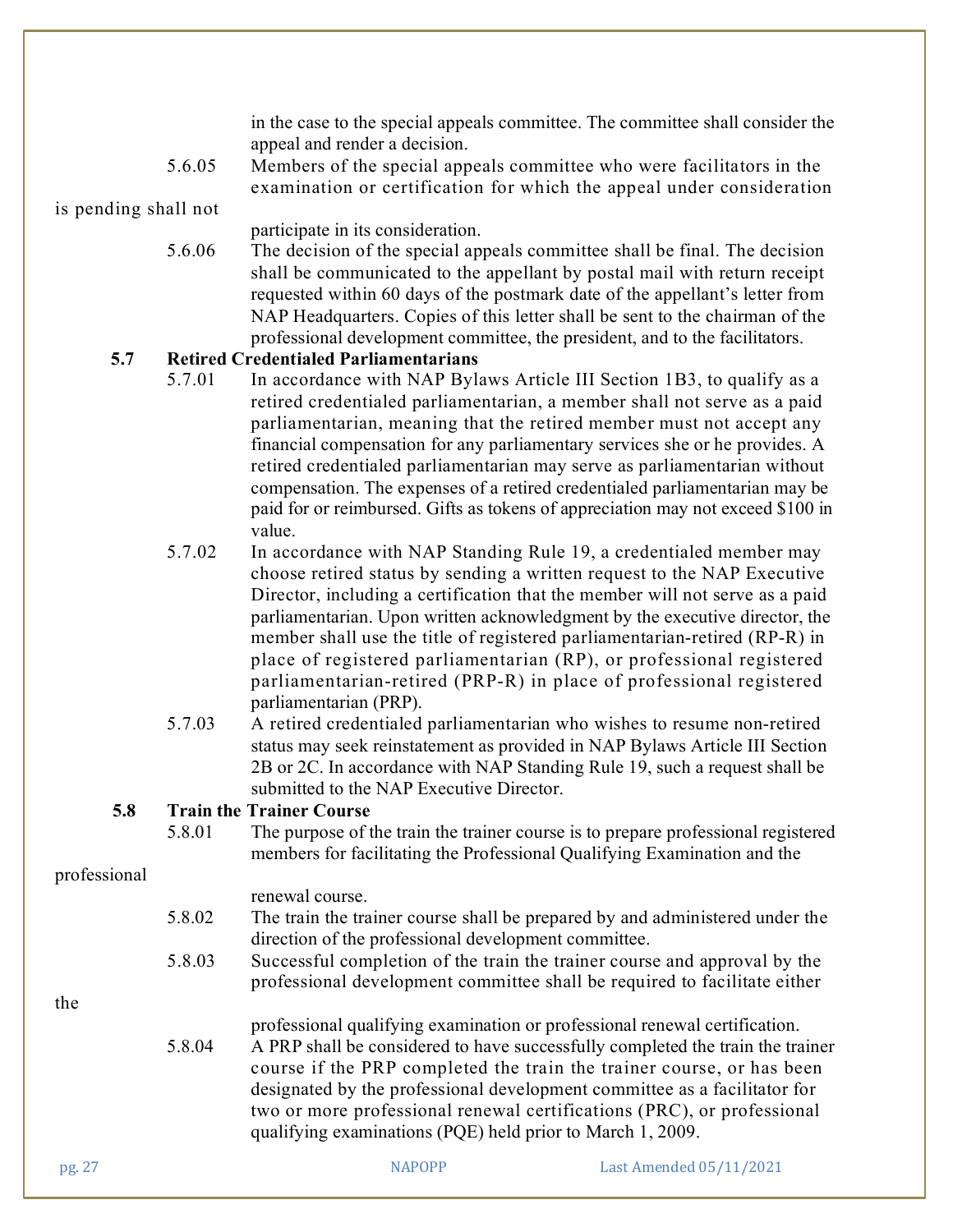- 5.8.05 Attendance at train the trainer course shall be by invitation of the professional development committee only. Criteria for invitation shall include at least the following:
	- A. The member must have had the professional registered parliamentarian designation for at least one year
	- B. Geographic needs
	- C. Criteria as set forth in the Professional Course Instructors' Guide
- 5.8.06 The tuition for the course shall be set by the board of directors. A member who enrolls for the course, pays the tuition, and subsequently cancels his or her enrollment shall be issued a refund of tuition or a tuition voucher as follows:
	- A. A full refund of the amount paid if written notice of cancellation is received before the registration deadline for the course
	- B. A fifty percent refund of the amount paid if notice of cancellation is received on or after the registration deadline and more than 10 days before the course begins
	- C. No refund if notice of cancellation is received within the 10 days before the course begins, unless there are extenuating circumstances as determined by the committee and approved by the president
- 5.8.07 The course may be offered at least once per biennium either in a face-to-face classroom setting or online. For the face-to-face classroom setting, the minimum class size shall be determined by the committee based on a balanced budget for the course.
- 5.8.08 The course shall be taught by at least two professional registered parliamentarians who have successfully completed the train the trainer course.

### **5.9 Trainer Refresher Course**

- 5.9.01 The purpose of the trainer refresher course is to update trainers on new procedures and to serve as continuing education on content of the course.
- 5.9.02 The course shall be prepared by and administered under the direction of the professional development committee.
- 5.9.03 Completion of the course every other biennium shall be required to continue serving as a trainer. A facilitator who successfully completes the train the trainer course during any biennium shall be deemed to have completed the trainer refresher course during that biennium. Facilitators serving on the professional development committee shall be deemed to have completed the course during the biennium in which they are serving on the committee. Facilitators who are required to take the refresher course shall be notified of this requirement six (6) months before the next NAP TC or convention, whichever is scheduled first, at which a refresher course will be offered. 5.9.04 Facilitators who do not facilitate within their six-year certification period

### shall be

required to take the Professional renewal certification.

### **5.10 Records Retention**

NAP Headquarters shall maintain a record of all examinations and certifications conducted by the professional

development committee after December 31, 2008. The record shall contain the following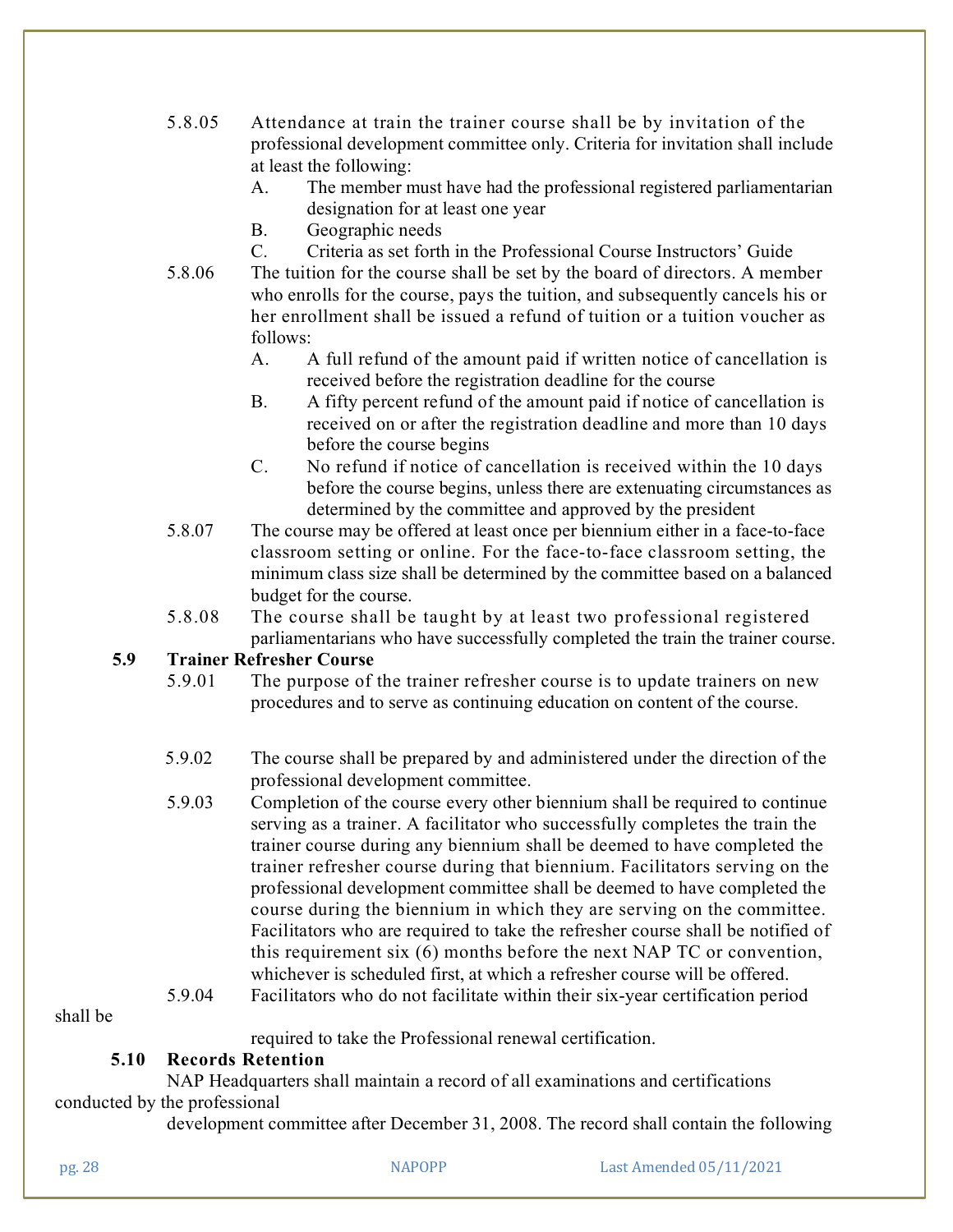for each examination or certification: (a) names of participants or candidates; (b) dates of participation; (c) outcome; (d)

evaluations completed by the facilitators during the examination or certification; and (e) disposition of any

> related appeals. Evaluations and disposition of any appeals shall be retained for a period of one year following close of the examination, certification or appeal.

### **CHAPTER 6 – PROFESSIONAL RESPONSIBILITY AND MEMBER DISCIPLINE COMMITTEE**

### **6.1 Procedures**

6.1.01 The committee shall process complaints concerning alleged professional responsibility violations and alleged

> member discipline complaints in accordance with the applicable rules adopted by the board of directors.

 6.1.02 Members of the Professional Responsibility and Member Discipline Committee should not participate in the

> discussion of or vote on a professional ethics complaint in which they have a direct personal or pecuniary interest not common to other members.

- 6.1.03 Instances in which members should consider recusing themselves include the following:
	- A. The member is a party to the complaint.
	- B. The member is related to any party by marriage or within the third degree.
	- C. The member has a personal financial interest in the matter.
	- D. The member is likely to be a witness; or
	- E. The member has a personal bias or prejudice concerning the subject matter or a party.

# **CHAPTER 7 – CAMPAIGNING**

#### **7.1 NAP Officer Campaign Policy**

- 7.1.01 NAP's Campaign Policy shall be:
	- A. Printed in the fall issue of the National Parliamentarian® of evennumbered years
	- B. Provided to any member upon request
	- C. Available on the NAP website in the members only section
- 7.1.02 Under the NAP Campaign Policy, a candidate is defined as a member who has declared his or her candidacy for an office listed in Article V.1 or Article X.1 of the NAP Bylaws by submitting a signed NAP Consent Form to Serve to headquarters prior to publication in the *National Parliamentarian*® or to the secretary within 30 minutes of closing of nominations.

7.1.03 All election campaigns shall be conducted with professionalism as the fundamental guideline. This includes, but is not limited to, the following principles which apply to all members as well as, districts, associations, and units:

- A. All campaigning shall be conducted in a spirit of fairness and honesty.
- B. There shall be no personal attacks or impugning of any candidate's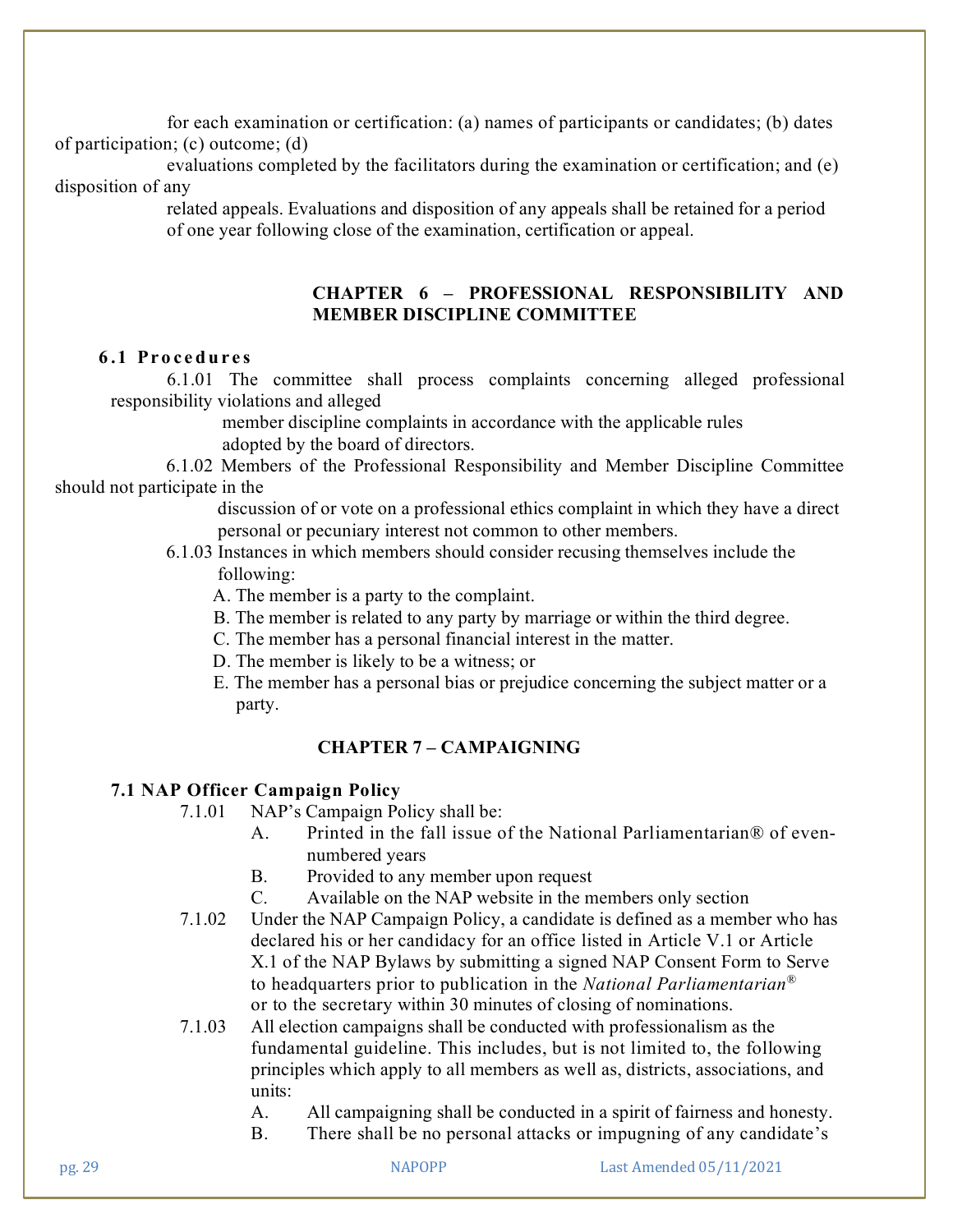character.

- 7.1.04 Guidelines for distribution of candidate information:
	- A. NAP Headquarters shall not provide membership lists, event registrations, or delegate lists or labels for the purpose of campaigning.
	- B. No NAP funds or staff time, other than that set forth elsewhere in these guidelines, may be expended for the purpose of facilitating any campaign activities.
	- C. A photo and statement from each candidate shall be printed in the spring issue of the National Parliamentarian® in the election year. Any qualified candidate who submits his or her Consent to Serve form to NAP Headquarters by the submission deadline of the spring issue of the National Parliamentarian® (NP) may have a statement and picture published in that issue. The NP editor may establish format requirements for the submission. (See NAP Standing Rule 7.)

### **CHAPTER 8 – NATIONAL EVENTS**

### **8.1 Convention**

8.1.01 Convention Procedural Manual

A convention procedural manual containing completed guidelines for the conduct of conventions shall be maintained. The manual shall include guidelines for pre-convention planning, charts for room requirements, personnel needed for and during convention, and other items that will facilitate the proper and efficient preparation and conduct of a convention. This convention procedural manual shall be kept current by each convention coordinator for the succeeding biennial convention. Each convention

 coordinator shall file with the manual a report of the convention with suggestions for consideration by the next coordinator. The convention file, the updated manual, and a copy of the final report, including a summary of delegate evaluation sheets shall be forwarded to headquarters within 60 days after the close of the convention.

- 8.1.02 Convention Coordinator
	- A. A convention coordinator for any future convention shall be appointed by the president in office at the time of the site selection, with the approval of the board of directors.
	- B. The convention coordinator shall be responsible for recommending to the president appointments for the on-site committees and for planning and overall direction of on-site activities, except those relating to the convention program, credentials, rules of the convention, resolutions, and elections within the guidelines established by the board of directors and under the general direction of the president.
	- C. For the planning and conducting of a convention, the convention coordinator, in consultation with the president, may appoint a local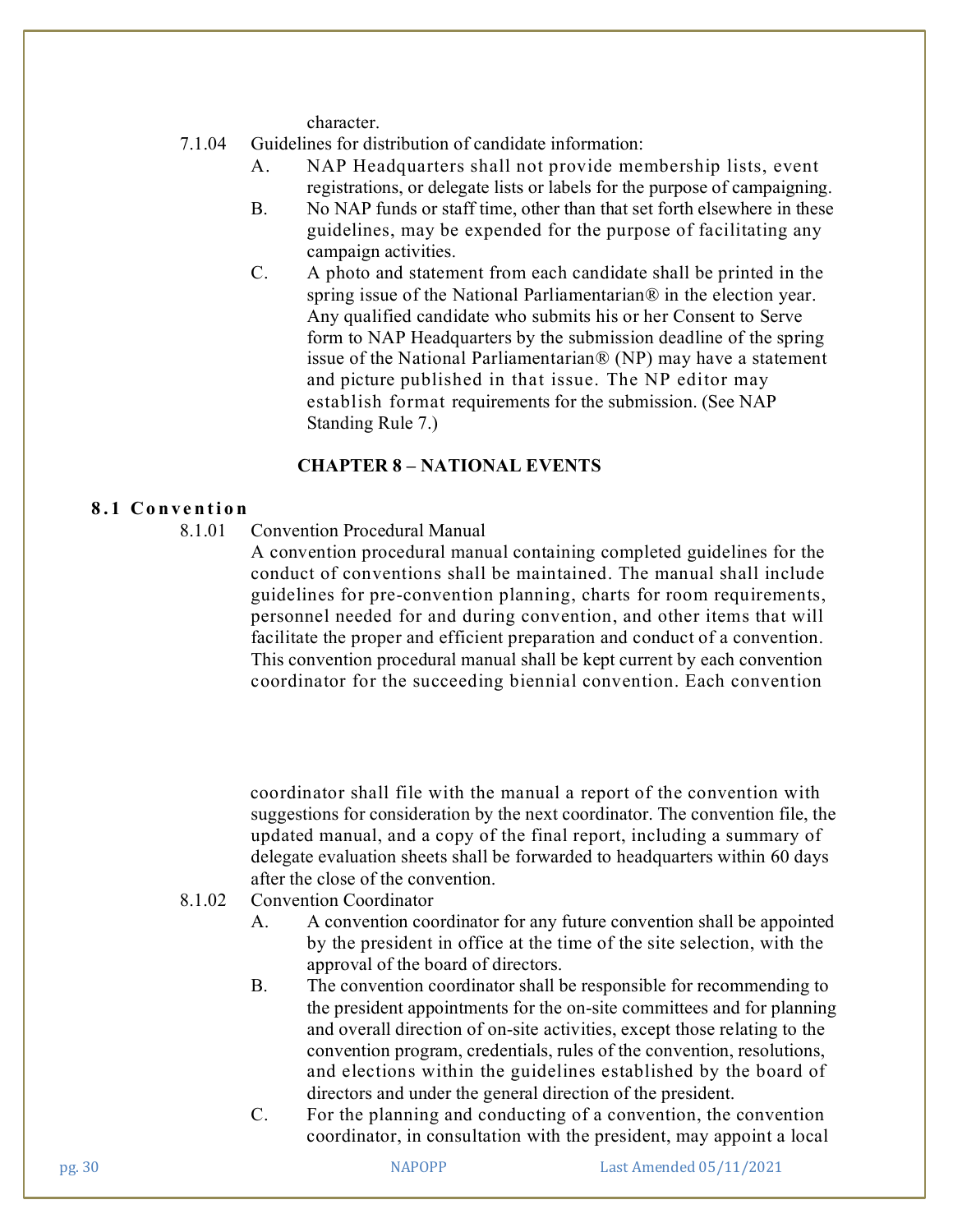arrangements committee.

- D. The convention coordinator shall submit a proposed budget, registration fees, and sales table fees for approval at the mid-term meeting of the board of directors.
- E. A final report shall be submitted to the president, past president, treasurer, board of directors, and headquarters within 60 days after the close of the convention.
- F. The general arrangements committee shall be chaired by the convention coordinator and shall include the chairmen of the following committees:
	- (1) Local arrangements
	- (2) Finance and registration
	- (3) Program
	- (4) Publicity
- 8.1.03 Assistant Convention Coordinator

An assistant convention coordinator for any future convention may be appointed by the president in office at the time of the site selection, with input from the convention coordinator and approval of the board of directors.

- 8.1.04 Workshop Coordinator
	- A. A workshop coordinator and assistant workshop coordinator shall be appointed by the president, with the approval of the board directors.
	- B. The workshop coordinator and assistant workshop coordinator shall work with the president and the convention coordinator to obtain presenters and facilities for the convention workshops.
	- C. All NAP members presenting workshops shall pay the convention registration fee. Any presenter who has not paid the registration fee 30 days prior to the workshop will be replaced.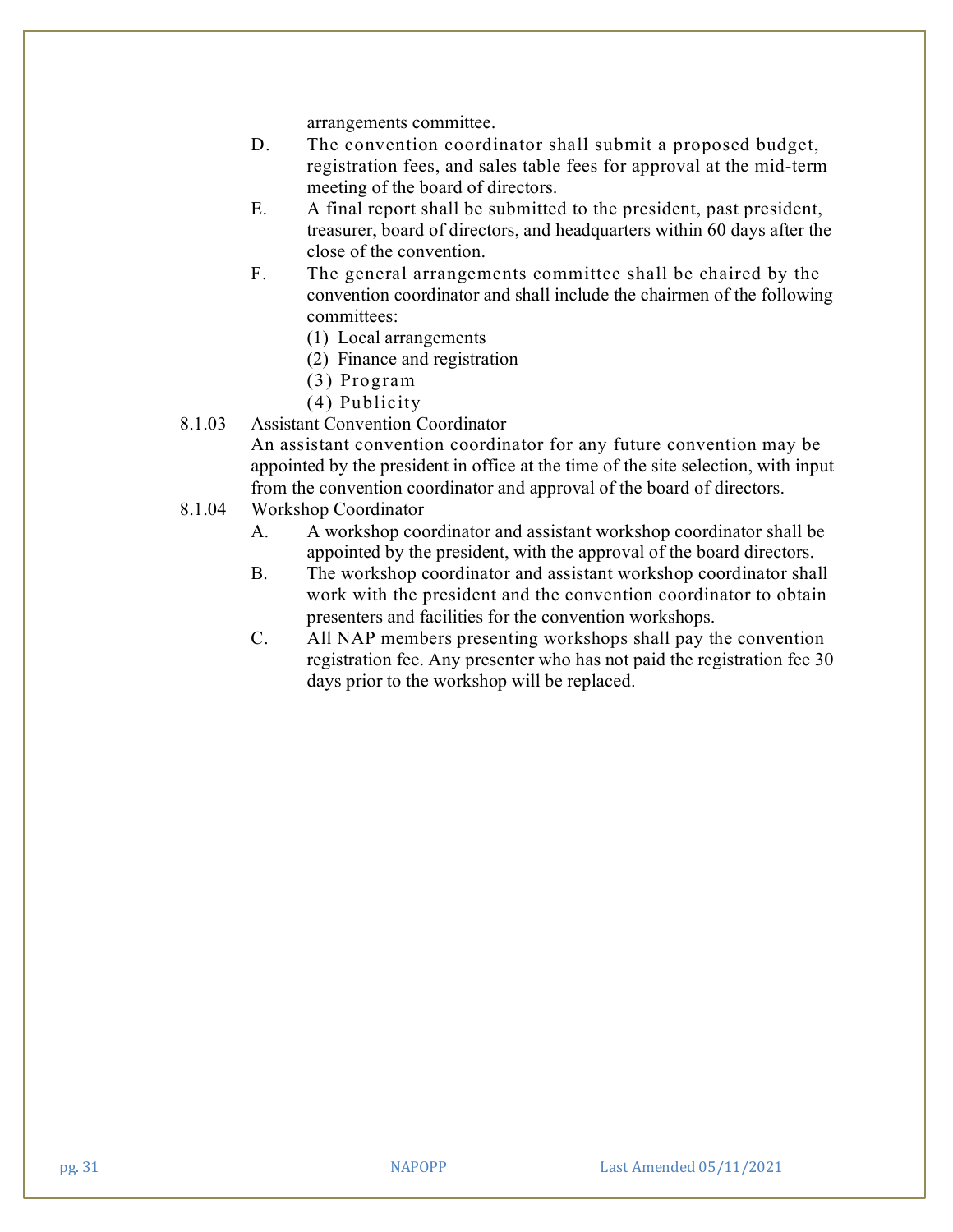- 8.1.05 Convention Committees
	- . A. Local Arrangements Committee
		- The local arrangements committee chairman shall submit an interim report to the convention coordinator by November 30 following the convention, and a final report by December 31 following the convention.
	- B. Convention Finance and Registration Committee
		- (1) Financial transactions related to the convention shall be through the official books of account at headquarters.
		- (2) The convention registration fee shall be waived for the president, convention coordinator, assistant coordinator (if appointed), technical coordinator (if appointed), workshop coordinator.
		- (3) Income received from all sources shall be forwarded directly to the executive director, identifying sources of funds, such as registration, tours, meals, and other items.
		- (4) The committee shall:
			- (a) Be responsible for preparing a budget and recommending the amount of the registration fee to the mid-term meeting of the board of directors
			- (b) Be responsible for submitting requisitions from local committees to the convention coordinator for approval, after which reimbursement shall be made
			- (c) Be responsible for collecting registration and other fees at the convention from members not pre-registered, and forwarding these to headquarters
			- (d) Be responsible for collecting fees for sales tables
	- C. Convention Program
		- (1) NAP Past Presidents shall be the honored guests of NAP at an event held in conjunction with the biennial convention.
		- (2) The reception for the newly elected officers shall be a function of NAP.
	- D. Convention Publicity Committee shall:
		- (1) Set up a definite schedule for releasing publicity and programs to the news media
		- (2) Obtain approval of the president for all releases
	- E. Credentials Committee
		- (1) Headquarters shall:
			- (a) Be responsible for issuing credentials for accredited voting members and alternates for the convention
			- (b) Supply the credentials committee with a list of all eligible voters
			- (2) The credentials committee shall:
				- (a) Prepare and issue voting credentials to qualified members of the convention voting body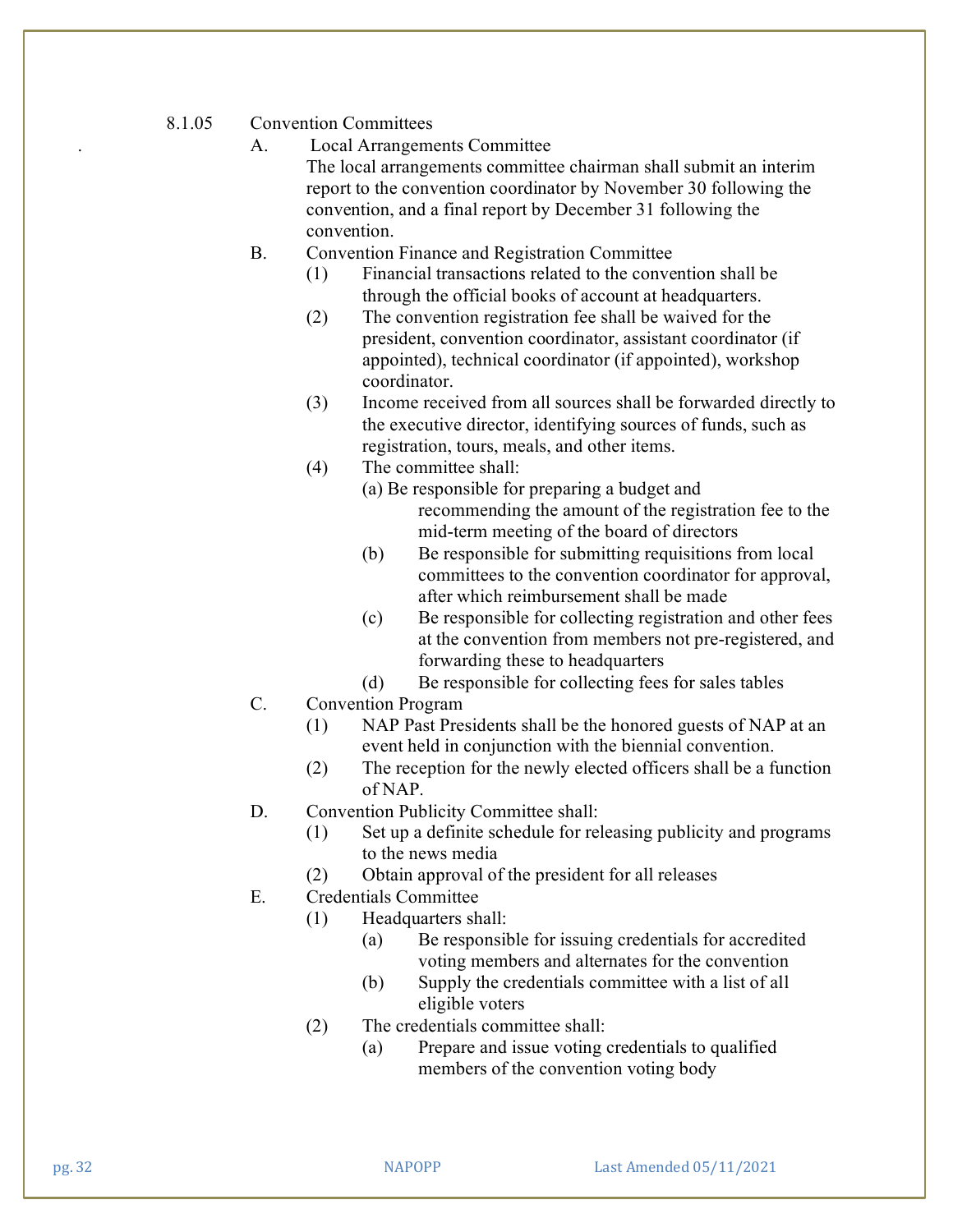- (b) Present an initial report at the opening of the convention
- (c) Submit additional reports upon request of the president
- (d) Give a report to the voting body just prior to elections
- (e) Give a complete report of those in attendance on the last day of the convention
- F. Rules Committee shall draft and submit convention rules to the convention. The president and parliamentarian may attend meetings as advisers.
- G. Resolutions Committee shall:
	- (1) Receive, consider, edit, and evaluate all resolutions referred to it
	- (2) Initiate resolutions, if deemed desirable
	- (3) Report resolutions to the convention with the recommendations of the committee
- H. Elections Committee shall:
	- (1) Consist of a chairman and as many members as deemed necessary
	- (2) Draft and submit convention election rules for presentation to the convention
	- (3) Supervise the voting
	- (4) Serve as tellers for the counting of ballots
	- (5) Report such results to the convention as directed by the president
- 8.1.06 Officers' Duties in Relation to Convention
	- A. The president shall be responsible for:
		- (1) Transferring the NAP President's pin to the incoming president
		- (2) Consulting with the convention coordinator regarding the issuing of formal invitations
	- B. The vice president, with the assistance of headquarters, shall be responsible for the acquisition of:
		- (1) A gavel for the incoming president engraved with the mace, the president's name, and term of service
		- (2) A pin for the past president
		- (3) A gift for the outgoing president on behalf of the board of directors
- 8.1.07 Vendor Sales Tables

Sale of publications/other sale items shall be as provided in policy 4.4.

### **8.2 NAP Training Conference**

8.2.01 Conference Procedural Manual

A NAP Training Conference Procedural Manual containing completed guidelines for the conduct of conferences shall be maintained. The manual shall include guidelines for pre-conference planning, charts for room requirements, personnel needed for and during the NAP Training Conference, and other items that will facilitate the proper and efficient preparation and conduct of a conference. This conference procedural manual shall be kept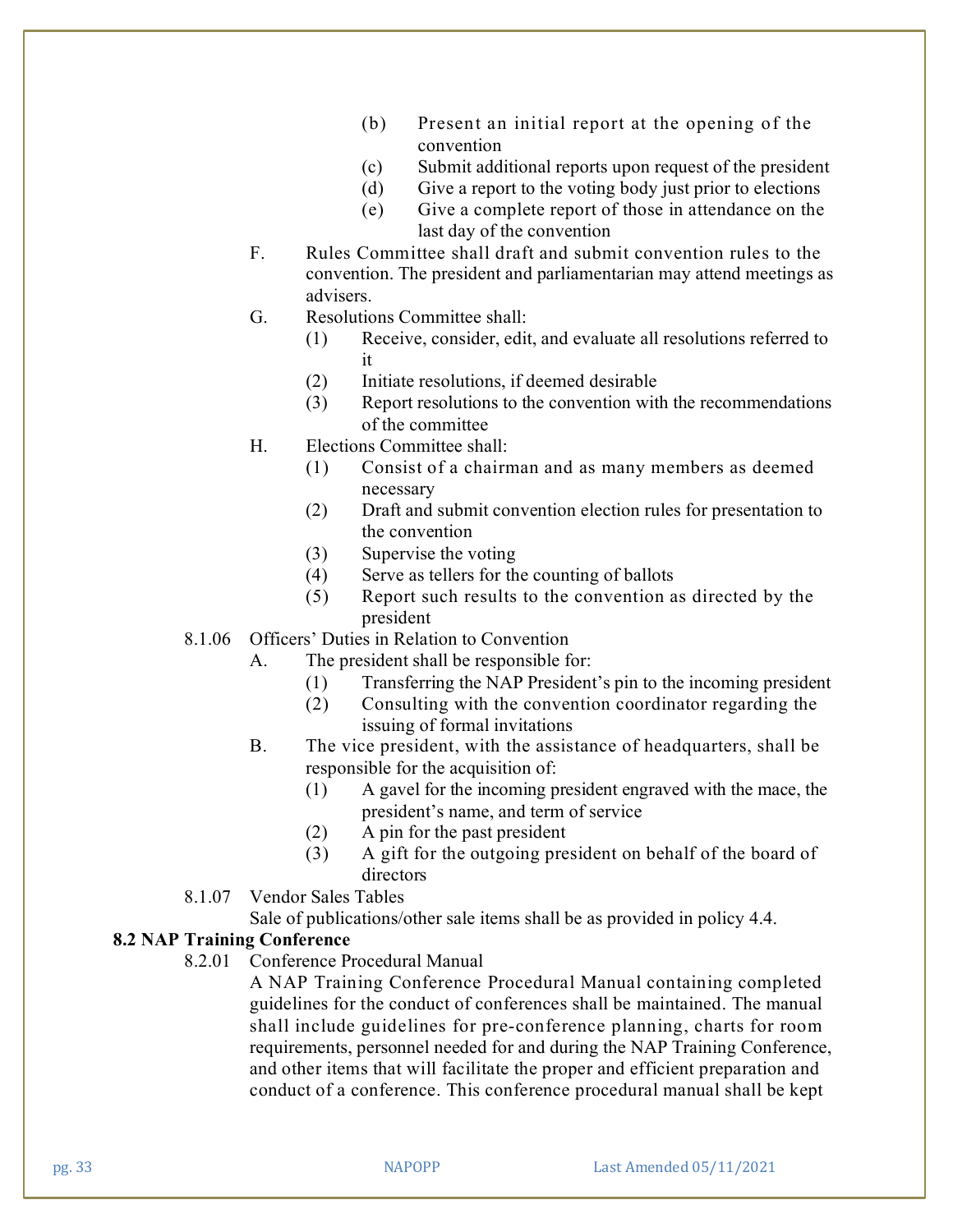current by each conference coordinator for the succeeding NAP Training Conference. Each conference coordinator shall file with the manual a report of the conference with suggestions for consideration by the next coordinator. The NAP Training Conference file, the updated manual, and a copy of the final report, including a summary of evaluation sheets, shall be forwarded to headquarters within 60 days after the close of the conference.

- 8.2.02 Conference Coordinator
	- A. A conference coordinator shall be appointed by the president in office at the time of the site selection, with the approval of the board of directors.
	- B. The conference coordinator shall be responsible for recommending to the president appointments for the on-site committees, planning, and overall direction of on-site activities, including those relating to the membership meeting, within the guidelines established by the board of directors and under the general direction of the president.
	- C. For the planning and conducting of a conference, the conference coordinator, in consultation with the president, may appoint a local arrangements committee.
	- D. The NAP Training Conference coordinator shall submit a proposed budget, registration fees, and sales table fees for approval at a meeting of the board of directors held prior to April 30 of the even numbered years.
	- E. A final report shall be submitted to the president, treasurer, board of directors, and headquarters within 60 days after the close of the NAP Training Conference.
	- F. The general arrangements committee shall be chaired by the conference coordinator and shall include the chairmen of the following committees:
		- (1) Local arrangements
		- (2) Finance and registration
		- (3) Program
		- (4) Publicity
- 8.2.03 Assistant Conference Coordinator

An assistant conference coordinator for any future conference may be appointed by the president in office at the time of the site selection, with input from the conference coordinator and approval of the board of directors.

- 8.2.04 Workshop Coordinator
	- A. A workshop coordinator and assistant workshop coordinator shall be appointed by the president, with the approval of the board of directors.
	- B. The workshop coordinator and assistant workshop coordinator shall work with the president and the conference coordinator to obtain presenters and facilities for the conference workshops.
	- C. All NAP members presenting workshops shall pay the conference registration fee. Any presenter who has not paid the registration fee 30 days prior to the workshop will be replaced.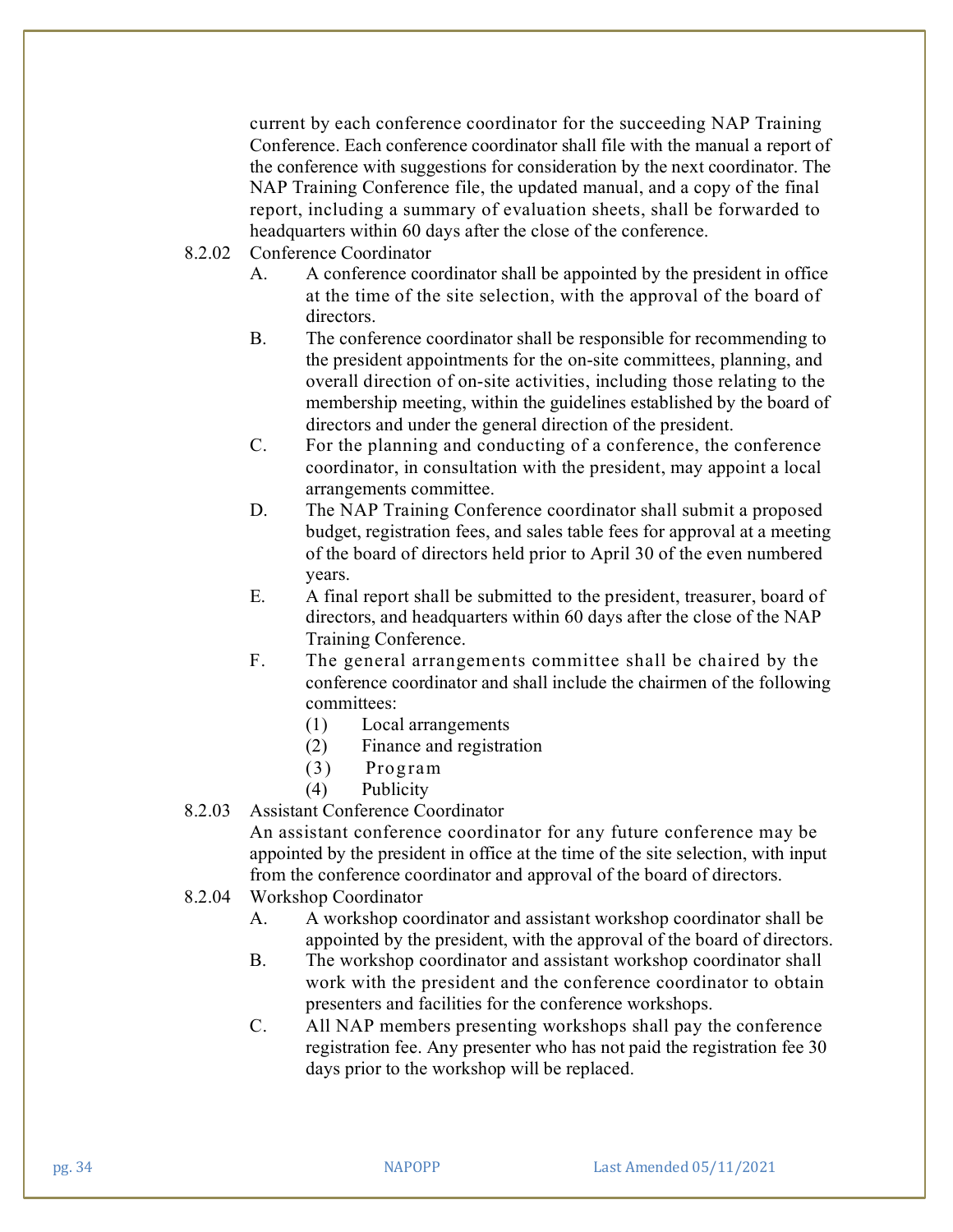- 8.2.05 Conference Committees
	- A. Local Arrangements Committee
		- The local arrangements committee chairman shall submit an interim report to the conference coordinator by November 30 following the conference, and a final report by December 31 following the conference.
	-
	- B. Conference Finance and Registration Committee
		- (1) Financial transactions related to the conference shall be through the official books of account at headquarters.
		- (2) Income received from all sources shall be forwarded directly to the executive director, identifying sources of funds, such as registration, tours, meals, and other items.
		- (3) The committee shall:
			- (a) Be responsible for preparing a budget and recommending the amount of the registration fee to the post-convention meeting of the board of directors
			- (b) Be responsible for submitting requisitions from local committees to the conference coordinator for approval, after which reimbursement shall be made
			- (c) Be responsible for collecting registration and other fees at the conference from members not pre-registered, and forwarding these to headquarters
			- (d) Be responsible for collecting fees for sales tables
	- C. Conference Publicity Committee shall:
		- (1) Set up a definite schedule for releasing publicity and programs to the news media
		- (2) Obtain approval of the president for all releases
- 8.2.06 Financial transactions related to the conference shall be through the official books of account at headquarters.
- 8.2.07 The NAP Training Conference fee shall be waived for the president, conference coordinator, assistant coordinator (if appointed), technical coordinator (if appointed), and workshop coordinator.
- 8.2.08 Vendor Sales Tables

Sale of publications/other sale items shall be as provided in policy 4.4.

### **8.3 Leadership Conference**

A leadership conference coordinator and assistant coordinator shall be appointed by the president, with the approval of the board of directors, to plan and conduct the annual leadership conference held prior to the convention or the NAP Training Conference.

#### **8.4 Procedures for Selection of Convention Sites**

- 8.4.01 Invitations for holding the biennial convention of NAP may be received and acted upon at the mid-term meeting of the board of directors for the convention to be held five years hence.
- 8.4.02 Invitations will be submitted by chartered associations only and shall include detailed information about available hotel and meeting room facilities and transportation to the city.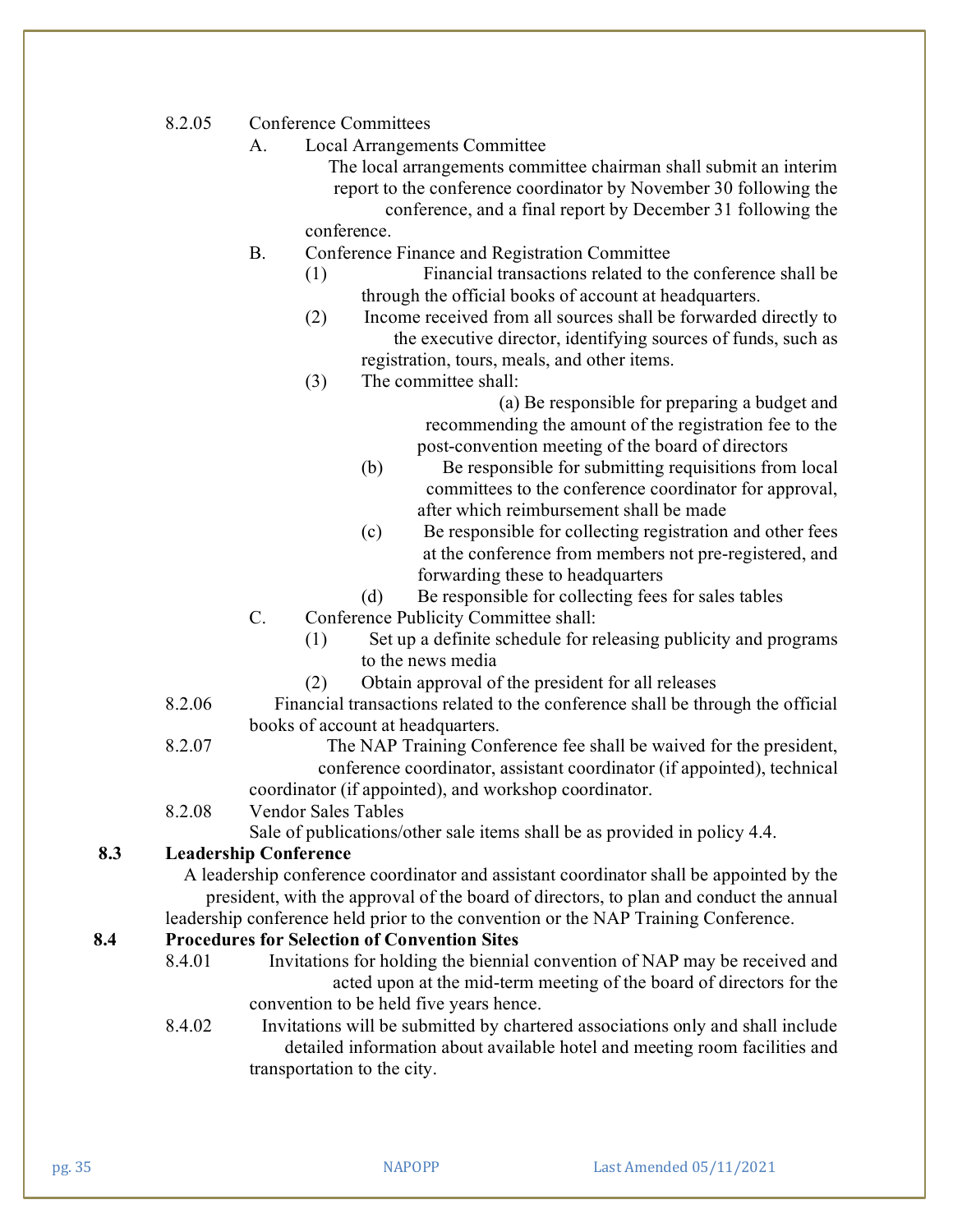- 8.4.03 The appropriate district director and/or district director-elect shall be notified of the association's intent to extend an invitation.
- 8.4.04 The NAP shall rotate biennial convention sites according to 3 geographical areas of the USA and Canada as listed in Appendix C.
- 8.4.05 The NAP shall use a meeting procurement firm to research the viability of biennial convention sites for final approval by the board.

#### **8.5 Procedures for Selection of NAP Training Conference Sites**

- 8.5.01 Invitations for holding the NAP Training Conference may be received and acted upon at the mid-term meeting of the board of directors for the NAP Training Conference to be held four years hence.
- 8.5.02 Invitations will be submitted by chartered associations only and shall include detailed information about available hotel and meeting room facilities and transportation to the city.
- 8.5.03 The appropriate district director and/or district director-elect shall be notified of the association's intent to extend an invitation.
- 8.5.04 The NAP shall rotate NAP Training Conference sites according to 3 geographical areas of the USA and Canada as listed in Appendix C.
- 8.5.05 The NAP shall use a meeting procurement firm to research the viability of the NAP National Training sites for final approval by the board.

 Proviso: The NAP shall begin the site selection for conventions and training conferences by rotation process by suggesting 3-5 cities (metropolitan areas) in the Western Rotation Area for the 2016 NAP Training Conference.

#### **8.6 Photography at NAP National Events**

- 8.6.01 Participants shall allow the National Association of Parliamentarians (NAP), NAP divisions, and the NAP Educational Foundation to use conference photographs, video footage, and their names for NAP promotional purposes. Non-limiting examples of NAP promotional purposes include the publications, presentations, online social media, websites, advertising to nonmembers, and e-mail messages to members.
- 8.6.02 Special photo sessions with a member and one or more consenting other individuals in the photo may be used by that member for press releases or that member's own business promotional purposes.
- 8.6.03 Members posting photos taken by the official NAP photographer on social media sites including him/herself only do not require permission for use. Photos with other individuals require permission of the other individuals in the picture prior to use by the member on any social media site.
- 8.6.04 Members may opt out of being photographed in any pictures at national events by notifying NAP at least one day prior to the opening of the event. Photos taken of large group panoramic settings (i.e., general sessions, workshop audiences, etc.) cannot be governed by this rule. A member must provide an opt-out notice for each national event. A member may revoke the opt-out notice upon written notice to the NAP photographer when on-site. This optout policy will be published on all registration forms for the national events.
- 8.6.05 Policies stated in Section 8.6 shall apply only to the photos taken by the NAP official photographer. Other cameras at national events will not be regulated by these rules.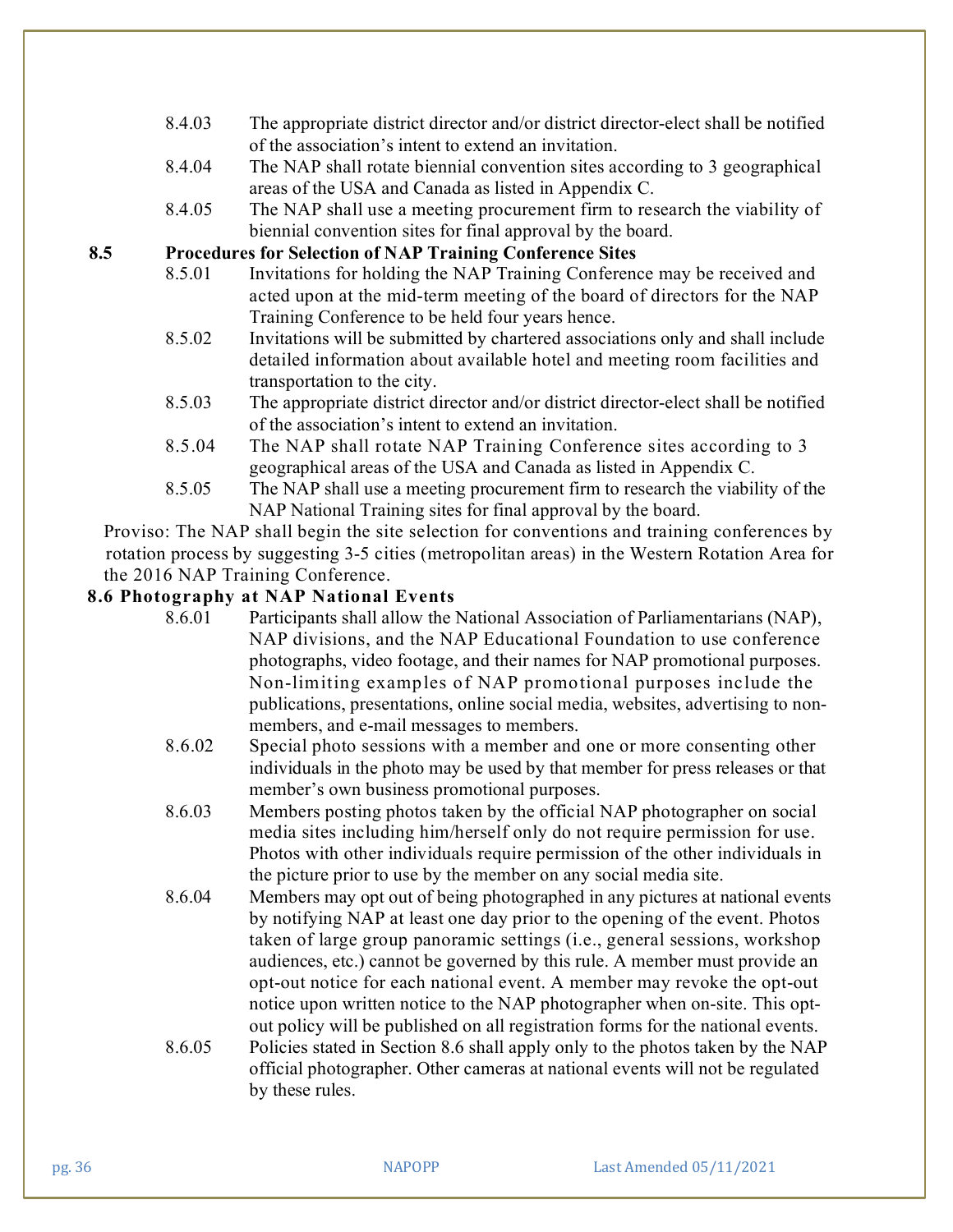#### **CHAPTER 9 – NAP HEADQUARTERS**

#### **9.1 Headquarters**

9.1.01 Primary Function

Within the framework established by the bylaws of NAP, the primary function of the headquarters is to provide continuity to the affairs of NAP by serving in the capacities listed below:

- A. As a receiving center for inquiries regarding NAP.
- B. As a disbursement center for the dissemination of information to members and the public.
- C. As a quasi-public relations office working with the communications committee.
- D. As a filing and storage center for permanent and temporary records of the association.
- E. As a sales center for NAP authorized material.
- F. As a publication's coordination and service center for officers and committees of NAP.
- G. As a referral center for Professional Registered Parliamentarians.
- H. As the accounting office of NAP with full responsibility for the collection and processing of dues and other income including NSF checks, for all financial records, and for the payment of authorized expenditures under the budget. The accounting office shall not sell materials until unpaid financial obligations have been paid. The president and executive director shall be authorized signers for the financial accounts. Issuance of any check of \$5,000 or more shall require authorization by a second authorized signer.
- I. As a management center for the day-to-day affairs of NAP.

#### 9.1.02 Hours

The headquarters shall be open from 8 a.m. to 5 p.m. Central Time, Monday through Friday, and shall be closed in accordance with the NAP Personnel Manual and additional days as may be determined by the executive director with the approval of the president.

#### 9.1.03 Private Files

Files containing information of a private nature, and other matters deemed private by the executive director, shall be kept locked. Only the executive director and the administrative assistant shall have keys to the files, and access to the files shall be only with the approval of the executive director, the president, or by order of the board of directors.

- 9.1.04 Listing of Members
	- A. The headquarters shall annually provide each chartered association with a listing of the NAP members residing in that state. Each association shall indicate the status of state members together with any corrections to be made to the printout. The reviewed list shall be returned to the headquarters by October 15.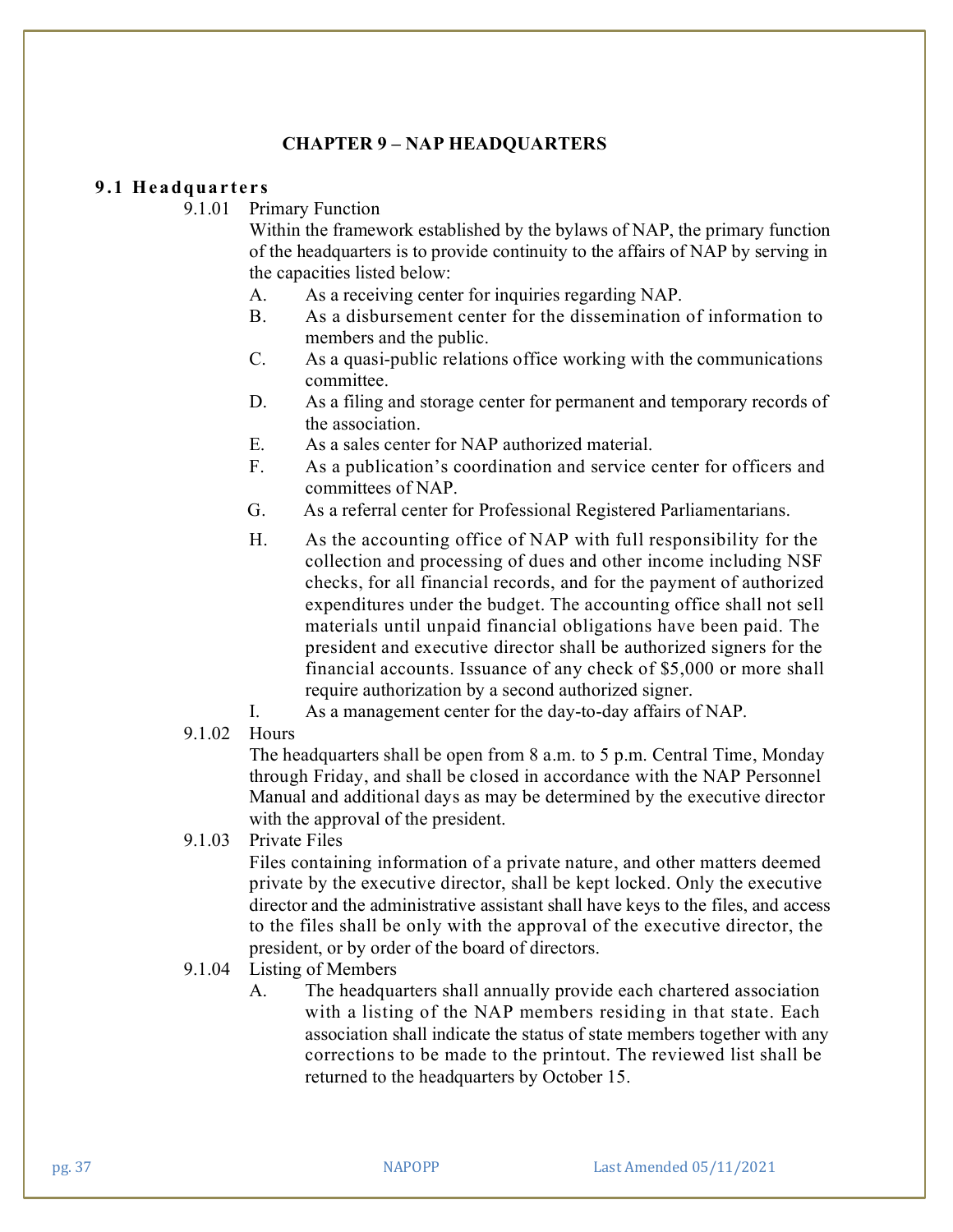- B. Information released to the board of directors or association presidents shall include name, address, telephone number, e-mail address, professional status, primary unit, expiration of PRP® status if applicable, and date of membership. The information shall be provided on CD-ROM or via e-mail.
- C. Association presidents may request that the membership list for their states/provinces be provided to designated members serving as officers or committee chairmen, such as newsletter or membership chairmen, during the association president's term of office.
- D. The membership manual shall be available to members only.
- 9.1.05 General Responsibilities

The headquarters office shall:

- A. Maintain permanent membership records of past and present members, with their current membership status.
- B. Notify the president or chairmen of states and provinces and the district directors of members whose dues are not paid by March 1.
- C. Supply the convention credentials committee with a list of eligible voters.
- D. Display pictures of the current president and each past president at headquarters.

E. Verify eligibility of a former member requesting reinstatement and send reinstatement application with instructions.

- F. Sale of educational material shall be handled as follows:
	- (1) NAP members:
		- (a) Must make payment at the time of the sales order.
			- (b) Must pay appropriate shipping & handling charges as indicated on the sales order form.
			- (c) May return items to NAP within 30 days of shipping date with a 20% restocking fee.
				- (d) May order materials on consignment on behalf of others and shall be responsible, within 30 days of the event, for full payment of items sold; return of unsold items, including 20% restocking fee; and all shipping costs.
	- (2) NAP constituent divisions (as defined in NAP Bylaws Article IV Section 1):
		- (a) May order educational material on a consignment basis at the member price.
			- (b) Must submit payment for educational materials ordered for resale at an educational seminar or meeting of a district, association, an unchartered state or province, unit, or youth group no more than 30 days following the close of the event. If payment is not received within 30 days, the privilege to order items for consignment shall be suspended until the outstanding invoice is fully paid.
		- (c) Must pay actual shipping cost for the educational material orders sent outside the United States. No shipping costs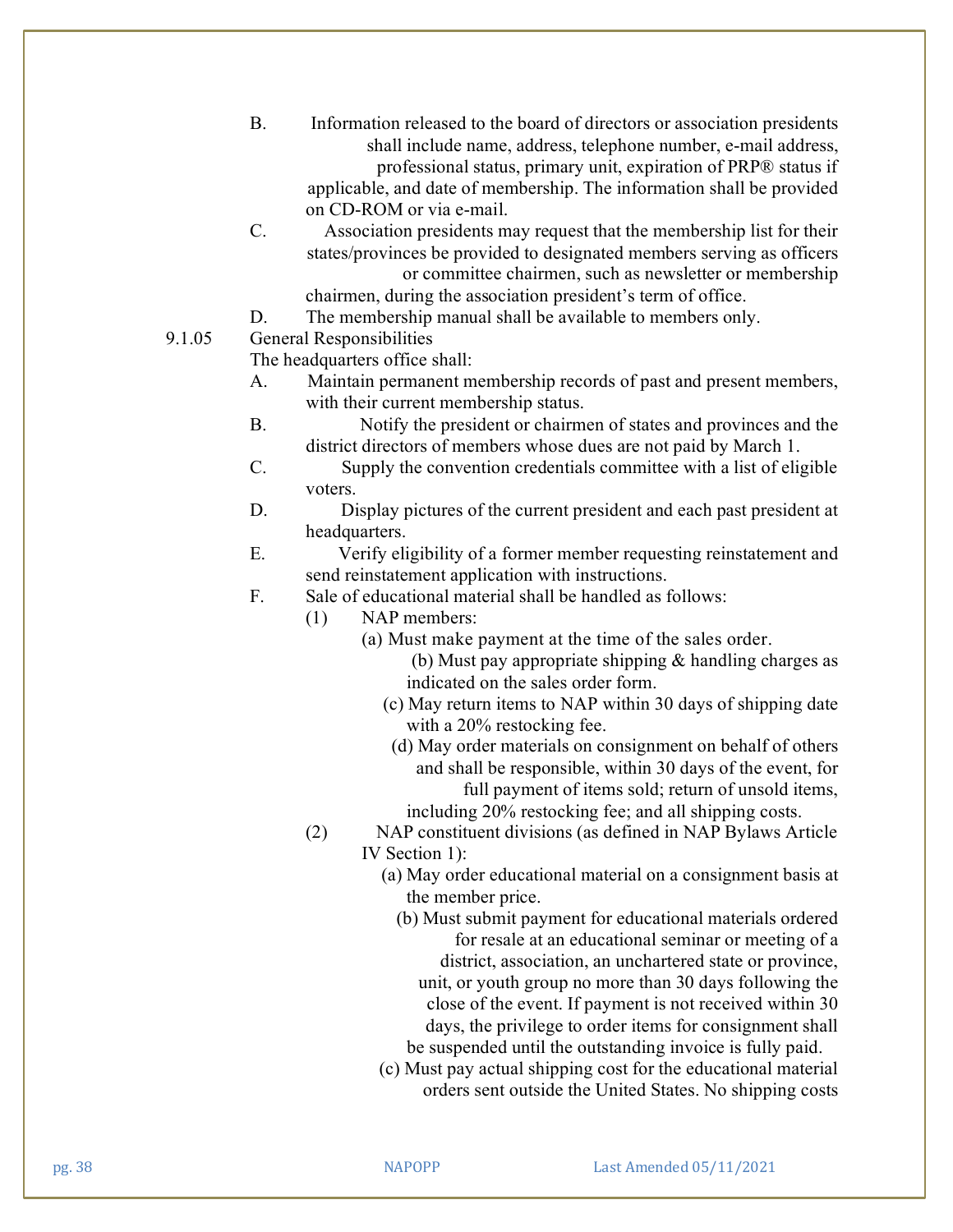will be charged for orders shipped within the United States.

- (d) Must pay shipping charges for items returned to NAP.
- (e) Will be invoiced for the total order plus any applicable shipping costs if unsold items are not returned to NAP Headquarters within 30 days following the close of the event. If payment is not received within the prescribed time limit, the privilege to order items for consignment sale shall be suspended until the outstanding invoice is fully paid.
- (f) Must pay the selling price of defaced items returned to NAP. If the constituent division wants to keep the defaced items after they have paid the selling price, the items will be shipped to them at their expense.
- G. Assign NAP educational materials and supplies for the use by officers and committee members in the work of NAP upon written request in the same manner as requisition of funds. The NAP cost of the materials shall be charged against the account of the appropriate officer or committee.
- H. Send members involved in the production of educational material a complimentary copy upon receipt of a signed requisition from the chairman of the educational resources committee. The NAP cost of the item is to be charged to a special account.
- I. Process the charter application for new associations or new units and upon receipt of approved bylaws, issue a charter.
- J. Maintain a file of current association and unit bylaws.
- K. Maintain a file of the names of current NAP sponsors of youth groups.
- L. Provide complimentary copies of international extension materials as requested, including a membership information brochure, study questions for the membership examination, and the unit manual for international extension.
- M. Send to all past presidents all mailings which are sent to the board of directors, except they shall not receive confidential information or mail ballots. A past president may request not to receive the mailings.
- N. As publisher of the membership manual, include the following: "Members of the NATIONAL ASSOCIATION OF PARLIAMENTARIANS® may use the information contained in this membership manual for communication with headquarters or members for official NAP division business. Any other private use of the information in this manual, including political, promotional, or commercial communications, is strictly prohibited and constitutes misuse of NAP property."
- O. Process credit card purchases as set forth in the NAP Credit Card Security Policy.
- 9.1.06 Duties relating to the *National Parliamentarian*®
	- A. Provide for its distribution to the membership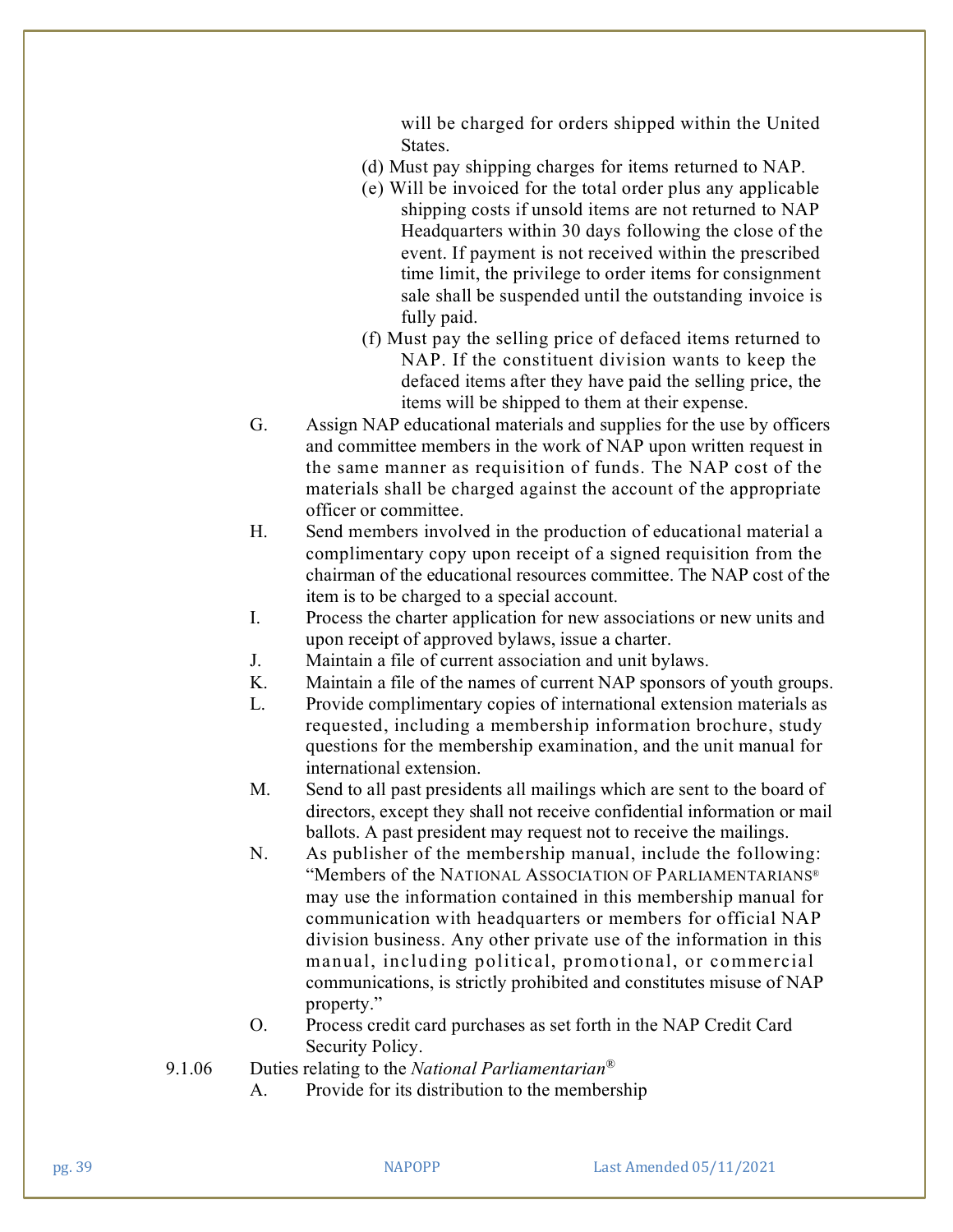- B. Keep additional copies available for new members and mail them when the new member list is received
- C. Maintain the file of paid subscribers to whom copies are mailed and send notification prior to subscription termination
- D. Provide complimentary copies as follows:
	- (1) Two copies to each author of feature articles as instructed by the editor.
	- (2) Additional copies as requested by members of the board of directors when needed for the responsibilities of the position.

# **9.2 Executive Director**

9.2.01 General Responsibilities

The executive director shall:

- A. Maintain the book of accounts of the association in accordance with generally accepted accounting procedures and be responsible for:
	- (1) The preparation of financial statements to be distributed monthly to the board of directors
	- (2) The deposit of all income in the financial institutions approved by the president and the treasurer
	- (3) The disbursement of funds upon receipt of properly completed requisitions or other appropriate documents
	- (4) Keeping the president and treasurer advised of cash flow management
- B. Be responsible for the contents of the safety deposit box. The executive director and the treasurer or administrative assistant shall have a key to the box.
- C. Maintain a theft and dishonesty insurance policy to cover all personnel handling funds, liability insurance, fire insurance, extended coverage insurance, and other adequate insurance coverage as determined by the board of directors.
- D. Keep the board of directors advised of inventory and sales records.
- E. Furnish the editor information regarding materials for sale at headquarters and advise the editor regarding the number of copies of the NP to print.
- F. Furnish the board of directors with a monthly directory update, a list of members whose dues are delinquent February 1, and a membership forfeiture list after March 1.
- G. Provide the outgoing president and outgoing editor a bound copy of the eight issues of the NP produced during the term of office.
- H. Maintain custody of the official seal that shall read "National Association of Parliamentarians®" and that shall be imprinted on all charters and other documents as authorized by the board of directors.

9.2.02 Memorials

A. Notices of death of a member of the board of directors, of an immediate family member of an officer, or of a past president shall be sent to all members of the board of directors and to past presidents.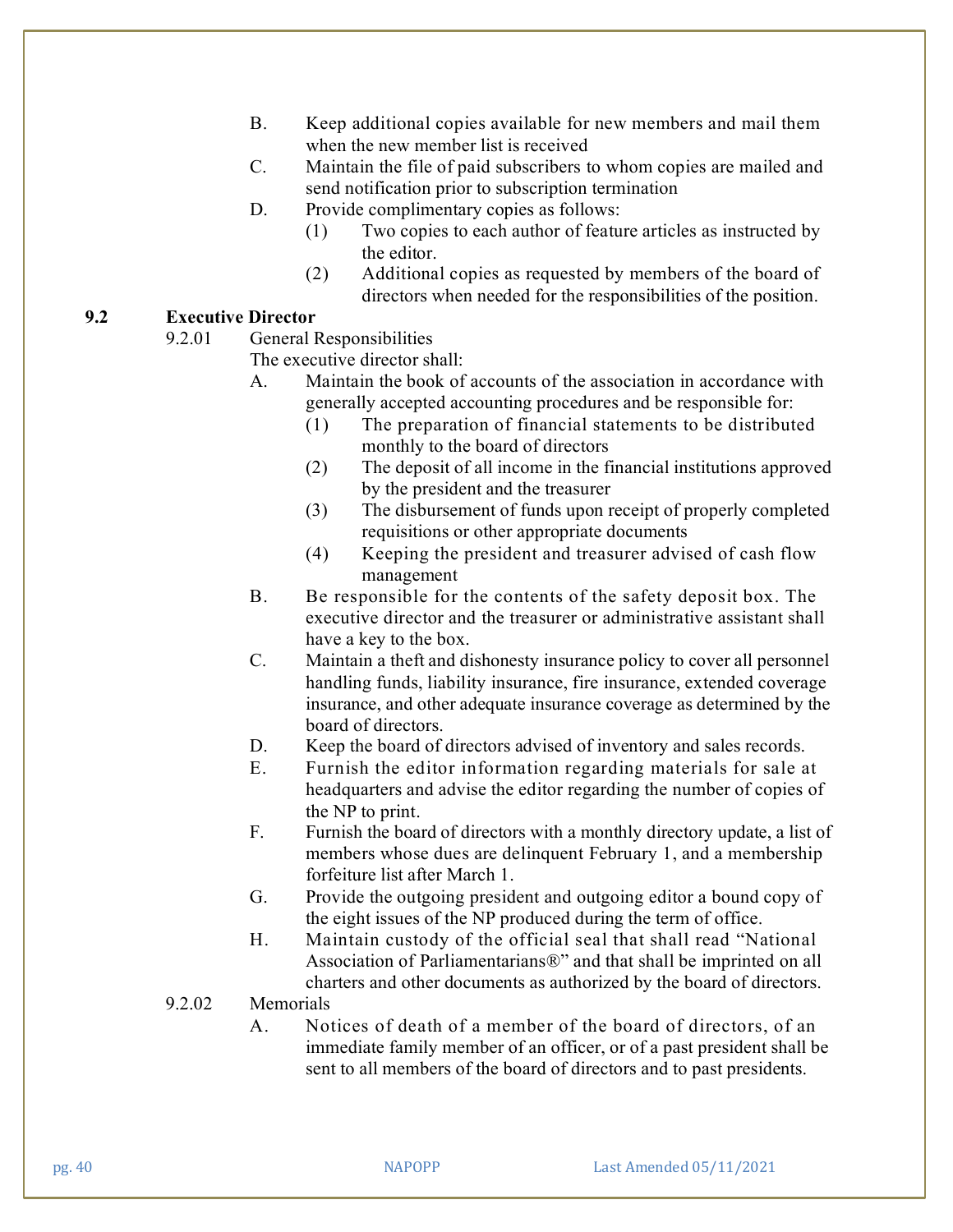- B. A memorial, not to exceed \$100.00 in value, will be provided on behalf of the board of directors upon the death of an NAP past president, a current member of the board of directors, or of the spouse, parent, or child of a current member of the board of directors.
- 9.2.03 Use of NAP Parliamentary Resource Center A parliamentary resource center of publications on parliamentary law shall be maintained, with access supervised by the executive director. Access to the parliamentary resource center shall be by appointment during normal office hours.

# **CHAPTER 10 – BOARD OF DIRECTORS**

### **10.1 Special Rules of Order**

- 10.1.01 The board of directors may postpone matters to its next session even though the time between these sessions may exceed a quarterly time interval.
- 10.1.02 Conduct of business in board of directors' meetings
	- A. The usual rules for small boards under the current edition of *Robert's Rules of Order Newly Revised* shall apply.
	- B. The name of the member making a motion shall not be recorded in the minutes.
- 10.1.03 Known items of business, which may be presented at board meetings, shall be given to the president in advance of the board session to facilitate planning of the board meeting.
	- A. This will not pertain to items of new business which incidentally arise from business conducted at the board meeting.
	- B. Proposed amendments to the policies and procedure document shall be submitted to the policies and procedures committee to present to the board of directors. (See policy 1.3)
- 10.1.04 The board of directors may suspend any operational policy and procedure by a two-thirds vote regardless of whether or not the rule being suspended has application outside a meeting context.

### **10.2 Special Rules of Order for Electronic Meetings**

- 10.2.01 A. For an electronic board meeting, the chair, the secretary, a meeting facilitator designated by the chair, or their assistants shall schedule Internet meeting service and linked teleconference availability to begin no less than 30 minutes before the start of each meeting.
	- B. Board members shall make every effort to sign into the Internet meeting service sufficiently in advance of the time of the meeting to enable their connections to be verified and, if necessary, assisted by troubleshooting.
- 10.2.02 A. Each board member's notice of a meeting shall include the time of the meeting, the information necessary to connect to the Internet meeting service, and, as an alternative and back-up to VOIP (Voice Over Internet Protocol) audio, information the board member needs to participate aurally by telephone. The notice shall also include a copy or a link to a copy of these rules.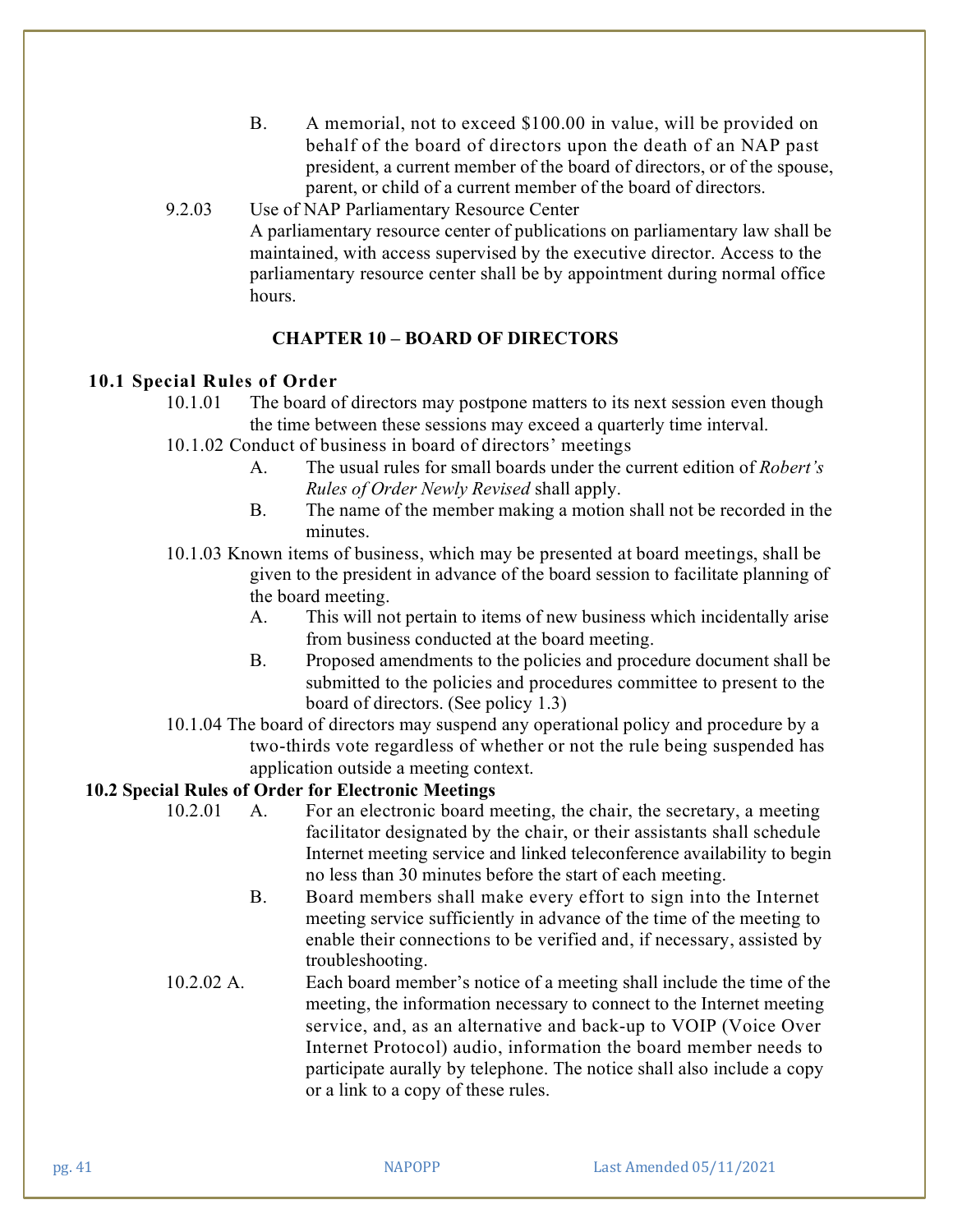- B. Unless the entire meeting is to be held in executive session, notice of the meeting shall also be posted prominently on the NAP website in a manner accessible to NAP members, together with an explanation that under Article VII, Section 3C of the NAP bylaws members of NAP may attend meetings of the NAP Board of Directors as observers, and that any member of NAP may monitor the electronic meeting but may not otherwise participate in it. NAP members or other individuals attending an electronic meeting as observers must provide their full names as they sign into the meeting. Members or other individuals who do not do so may be barred or ejected from monitoring the meeting.
- 10.2.03 A. Board members shall identify themselves by full name as required to sign into the Internet meeting service, and shall maintain Internet access throughout the meeting.
	- B. Board members shall also maintain aural participation throughout the meeting, either using the board member's computer microphone and speakers through the Internet meeting service or through participation in the linked teleconference.
	- C. Each member is responsible for his or her connection to the Internet and teleconference; no action shall be invalidated on the grounds that the loss of, or poor quality of, a member's individual connection prevented him or her from participating in the meeting, provided that at least a quorum of board members was connected and adequately able to participate.
- 10.2.04 The chair may cause or direct the temporary disconnection or muting of a member's connection if it is causing undue interference with the electronic meeting. The chair's decision to do so, which is subject to an undebatable appeal that can be made by any board member, shall be recorded in the minutes.
- 10.2.05 A. To seek recognition by the chair, a board member shall cause his or her hand icon to be raised. Upon recognition of a board member, the chair shall cause the lowering of all "raise hand" icons.
	- B. Another board member who claims preference in recognition shall thereupon promptly raise (or raise again) his or her hand icon and may enable his or her webcam as described in paragraph C of this subsection, and the chair shall recognize the member for the limited purpose of determining whether that member is entitled to preference in recognition.
	- C. Upon being recognized, the board member shall, if possible, enable his or her webcam. Upon yielding the floor, the board member shall disable his or her webcam.
	- D. If feasible, a webcam video of the chair shall be displayed throughout the meeting.
- 10.2.06 A board member who intends to make a motion that under the rules may interrupt a speaker shall cause the member's "Disagree" icon (red-filled circle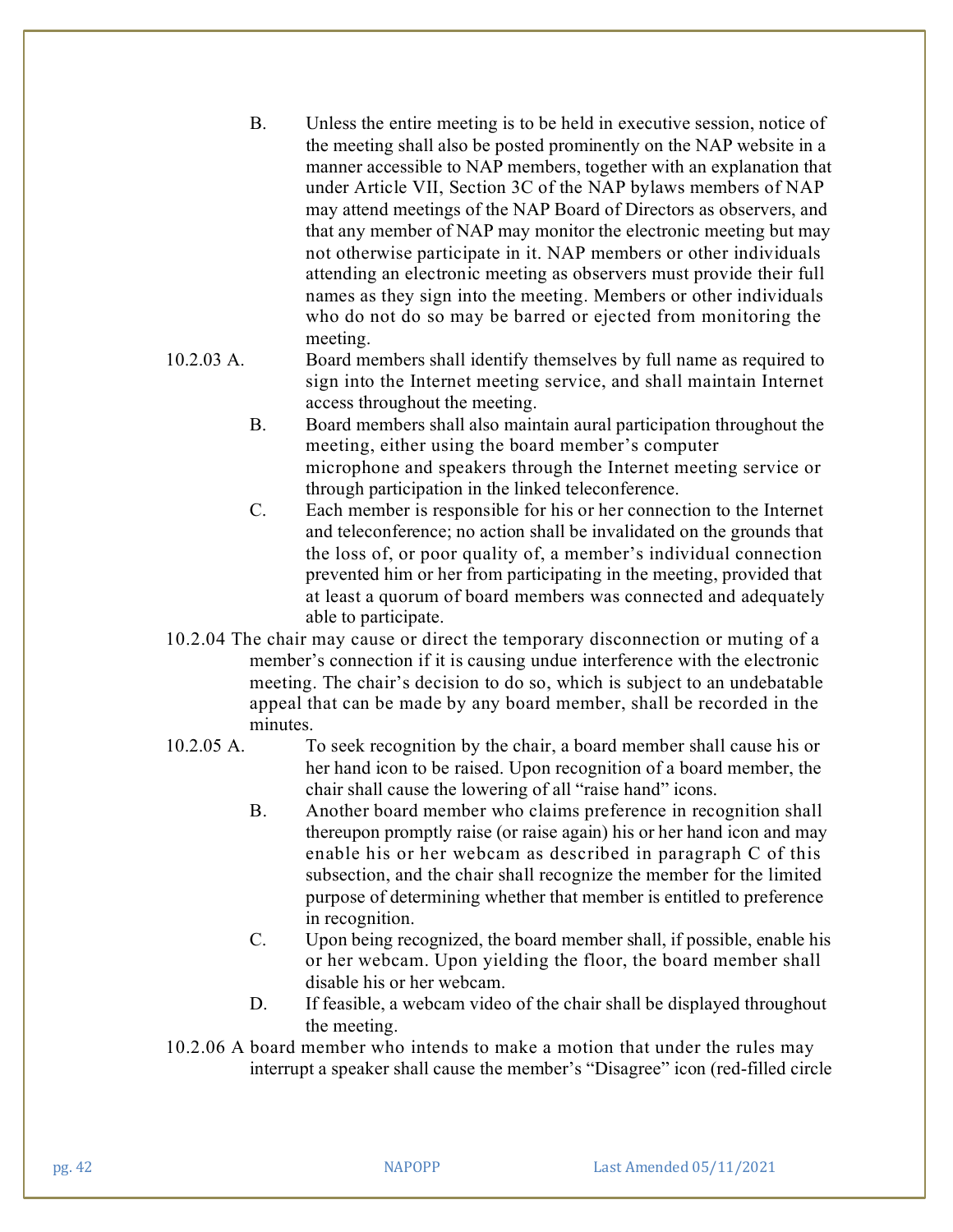with an "X") to be raised and may enable his or her webcam as described in 10.2.05C. (This icon may not be used to indicate opposition.)

- 10.2.07 A board member intending to make a main motion, to offer an amendment, or to propose instructions to a committee, shall, before or after being recognized, post the motion in writing to the "Everyone Chat" window. Use of the "Everyone Chat" window shall be restricted to posting the text of intended motions.
- 10.2.08 A. Control of the "Agenda and Motions" frame shall be reserved to the chair, the secretary, a meeting facilitator designated by the president, and their assistants.
	- B. To the extent feasible, the "Agenda and Motions" frame shall be used to display the immediately pending question and other pending questions (such as a main motion, or the pertinent part of the main motion, when an amendment to it is immediately pending). When the question is stated on a motion, to the extent feasible, its text shall be copied (when it has been submitted in writing) or typed into the "Agenda and Motions" frame.
	- C. To the extent feasible, a frame shall also be used to display other documents before the meeting for action or information, such as minutes being considered for adoption or items related to a report or program.
- 10.2.09 All votes shall be taken by the electronic voting feature of the Internet meeting service unless otherwise ordered by the board.

#### **10.3 General Responsibilities**

10.3.01 Advisers

The parliamentarian and executive director shall attend board meetings in an advisory capacity.

10.3.02 Transfer of NAP Materials from One Administration to Another

NAP materials relating to on-going projects, finalized action, and information of historical significance will be shipped to the designated address of the successor within 60 days after the close of the administration via the method most advantageous to NAP.

- 10.3.03 Board Minutes
	- A. Copies of approved minutes of regular and special meetings shall be distributed to all board members and advisory members.
	- B. Minutes of NAP Board of Directors meetings will be posted on the NAP website within 10 days of their approval.
- 10.3.04 Minutes Approval Committee
	- A. The president shall appoint a committee of three board members to approve all minutes of the board meetings.
	- B. Work will be completed within 30 days after the adjournment of the board meeting.
- 10.3.05 Executive Session Minutes

Only one copy of each executive session's minutes will be produced and shall be maintained at headquarters by the executive director. A confidential copy will also be distributed to all board of directors' members.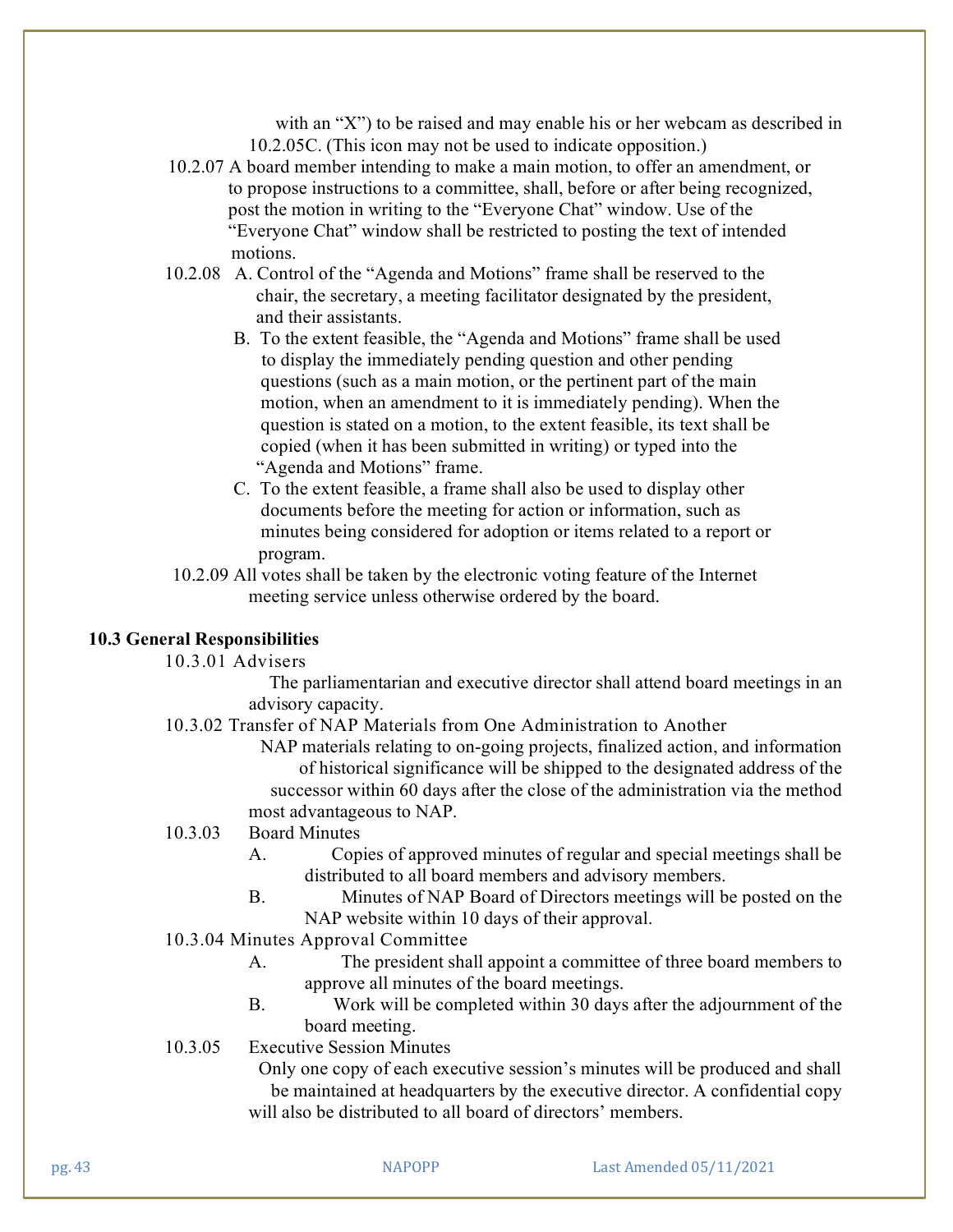### 10.3.06 Contracts

- A. The board of directors or its designee shall be responsible for all contract negotiations.
- B. The president shall sign all contracts for and on behalf of the organization including those for events funded in part or in whole by district event funds.
- C. The president shall sign all personnel contracts.
- D. The executive director shall sign contracts for headquarters services with approval of the president.

# **10.4 Committees of the Board of Directors**

10.4.01 Budget and Finance Committee

The budget and finance committee shall:

- A. Consist of the president, vice-president, treasurer (serving as chairman), and executive director as ex officio.
- B. Request itemized budget requests from all board members and committee chairmen.
- C. Prepare recommendations for budget adjustments, if necessary.
- D. Prepare financial report for board of directors' approval prior to each board meeting.
- E. Make recommendations to the board of directors on any proposed contract after receiving at least three bids on any contract of \$5000 or more. This bid solicitation requirement may be waived by a majority vote of the full board of directors in advance.
- F. Recommend the appropriate fees for events, courses, and exams based on the adopted budget to the board.

### 10.4.02 Pricing Committee

The pricing committee shall:

- A. Consist of the treasurer and two board members appointed by the president with approval of the board of directors. The president shall appoint the chairman of the committee with approval of the board.
- B. Determine the quantity of educational and other sale items to be produced/maintained for sale
- C. Set the sales prices for all items and adjust the prices on special promotion items based on recommendation of headquarters and the educational resources committee
- D. Negotiate and approve consignment agreements based on recommendations from the educational resources committee
- E. Obtain the signature of the president on any contract or agreement
- F. Establish criteria for NAP publications or portions of NAP publications that may be copied by members, units, or associations for instructional purposes and provide for the printing of the appropriate authorization statement in each publication
- G. Receive a report from the educational resources committee on items approved for consignment at each of its regular meetings.

10.4.03 Personnel Committee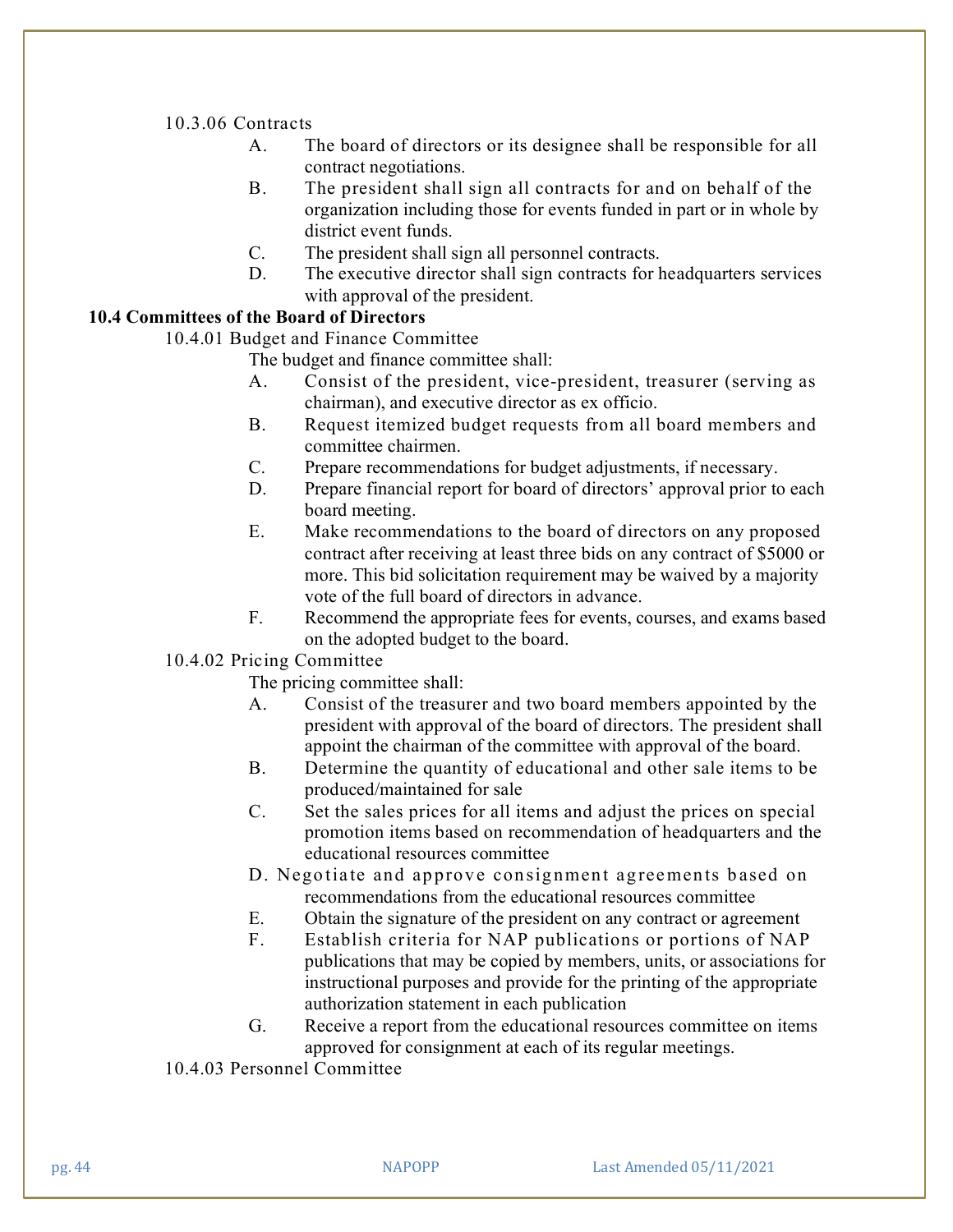- A. The personnel committee shall be comprised of three members appointed by the president with the approval of the board of directors. The criteria for appointment are that the members shall have recent knowledge of or experience in staff management or human resources practices. The third member of this committee need not be a board member if the management/HR experience is lacking otherwise.
- B. The primary function of this committee shall be to handle human resources issues that may arise and to ensure NAP operates in this area in a professional and legally sound manner.
- C. The committee shall:
	- (1) Review personnel manual annually and update it. Ensure that employees are briefed annually on any changes.
	- (2) Review and update employee evaluation tools annually in consultation with the executive director.
	- (3) Conduct the annual evaluation of the executive director with the president and report findings and recommendations to the board of directors.
	- (4) Review annual evaluations of the other employees with the executive director.
	- (5) Review compensation studies for the area and the positions annually. Make recommendations for salary adjustments for the executive director in consultation with the president (and for the employees other than the executive director in consultation with the executive director) to the board of directors.
	- (6) Review all employee benefits annually in consultation with the executive director and make recommendations if necessary.
	- (7) Review job descriptions with the executive director annually.
	- (8) Review personnel files biennially to ensure legal compliance.
	- (9) Review and approve posting of advertisements for board approved job openings.
	- (10) oversee and approve all final personnel actions including interviewing, hiring and termination processes and decisions. *(adopted 3-8-16)*
	- (11) Recommend procedures to the board of directors for hiring a new executive director.
	- (12) Serve as the first contact on behalf of the board of directors for employee grievances, complaints of sexual harassment, or appeals of disciplinary actions of the executive director.
	- (13) Make recommendations to the board of directors regarding employee grievances, formal complaints, or appeals of disciplinary actions.
- 10.4.04 Policies and Procedures Committee

A policies and procedures committee of three members of the board of directors shall be appointed by the president at the first board meeting of the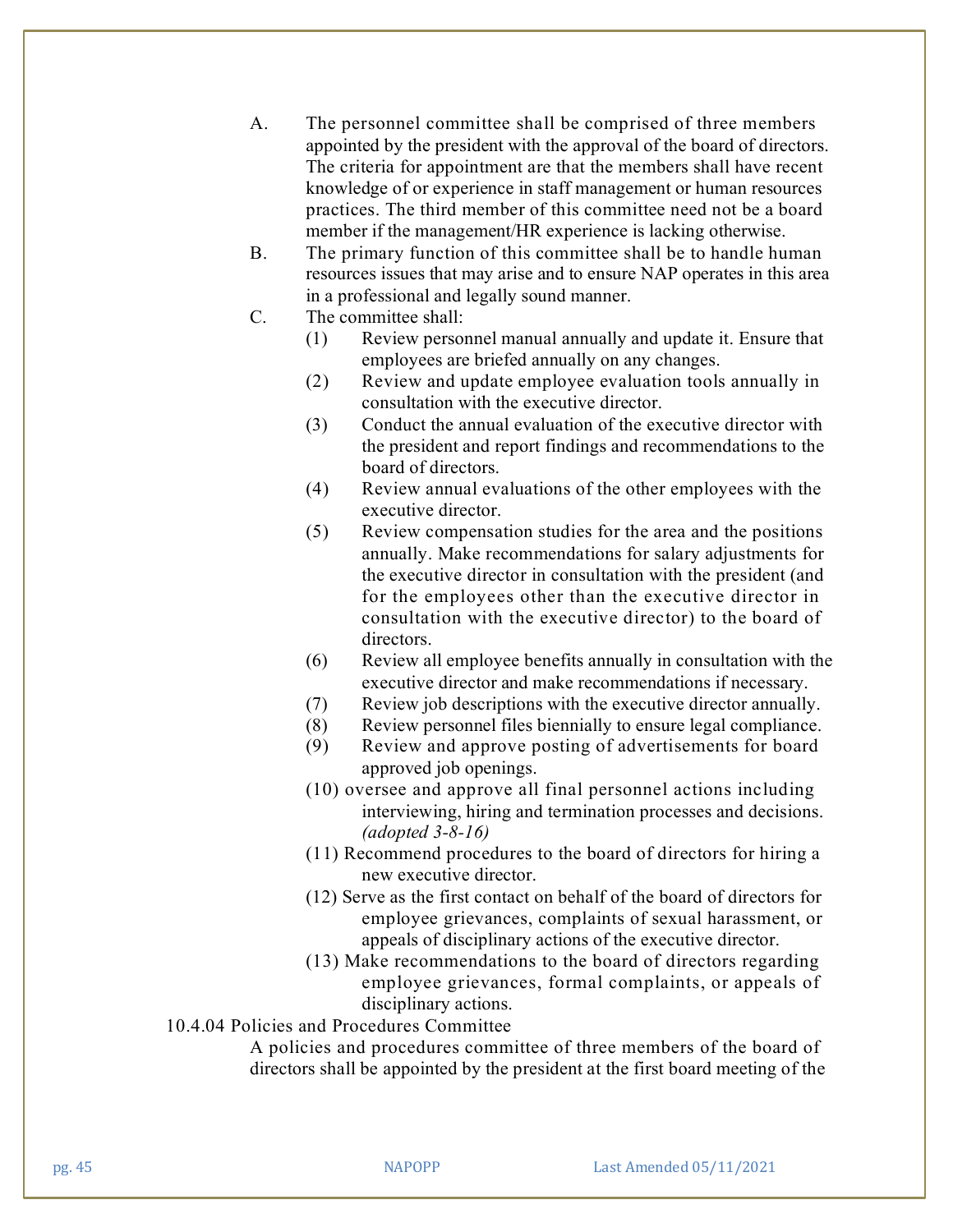biennium. The president may and the parliamentarian shall attend meetings as advisers.

#### **10.5 Action Without a Meeting**

In accordance with the governing District of Columbia statute under which NAP is incorporated, action may be taken by the board of directors without a meeting if each director signs a consent describing the action to be taken and delivers it to NAP headquarters. The consent must be inscribed on a tangible medium or stored in an electronic or other medium and retrievable in perceivable form. Any action taken outside a meeting by electronic means must be recorded in the minutes of the next regular meeting.

#### **CHAPTER 11 – COMMITTEES**

#### **11.1 Standing Committees**

11.1.01 Plan of Work

Each standing committee shall develop a plan of work and procedures, and submit them to the president for approval immediately following its first committee meeting.

11.1.02 Procedural Manual

Each standing committee shall develop and maintain a procedural manual for the committee.

11.1.03 Communications

Each standing committee shall inform the president of all substantive communications.

11.1.04 Minutes

Memorandum of all committee meetings will be kept, and a copy forwarded to the president.

- 11.1.05 Meetings
	- A. The president shall be notified of the date, place, and time of all committee meetings.
	- B. All committee meetings and the budget for each meeting must be approved in advance by the president. Refer to policy 3.2.01C for additional information.

#### **11.2 Bylaws Committee**

11.2.01 General Responsibilities

The bylaws committee shall:

- A. Prepare amendments/revision to the NAP Bylaws and standing rules in accordance with NAP Bylaws Article IX Section 1B
- B. Approve bylaws of all new associations, units, and youth groups as referenced in policies 2.4, 2.5, and 2.6
- C. Review periodically association bylaws on file at headquarters
- D. Review periodically current unit bylaws for compliance with NAP governing documents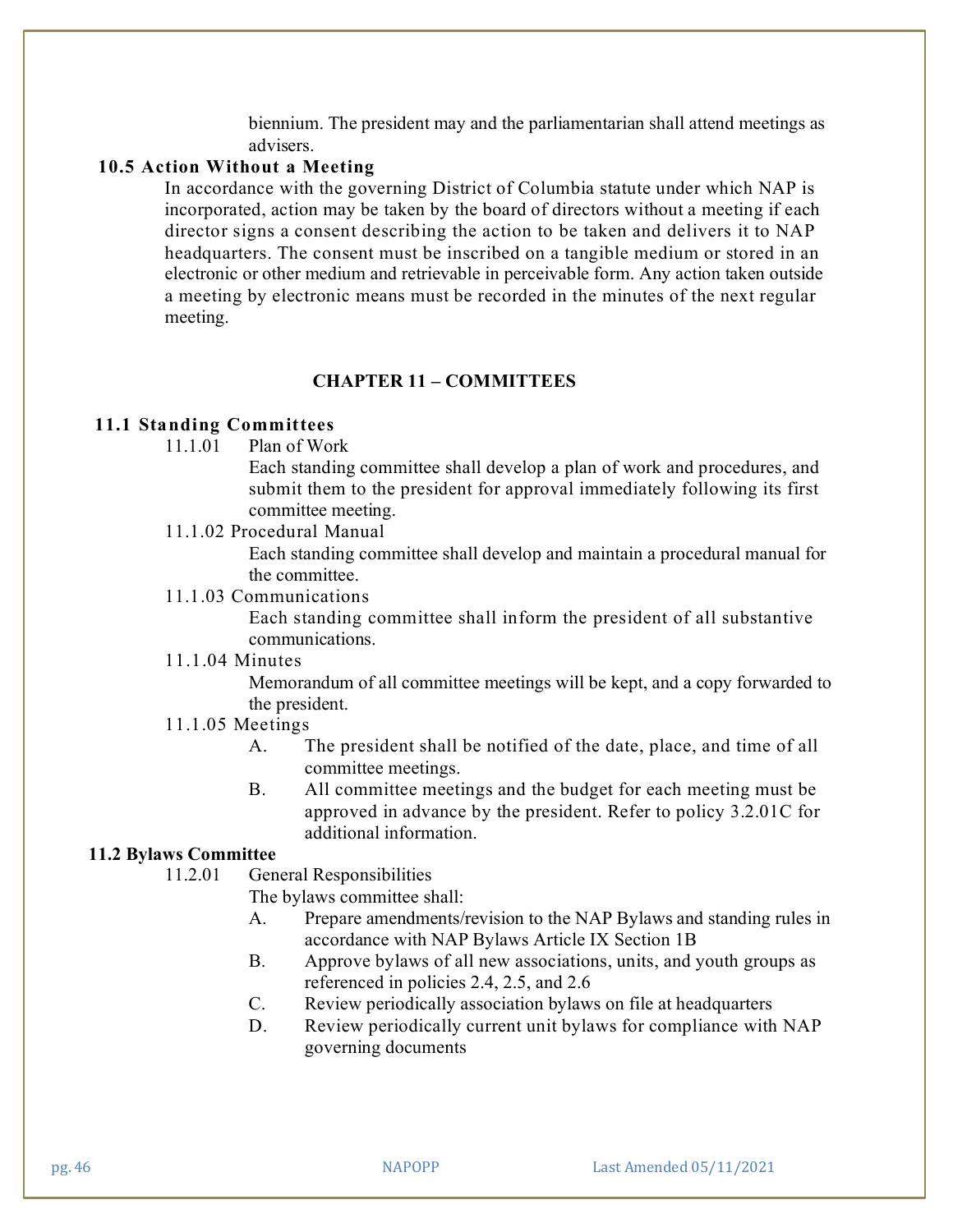# **11.3 Communications Committee**

11.3.01 Public Relations (PR)/Marketing Goals

The primary mission of NAP's public relations/marketing program is to publicize and market the activities, programs, products, and services of NAP. The program is geared to both internal and external audiences. The internal audience includes divisions and members. The external audience includes potential members, donors, the media, and the public at large. The ultimate goal is to create and maintain a healthy public profile to advance NAP's mission. To fulfill its mission, the public relations/marketing program has the following goals:

- A. Publicize and market the major products, services, and activities of NAP.
- B. Position NAP as a leader on parliamentary issues and resources.
- C. Manage the NAP brand.
- D. Identify and create PR opportunities for NAP.
- 11.3.02 General Responsibilities

The committee will employ the following strategies to accomplish the public relations/marketing goals:

- A. Generate publicity/marketing materials.
- B. Pitch story ideas to national and local media.
- C. Employ NAP's website and other electronic/technological avenues to gain awareness for NAP in accordance with 11.3.03.
- D. Work with the NAP webmaster to make the website engaging and helpful.
- E. Assure that NAP documents, including the governing documents and other resources, are located on the website for members to access.
- F. Engage PR and/or marketing firms to provide necessary expertise.
- G. Write articles about PR strategies for the *National Parliamentarian*, as requested.
- H. Advise on branding issues such as the logo, logotype, and use of color (graphic identity).
- I. Monitor proper use of NAP's graphic identity.
- J. Update and promote the Communications Toolkit.
- K. Present PR/marketing or social media workshops at NAP Convention, NAP Training Conference, and other events, as requested.
- 11.3.03 Social Media Policy

NAP has developed a social media presence to engage, support, inform and connect existing members, as well as attract potential members and donors, and others who are interested in being involved in the NAP mission. To implement social media strategies, NAP uses Facebook, LinkedIn, Instagram, and Twitter to connect with both internal and external audiences. To fulfill its mission, NAP's social media presence has the following goals:

A. Instill pride, encourage fun and fellowship, and engage members and nonmembers in a meaningful and interactive way.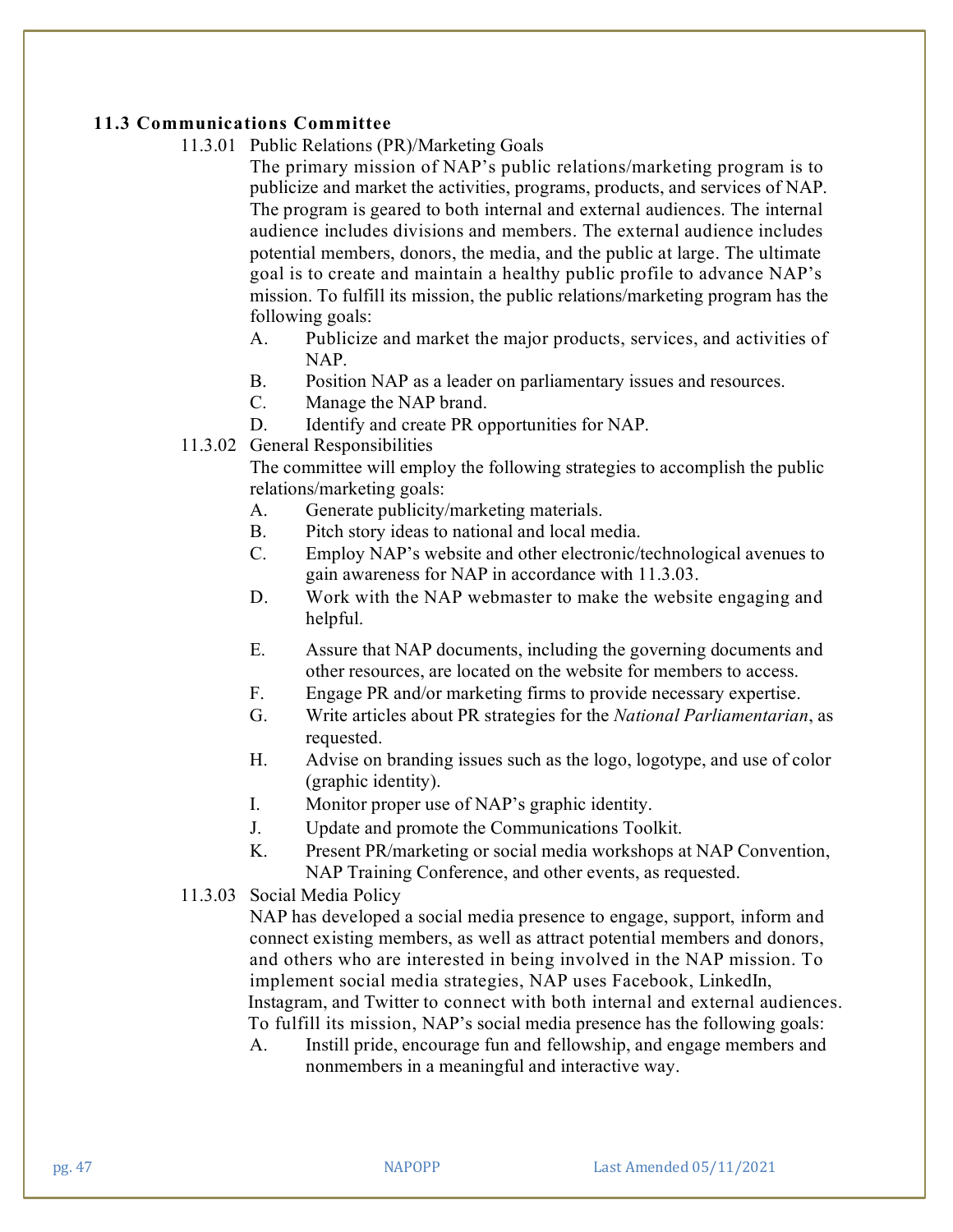- B. Provide information and idea sharing about NAP projects, educational programs, member recruitment/retention, and leadership development in a convenient and useful manner.
- C. Reward and recognize leaders and units/members who support NAP's mission.
- D. Facilitate relationships between NAP members, divisions, leadership, and headquarters staff.
- E. Attract potential members, donors, and sponsors.
- F. Drive traffic to the NAP website.
- G. Reach out to youth and adult leaders who need the assistance NAP provides.
- H. Build a community for those interested in parliamentary practice and study.
- I. Establish personal contact with social media audiences and elicit feedback.

#### **11.4 Educational Resources Committee**

11.4.01 Publication of Materials

The committee shall:

- A. Develop and edit educational and member resource materials and technology-based programs to be created and/or published by NAP, except for those published in the *National Parliamentarian*®, or those created or commissioned by the membership and registration examiners or professional development committees
- B. Materials and technology-based programs should be developed considering the criteria in subsections (a) through (e) of policy 11.4.01C(1)
- C. Regarding consignment items, the committee shall:
	- (1) Evaluate educational materials and technology-based programs submitted for consignment except for those created or commissioned by the membership and registration examiners or professional development committees based upon the following criteria:
		- (a) Appropriateness for the target market
		- (b) Proven history of effectiveness
		- (c) Potential benefit to members of NAP
		- (d) Good production values
		- (e) Correctness of parliamentary procedure to the authority cited
	- (2) Notify the NAP President of its recommendation for approval or non-approval
- D. After consideration by the board of directors, the president shall notify the consignor of the decision. If the consignor is an NAP member, any notification of rejection may include reasons for rejection.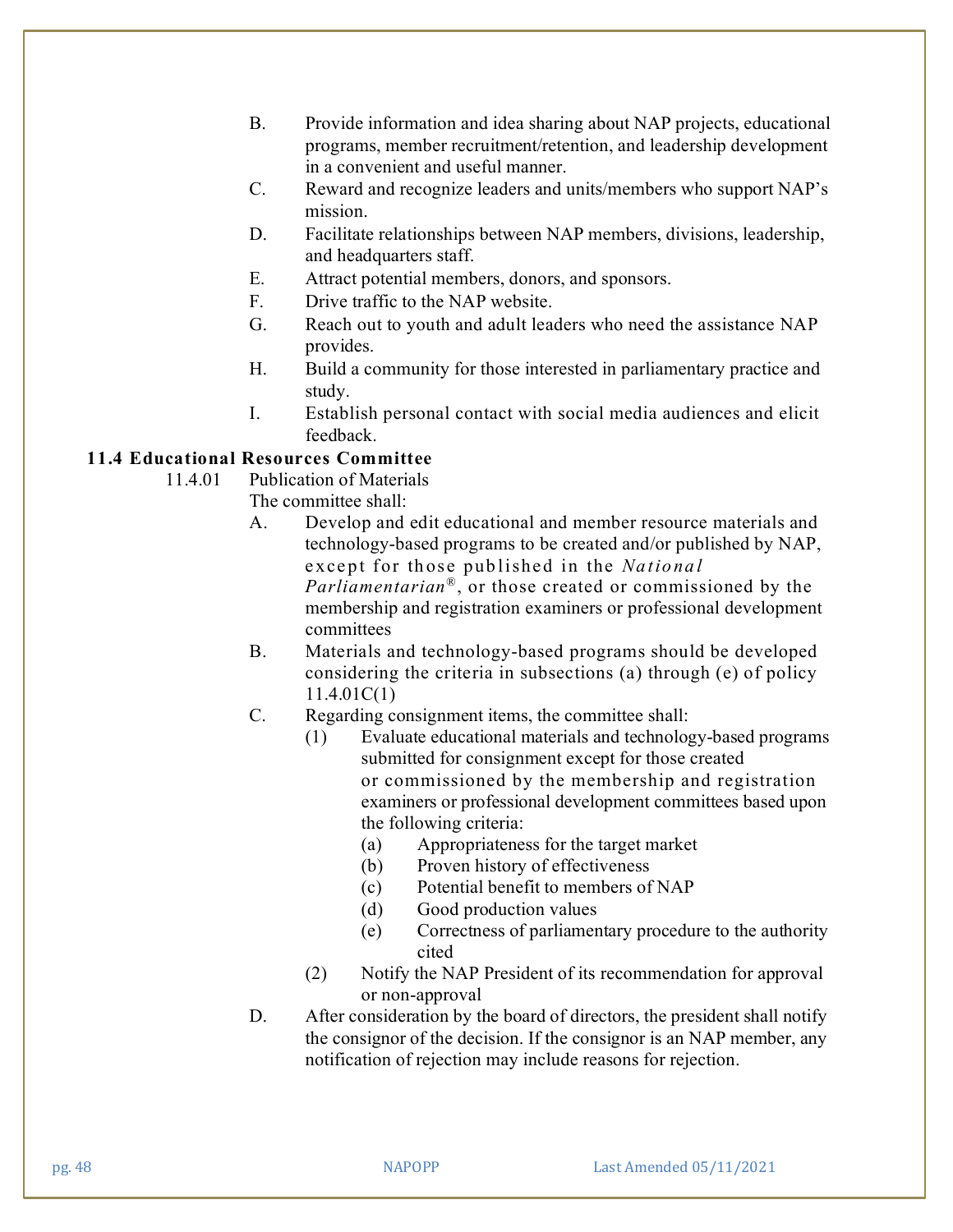11.4.02 Retention of Materials

Two copies and the electronic file of all educational materials, except Web based training produced by NAP shall be retained in the parliamentary resource center.

## **11.5 Membership and Registration Examiners Committee**

- 11.5.01 General Responsibilities
	- A. In coordination with headquarters, set up procedures for written and online membership examinations. The monitors will be sent a hardcopy, an electronic copy of the membership exam, or a username and password depending upon how the exam will be taken. The committee shall coordinate all the activities related to the registration examination as prescribed by policy 5.1.
	- B. For the membership examination, the committee chairman shall:
		- (1) Be responsible for keeping a log of distribution and return of written examinations and a log of usernames and passwords sent to monitors for a one-time use
		- (2) Be responsible for grading written examinations and overseeing the results of online examinations
		- (3) Be responsible for reporting examination results to applicants within 10 days of receipt of the written examination or knowledge of the result of the online examination
		- (4) Be responsible for reporting to headquarters on a monthly basis the list of new members
		- (5) Provide statistical information obtained from the examination process to NAP Headquarters and the NAP Board of Directors
		- (6) Establish procedures to maintain the privacy of applicants
- 11.5.02 Fees
	- A. The board of directors shall set fees for the membership and registration examinations and for any administrative fee related to membership services provided by headquarters.
	- B. No refund shall be allowed when an applicant fails or cancels a registration examination; however, in extenuating circumstances as determined by the chairman, the fee shall be applied to an examination taken within one year.

#### **11.6 Membership Extension and Retention Committee**

- 11.6.01 In addition to duties indicated in NAP Bylaw Article IX Section 1G, the committee shall coordinate the membership activities of the states or provinces within the districts by providing for an awards program to be held during the biennial convention recognizing members for achievements in the following areas:
	- A. Unit member retention, membership growth, and education programs
	- B. Association member retention, membership growth, credentialing growth, and education programs
	- C. Honor roll of teachers
	- D. Other membership recognition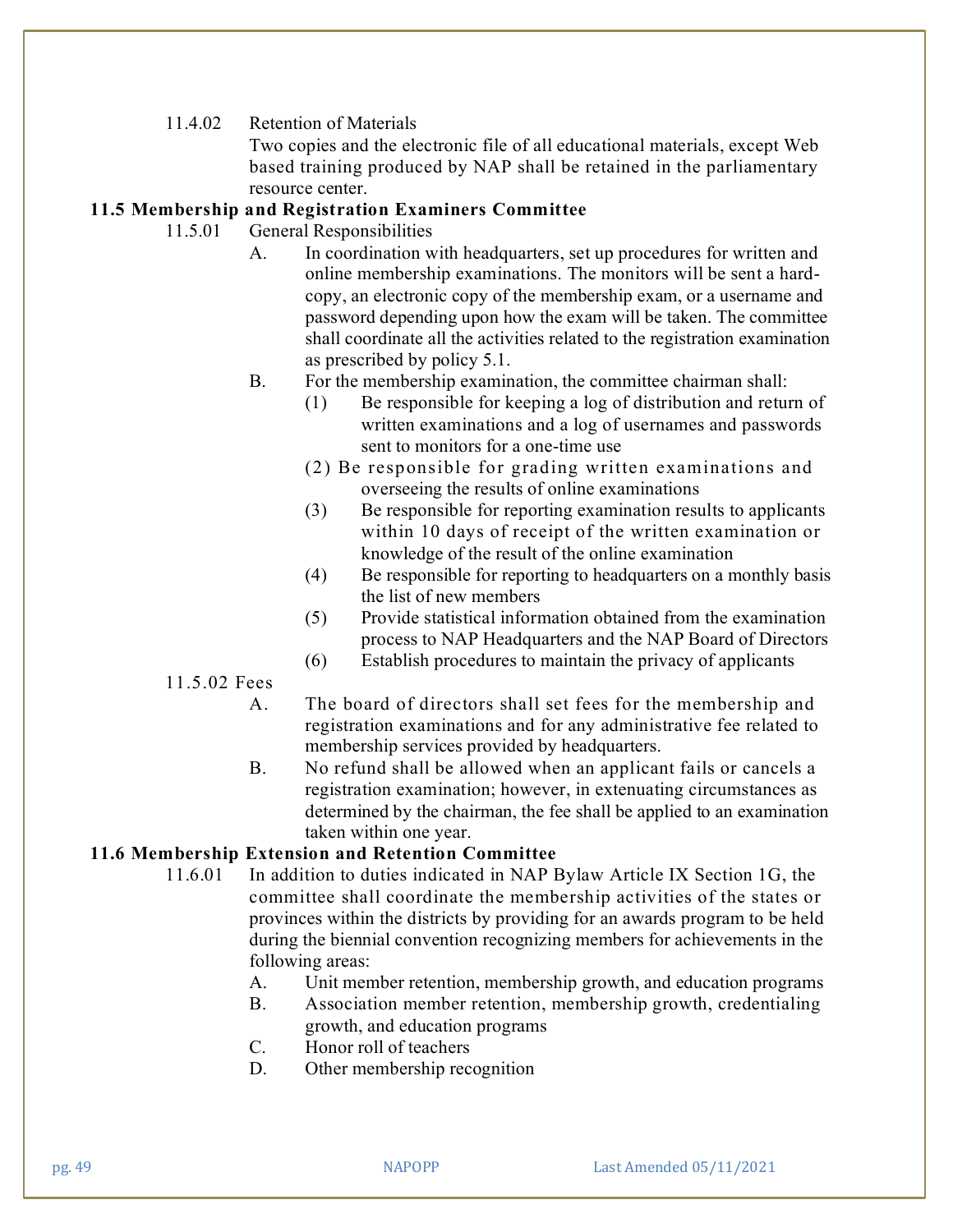# **11.7 Professional Development Committee**

- 11.7.01 The professional development committee shall prepare and administer:
	- A. The professional qualifying examination for professional

registered

- membership
- B. The professional renewal certification for retaining professional

registered

#### membership

- C. The train the trainer course
- D. The trainer refresher course
- E. The professional development point system for professional registered members
- 11.7.02 The committee shall oversee appeals of unsuccessful participants or

candidates in the

professional renewal certification and professional qualifying

examination as outlined in

Chapter 5.

# **11.8 Youth Committee**

#### 11.8.01 Partnership Program

The committee shall initiate and coordinate youth partnerships by:

- A. Developing agreements between NAP and youth organizations
- B. Serving as liaison to each organization
- C. Offering to provide workshops for their national meetings
- D. Recruiting judges/evaluators for their national competitive events
- E. Directing the administration of the NAP Membership Exam at their national meetings
- F. Promoting the sale of NAP parliamentary resources
- G. Assisting with coordination and evaluation of competitive events when requested.
- 11.8.02 Internship Program

Each NAP youth partnership organization may designate one student intern to attend the NAP biennial convention.

- A. The committee shall evaluate and coordinate this program with the NAP Educational Foundation.
- B. The committee shall develop and coordinate agreements with youth partnerships for this program.
- C. NAP shall fund the registration and meal function costs for the interns. It is understood that the NAP Educational Foundation shall fund the lodging and travel expenses.
- D. Committee members shall serve as mentors to the interns.
- 11.8.03 Youth Recruitment and Retention

The committee shall:

- A. Promote the development and recruitment of parliamentary youth groups.
- B. Develop a recognition program for youth groups.
- C. Encourage the recruitment, involvement, and retention of youth in NAP.
- D. Investigate new methods for attracting youth to NAP activities.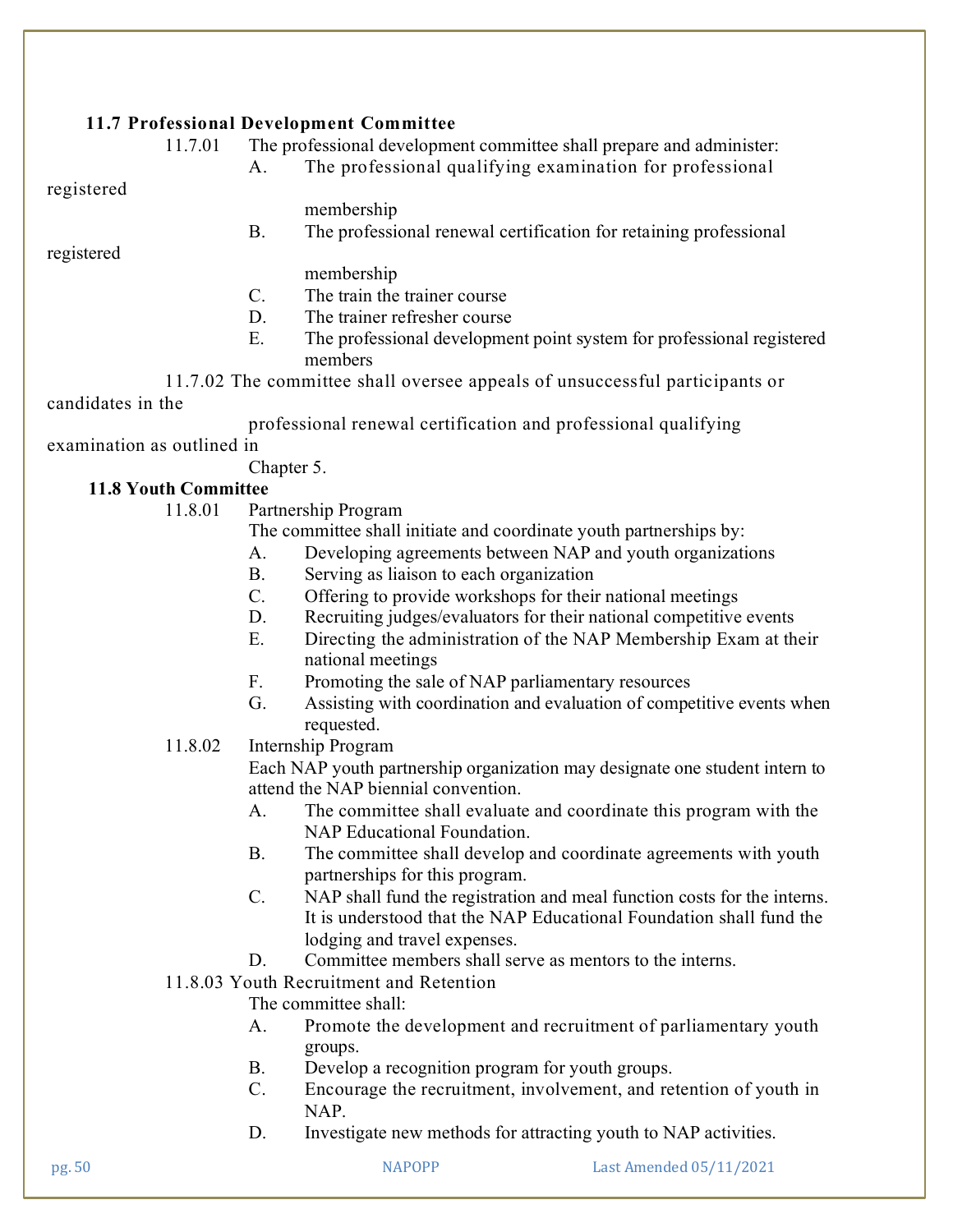E. Encourage the administration of the NAP Membership Exam to youth.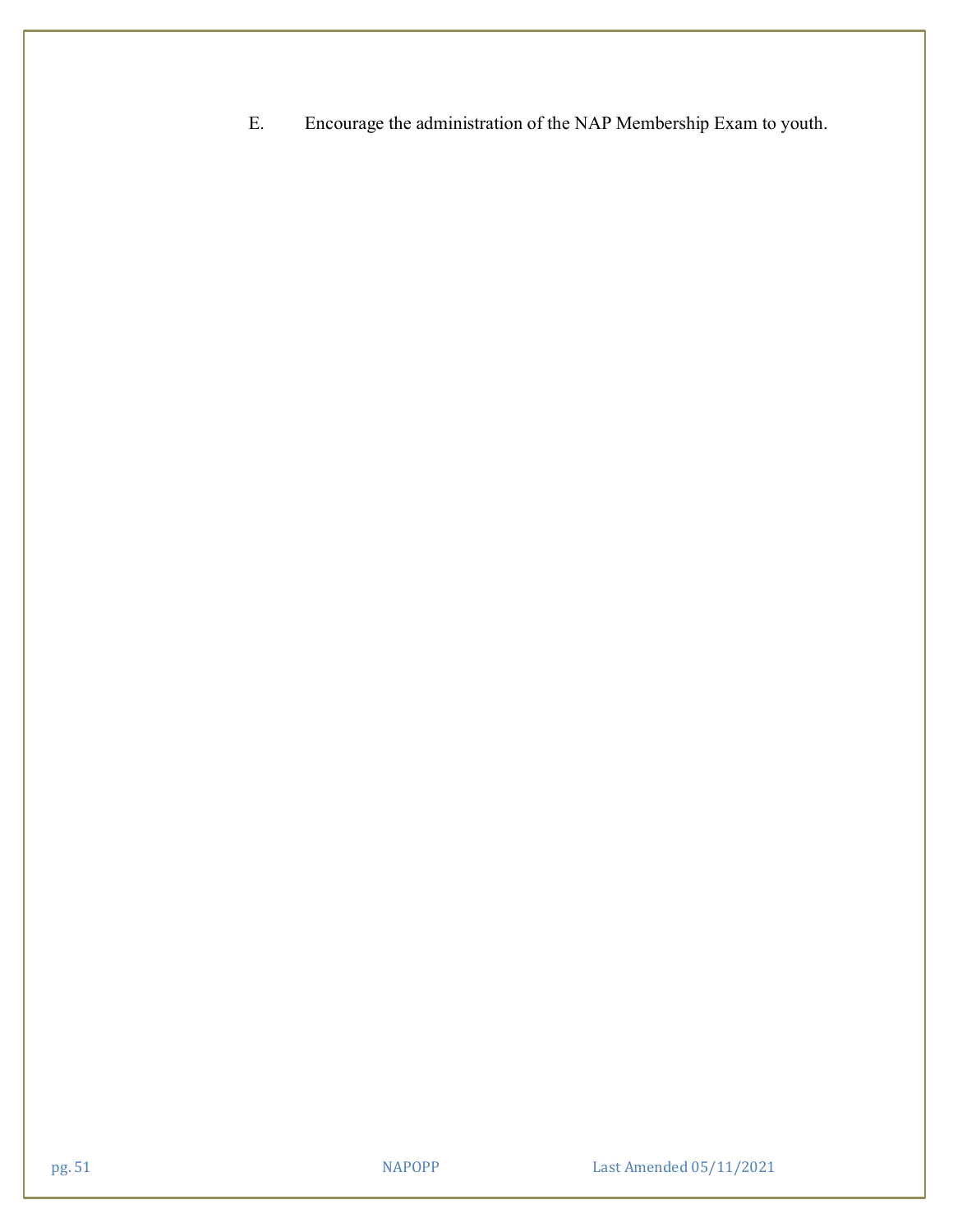11.8.04 The committee shall communicate and report activities of the youth committee to the board of directors and membership.

#### **11.9 Electronic Committee Meetings**

Except for 10.2.02B, section 10.2 shall apply to the conduct of electronic meetings of committees as through "committee" replaced "board" throughout the section, provided that a committee is authorized to vary those rules by majority vote to meet the particular circumstances of the committee or of a particular electronic meeting of the committee.

#### **CHAPTER 12 – DISTRICT DIRECTORS**

### **12.1 Election to the NAP Board of Directors**

In accordance with NAP Bylaws Article VII Section 1, two district directors shall be elected by and from among the eight district directors to serve on the NAP Board of Directors for each incoming biennium before the close of the national convention.

#### **12.2 Procedural Manual for District Directors**

- 12.2.01 The district directors shall develop and maintain a procedural manual for district directors which shall contain:
	- A. NAP Bylaws and NAP Operational Policies and Procedures pertaining to districts and district directors
	- B. District operating procedures developed by the district directors

#### **12.3 District Appointments**

Each district director shall have the authority to appoint assistants as deemed necessary to serve the needs of the district.

#### **12.4 District Operating Expenses**

There shall be a line item in the NAP Budget for each district director that shall cover miscellaneous office and travel expenses in conjunction with duties within that district.

### **12.5 District Events**

- 12.5.01 A district event is defined as a district-sponsored conference, program, or other activity which all district members are invited to attend, and which event is intended to benefit the district.
- 12.5.02 The district director's responsibilities are to approve all arrangements and be the finance chairman for the event, giving special attention to making the district event self-supporting. Refer to policies 3.4.01 and 3.4.03 for additional information.
- 12.5.03 Monies remaining after the payment of bills for a district event shall be forwarded to headquarters to be maintained in that district's event fund. Refer to policy 3.4.01A for additional information.

#### **12.6 District Newsletter**

Each district director shall provide a district newsletter to be distributed to each member of his/her district, to each member of the NAP Board of Directors, and to headquarters. The newsletter shall be published and distributed as indicated in the district directors manual.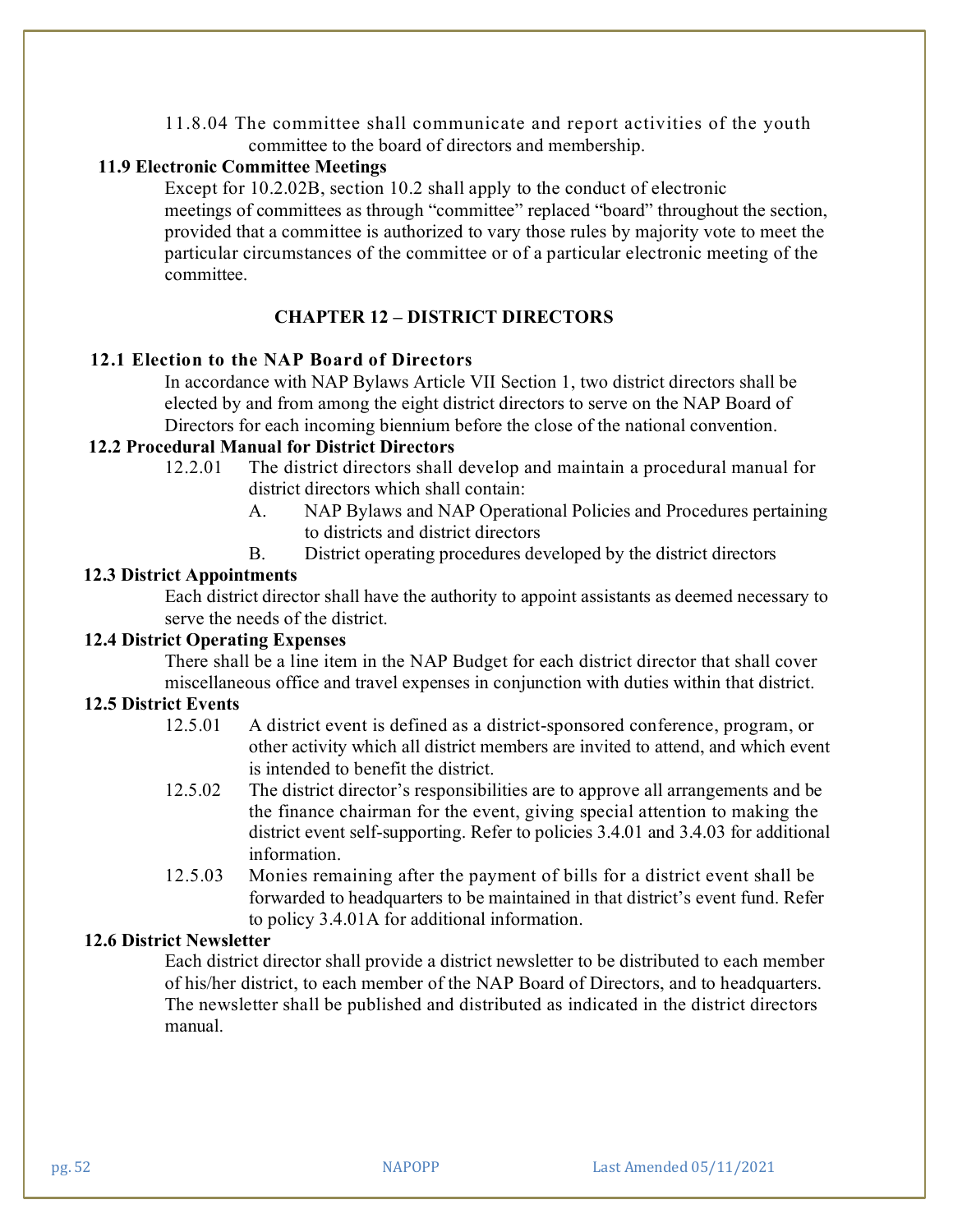## **12.7 District Boundaries**

- 12.7.01 There shall be eight districts as follows (listed in order as follows: U.S. states and district, U.S. territories, Canadian provinces, Canadian territories, North American countries, continents, and geographic areas):
	- A. District One Connecticut; Maine; Massachusetts; New Hampshire; New York; Rhode Island; Vermont; \*New Brunswick; \*Newfoundland and Labrador; \*Nova Scotia; \*Prince Edward Island; \*Quebec
	- B. District Two Delaware; District of Columbia; Maryland; New Pennsylvania; Virginia; West Virginia; \*Europe; \*Middle East
	- C. District Three Alabama; Florida; Georgia; \*Mississippi; North Carolina; South Carolina; Tennessee; \*Puerto Rico; \*U.S. Virgin Islands; \*Africa; \*Caribbean
	- D. District Four Illinois; Indiana; Kentucky; Michigan; Ohio; Ontario; \*Scandinavia
		- E. District Five \*Iowa; Kansas; Minnesota; Missouri; Nebraska; \*North Dakota; \*South Dakota; Manitoba; \*Nunavut; \*Saskatchewan
		- F. District Six Arkansas; Louisiana; New Mexico; Oklahoma; Texas; \*American Samoa; \*Guam; \*Central America; \*Mexico; \*South America; \*Australia; \*Oceania
	- G. District Seven \*Alaska; Colorado; Idaho; \*Montana; Oregon; Washington; \*Wyoming; Alberta; British Columbia; \*Northwest Territories; \*Yukon
	- H. District Eight Arizona; California; Hawaii; Nevada; Utah; \*Northern Mariana Islands; \*Asia

\*Unchartered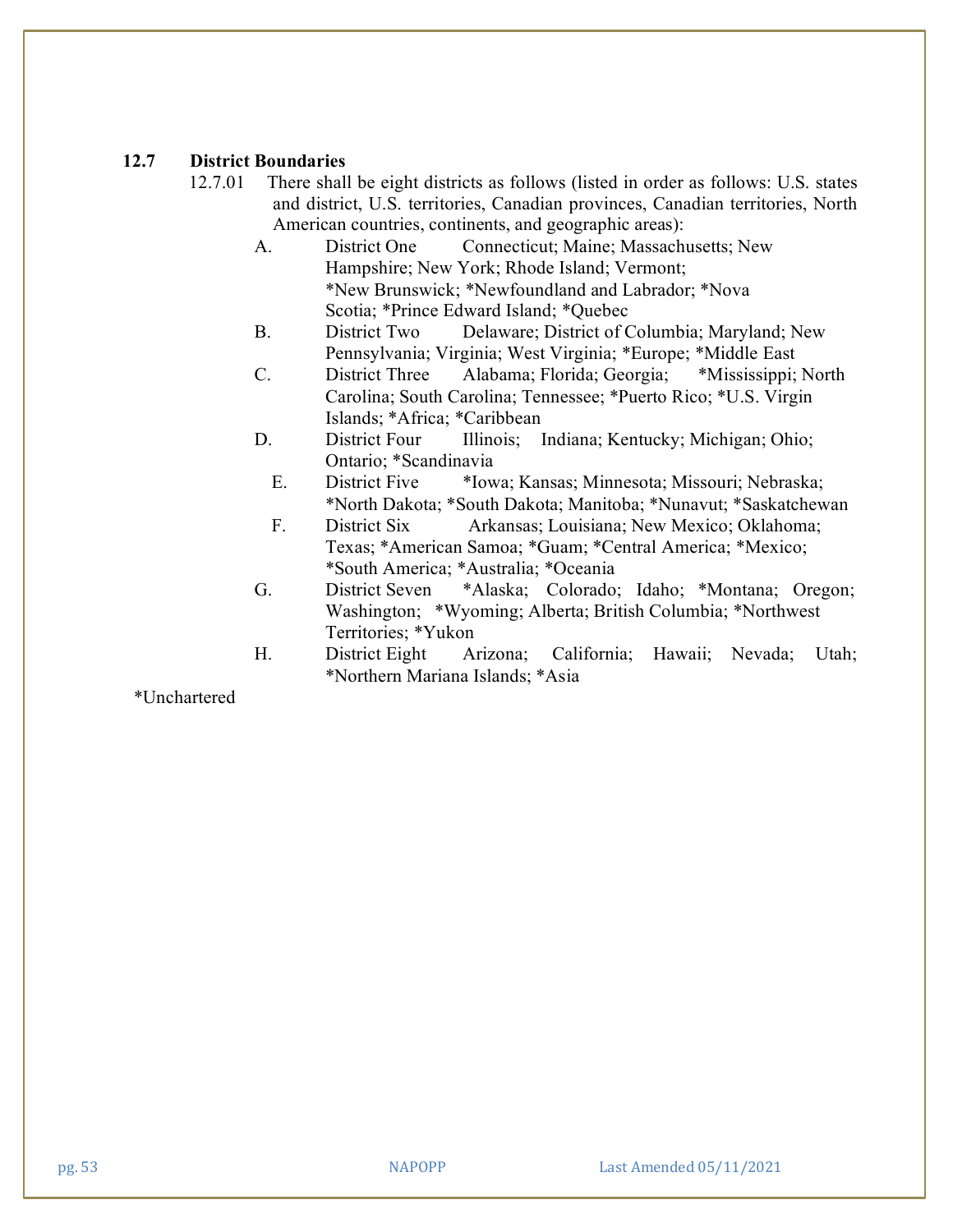#### **APPENDICES**

NOTE: These appendices will automatically be updated, as needed, by the policies and procedures committee. Such updates will be based upon actions taken by the board of directors or implementation of current practice at the NAP Headquarters.

#### **APPENDIX A: CURRENT FEES**

These fees are subject to change by the authorizing body without updating this manual. This manual and this current fee listing will only be updated following each meeting of the NAP Board of Directors.

|                | <b>ITEM or EVENT</b>                                              | <b>AMOUNT</b>                                                                                           | <b>DATE SET</b>      | <b>AUTHORIZED</b><br>BY      | <b>REFERENCE</b>                                                                        |
|----------------|-------------------------------------------------------------------|---------------------------------------------------------------------------------------------------------|----------------------|------------------------------|-----------------------------------------------------------------------------------------|
| $\mathbf{1}$   | Reinstatement - After Resignation                                 | Any applicable<br>past and current<br>annual dues plus<br>\$15                                          | Sept. 2009           | Board of<br><b>Directors</b> | Bylaws, ARTICLE III,<br><b>SECTION 2A3;</b><br>ART. III, SEC. 4, ART.<br>VII, SEC. 2B11 |
| $\overline{c}$ | Reinstatement - After Forfeiture                                  | Any applicable<br>past and current<br>annual dues plus<br>\$15                                          | Sept. 2009           | Board of<br>Directors        | Bylaws, ARTICLE III,<br><b>SECTION 2A3;</b><br>ART. III, SEC. 4; ART.<br>VII, SEC. 2B11 |
| 3              | Membership Application Fee                                        | <b>Annual NAP Dues</b><br>plus Association<br>Dues, if applicable                                       | N/A                  | Board of<br>Directors        | Bylaws, ARTICLE III,<br><b>SECTION 4;</b><br>ART. VII, SEC. 2B11                        |
| $\overline{4}$ | Membership Application<br>Administrative Fee                      | \$25 if exam not<br>taken within 30<br>days of the<br>specified<br>examination date<br>or not passed    | March 2010           | Board of<br>Directors        | Policy 11.5.02                                                                          |
| 5              | Full-time Student<br>Membership Application<br>Administrative Fee | \$12.50 if exam not<br>taken within 30<br>days of the<br>specified<br>examination date or<br>not passed | March 2010           | Board of<br><b>Directors</b> | Policy 11.5.02                                                                          |
| 6              | Legacy Registration Examination,<br>taken in one session          | \$200                                                                                                   | November 10,<br>2020 | Board of<br>Directors        | Bylaws, ARTICLE III,<br><b>SECTION 4;</b><br>ART. VII, SEC. 2B11;<br>Policy 11.5.02     |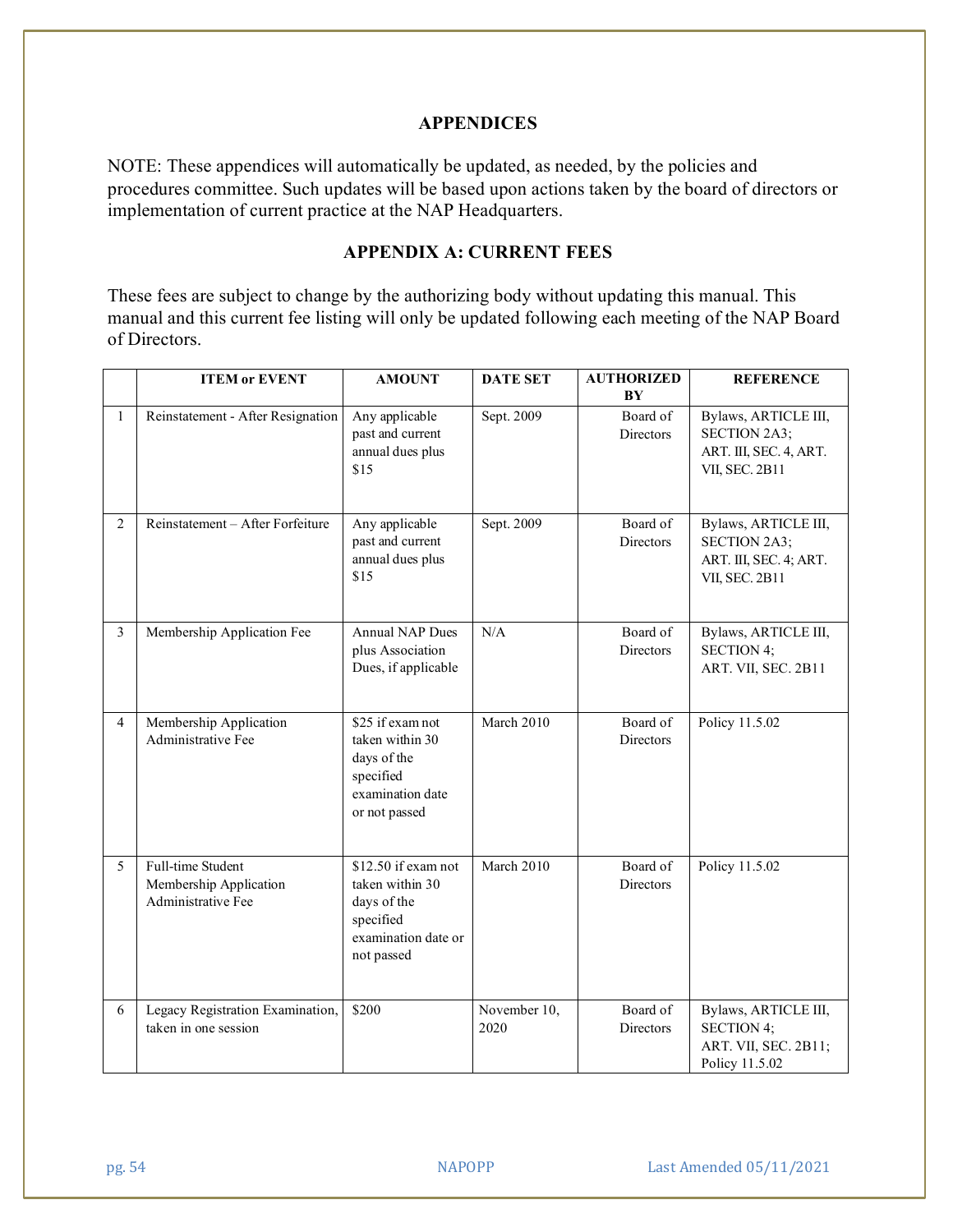|                 | <b>ITEM or EVENT</b>                                                                                                                                                                      | <b>AMOUNT</b>                                                                                                        | <b>DATE SET</b>                               | <b>AUTHORIZED</b><br>BY | <b>REFERENCE</b>                                                                    |
|-----------------|-------------------------------------------------------------------------------------------------------------------------------------------------------------------------------------------|----------------------------------------------------------------------------------------------------------------------|-----------------------------------------------|-------------------------|-------------------------------------------------------------------------------------|
| $7\phantom{.0}$ | Legacy Registration<br><b>Examination Taken several</b><br>sessions                                                                                                                       | \$25 for Part I, \$50<br>each for Parts II,<br>III, IV, and V taken<br>within nine months<br>of original exam        | November<br>Board of<br>10, 2020<br>Directors |                         | Bylaws, ARTICLE III,<br><b>SECTION 4;</b><br>ART. VII, SEC. 2B11;<br>Policy 11.5.02 |
| 8               | Cancellation Fees and Refunds -<br>Legacy RP exam. Ten (10) days<br>prior to the start of an RP exam part<br>at the time of full RP withdrawal.                                           | Non-transferable<br>voucher for full<br>amount paid,<br>redeemable up to one<br>year from the date of<br>withdrawal. | May 11, 2021                                  | Board of<br>Directors   | Policy 5.1.13                                                                       |
| 9               | New RP Credentialing Process<br>(Three Steps with Multiple Parts)                                                                                                                         | \$200                                                                                                                | November 10,<br>2020                          | Board of<br>Directors   | Bylaws, ARTICLE III,<br><b>SECTION 4;</b><br>ART. VII, SEC. 2B11;<br>Policy 11.5.02 |
| 10              | Professional Qualifying<br>Examination<br>(PQE)                                                                                                                                           | \$350                                                                                                                | November 14,<br>2017                          | Board of<br>Directors   | Bylaws, ARTICLE III,<br><b>SECTION 4;</b><br>ART. VII, SEC. 2B11;<br>Policy 5.2.05  |
| 11              | Cancellation Fee and Refunds-<br>PQC<br>Prior to registration deadline<br>Between deadline and ten<br>days prior to start of<br>examination Within ten days of<br>examination's start     | Full refund<br>Voucher for 1/2<br>amount No refund                                                                   |                                               | Board of<br>Directors   | Policy 5.2.05<br>5.2.05A<br>5.2.05B<br>5.2.05C                                      |
| 12              | Professional Renewal Certification<br>(PRC)                                                                                                                                               | $$350 - two-day$<br>course \$50 per<br>class - module<br>classes                                                     | November<br>14, 2017<br>January 14,<br>2014   | Board of<br>Directors   | Bylaws, ARTICLE III,<br><b>SECTION 4:</b><br>ART. VII, SEC. 2B11;<br>Policy 5.3.06  |
| 13              | Cancellation Fee and Refunds-<br>PRC<br>Prior to registration deadline<br>Between deadline and ten<br>days prior to start of<br>certification Within ten days of<br>certification's start | Full refund<br>Voucher for 1/2<br>amount No refund                                                                   |                                               | Board of<br>Directors   | Policy 5.3.06<br>5.3.06A<br>5.3.06B<br>5.3.06C                                      |
| 14              | Train the Trainer Course                                                                                                                                                                  | \$350                                                                                                                | December 4,<br>2017                           | Board of<br>Directors   | Bylaws, ARTICLE III,<br><b>SECTION 4;</b><br>ART. VII, SEC. 2B11;<br>Policy 5.8.06  |
| 15              | Train the Trainer Webinar Course                                                                                                                                                          | \$50                                                                                                                 | July 11,<br>2013                              | Board of<br>Directors   | Bylaws, ARTICLE III,<br><b>SECTION 4;</b><br>ART. VII, SEC. 2B11;<br>Policy 5.8.06  |
| 16              | Cancellation Fee and Refunds -<br>Train the Trainer<br>Prior to registration deadline<br>Between deadline and ten<br>days prior to start of course<br>Within ten days of course's start   | Full refund<br>Voucher for 1/2<br>amount No refund                                                                   |                                               | Board of<br>Directors   | Policy 5.8.06<br>5.8.06A<br>5.8.06B<br>5.8.06C                                      |
| 17              | Train the Trainer Refresher Course                                                                                                                                                        | $-0-$                                                                                                                | March 10, 2007                                | Board of<br>Directors   | Bylaws, ARTICLE III,<br><b>SECTION 4;</b><br>ART. VII, SEC. 2B11;<br>Policy 5.9     |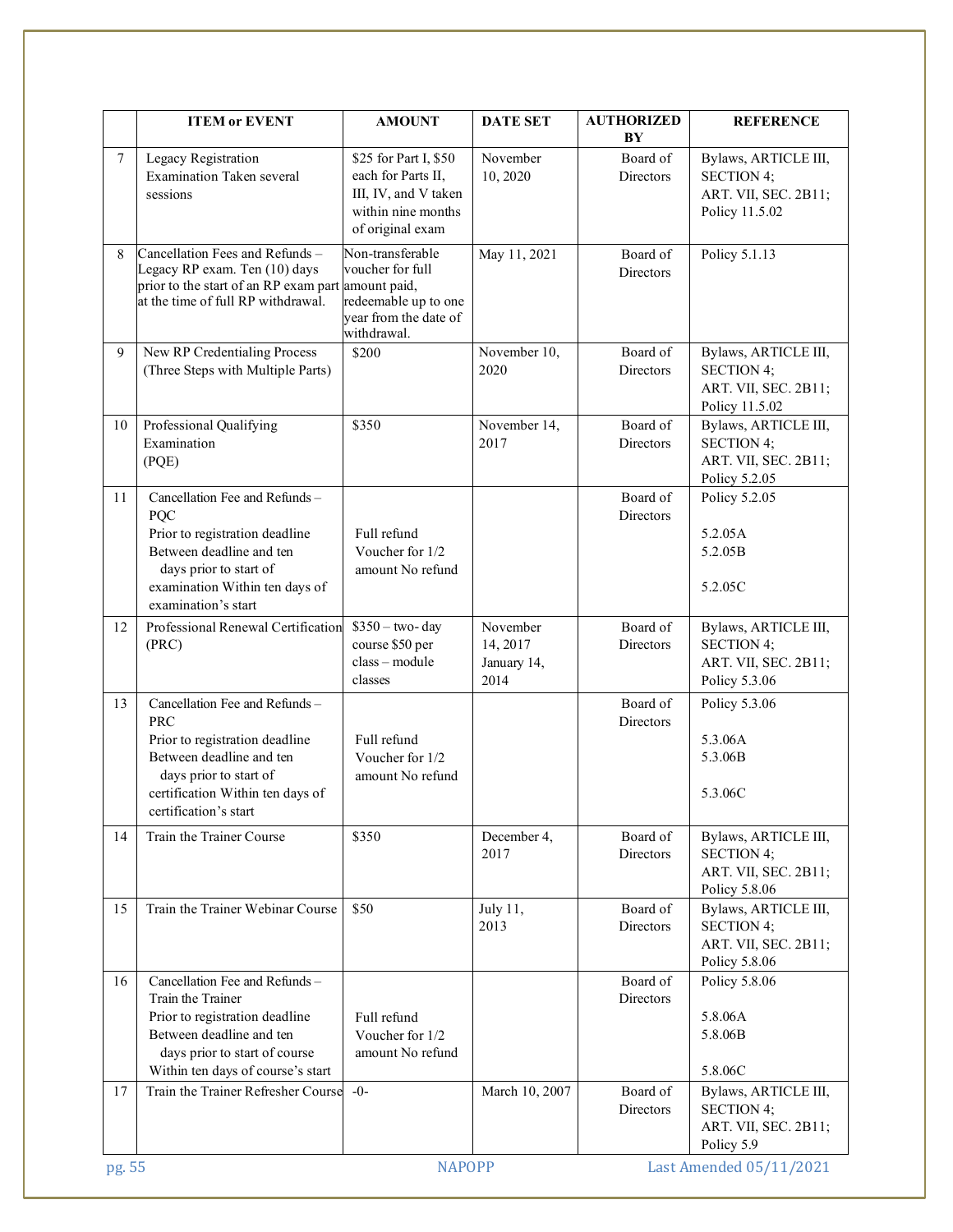|    | <b>ITEM or EVENT</b>                                                                                                                       | <b>AMOUNT</b>                                                                                                 | <b>DATE SET</b>     | <b>AUTHORIZED</b><br>BY      | <b>REFERENCE</b>                                                           |
|----|--------------------------------------------------------------------------------------------------------------------------------------------|---------------------------------------------------------------------------------------------------------------|---------------------|------------------------------|----------------------------------------------------------------------------|
| 18 | Mailing Labels<br>Up to 200 Labels<br>201-600 Labels<br>Over 600 Labels<br>Plus actual shipping charges                                    | \$15<br>\$20<br>\$30                                                                                          | March 2004          | Pricing<br>Committee         | Policy 10.4.02                                                             |
| 19 | Non-sufficient Funds Fee<br>(NSF) for returned check                                                                                       | \$30                                                                                                          | March 2004          | Board of<br>Directors        | Policy 11.5.02                                                             |
| 20 | National Parliamentarian® (NP)<br>Subscription                                                                                             | \$8/copy \$30/year<br>plus s/h                                                                                | Nov. 21,<br>2011    | Board of<br>Directors        | Inside cover of each issue<br>of NP                                        |
| 21 | <b>Educational Resources Sales</b><br>Price[s]                                                                                             | See NAP<br>order form                                                                                         | Various             | Pricing<br>Committee         | Bylaws, ARTICLE VII,<br><b>SECTION 2B5; Policies</b><br>10.4.02B, 10.4.02C |
| 22 | Adobe Connect host account for<br>associations and units                                                                                   | \$450<br>annually                                                                                             | Feb. 11,<br>2014    | Board of<br>Directors        | Bylaws, ARTICLE VII,<br><b>SECTION 2B11</b>                                |
| 23 | Webinars                                                                                                                                   | Member/nonmembe<br>$\mathbf{r}$<br>1 hour-<br>\$29/\$39;<br>1.5 hours-<br>\$39/\$49;<br>2 hours-<br>\$49/\$59 | Feb. 11,<br>2014    | Board of<br><b>Directors</b> | Bylaws, ARTICLE VII,<br><b>SECTION 2B11</b>                                |
| 24 | <b>Great Governance Series</b><br>Registration                                                                                             | Member: \$149<br>Non-member: \$349                                                                            | December 4,<br>2017 |                              |                                                                            |
| 25 | Shipping and Handling<br>Charges on Orders:<br>\$0-\$25.00<br>$$25.01 - $50.00$<br>\$50.01 - \$150.00<br>$$150.01 - $500.00$<br>$$500.01+$ | \$5<br>\$10<br>\$15<br>\$25<br>\$35                                                                           | December 9,<br>2014 | Board of<br>Directors        | Bylaws, ARTICLE VII,<br><b>SECTION 2B11</b>                                |
|    | Priority Shipping (2-3 Days)                                                                                                               | Standard shipping $+ $7.00$                                                                                   |                     |                              |                                                                            |
|    | Express Shipping (1-2 Days)                                                                                                                | Actual shipping $+ \frac{1}{2}$ of the ordinary<br>S/H charge                                                 |                     |                              |                                                                            |
|    | <b>Constituent Division</b><br>Consignment Orders:<br>Within the United States Outside                                                     | None                                                                                                          |                     |                              |                                                                            |
|    | the United States                                                                                                                          | <b>Actual Shipping</b>                                                                                        |                     |                              |                                                                            |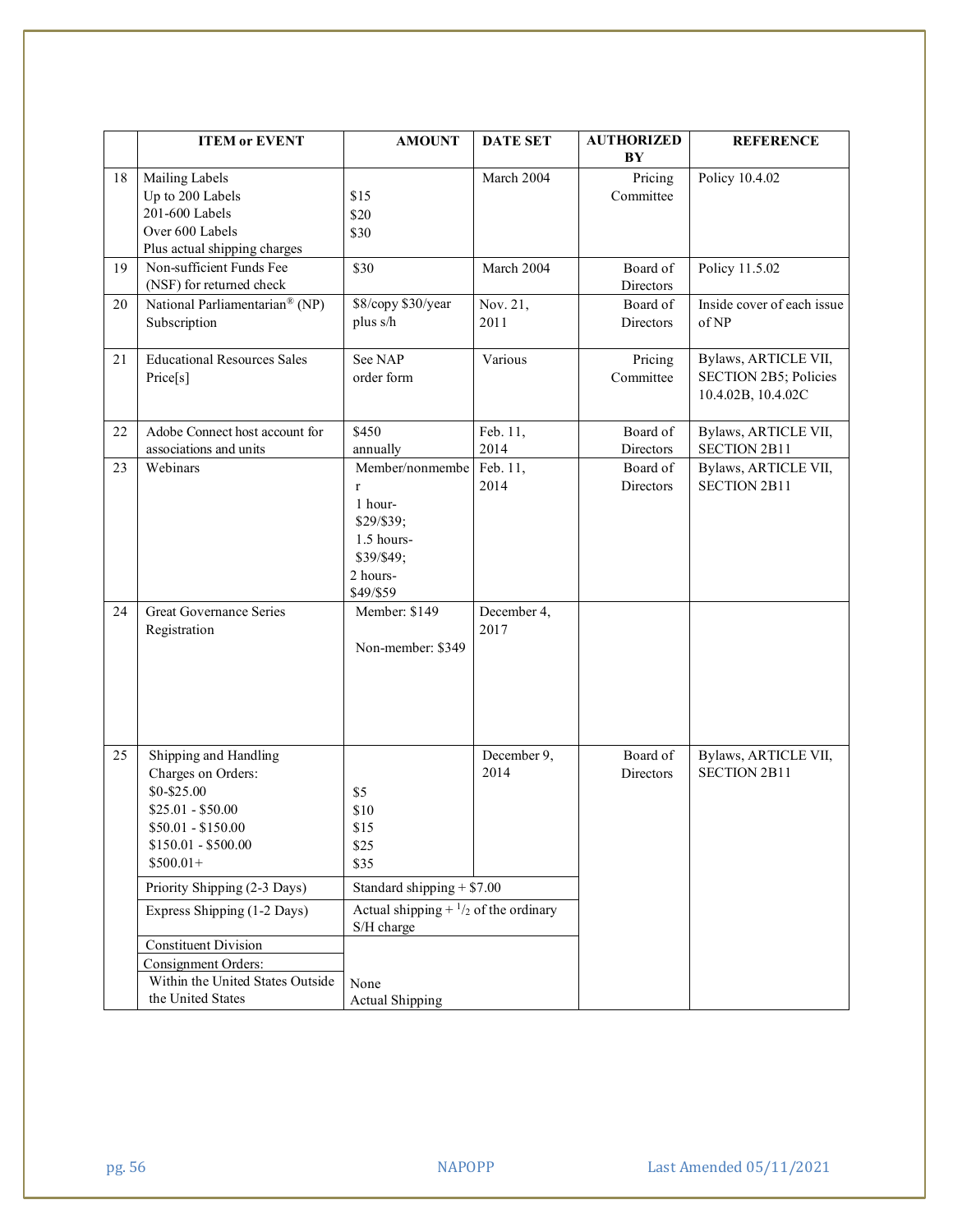#### **APPENDIX B: POLICY AMENDMENT FORMAT/TEMPLATE**

As stated in policies 1.3 and 9.1.04B, all proposed amendments must be submitted to the policies and procedures committee for presentation to the board of directors. Proposed amendments must be submitted in the format indicated below and submitted to the policies and procedures committee chairman by the appropriate deadline(s) established by the committee chairman.

The following information must be included:

- 1. Proposer's name
- 2. Proposed amendment using proper language per RONR
- 3. Rationale

EXAMPLE

**FROM:** Budget and Finance Committee

**PROPOSED AMENDMENT:** Amend, section 3.3.01, by striking "90 days" and inserting "60 days"

**RATIONALE:** This amendment brings the timetable for reconciling district event expenses in line with the 60-day deadline for reimbursement of expenses, improving the timeliness of financial reports produced by headquarters to support financial oversight and budget adjustments by the board of directors.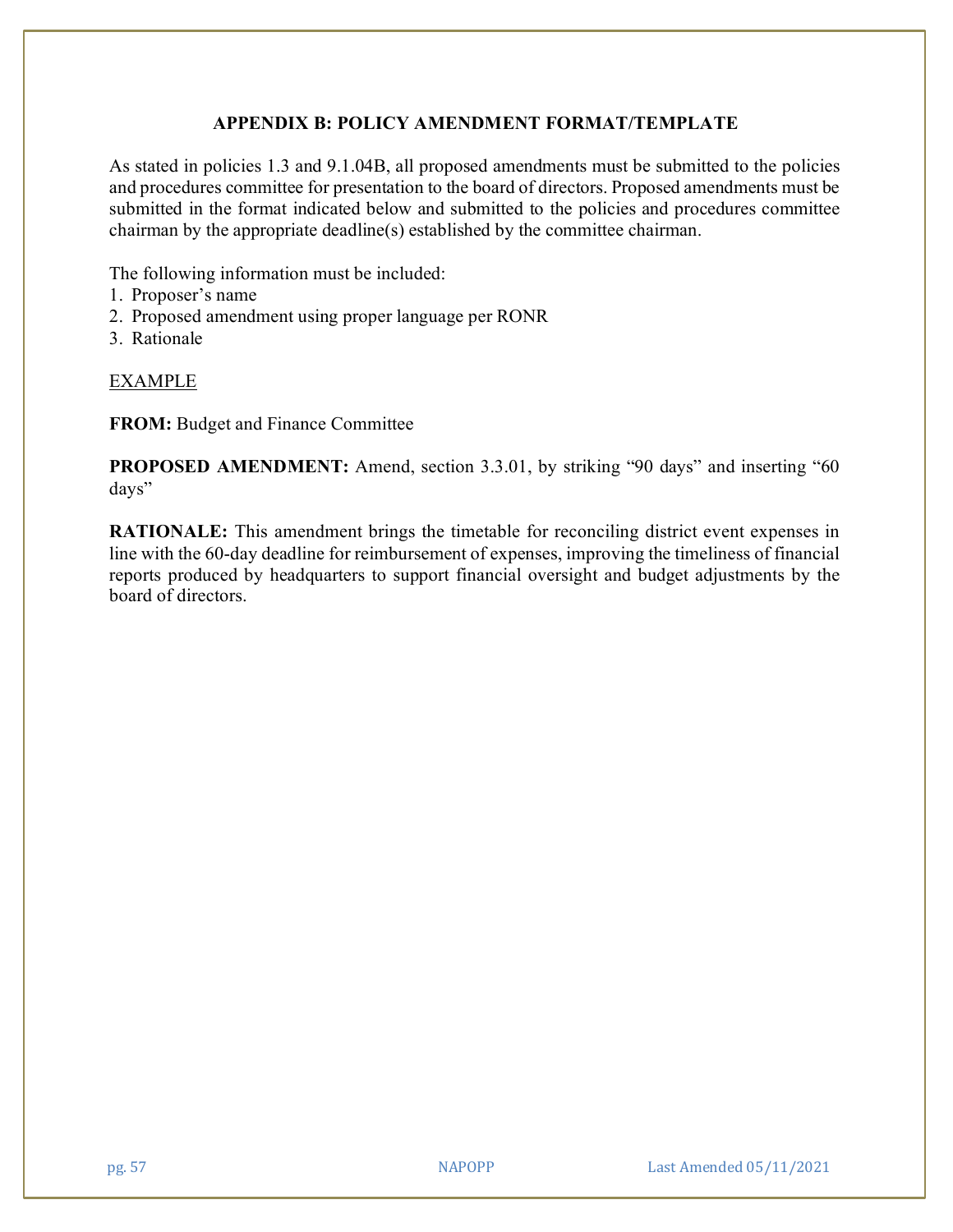# **APPENDIX C: ROTATION AREAS FOR NAP EVENTS**

| <b>WESTERN</b> | <b>CENTRAL</b> | <b>EASTERN</b>       |
|----------------|----------------|----------------------|
| Alaska         | Arkansas       | Alabama              |
| Arizona        | Illinois       | Connecticut          |
| California     | Indiana        | Delaware             |
| Colorado       | Iowa           | District of Columbia |
| Hawaii         | Kansas         | Florida              |
| Idaho          | Louisiana      | Georgia              |
| Montana        | Minnesota      | Kentucky             |
| Nevada         | Mississippi    | Maine                |
| New Mexico     | Missouri       | Maryland             |
| Oregon         | Nebraska       | Massachusetts        |
| Utah           | North Dakota   | Michigan             |
| Washington     | Oklahoma       | New Hampshire        |
| Wyoming        | South Dakota   | New Jersey           |
|                | Texas          | New York             |
|                | Wisconsin      | North Carolina       |
|                |                | Ohio                 |
|                |                | Pennsylvania         |
|                |                | Rhode Island         |
|                |                | South Carolina       |
|                |                | Tennessee            |
|                |                | Vermont              |
|                |                | Virginia             |
|                |                | West Virginia        |

### **CANADA**

| <b>WESTERN</b>        | <b>CENTRAL</b> | <b>EASTERN</b>          |  |
|-----------------------|----------------|-------------------------|--|
| Alberta               | Manitoba       | New Brunswick           |  |
| British Columbia      | Nunavut        | Newfoundland & Labrador |  |
| Northwest Territories | Saskatchewan   | Nova Scotia             |  |
| Yukon                 |                | Ontario                 |  |
|                       |                | Prince Edward Island    |  |
|                       |                | Quebec                  |  |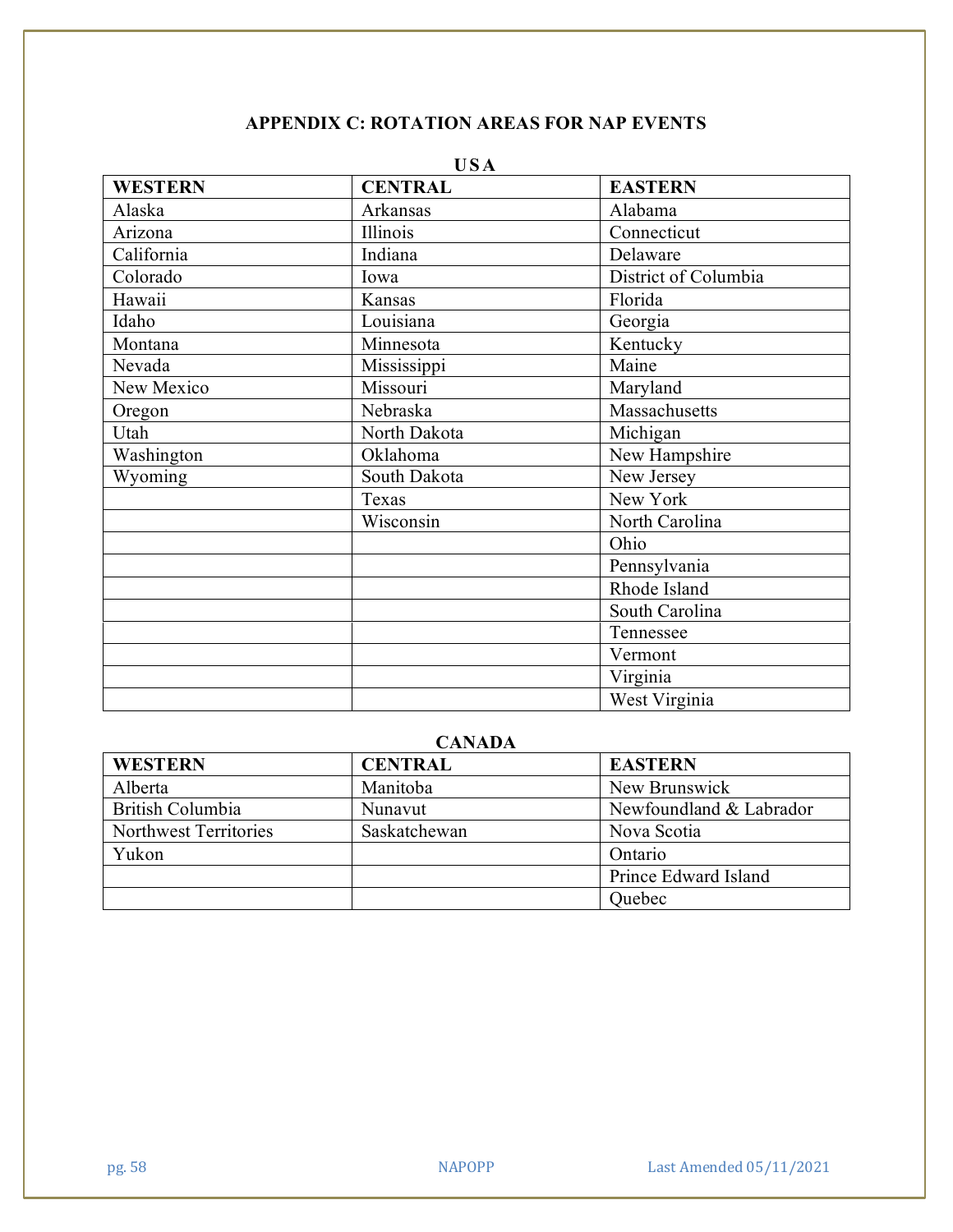# **APPENDIX D: CONFLICT OF INTEREST POLICY**

#### **1. Purpose**

The purpose of the Conflict of Interest policy is to protect the National Association of Parliamentarians ("Association") interest when it is contemplating entering into a transaction or arrangement that might benefit the private interest of an officer or director of the Association or might result in a possible excess benefit transaction. This policy is intended to supplement but not replace any applicable state and federal laws governing conflict of interest applicable to nonprofit and charitable organizations.

#### **2. Definitions**

a. Interested Person. Any director, principal officer, or member of a committee with governing board delegated powers who has a direct or indirect financial interest, as defined below, is an interested person.

b. Financial Interest. A person has a financial interest if the person has, directly or indirectly, through business, investment, or family:

- An ownership or investment interest in any entity with which the Association has a transaction or arrangement.
- A compensation arrangement with the Association or with any entity or individual with which the Association has a transaction or arrangement, or
- A potential ownership or investment interest in, or compensation arrangement with any entity or individual with which the Association is negotiating a transaction or arrangement.
- Compensation includes direct and indirect remuneration as well as gifts or favors that are not insubstantial.

A financial interest is not necessarily a conflict of interest. Under Article III, Section 2, a person who has a financial interest may have a conflict of interest only if the appropriate governing board or committee decides that a conflict of interest exists.

#### **3. Procedures**

a. Duty to Disclose. In connection with any actual or possible conflict of interest, an interested person must disclose the existence of the financial interest and be given the opportunity to disclose all material facts to the directors and members of committees with governing board delegated powers considering the proposed transaction or arrangement.

b. Determining Whether a Conflict of Interest Exists. After disclosure of the financial interest and all material facts, and after any discussion with the interested person, he/she shall leave the governing board or committee meeting while the determination of a conflict of interest is discussed and voted upon. The remaining board or committee members shall decide if a conflict of interest exists.

c. Procedures for Addressing the Conflict of Interest. An interested person may make a presentation at the governing board or committee meeting, but after the presentation, he/she shall leave the meeting during the discussion of, and the vote on, the transaction or arrangement involving the possible conflict of interest.

The chairperson of the governing board or committee shall, if appropriate, appoint a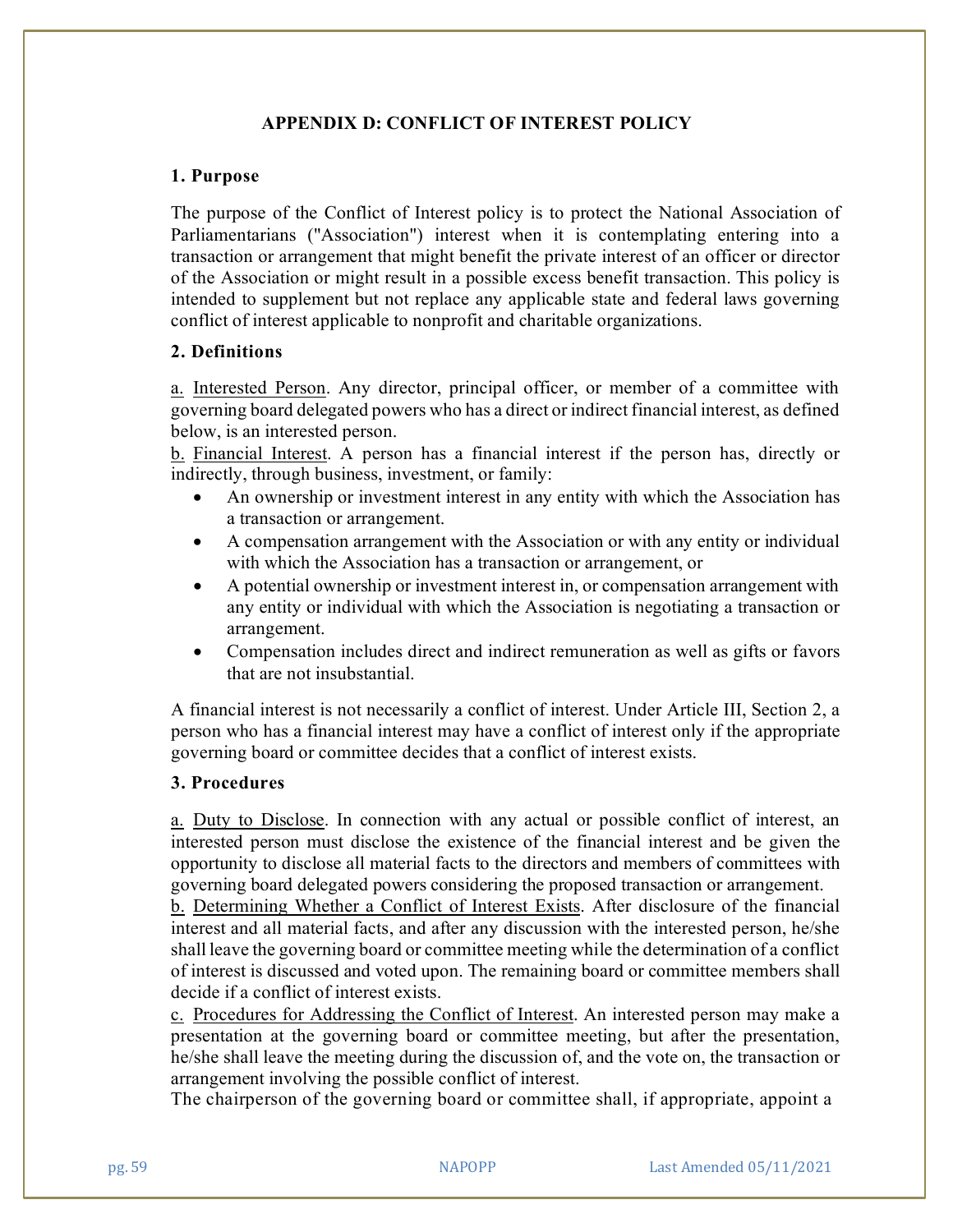disinterested person or committee to investigate alternatives to the proposed transaction or arrangement.

After exercising due diligence, the governing board or committee shall determine whether the Association can obtain with reasonable efforts a more advantageous transaction or arrangement from a person or entity that would not give rise to a conflict of interest.

If a more advantageous transaction or arrangement is not reasonably possible under circumstances not producing a conflict of interest, the governing board or committee shall determine by a majority vote of the disinterested directors whether the transaction or arrangement is in the Association's best interest, for its own benefit, and whether it is fair and reasonable. In conformity with the above determination, it shall make its decision as to whether to enter into the transaction or arrangement.

d. Violations of the Conflicts of Interest Policy. It the governing board or committee has reasonable cause to believe a member has failed to disclose actual or possible conflicts of interest, it shall inform the member of the basis for such belief and afford the member an opportunity to explain the alleged failure to disclose.

If after hearing the member's response and after making further investigation as warranted by the circumstances, the governing board or committee determines the member has failed to disclose an actual or possible conflict of interest, it shall take appropriate disciplinary and corrective action.

#### **4. Records of Proceedings**

The minutes of the governing board and all committees with board delegated powers shall contain:

- The names of the persons who disclosed or otherwise were found to have a financial interest in connection with an actual or possible conflict of interest, the nature of the financial interest, any action taken to determine whether a conflict of interest was present and the governing board's or committee's decision as to whether a conflict of interest in fact existed.
- The names of the persons who were present for discussions and votes relating to the transaction or arrangement, the content of the discussion, including any alternatives to the proposed transaction or arrangement, and a record of any votes taken in connection with the proceedings.

### **5. Compensation**

A voting member of the governing board or any committee whose jurisdiction includes compensation matters and who receives compensation, directly or indirectly, from the Association for services is precluded from voting on matters pertaining to that member's compensation. This shall not prohibit that voting member from providing information to any committee regarding compensation if required.

#### **6. Annual Statements**

Each board member, executive director, and member of a committee with governing boarddelegated powers shall annually sign a statement that affirms such person:

• Has received a copy of the conflicts of interest policy,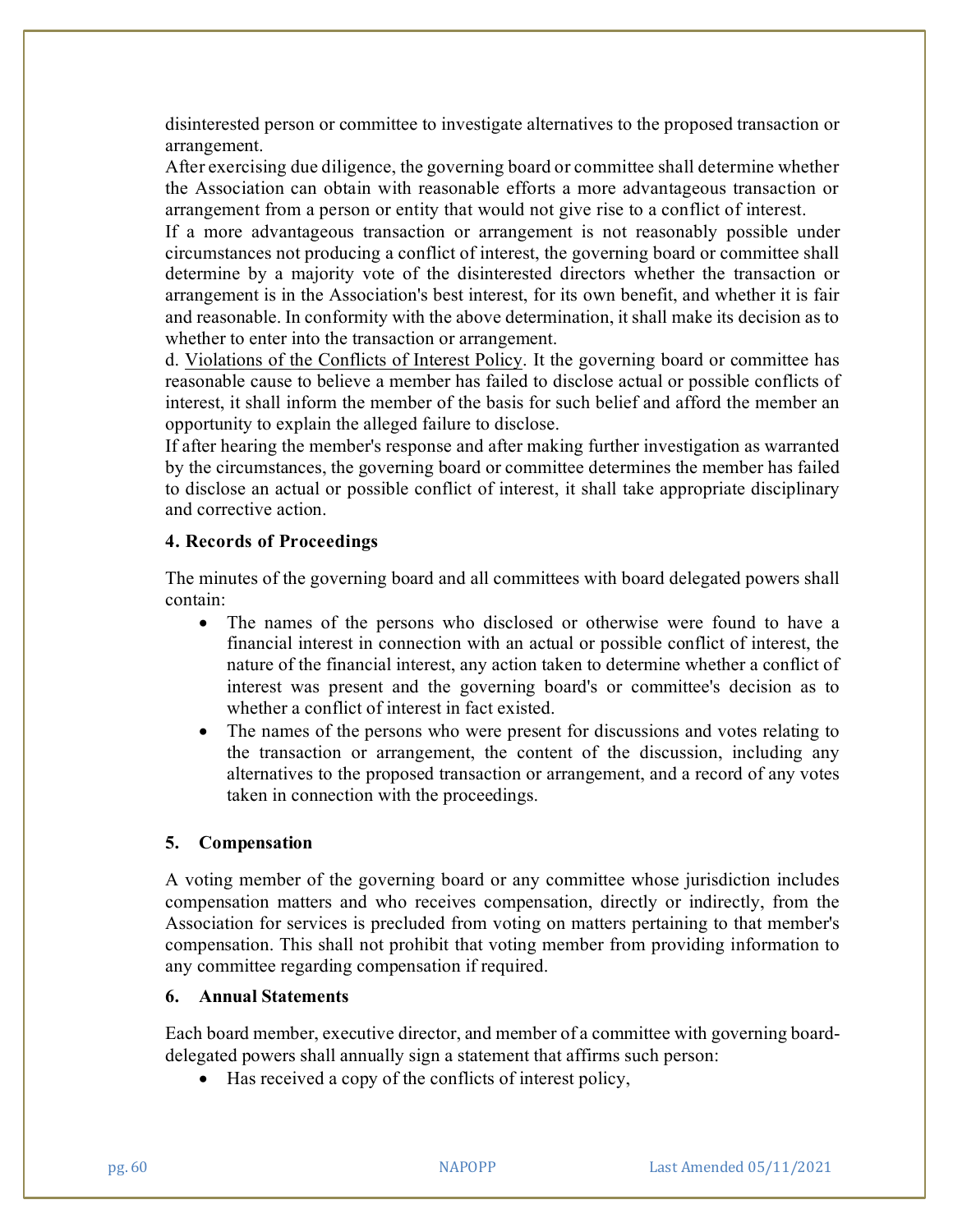- Has read and understands the policy,
- Has agreed to comply with the policy, and
- Understands the Association is charitable and in order to maintain its federal tax exemption, it must engage primarily in activities that accomplish one or more of its tax-exempt purposes.

## **7. Periodic Reviews**

To ensure the Association operates in a manner consistent with charitable purposes and does not engage in activities that could jeopardize its tax-exempt status, periodic reviews shall be conducted. The periodic reviews, shall, at a minimum, include the following subjects:

- Whether compensation arrangements and benefits are reasonable, based on competent survey information and the result of arm's length bargaining.
- Whether partnerships, joint ventures, and arrangements with management organizations conform to the Association's written policies, are properly recorded, reflect reasonable investment or payments for goods and services, further charitable purposes and do not result in inurement, impermissible private benefit, or in an excess benefit transaction.

#### **8. Use of Outside Experts**

When conducting the periodic reviews as provided for in Article VII, the Association may, but need not, use outside advisors. If outside experts are used, their use shall not relieve the governing board of its responsibility for ensuring periodic reviews are conducted.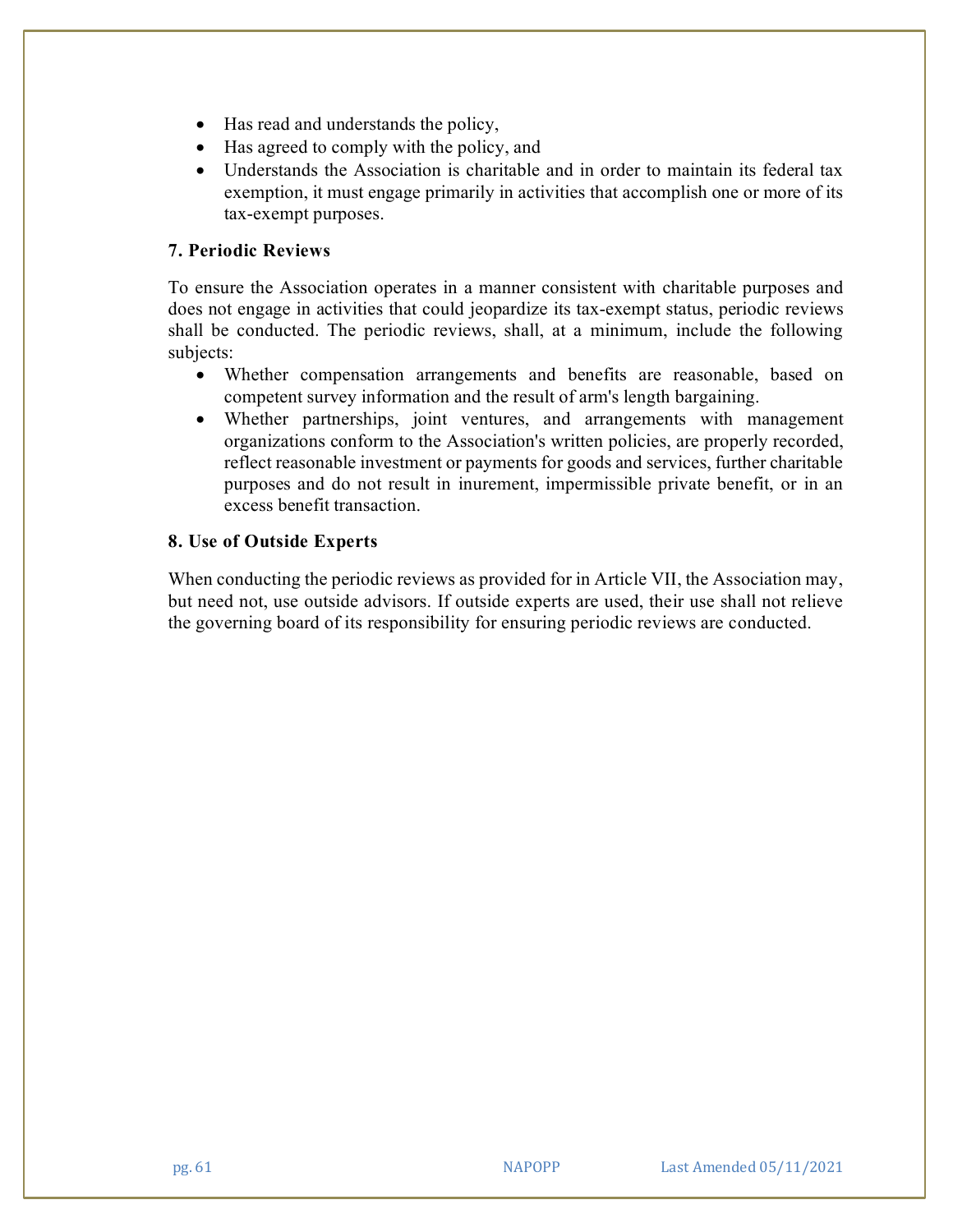# **APPENDIX E: NAP PARTNERSHIP AGREEMENT OPTIONS (adopted March 1, 2013)**

*Resolved,* that the NAP President is authorized to enter into NAP partnership agreements that include any of the following based upon options suitable for the partner organization as identified by the NAP President or his/her designee:

- 1. NAP partner organizations will place a link to the NAP website on their website.
- 2. NAP partner organizations will promote the partnership to their members and encourage their members to utilize NAP services when needed.
- 3. NAP partner organizations will provide exhibit booth space at their convention or conference at a reduced price.
- 4. NAP partner organizations will provide complimentary space in their publications for NAP advertisements.
- 5. NAP partner organizations will utilize the NAP Virtual Referral Directory to secure Professional Registered Parliamentarians for their board or committee meetings as needed.
	- 6. Members of NAP partner organizations will be offered a discount to NAP educational materials in an amount between the member and non-member pricing by way of a special code.
	- 7. Members of NAP partner organizations will be able to purchase a subscription to the *National Parliamentarian* in the amount of \$20 per year (4 issues).
	- 8. Members of NAP partner organizations will be able to attend NAP Training Conferences and NAP Biennial Conventions at guest/non-member rates.
	- 9. NAP will advise NAP members of the partnership and will list the partner organizations prominently on the NAP website.
	- 10. NAP will assist the partner organizations with securing NAP members to conduct complimentary parliamentary workshops and training for the partner organization and its members subject to the availability of NAP members in the geographic area where needed.
	- 11. NAP will provide written articles on parliamentary topics for publication in the NAP partner organizations' published newsletters or journals or on their website.

*And be it further resolved,* That before the NAP President enters into a partnership agreement with any organization, the identity of the organization must previously be approved by the NAP Board of Directors.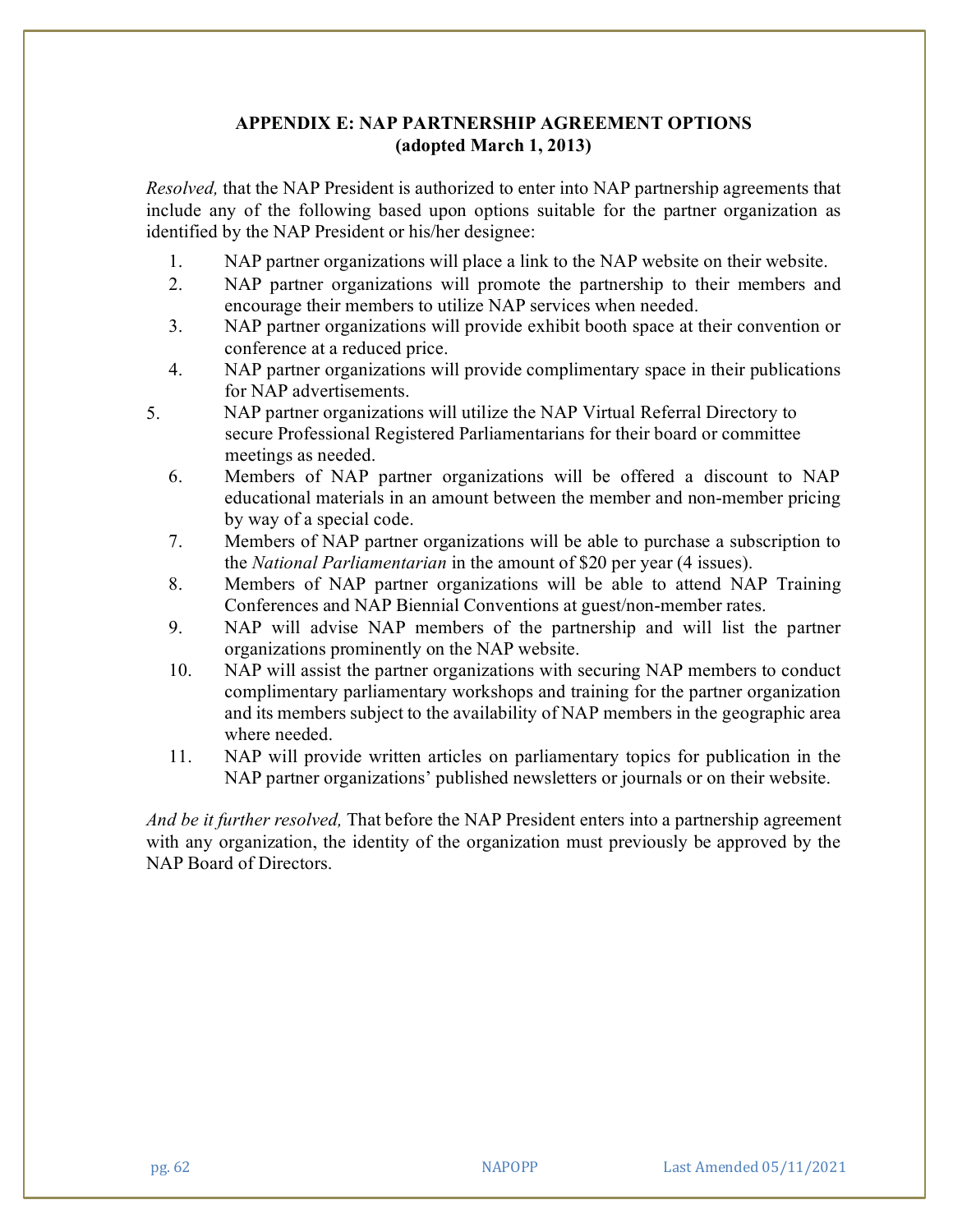# **APPENDIX F: NAP INVESTMENT POLICY STATEMENT (adopted June 9, 2015)**

# **Statement of Purpose**

The purpose of this Investment Policy Statement (together with its Attachment, the "Statement") is to set forth the policies and procedures that shall guide the Board of Directors (the "Board") of the National Association of Parliamentarians (the "NAP") in supervising and monitoring the management of NAP's investable assets (the "Fund").

# **General Principles**

NAP shall diversify the investments of the Fund unless the Board, after appropriate deliberation, reasonably determine that because of special circumstances the purposes of the Fund are better served without diversification.

The Fund shall be managed in accordance with high standards of fiduciary duty and in compliance with applicable laws and regulations, including but not limited to the version of the Uniform Prudent Management of Institutional Funds Act enacted in the District of Columbia if applicable.

Standards for risk, return, asset allocation, diversification and liquidity shall be determined from a strategic perspective and measured over successive market cycles.

# **Roles and Responsibilities**

The Board elects to oversee investment matters directly with assistance in fulfilling its roles and responsibilities charged to the Budget and Finance Committee (the "Committee").

The Committee, acting pursuant to this Statement and to instructions from the Board, shall have direct responsibility for the oversight and management of the Fund and for the recommendation of investment policies and procedures.

The Committee shall, as more fully described herein, manage the Fund via a set of asset allocation targets and ranges for the portfolio. In fulfilling its responsibilities under this Statement, the Committee shall recommend to the Board the hiring and dismissal of investment managers, fiscal agents and other advisors, and the purchasing or sale of any assets in the Fund.

Reports of the Fund shall be provided quarterly to the Committee. The Executive Director together with the Treasurer shall be responsible to the Board for maintaining detailed records of all invested funds and for carrying out the investment policies and procedures established by the Board.

# **Policy Review**

This Statement shall be reviewed at least annually by the Committee with recommendations for changes presented to the Board.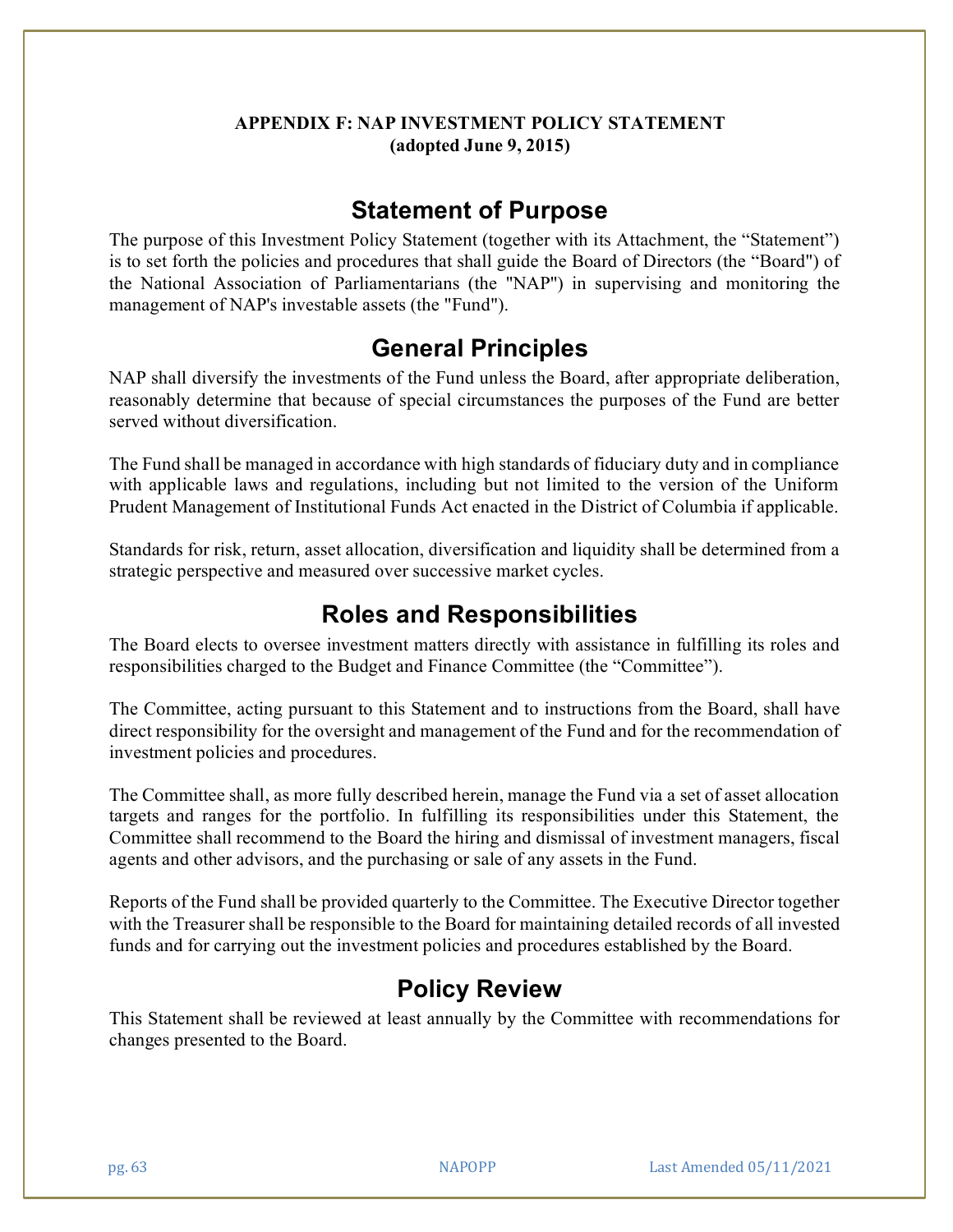# **Goals and Objectives**

## **Objectives of the Fund**

The Fund has a long-term investment horizon (beyond 10 years). The primary investment objectives of the Fund are to:

- **Maintain the real purchasing power of the Fund after inflation, costs and spending (i.e., achieve "intergenerational equity"); and**
- **Provide a stable source of liquidity and financial support for the mission of NAP.**

## **Investment Philosophy**

While acknowledging the importance of preserving capital, the Board also recognizes the necessity of accepting risk if the Fund is to be able to meet its long-term investment goals. It is the view of the Board that choices made with respect to asset allocation will be the major determinants of investment performance. The Board shall seek to ensure that the risks taken are appropriate and commensurate with the Fund's goals.

# **Investment Policies and Procedures**

### **Operating Guidelines**

The Fund shall be managed in accordance with the Operating Guidelines for risk and liquidity described in this section, a template for which is set forth in Attachment A. Once the Operating Guidelines have been approved by the Board, the Committee shall review the Fund within the Operating Guidelines and make recommendations to the Board. The following policy descriptions refer to items in the corresponding sections in Attachment A.

### **Investment Policy**

- *Asset allocation***. The Committee shall, consistent with the above sections, recommend to the Board investments of the Fund using an asset allocation that is designed to meet the Fund's long-term goals. The allocations will be based on the objectives of the Fund.**
- *Illiquid investments.* **Because of their long-term nature, investment in and commitments to illiquid investment strategies, including but not limited to private capital, private equity real estate, natural resources, distressed debt and other similar private investments, shall be analyzed and discussed by the Committee separately.**
- *Targets and ranges***. The asset allocation shall be implemented using a policy portfolio as set forth in Attachment A, with target allocations and ranges for each investment strategy. Due to the need for diversification and the longer funding periods for certain investment strategies, the Committee recognizes that an extended period of time may be required to fully implement the asset allocation plan. It is expected that market value fluctuations will cause deviations from the target allocations to occur.**
- *Rebalancing***. The purpose of rebalancing it to maintain the Fund's policy asset allocation within the targeted ranges, thereby ensuring that the Fund does not incur additional risks as a result of having deviated from the policy portfolio. Rebalancing will take place on a portfolio basis to**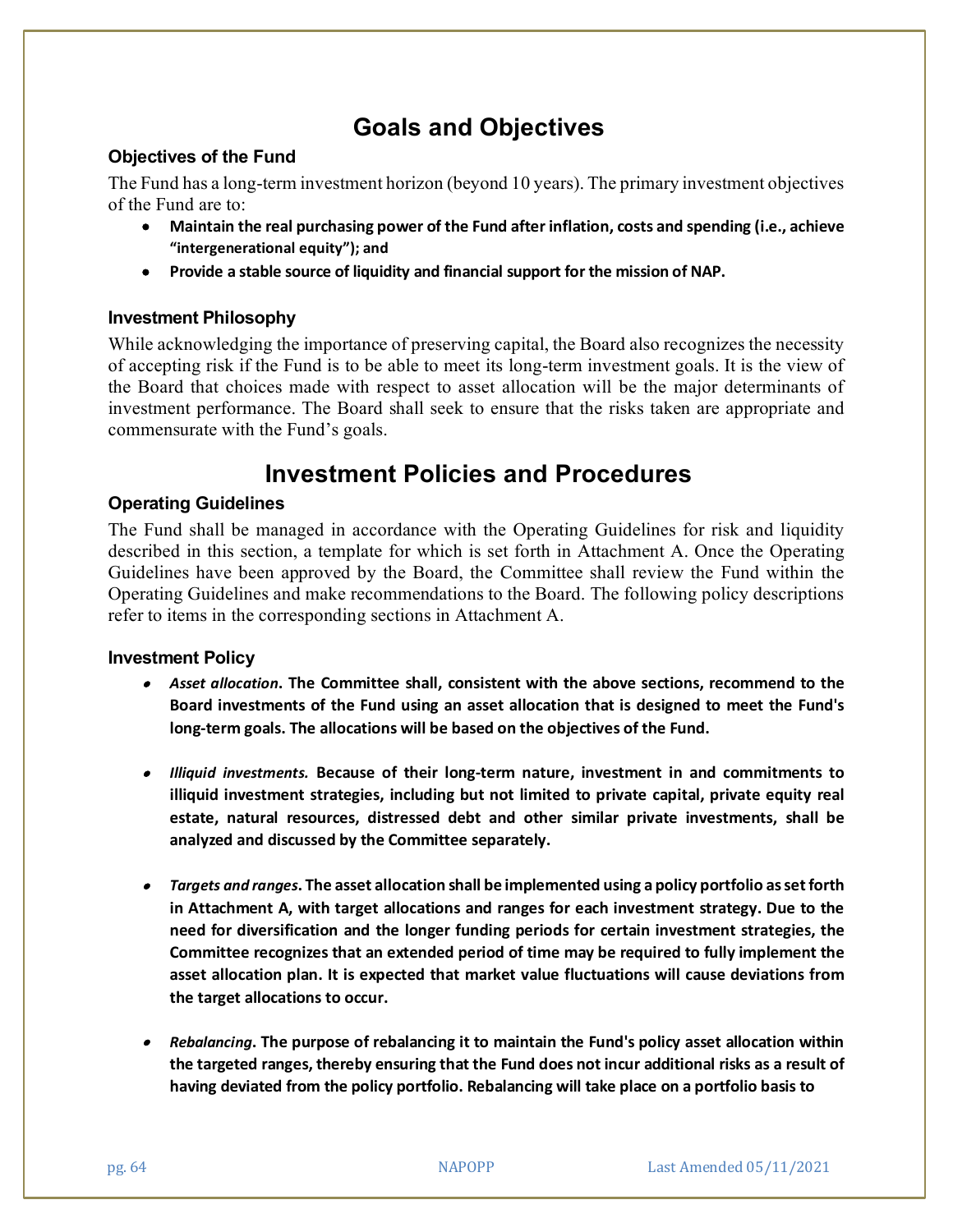reduce expenses as far as practicable. More frequent tactical rebalancing of asset classes within their ranges will also be permitted in order to take advantage of shorter-term market conditions, as long as such changes or reallocations do not, in the opinion of the Board and Committee, cause undue risk or expense to the Fund.

- *Standards of conduct.* In managing and investing the Fund, the Board shall:
	- $\circ$  act in good faith and with the care an ordinarily prudent person in a like position would exercise under similar conditions;
	- $\circ$  incur only costs that are appropriate and reasonable in relation to the assets, the purposes of NAP and the skills available to NAP;
	- $\circ$  make a reasonable effort to verify facts relevant to the management and investment of the Fund;
	- o consider the following factors, if relevant:
		- 1. general economic conditions;
		- 2. the possible effect of inflation or deflation;
		- 3. the expected tax consequences, if any, of investment decisions or strategies;
		- 4. the role that each investment or course of action plays within the overall investment portfolio of the Fund;
		- 5. the expected total return from income and the appreciation of investments;
		- 6. other resources of NAP;
		- 7. the needs of NAP and the Fund to make distributions to preserve capital; and
		- 8. an asset's special relation or special value, if any, to the charitable purposes of NAP.
	- $\circ$  make management and investment decisions about an individual asset not in isolation, but rather in the context of the Fund's portfolio of investments as a whole and as part of NAP's overall investment strategy, including the risk and return parameters set forth in this Statement.
- *Delegation*. Subject to any specific limitations set forth in a gift instrument, the Board may delegate to an external agent the management and investment of all or part of the Fund to the extent that NAP could prudently delegate under the circumstances. The Board shall act in good faith, with the care that an ordinarily prudent person in a like position would exercise under similar circumstances in: (1) selecting an agent; (2) establishing the scope and terms of delegation, consistent with the purposes of NAP and the Fund; and (3) periodically reviewing the agent's actions in order to monitor the agent's performance and compliance with the scope and terms of the delegation. The Board shall engage qualified external professional investment managers who have demonstrated competence in their respective investment strategies. These managers shall have full discretion and authority for determining investment strategy, security selection and timing of purchases and sales of assets subject to the guidelines specific to their allocation.
- *Investment manager reporting and evaluation*. The investment managers responsible for the investment of the Fund's assets shall report quarterly on their performance. Reports shall include, at a minimum, the following information: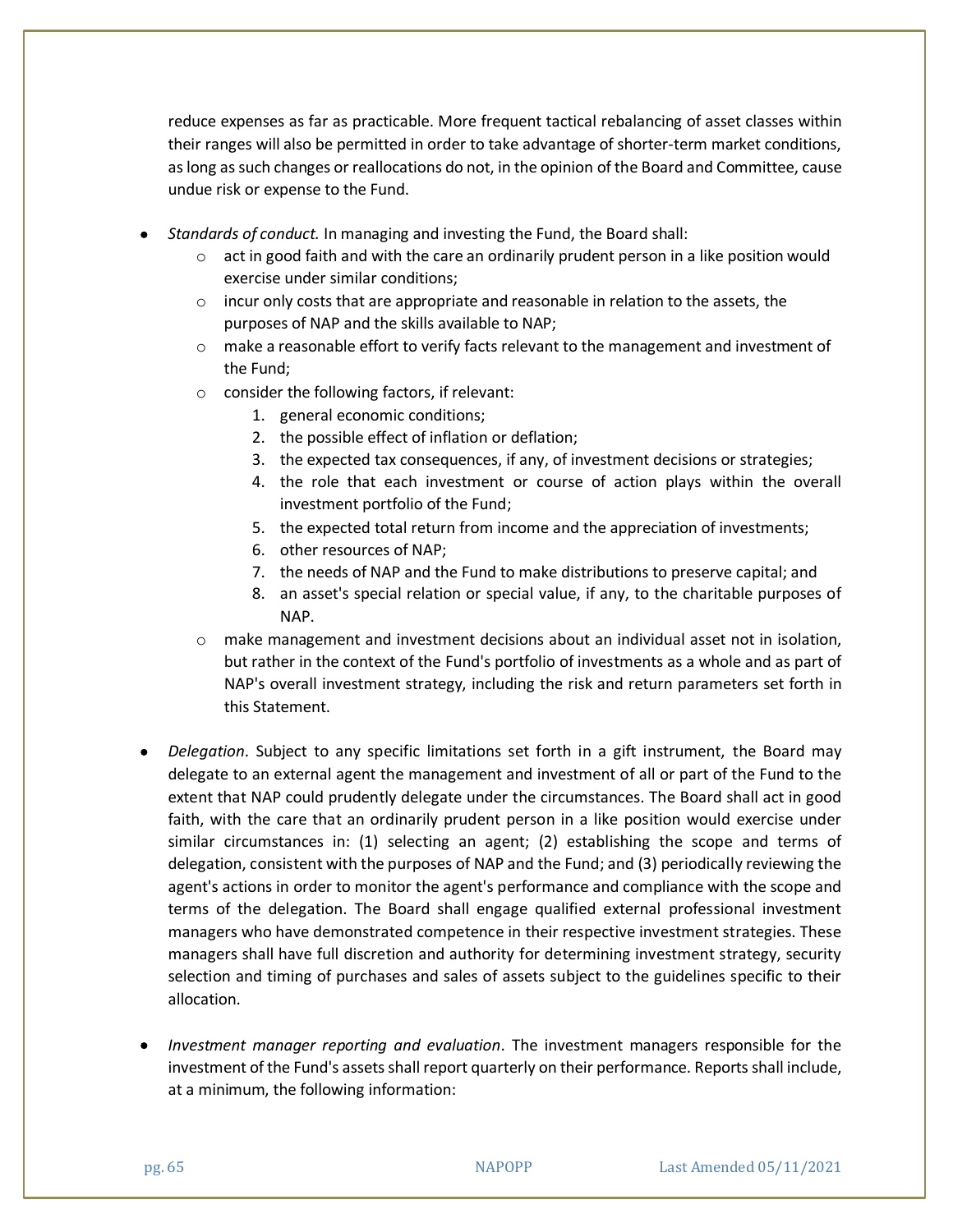- o **Comparative returns for the Fund assets under management against their respective benchmarks.**
- o **A complete accounting of all transactions involving the Fund during the quarter.**
- **Each investment manager shall review the portfolio with the Committee at least annually; these review meetings may be supplemented by such other meetings as the Committee or Board may think necessary.**
- **The Committee shall monitor and compare the Fund's performance relative to:**
	- o **Absolute return objectives for the Fund.**
	- o **The respective benchmarks for each asset class or strategy in which the Fund is invested, as set forth in the asset allocation table in Attachment A.**

# **Asset Allocation, Investment Strategies, Guidelines and Restrictions**

The Fund shall be diversified both by asset class and within asset classes. Within each asset class, investments shall be diversified further among economic sector, industry, quality and size. The purpose of this diversification is to provide a reasonable assurance that no single security or class of securities will have a disproportionate impact – positive or negative – on the overall performance of the Fund.

The Operating Guidelines, a template for which is set forth in Attachment A, contain the Fund's target asset allocation and range for each asset class or investment strategy, together with the applicable guidelines and restrictions. Taken together, these constitute a framework to assist NAP and its investment managers in achieving the Fund's investment objectives at a level of risk consistent with the parameters set forth in this Statement.

Depending on market conditions, each asset class may vary as much as plus or minus 5% the target allocation. When necessary and/or available, cash inflows/outflows will be deployed in a manner consistent with the strategic allocation of the Fund. If there are no cash flows, the allocation of the Fund shall be reviewed semi-annually.

If the equity holdings in any one specific company exceeds more than 5% of the market value of the Association's equity portfolio, the Committee shall report this fact to the Board prior to or at the next regular meeting.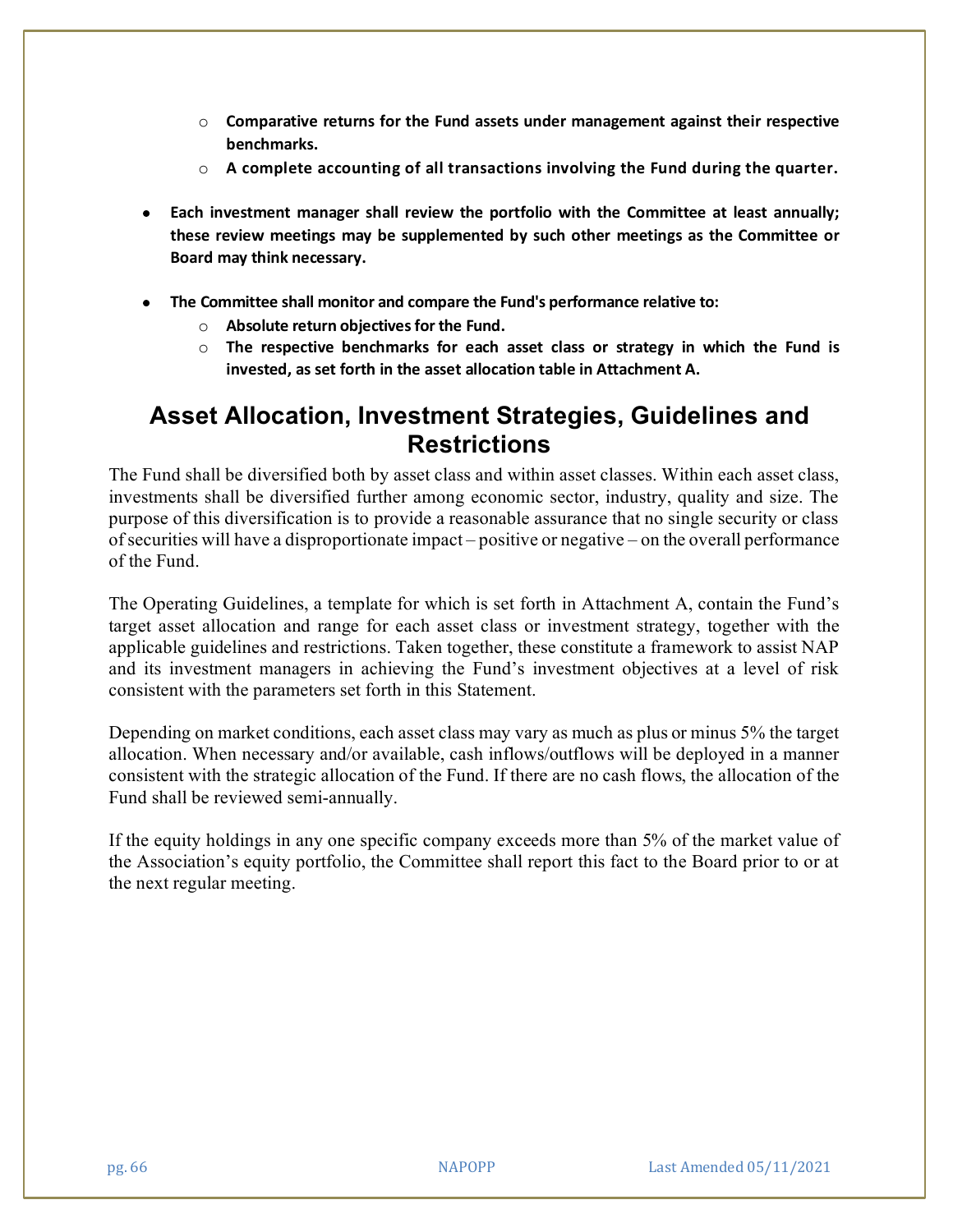|                             | Min | <b>Target</b> | <b>Max</b> | <b>Benchmark</b>               |
|-----------------------------|-----|---------------|------------|--------------------------------|
| <b>Equities</b>             | 45% | 65%           | 80%        | <b>MSCI All Country</b>        |
| Domestic Large Cap          | 20% | 30%           | 35%        | S&P 500                        |
| Domestic Mid/Small Cap      | 10% | 15%           | 20%        | Russell 2000                   |
| <b>International Equity</b> | 15% | 20%           | 25%        | MSCI All Country ex. U.S.      |
|                             |     |               |            |                                |
| <b>Fixed Income</b>         | 20% | 35%           | 40%        | <b>Barclays U.S. Aggregate</b> |
| Cash & Equivalents          | 0%  | 0%            | 10%        | 3 Month T-Bill                 |
| U.S. Treasuries             | 0%  | 0%            | 10%        | Barclays U.S. Treasury Index   |
| <b>TIPS</b>                 | 0%  | 5%            | 10%        | <b>Barclay TIPS</b>            |
| Domestic Bonds              | 20% | 25%           | 40%        | Barclays U.S. Aggregate        |
| Global Bonds                | 0%  | 10%           | 15%        | World Government Bond Index    |
|                             |     |               |            |                                |
|                             |     |               |            |                                |

# **Target Asset Allocation**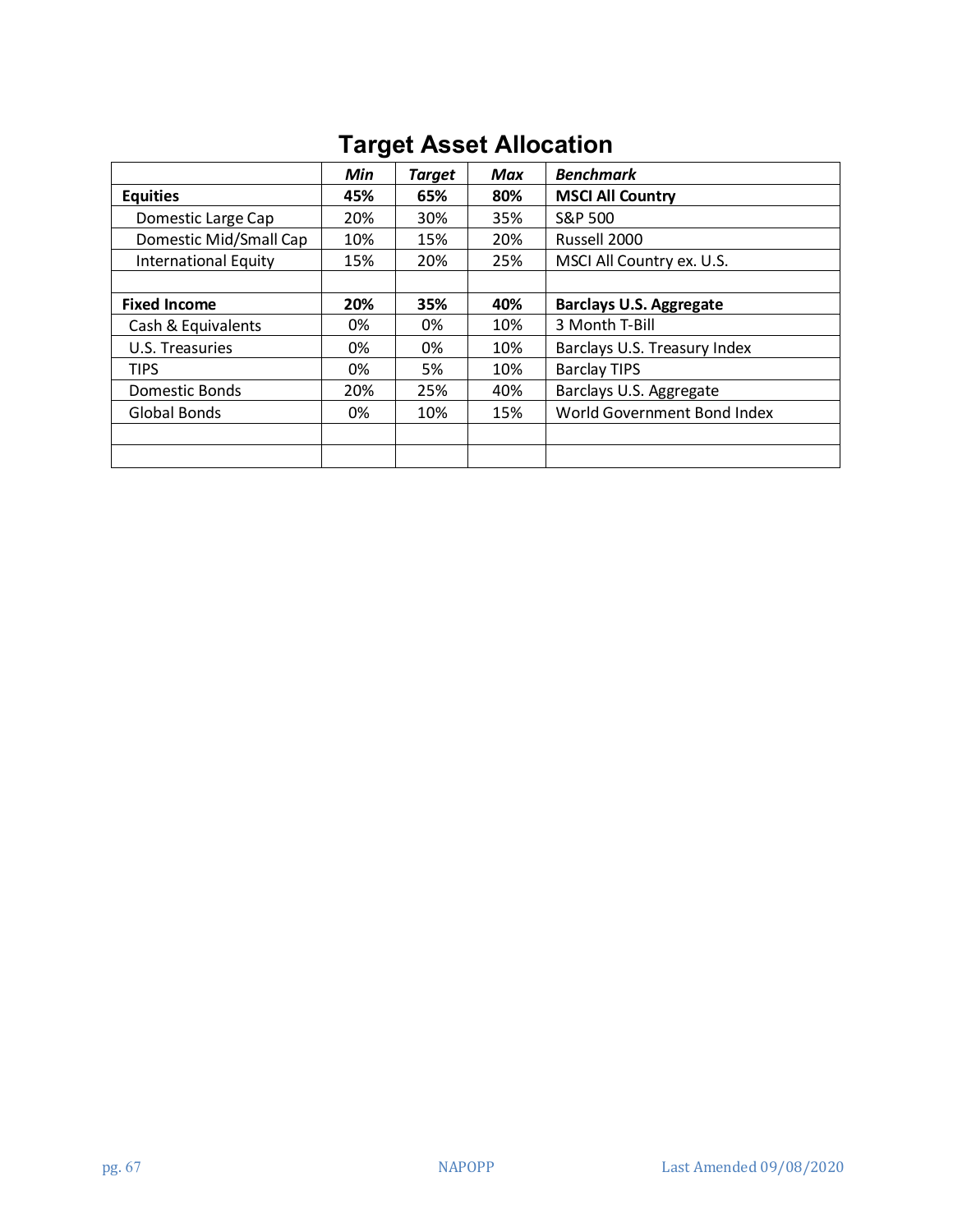# **APPENDIX G: WHISTLEBLOWER PROTECTION POLICY**

NAP requires directors, officers, and employees to observe high standards of business and professional ethics in the conduct of their duties and responsibilities. As employees and representatives of NAP, we must practice honesty and integrity in fulfilling our responsibilities and comply with all applicable laws and regulations.

*Reporting Responsibility.* This Whistleblower Policy is intended to encourage and enable employees and others to raise serious concerns internally so that NAP can address and correct inappropriate conduct and actions. It is the responsibility of all board members, officers, employees and volunteers to report concerns about violations of NAP's Code of Conduct or suspected violations of law or regulations that govern NAP's operations.

*No Retaliation*. It is contrary to the values of NAP for anyone to retaliate against any board member, officer, employee, or volunteer who in good faith reports an ethics violation, or a suspected violation of law, such as a complaint of discrimination, or suspected fraud, or suspected violation of any regulation governing NAP. An employee who retaliates against someone who has reported a violation in good faith is subject to discipline, up to and including termination of employment.

*Reporting Procedure*. NAP has an open door policy and suggests that employees share their questions, concerns, suggestions, or complaints with their supervisor. If you are not comfortable speaking with your supervisor or you are not satisfied with your supervisor's response, you are encouraged to speak with the NAP President. Supervisors and managers are required to report complaints or concerns about suspected ethical and legal violations in writing to the NAP President, who has the responsibility to investigate all reported complaints. Employees with concerns or complaints may also submit their concerns in writing directly to their supervisor or the Executive Director.

*Compliance Officer*. The NAP President is responsible for ensuring that all complaints about unethical or illegal conduct are investigated and resolved. The NAP President will advise the Board of Directors of all complaints and their resolution and will report at least annually to the Treasurer on compliance activity relating to alleged accounting or financial improprieties.

*Accounting and Auditing Matters*. The NAP President shall immediately notify the Treasurer of any concerns or complaints regarding corporate accounting practices, internal controls, or auditing work, and shall work with the Treasurer until the matter is resolved.

*Acting in Good Faith*. Anyone filing a written complaint concerning a violation or suspected violation must be acting in good faith and have reasonable grounds for believing that the information disclosed indicates a violation. Any allegations that prove not be substantiated and which prove to have been made maliciously or knowingly to be false will be viewed as a serious disciplinary offense.

*Confidentiality*. Violations of suspected violations may be submitted on a confidential basis by the complainant. Reports of violations or suspected violations will be kept confidential to the extent possible, consistent with the need to conduct an adequate investigation.

*Handling of Reported Violations*. The NAP President will notify the person who submitted a complaint and acknowledge receipt of the reported violation or suspected violation. All reports will be promptly investigated and appropriate corrective action taken, if warranted by the investigation.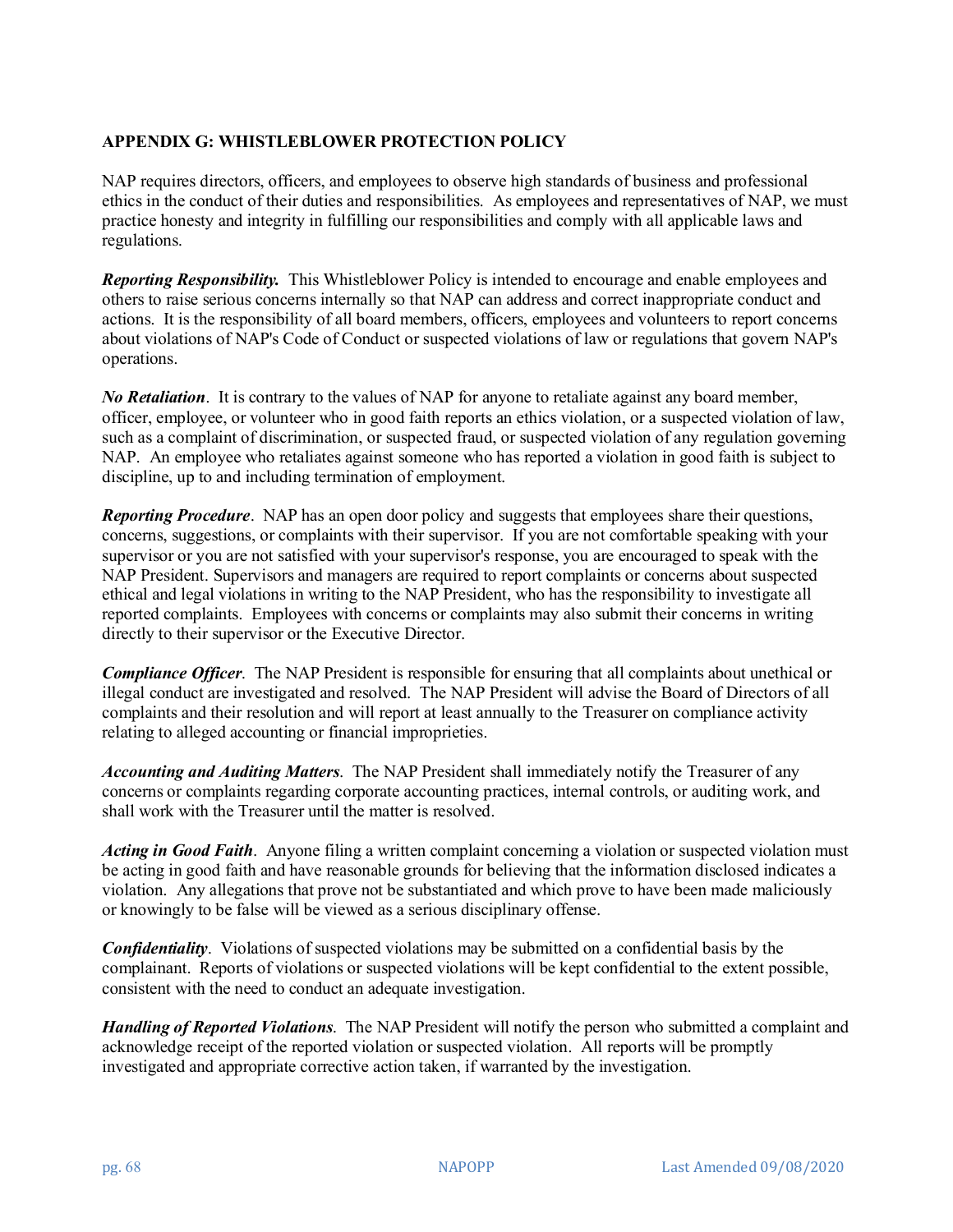## **APPENDIX H:**

### **NATIONAL ASSOCIATION OF PARLIAMENTARIANS® POLICY ON ACCOMMODATIONS FOR CANDIDATES WITH DISABILITIES**

A candidate seeking an accommodation from the National Association of Parliamentarians® (NAP) in order to take any examination, course, or module (collectively referred to as "examination") given by NAP, or attend an NAP conference or convention, shall provide the following documentation to NAP no later than thirty (30) calendar days before the examination (90 days before attendance at a conference or convention):

- 1. A written statement notifying NAP that the candidate currently has a disability as defined by the Americans with Disabilities Act, and applicable state or local laws.
- 2. A written statement explaining the requested accommodation needed by the candidate.
- 3. A written statement signed by a board-certified physician or otherwise qualified professional, preferably one who has evaluated the candidate, verifying the diagnosis of the candidate's current condition. The date of issuance of the written statement(s) shall be no earlier than ninety (90) calendar days before the examination or attendance date. The written statement(s) shall support the need for the candidate's requested accommodation.
- 4. Upon consideration, NAP can offer an alternative accommodation in lieu of the requested accommodation. In certain circumstances, NAP may not be able to provide an accommodation if it presents an undue burden on NAP.

NAP will consider all accommodation requests on a case-by-case basis after receiving all of the above-listed documentation. All requests for accommodations shall be made in accordance with this policy. No request for an accommodation made after the date of a completed examination, or after the date of attendance will be honored.

All written documentation shall be sent via e-mail or fax to: NAP Executive Director P: 816-833-3892 | F: 816-833-3893 | E: [executive.director@nap2.org](mailto:executive.director@nap2.org) [www.parliamentarians.org](http://www.parliamentarians.org/)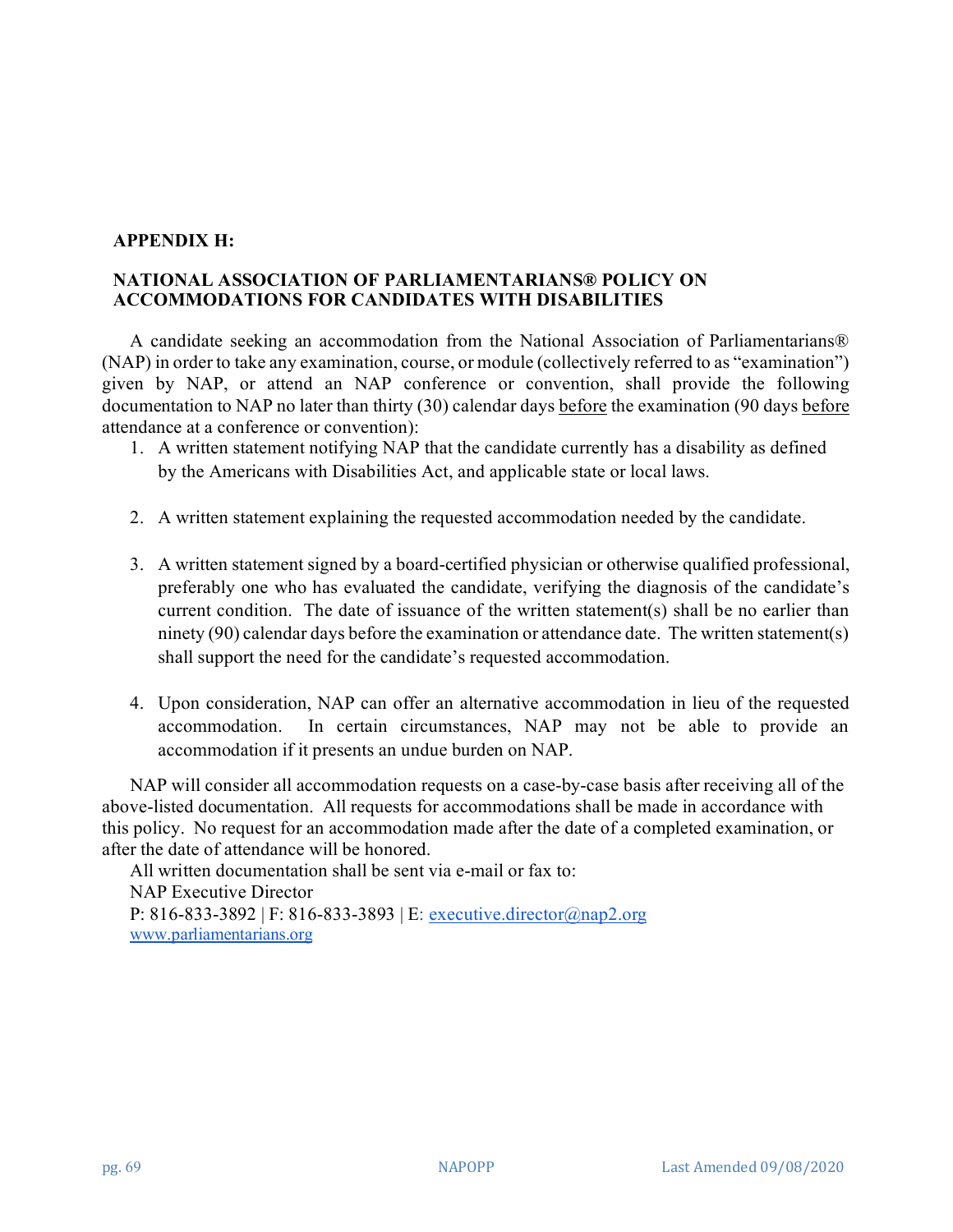## **APPENDIX I:**

# NATIONAL ASSOCIATION OF PARLIAMENTARIANS®

**Rules for Processing Complaints of Professional Responsibility Violations ADOPTED BY THE NATIONAL ASSOCIATION OF PARLIAMENTARIANS BOARD OF DIRECTORS SEPTEMBER 8, 2020**

**Rule I. SUBMISSION OF COMPLAINTS**. Complaints alleging a violation of the *Code of Professional Responsibility for Parliamentarians* by a member of NAP shall:

- A. be submitted within one year after the alleged violation;
- B. be submitted on a standard complaint form approved by the Professional Responsibility and Member Discipline Committee and distributed by the Headquarters office;
- C. be sent to the Headquarters office in a sealed envelope marked "Confidential— Professional Responsibility Complaint";
- D. state fully the facts surrounding the acts or omissions complained of, and the nature and extent of the alleged violations with references to the *Code of Professional Responsibility*; and
- E. provide documentation for the alleged complaints, including but not limited to names of witnesses, letters of testimony, minutes, and other pertinent documents, as applicable.

#### **Rule II. PROCESSING OF COMPLAINTS.**

- A. The Executive Director shall maintain a log of all complaints received. The log shall indicate the source of the complaint, the date received, and the date that the complaint was referred to the Professional Responsibility and Member Discipline Committee.
- B. The sealed complaintshall not be opened at the Headquarters office. It shall be forwarded, unopened, to the Chair of the Professional Responsibility and Member Discipline Committee.
- C. Upon receipt of the written complaint, the Chair of the Professional Responsibility and Member Discipline Committee shall:

1. forward a copy of the complaint to the respondent together with notification that the respondent has thirty days from when the complaint was sent to the respondent to respond in writing;

2. notify the complainant of the committee's receipt of the complaint, and of the deadlines for the respondent's response and the committee's decision;

3. forward copies of the complaint to all members of the Professional Responsibility and Member Discipline Committee; and

4. inform the President of the nature and scope of the complaint.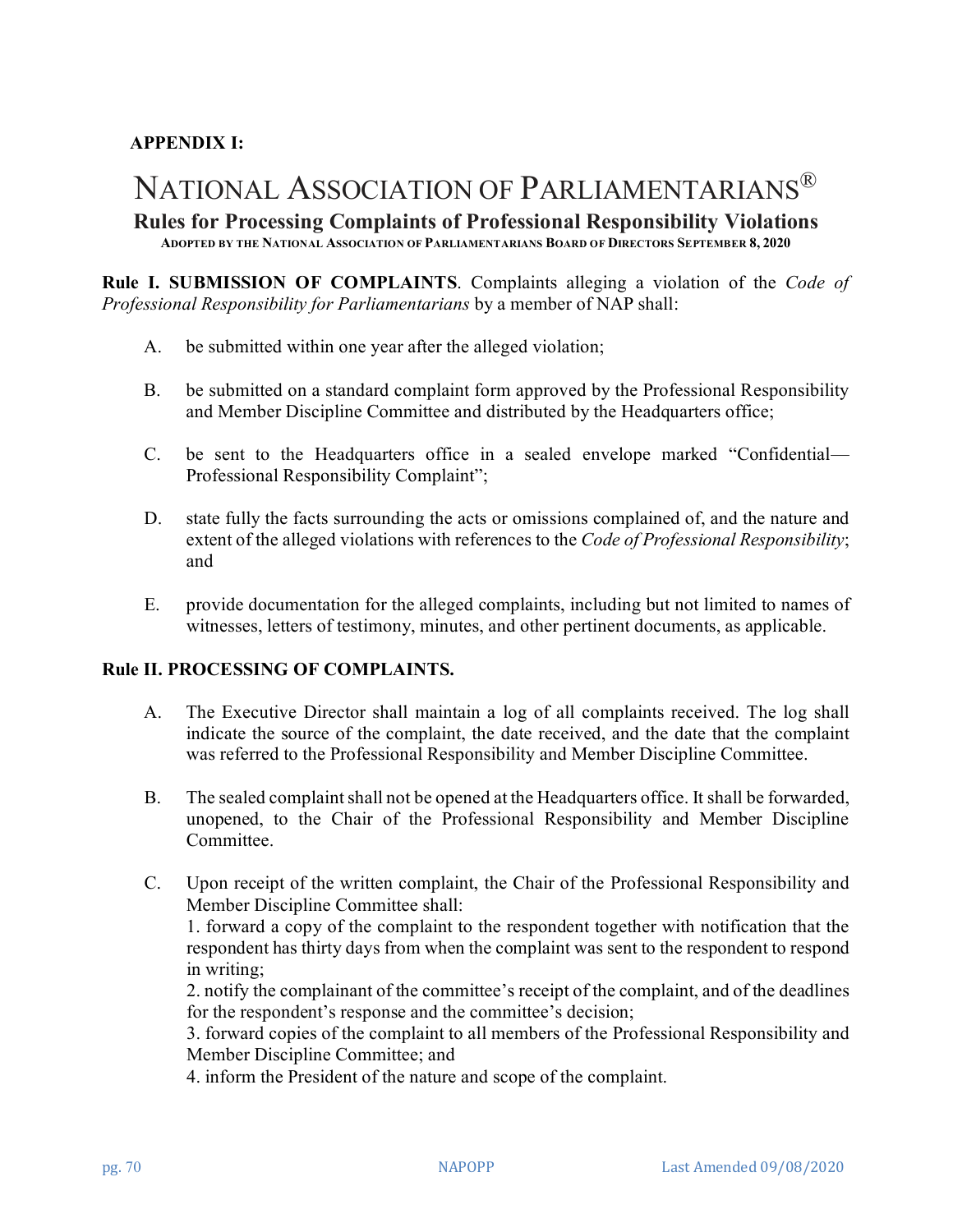- D. The initial notice of the complaint to the respondent shall be sent to the respondent by certified mail, return receipt requested, delivery restricted to addressee. All subsequent communications, including notification of the committee's decision, may be by email unless the respondent specifically requests that further communication be by postal mail.
- E. As part of the initial notice of the complaint to the respondent, the Professional Responsibility and Member Discipline Committee may: 1. inform the respondent and complainant that some or all of the allegations are likely to be dismissed; or

2. request the respondent address questions related to the complaint.

F. Upon receipt of the response or at the conclusion of the thirty-day period, whichever is earlier, the Chair of the Professional Responsibility and Member Discipline Committee shall:

1. circulate copies of the written response to all members of the Professional Responsibility and Member Discipline Committee (or, if no response was received, communicate this information to the committee);

2. determine, in consultation with members of the Professional Responsibility and Member Discipline Committee, whether additional investigation is necessary; and

3. coordinate the work of the Professional Responsibility and Member Discipline Committee in gathering such additional information as the committee may deem necessary to its investigation.

# **Rule III. PROFESSIONAL RESPONSIBILITY AND MEMBER DISCIPLINE COMMITTEE CONDUCT OF BUSINESS.**

- A. The Professional Responsibility and Member Discipline Committee shall conduct its business, whenever possible, by videoconference, telephone, teleconference, mail, or email.
- B. The Professional Responsibility and Member Discipline Committee shall review all material from the complainant, the respondent and others from whom information is sought and shall apply the burden of proof at the level of the preponderance of the evidence, with the burden of proof lying with the complaining party to show a violation of the professional responsibility standards for parliamentarians. Evidence or other information not included in or referred to in the complaint or the response, or specifically requested by the committee, shall not be considered unless the committee agrees to its consideration by the vote of a majority of the entire committee.
- C. In its investigation, the Professional Responsibility and Member Discipline Committee shall not consider any standard not cited in the original complaint, or in a response from the respondent, unless the committee first notifies the respondent of the additional standards the committee intends to consider. If the committee so notifies the respondent, the respondent shall have fifteen days from the date of such notification, or until the expiration of the original deadline for filing a response, whichever is later, to address the additional standards.
- D. Upon completion of its investigation, but not later than ninety days following receipt of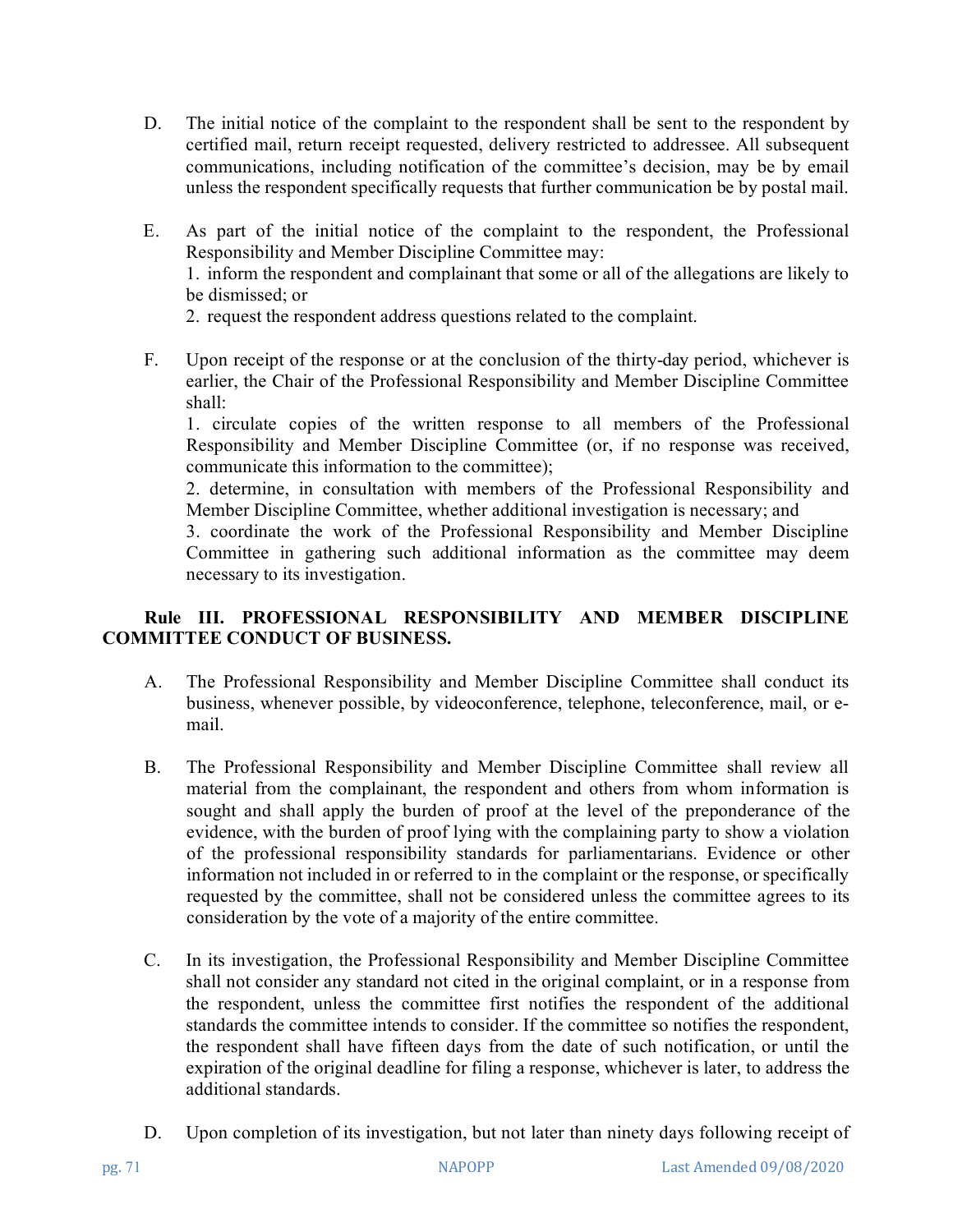the written complaint, the Professional Responsibility and Member Discipline Committee shall take one or more of the following actions:

- 1. dismiss as untimely any allegations of violations that occurred more than one year prior to the date of the complaint;
- 2. dismiss any allegations of violation of Part 1 of the *Code of Professional Responsibility for Parliamentarians* as outside the committee's jurisdiction;
- 3. dismiss the complaint, or any portion thereof, if it arises out of substantially the same circumstances as an earlier-filed complaint (including a member discipline complaint) against the same respondent;
- 4. dismiss the complaint, or any portion thereof, as frivolous, inconsequential, or as not attaining the required level of proof;
- 5. find that the respondent acted properly and exonerate the respondent; or
- 6. find that the respondent did not act properly and uphold the complaint.
- E. If the Professional Responsibility and Member Discipline Committee dismisses the complaint for any of the reasons listed above, the committee may send a confidential letter of caution, not subject to appeal, to only the respondent indicating matters of concern to the committee.
- F. If the Professional Responsibility and Member Discipline Committee upholds the complaint against the respondent, the committee shall take one or more of the following actions:
	- 1. reprimand the respondent, with or without the requirement that an apology be made to the aggrieved party; or
	- 2. require that the respondent take certain remedial actions, failing which, a further penalty may be imposed; or
	- 3. recommend that the Board of Directors suspend the credentialed status of the respondent for a definite period; or
	- 4. recommend that the Board of Directors revoke the credentialed status of the respondent; or
	- 5. recommend that the Board of Directors suspend the membership, and any credential, of the respondent for a definite period; or
	- 6. recommend that the Board of Directors expel the respondent from membership and revoke any credentialed status of the individual.
- G. The Professional Responsibility and Member Discipline Committee shall complete its work on the complaint within ninety days following the Chair's receipt of the written complaint. If the Professional Responsibility and Member Discipline Committee cannot complete its work on a complaint within ninety days, the committee shall notify the President who may grant one additional thirty-day extension. If the extension is granted by the President, the committee shall notify the complainant and the respondent of the extension.
- H. Within fifteen days following the Professional Responsibility and Member Discipline Committee's dismissal of a complaint in its entirety, or within fifteen days after the expiration of the deadline for the respondent's appeal of the committee's imposition of a penalty or penalties solely pursuant to Rule III, F, Paragraph 1 or 2 if no appeal has been filed, the Chair of the Professional Responsibility and Member Discipline Committee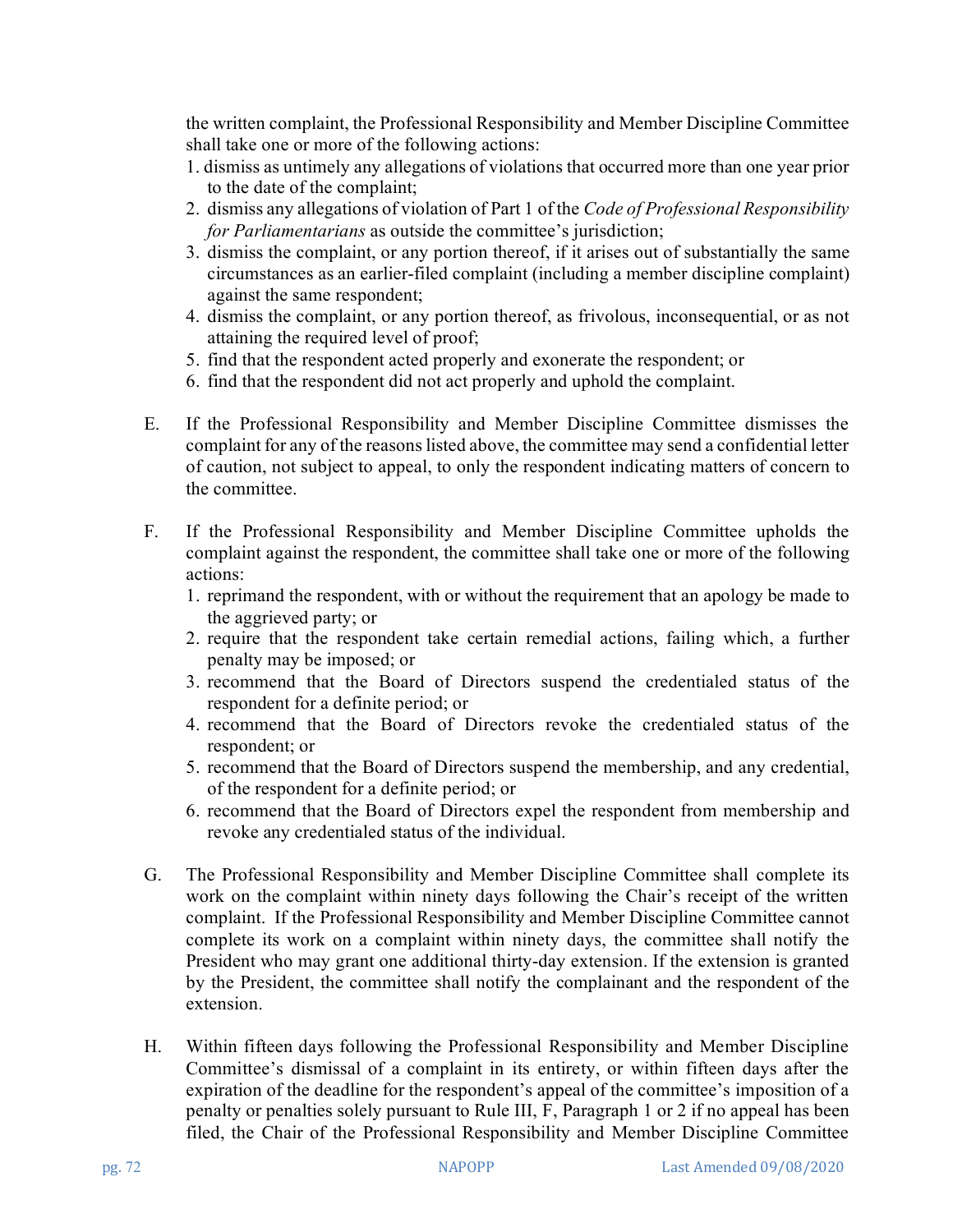shall forward the following to the Headquarters office:

- 1. the original written complaint;
- 2. all correspondence, inclusive of electronic media, between the committee, the complainant, and the respondent;
- 3. all documents, inclusive of electronic media, relating to the committee's investigation of the complaint, except that copies of internal correspondence among the committee members and preliminary drafts of the committee's decision need not be forwarded;
- 4. a written report of the committee's final determination; and
- 5. a summary for publication, sanitized to avoid identifying or providing details that could be used to identify the people or organizations involved in the complaint, that provides sufficient details to understand what violation was alleged, what the Professional Responsibility and Member Discipline Committee decided, and what facts and reasoning led to the decision.
- I. Within fifteen days after the respondent's filing of an appeal, if applicable, or after the committee's recommendation of any of the penalties specified in Rule III, F, Paragraphs 3 through 6, the Chair of the Professional Responsibility and Member Discipline Committee shall forward to the Secretary the documents listed in Rule III, H, Paragraphs 1 through 4.

# **Rule IV. APPEALS.**

- A. The respondent may appeal any reprimand imposed by the Professional Responsibility and Member Discipline Committee pursuant to Rule II, H, Paragraph 1 or 2, to the Board of Directors, Such appeal shall be by written notice of appeal to the Secretary, with copies to the Professional Responsibility and Member Discipline Committee and the complainant, within thirty days of the respondent's receipt of the committee's decision. The notice of appeal shall include the names of the respondent and the complainant, the date of the complaint, and the date of the decision by the Professional Responsibility and Member Discipline Committee. No argument or other documentation shall be included with the notice of appeal.
- B. The Professional Responsibility and Member Discipline Committee's recommendation of any of the penalties specified in Rule III, F, Paragraphs 3 through 6, shall be handled in the same manner as if appealed by the respondent, except that no notice of appeal shall be required.

# **Rule V. BOARD OF DIRECTORS CONDUCT OF BUSINESS.**

- A. In its consideration of an appeal of the Professional Responsibility and Member Discipline Committee's imposition of a reprimand, or recommendation of any other penalty, the Board of Directors may, at its discretion, request written argument from the complainant and the respondent in support of or opposition to the committee's decision. No evidence not presented to the Professional Responsibility and Member Discipline Committee shall be considered.
- B. Within ninety days after receipt of the respondent's appeal of the Professional Standard Committee's imposition of a reprimand or the Professional Responsibility and Member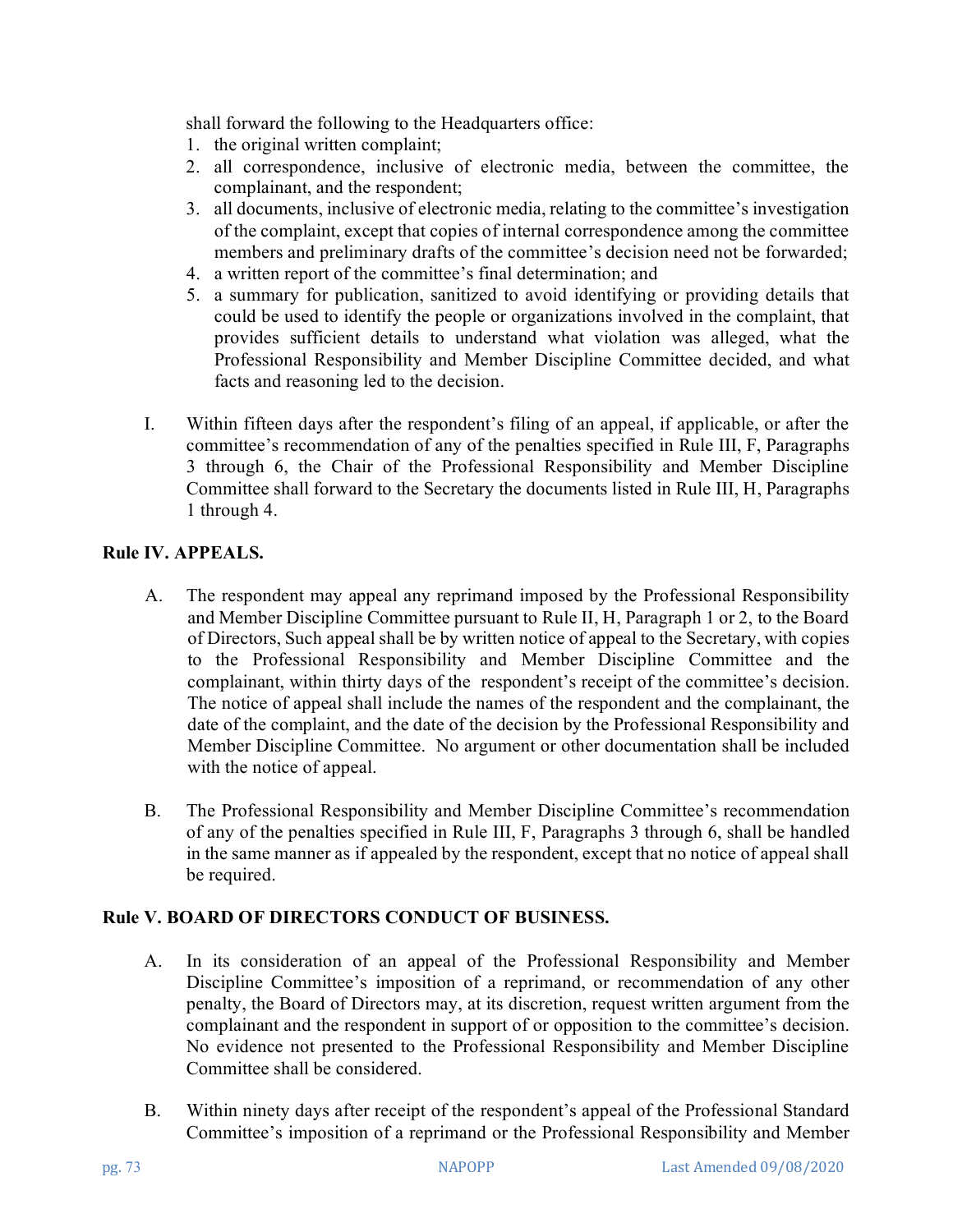Discipline Committee's recommendation of any other penalty, as applicable, the Board of Directors shall issue its decision, either:

- 1. sustaining the Professional Responsibility and Member Discipline Committee's decision, with or without an opinion;
- 2. modifying the Professional Responsibility and Member Discipline Committee's decision; or
- 3. vacating the Professional Responsibility and Member Discipline Committee's decision and replacing it with the Board's decision.
- C. The Board shall attach a summary of the Board's disposition of the appeal to the summary of Rule  $III(H)(5)$ .
- D. All actions of the Board of Directors shall be decided by majority vote except for expulsion from membership, which shall require a two-thirds vote.
- E. In no event may the Board impose a more stringent penalty than that imposed or recommended by the Professional Responsibility and Member Discipline Committee.
- F. The Secretary shall promptly inform the respondent, the complainant, and the Professional Responsibility and Member Discipline Committee of the Board of Directors' decision.
- G. Within fifteen days after the Board of Directors issues its decision, the Secretary shall send to the Headquarters the complete file received from the Professional Responsibility and Member Discipline Committee, any written arguments submitted by the complainant or the respondent, and the Board's decision.

# **Rule VI. DISPOSITION OF DOCUMENTS.**

All documents, including electronic materials, relative to ethics complaints shall be sealed and held at the headquarters office in strict confidence, except that:

- A. appropriate officers, members, or employees of the organization may be given such information regarding a disciplinary proceeding as is necessary and proper for the effective execution of any penalty imposed;
- B. the Board of Directors shall have access to all relevant documents, inclusive of electronic materials, pertaining to complaints referred by the Professional Responsibility and Member Discipline Committee; and
- C. the Board of Directors shall have access to all relevant documents pertaining to the appeals process.
- D. When a complaint is filed, the Chair of the Professional Responsibility and Member Discipline Committee may request that the Executive Director provide a statement as to whether any prior complaints have been filed regarding the conduct of the accused parliamentarian and the disposition of such complaints. If deemed relevant by the committee, the committee may request a copy of the file regarding the complaints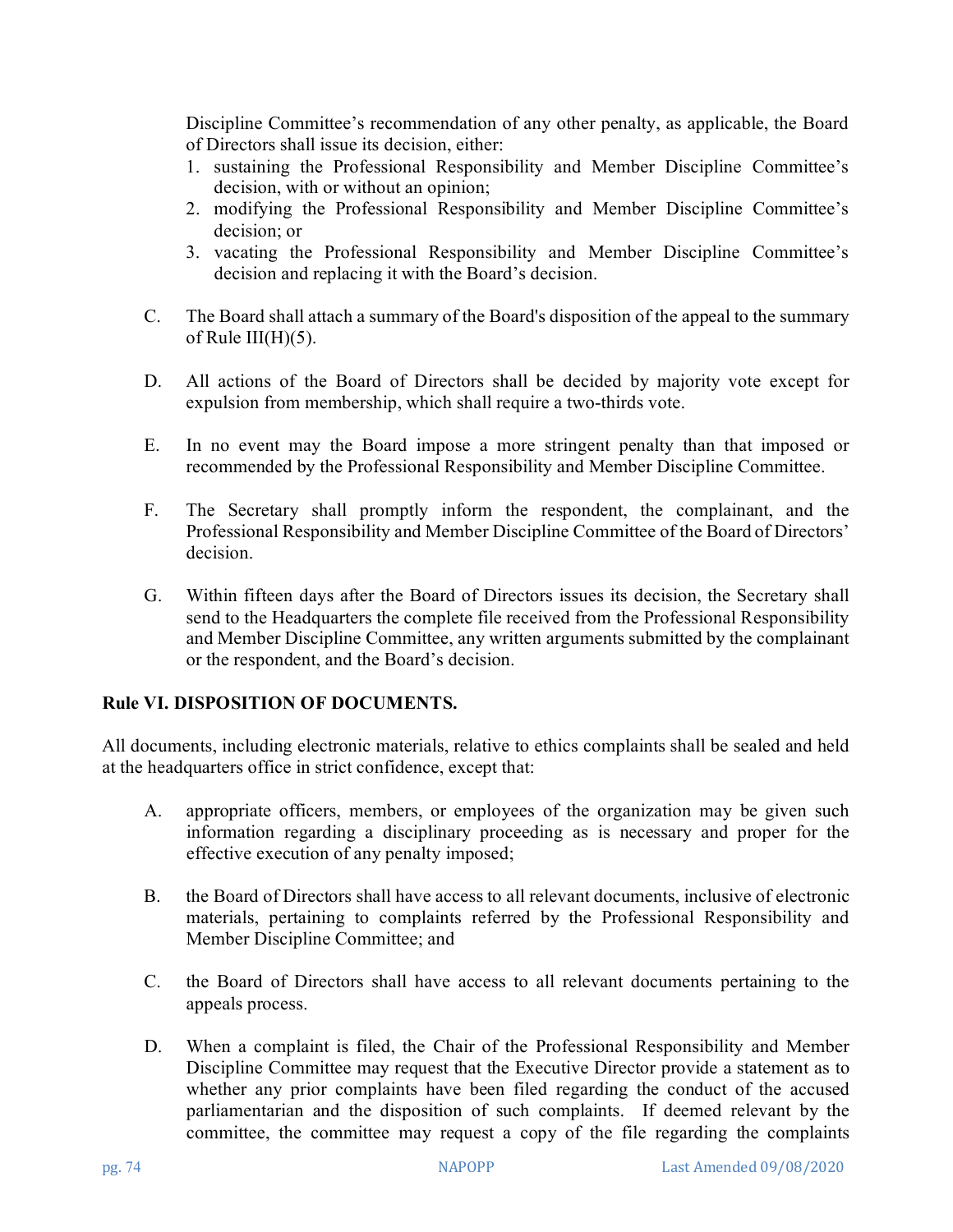previously disposed of by the committee.

# **Rule VII. PUBLICATION OF ALLEGED ETHICS VIOLATIONS.**

- A. Within 90 days of either the Board's decision on appeal or the expiration of the time in which to appeal a decision of the Professional Responsibility and Member Discipline Committee, all summaries under Rule  $III(H)(5)$  and Rule  $V(C)$  shall be published to the membership in a manner determined by the Board to be appropriate and designed to reach all members of the National Association of Parliamentarians.
- B. Published complaint summaries will include the name of the parliamentarian who was found to have violated the Joint Code if and only if the parliamentarian was punished under Rule III(F), Paragraphs 3 through 6.

# **Rule VIII. RECIPROCITY.**

No complaint which has been submitted to the American Institute of Parliamentarians Ethics Committee shall be considered by the NAP Professional Responsibility and Member Discipline Committee, except by a majority vote of the entire membership of the NAP Professional Responsibility and Member Discipline Committee.

# **Rule IX. REPORTING.**

If a respondent holds membership in American Institute of Parliamentarians, then any complaint whether dismissed or upheld, shall be reported to the Executive Director or designee of the President of the American Institute of Parliamentarians as to the facts of the complaint and the disposition determined by the National Association of Parliamentarians.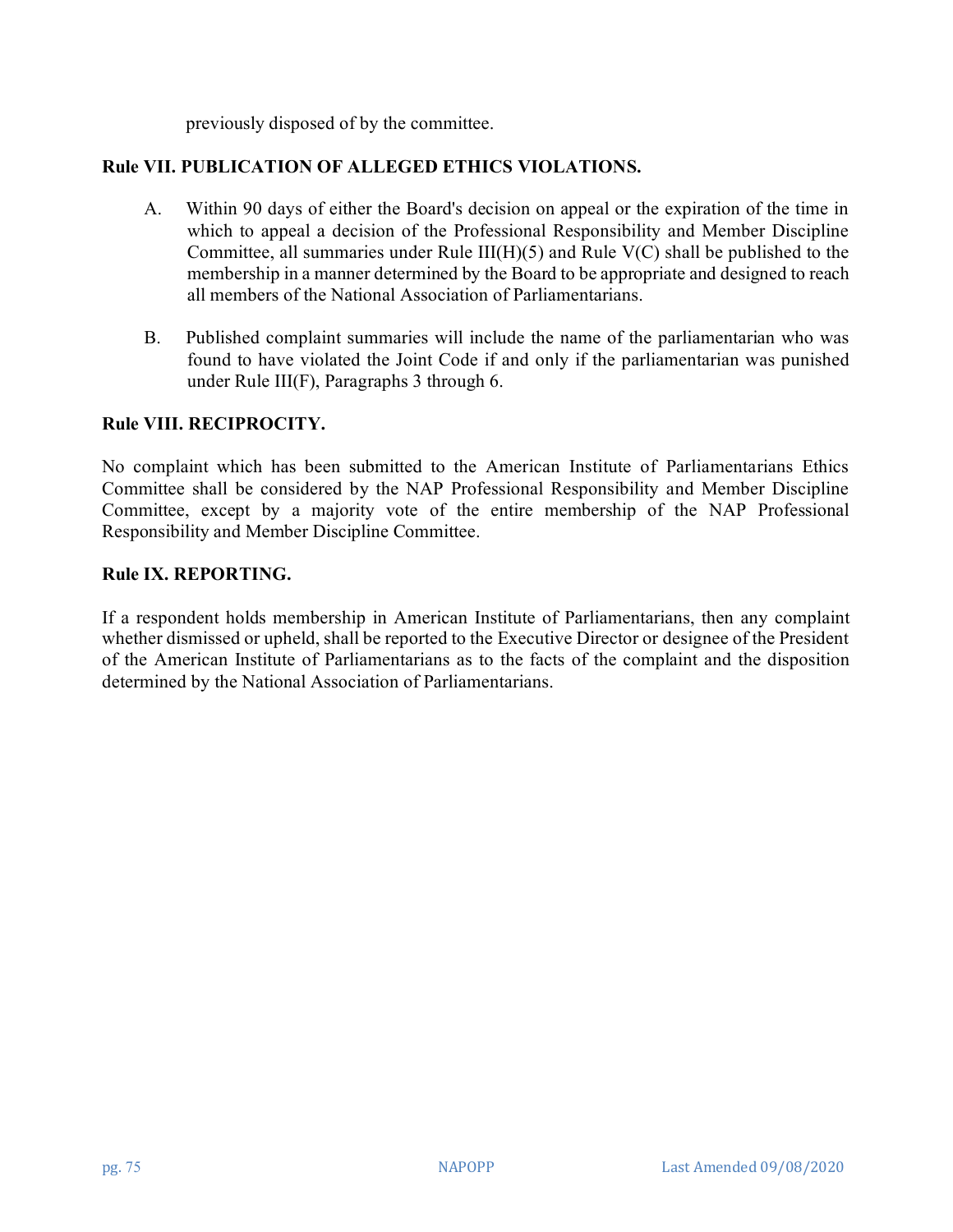# **APPENDIX J:**

# NATIONAL ASSOCIATION OF PARLIAMENTARIANS®

#### **Rules for Processing of Member Discipline Complaints**

**ADOPTED BY THE NATIONAL ASSOCIATION OF PARLIAMENTARIANS BOARD OF DIRECTORS SEPTEMBER 8, 2020**

**Rule I. SUBMISSION OF COMPLAINTS**. Complaints alleging willful violation of the NAP Bylaws or Standing Rules, conduct injurious to NAP or its object, or conduct bringing disrespect on NAP by a member of NAP shall:

- A. be submitted only by a member of NAP;
- B. be submitted within one year after the alleged violation or conduct;
- C. be submitted on a standard complaint form approved by the Professional Responsibility and Member Discipline Committee and distributed by the Headquarters office;
- D. be sent to the Headquarters office in a sealed envelope marked "Confidential—Member Discipline Complaint";
- E. state fully the facts surrounding the acts complained of, and the nature and extent of the alleged violations or conduct, including as applicable: 1. each provision of the bylaws or standing rules alleged to have been violated; 2. how the alleged conduct was injurious to NAP or its object; or 3. how the alleged conduct brought disrespect on NAP; and
- F. provide documentation for the alleged complaints, including but not limited to names of witnesses, letters of testimony, and other pertinent documents, as applicable.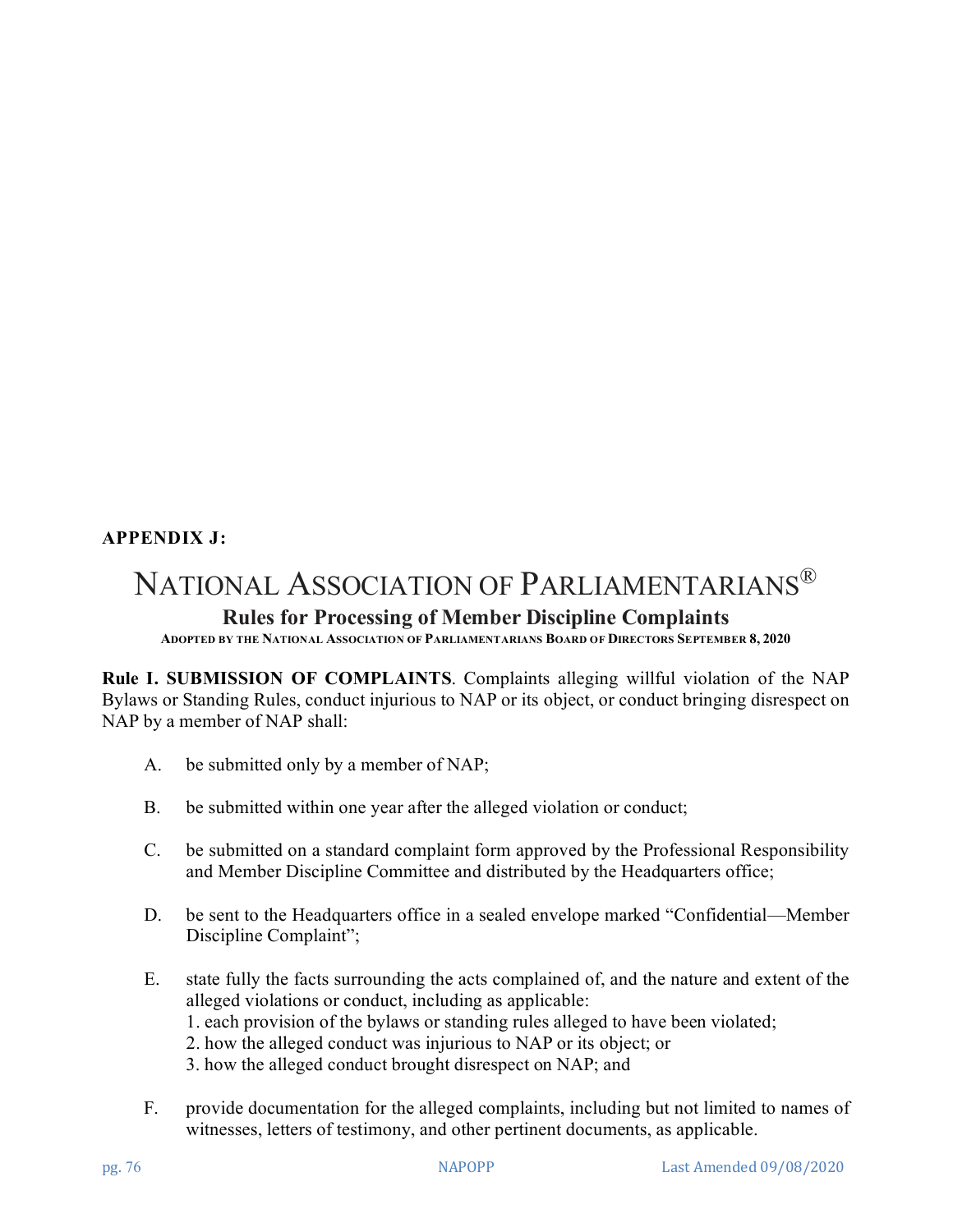# **Rule II. PROCESSING OF COMPLAINTS.**

- A. The Executive Director shall maintain a log of all complaints received. The log shall indicate the source of the complaint, the date received, and the date that the complaint was referred to the Professional Responsibility and Member Discipline Committee.
- B. The sealed complaint shall not be opened at the Headquarters office. It shall be forwarded, unopened, to the Chair of the Professional Responsibility and Member Discipline Committee.
- C. Upon receipt of the written complaint, the Chair of the Professional Responsibility and Member Discipline Committee shall:
	- 1. forward a copy of the complaint to the respondent together with notification that the respondent has thirty days from when the complaint was sent to the respondent to respond in writing;
	- 2. notify the complainant of the committee's receipt of the complaint, and of the deadlines for the respondent's response and the committee's decision;
	- 3. forward copies of the complaint to all members of the Professional Responsibility and Member Discipline Committee; and
	- 4. inform the President of the nature and scope of the complaint.
- D. The initial notice of the complaint to the respondent shall be sent to the respondent by certified mail, return receipt requested, delivery restricted to addressee. All subsequent communications, including notification of the committee's decision, may be by email unless the respondent specifically requests that further communication be by postal mail.
- E. As part of the initial notice of the complaint to the respondent, the Professional Responsibility and Member Discipline Committee may:
	- 1. inform the respondent and complainant that some or all of the allegations are likely to be dismissed; or
	- 2. request the respondent address questions related to the complaint.
- F. Upon receipt of the response or at the conclusion of the thirty-day period, whichever is earlier, the Chair of the Professional Responsibility and Member Discipline Committee shall:
	- 1. circulate copies of the written response to all members of the Professional Responsibility and Member Discipline Committee (or, if no response was received, communicate this information to the committee);
	- 2. determine, in consultation with members of the Professional Responsibility and Member Discipline Committee, whether additional investigation is necessary; and
	- 3. coordinate the work of the Professional Responsibility and Member Discipline Committee in gathering such additional information as the committee may deem necessary to its investigation.

# **Rule III. PROFESSIONAL RESPONSIBILITY AND MEMBER DISCIPLINE COMMITTEE CONDUCT OF BUSINESS.**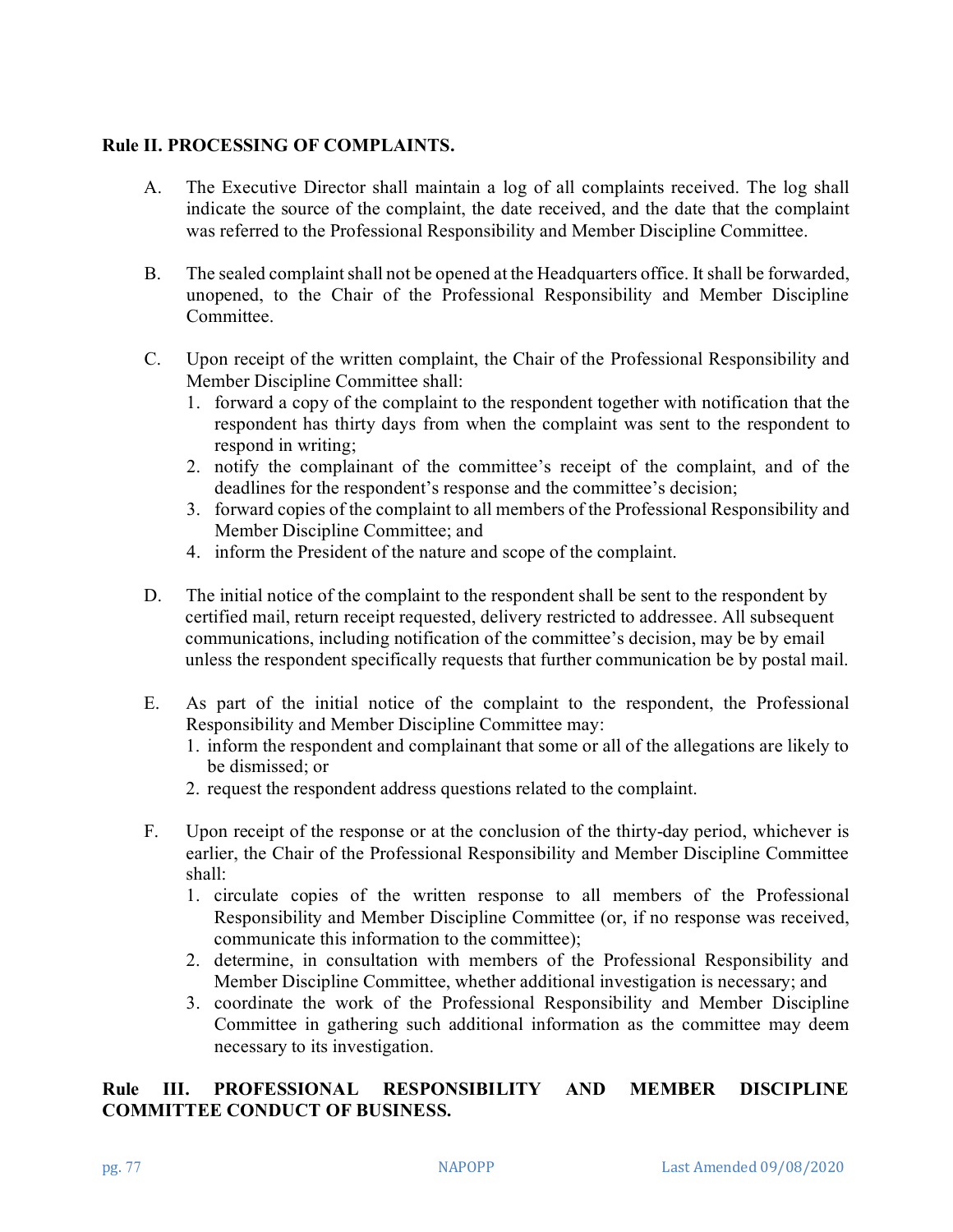- A. The Professional Responsibility and Member Discipline Committee shall conduct its business, whenever possible, by videoconference, telephone, teleconference, mail, or email.
- B. The Professional Responsibility and Member Discipline Committee shall review all material from the complainant, the respondent and others from whom information is sought and shall apply the burden of proof at the level of the preponderance of the evidence, with the burden of proof lying with the complaining party to show that the respondent has:
	- 1. willfully violated the NAP Bylaws or Standing Rules;
	- 2. engaged in conduct that was injurious to NAP or its object; or
	- 3. engaged in conduct that brought disrespect on NAP.
- C. Evidence or other information not included in or referred to in the complaint or the response, or specifically requested by the committee, shall not be considered unless the committee agrees to its consideration by the vote of a majority of the entire committee.
- D. In its investigation, the Professional Responsibility and Member Discipline Committee shall not consider any violation or conduct not alleged in the original complaint, or in a response from the respondent, unless the committee first notifies the respondent of the additional violation or conduct the committee intends to consider. If the committee so notifies the respondent, the respondent shall have fifteen days from the date of such notification, or until the expiration of the original deadline for filing a response, whichever is later, to address the additional violation or conduct.
- E. Upon completion of its investigation, but not later than ninety days following receipt of the written complaint, the Professional Responsibility and Member Discipline Committee shall take one or more of the following actions:
	- 1. dismiss a complaint by any person who is not a member of NAP;
	- 2. dismiss as untimely any allegations of violations or conduct that occurred more than one year prior to the date of the complaint;
	- 3. dismiss the complaint, or any portion thereof, if it arises out of substantially the same circumstances as an earlier-filed complaint (including a professional responsibility complaint filed with NAP or the American Institute of Parliamentarians) against the same respondent;
	- 4. dismiss the complaint, or any portion thereof, as frivolous, inconsequential, or as not attaining the required level of proof;
	- 5. find that the respondent acted properly and exonerate the respondent; or
	- 6. find that the respondent did not act properly and uphold the complaint.
- F. If the Professional Responsibility and Member Discipline Committee dismisses the complaint for any of the reasons listed above, the committee may send a confidential letter of caution, not subject to appeal, to only the respondent indicating matters of concern to the committee.
- G. If the Professional Responsibility and Member Discipline Committee upholds the complaint against the respondent, the committee shall take one or more of the following actions: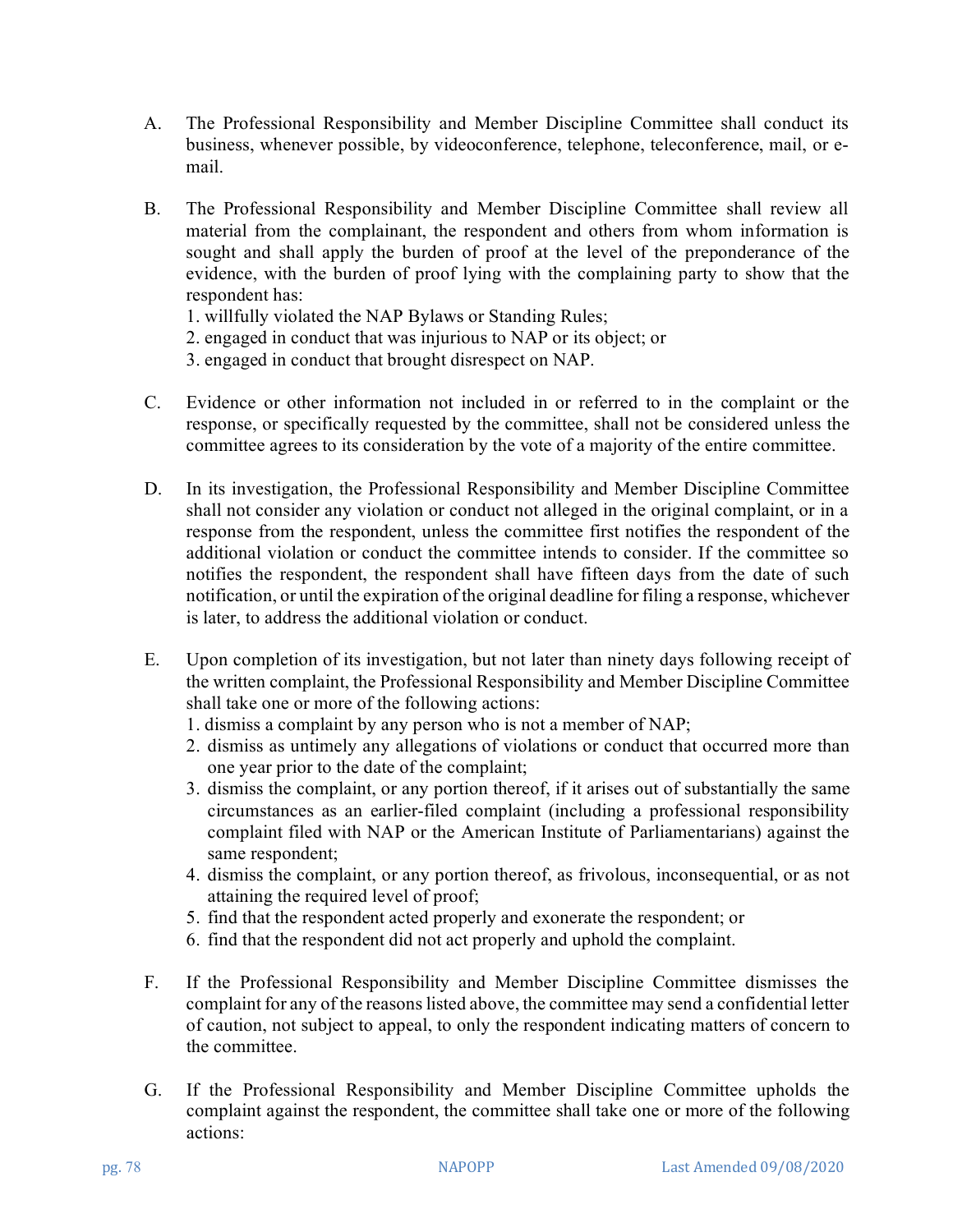- 1. reprimand the respondent, with or without the requirement that an apology be made to the aggrieved party; or
- 2. require that the respondent take certain remedial actions, failing which, a further penalty may be imposed; or
- 3. recommend that the Board of Directors suspend the credentialed status of the respondent for a definite period; or
- 4. recommend that the Board of Directors revoke the credentialed status of the respondent; or
- 5. recommend that the Board of Directors suspend the membership, and any credential, of the respondent for a definite period; or
- 6. recommend that the Board of Directors expel the respondent from membership and revoke any credentialed status of the individual.
- H. The Professional Responsibility and Member Discipline Committee shall complete its work on the complaint within ninety days following the Chair's receipt of the written complaint. If the Professional Responsibility and Member Discipline Committee cannot complete its work on a complaint within ninety days, the committee shall notify the President who may grant one additional thirty-day extension. If the extension is granted by the President, the committee shall notify the complainant and the respondent of the extension.
- I. Within fifteen days following the Professional Responsibility and Member Discipline Committee's dismissal of a complaint in its entirety, or within fifteen days after the expiration of the deadline for the respondent's appeal of the committee's imposition of a penalty or penalties solely pursuant to Rule III, G, Paragraph 1 or 2 if no appeal has been filed, the Chair of the Professional Responsibility and Member Discipline Committee shall forward the following to the Headquarters office:
	- 1. the original written complaint;
	- 2. all correspondence, inclusive of electronic media, between the committee, the complainant, and the respondent;
	- 3. all documents, inclusive of electronic media, relating to the committee's investigation of the complaint, except that copies of internal correspondence among the committee members and preliminary drafts of the committee's decision need not be forwarded; and
	- 4. a written report of the committee's final determination.
- J. Within fifteen days after the respondent's filing of an appeal, if applicable, or after the committee's recommendation of any of the penalties specified in Rule III, F, Paragraphs 3 through 6, the Chair of the Professional Responsibility and Member Discipline Committee shall forward to the Secretary the documents listed in Rule III, H, Paragraphs 1 through 4.

# **Rule IV. APPEALS.**

A. The respondent may appeal any reprimand imposed by the Professional Responsibility and Member Discipline Committee pursuant to Rule III, G, Paragraph 1 or 2, to the Board of Directors, Such appeal shall be by written notice of appeal to the Secretary, with copies to the Professional Responsibility and Member Discipline Committee and the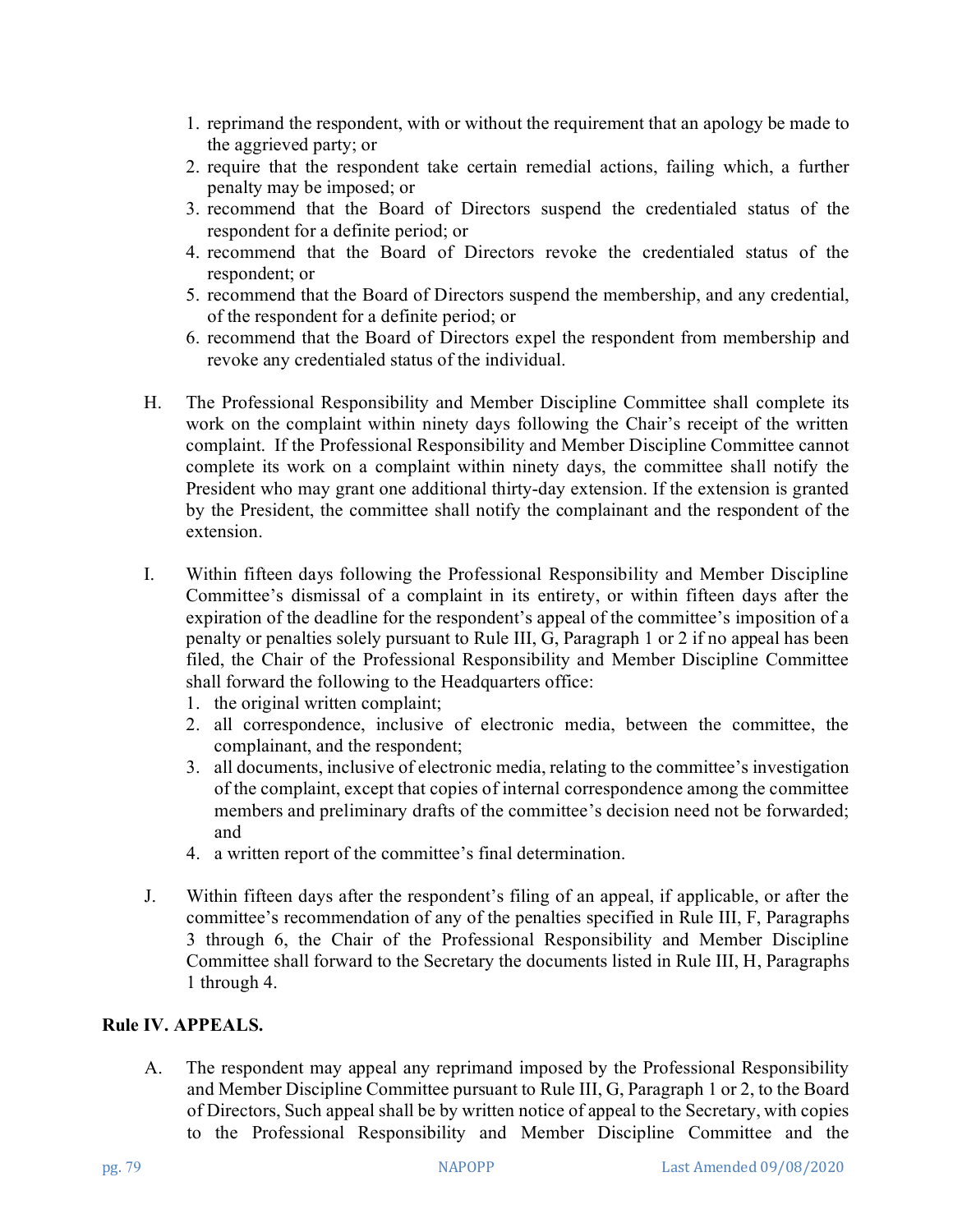complainant, within thirty days of the respondent's receipt of the committee's decision. The notice of appeal shall include the names of the respondent and the complainant, the date of the complaint, and the date of the decision by the Professional Responsibility and Member Discipline Committee. No argument or other documentation shall be included with the notice of appeal.

B. The Professional Responsibility and Member Discipline Committee's recommendation of any of the penalties specified in Rule III, G, Paragraphs 3 through 6, shall be handled in the same manner as if appealed by the respondent, except that no notice of appeal shall be required.

#### **Rule V. BOARD OF DIRECTORS CONDUCT OF BUSINESS.**

- A. In its consideration of an appeal of the Professional Responsibility and Member Discipline Committee's imposition of a reprimand, or recommendation of any other penalty, the Board of Directors may, at its discretion, request written argument from the complainant and the respondent in support of or opposition to the committee's decision. No evidence not presented to the Professional Responsibility and Member Discipline Committee shall be considered.
- B. Within ninety days after receipt of the respondent's appeal of the Professional Standard's imposition of a reprimand or the Professional Responsibility and Member Discipline Committee's recommendation of any other penalty, as applicable, the Board of Directors shall issue its decision, either:
	- 1. sustaining the Professional Responsibility and Member Discipline Committee's decision, with or without an opinion;
	- 2. modifying the Professional Responsibility and Member Discipline Committee's decision; or
	- 3. vacating the Professional Responsibility and Member Discipline Committee's decision and replacing it with the Board's decision.
- C. All actions of the Board of Directors shall be decided by majority vote except for expulsion from membership, which shall require a two-thirds vote.
- D. In no event may the Board impose a more stringent penalty than that imposed or recommended by the Professional Responsibility and Member Discipline Committee.
- E. The Secretary shall promptly inform the respondent, the complainant, and the Professional Responsibility and Member Discipline Committee of the Board of Directors' decision.
- F. Within fifteen days after the Board of Directors issues its decision, the Secretary shall send to the Headquarters the complete file received from the Professional Responsibility and Member Discipline Committee, any written arguments submitted by the complainant or the respondent, and the Board's decision.

# **Rule VI. DISPOSITION OF DOCUMENTS.**